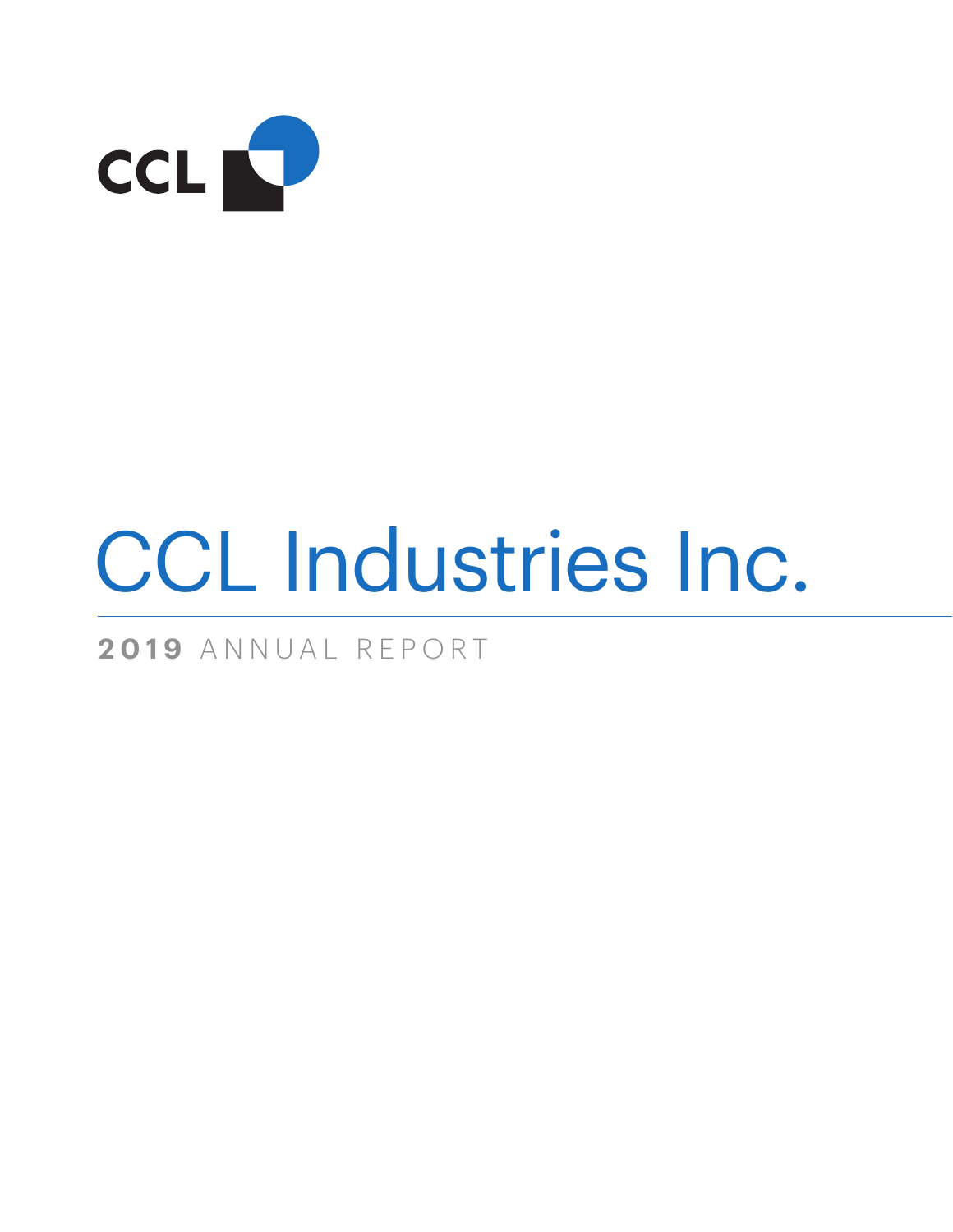







#### **CCL**

CCL is the world's largest converter of pressure sensitive and specialty extruded film materials for a wide range of decorative, instructional, functional and security applications for government institutions and large global customers in the consumer packaging, healthcare & chemicals, consumer electronic device and automotive markets. Extruded & laminated plastic tubes, aluminum aerosols & specialty bottles, folded instructional leaflets, precision decorated & die cut components, electronic displays, polymer banknote substrate and other complementary products and services are sold in parallel to specific end-use markets.

#### Avery

Avery is the world's largest supplier of labels, specialty converted media and software solutions for short-run digital printing applications for businesses and consumers available alongside complementary products sold through distributors, mass-market stores and e-commerce retailers.

#### Innovia

Innovia is a leading global producer of specialty, highperformance, multi-layer, surface engineered films for label, packaging and security applications.

#### **Checkpoint**

Checkpoint is a leading developer of RF and RFID-based technology systems for loss prevention and inventory management applications, including labeling and tagging solutions, for the retail and apparel industries worldwide.

#### NORTH AMERICA REPRESENTS



#### EUROPE REPRESENTS



#### EMERGING MARKETS REPRESENTS



**CAUTION ABOUT FORWARD-LOOKING INFORMATION** This annual report contains forward-looking information and forward-looking statements, as defined under applicable securities laws, (hereinafter collectively referred to as "forward-looking statements") that involve a number of risks and uncertainties. Forward-looking statements include all statements that are predictive in nature or depend on future events or conditions. Forward-looking statements are typically identified by, but not limited to, the words "believes," "expects," anticipates," "estimates," "intends," "plans" or similar expressions. Statements regarding the operations, business, financial condition, priorities, ongoing objectives, strategies and outlook of the Company, other than statements of historical fact, are forward-looking statements. Specifically, this annual report contains forward-looking statements regarding the anticipated growth in sales, income and profitability of the Company's segments; the Company's improvement in market share; the Company's capital spending levels and planned capital expenditures in 2020; the adequacy of the Company's financial liquidity; the Company's targeted return on equity, improved return on total capital, adjusted earnings per share, EBITDA growth rates and dividend payout; the Company's effective tax rate; the Company's ongoing business strategy; the Company's expectations regarding general business and economic conditions; the Company's expectation to successfully divert waste from landfill, reducing costs and having a positive sustainability impact for its customer; the Innovia segment success regarding a multi-year period renegotiating pass-through pricing mechanisms in customer contracts; the impact the coronavirus will have on the economy in China and potentially the global supply chain; the Company's success in passing on foreign exchange movements and input cost changes to its customer base; the Company's success in quickly initiating actions to reduce variable costs if the economic environment weakens; CCL Secure's success in developing market leading security technology to pursue long-term widespread adoption of polymer banknotes; the Company's expectations that Avery will have sustainable growth in its direct-to-consumer offering including incremental acquisitions; the Company's expectation that Avery will develop new products and have stable margins for its legacy OPG product group; Checkpoint's capture of sales and profit growth from the evolving radiofrequency identification ("RFID") market and will consider complimentary and tuck-in business acquisitions; Innovia's success in filling the capacity of its new manufacturing line in Mexico; and Innovia's success at improving profitability at its pending Flexpol acquisition.

Forward-looking statements are not guarantees of future performance. They involve known and unknown risks and uncertainties relating to future events and conditions including, but not limited to, the impact of competition; consumer confidence and spending preferences; general economic and geopolitical conditions; currency exchange rates; interest rates and credit availability; technological change; changes in government regulations; risks associated with operating and product hazards; and the Company's ability to attract and retain qualified employees. Do not unduly rely on forwardlooking statements as the Company's actual results could differ materially from those anticipated in these forward-looking statements.

Forward-looking statements are also based on a number of assumptions, which may prove to be incorrect, including, but not limited to, assumptions about the following: higher consumer spending; improved customer demand for the Company's products; continued historical growth trends, market growth in specific segments and entering into new segments; the Company's ability to provide a wide range of products to multinational customers on a global basis; the benefits of the Company's focused strategies and operational approach; the Company's ability to implement its acquisition strategy and successfully integrate acquired businesses; the achievement of the Company's plans for improved efficiency and lower costs, including the ability to pass on polypropylene resin cost increases to its customers; the availability of cash and credit; fluctuations of currency exchange rates; the Company's continued relations with its customers; and general business and economic conditions. Should one or more risks materialize or should any assumptions prove incorrect, then actual results could vary materially from those expressed or implied in the forward-looking statements. Further details on key risks can be found throughout this report and particularly in Section 4: "Risks and Uncertainties."

Except as otherwise indicated, forward-looking statements do not take into account the effect that transactions or non-recurring or other special items announced or occurring after the statements are made may have on the business. Such statements do not, unless otherwise specified by the Company, reflect the impact of dispositions, sales of assets, monetizations, mergers, acquisitions, other business combinations or transactions, asset write-downs or other charges announced or occurring after forward-looking statements are made. The financial impact of these transactions and nonrecurring and other special items can be complex and depends on the facts particular to each of them and therefore cannot be described in a meaningful way in advance of knowing specific facts.

The forward-looking statements are provided as of the date of this annual report and the Company does not assume any obligation to update or revise the forward-looking statements to reflect new events or circumstances, except as required by law.

Unless the context otherwise indicates, a reference to "the Company" means CCL Industries Inc., its subsidiary companies and equity-accounted investments.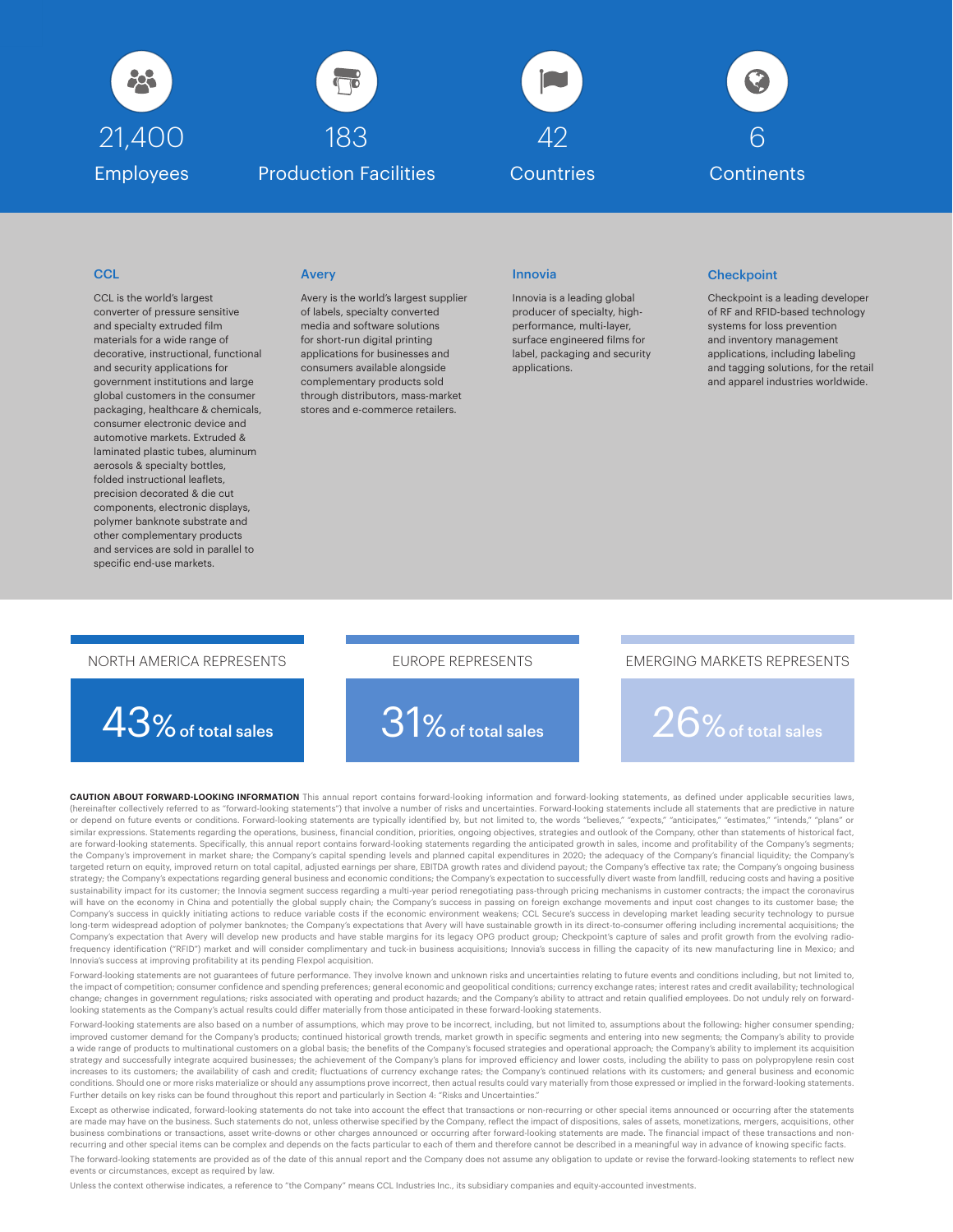# 2019 LETTER TO SHAREHOLDERS



**Geoffrey T. Martin** President and

Chief Executive Officer



In a more challenging global economy, with slower end-market growth, the Company made modest progress in 2019, reaching sales of \$5.3 billion and adjusted net earnings of \$497 million, slightly above the 2018 result. Organic sales growth for the CCL Segment moderated to 1.1% compared to 4.8% last year, while Checkpoint grew 2.6% on top of a strong prior year and Avery reported its first organic gain since 2015. Innovia's sales grew 15.7%, all driven by the first full year of the mid-2018 Treofan acquisition. Reported sales for the Company increased 3.1% and adjusted basic earnings per Class B share\* improved from \$2.73 in 2018 to \$2.79 in 2019; foreign currency translation effects were nominal. Restructuring charges and other expenses were \$25 million in 2019, compared to \$15 million in 2018; this year included \$13 million to settle a long-running legal matter at Checkpoint. The balance largely related to restructuring investments across our business segments to tighten our operations for a period of lower global growth. Free cash flow from operations\* (operating cash flows) was another record at \$444 million.

# CCL Segment

This part of the Company made slower progress in 2019, with sales again reaching \$3.3 billion, with 1.1% organic growth, compared to 4.8% in 2018 and 6.2% in 2017. Geographically, we delivered modest progress in North America and Europe, better in Emerging Markets, especially China, moderated by a down year in Australia and South Africa. Excluding the impact of currency translation, worldwide sales increased 1.8%, operating income\* fell 3.0% while EBITDA\* improved slightly to \$716 million on IFRS lease accounting changes, a flat margin of 21.7% compared to 2018.

**Home & Personal Care** operations delivered low-single-digit organic growth for labels and tubes in both North America and Asia, but Europe was flat, while Latin America declined due to pricing challenges and share loss in Brazil. We had a solid year at our joint venture in the Middle East. Overall results for labels globally were broadly in line with the volume increases experienced by large global customers. This was not the case for aerosols in the USMCA zone, where sales decreased in the high teens as customers worked through excess inventory built in 2018 during an industry capacity crunch. Demand has returned to normal levels in early 2020. Our aluminum slug joint venture restarted production late in the year after a fire in 2018; the plant should reach profitability by 2021. Sales in the sector again passed \$1 billion but were down modestly on a very strong 2018, largely due to the soft year at CCL Container, which was also entirely responsible for the profit decline in the sector.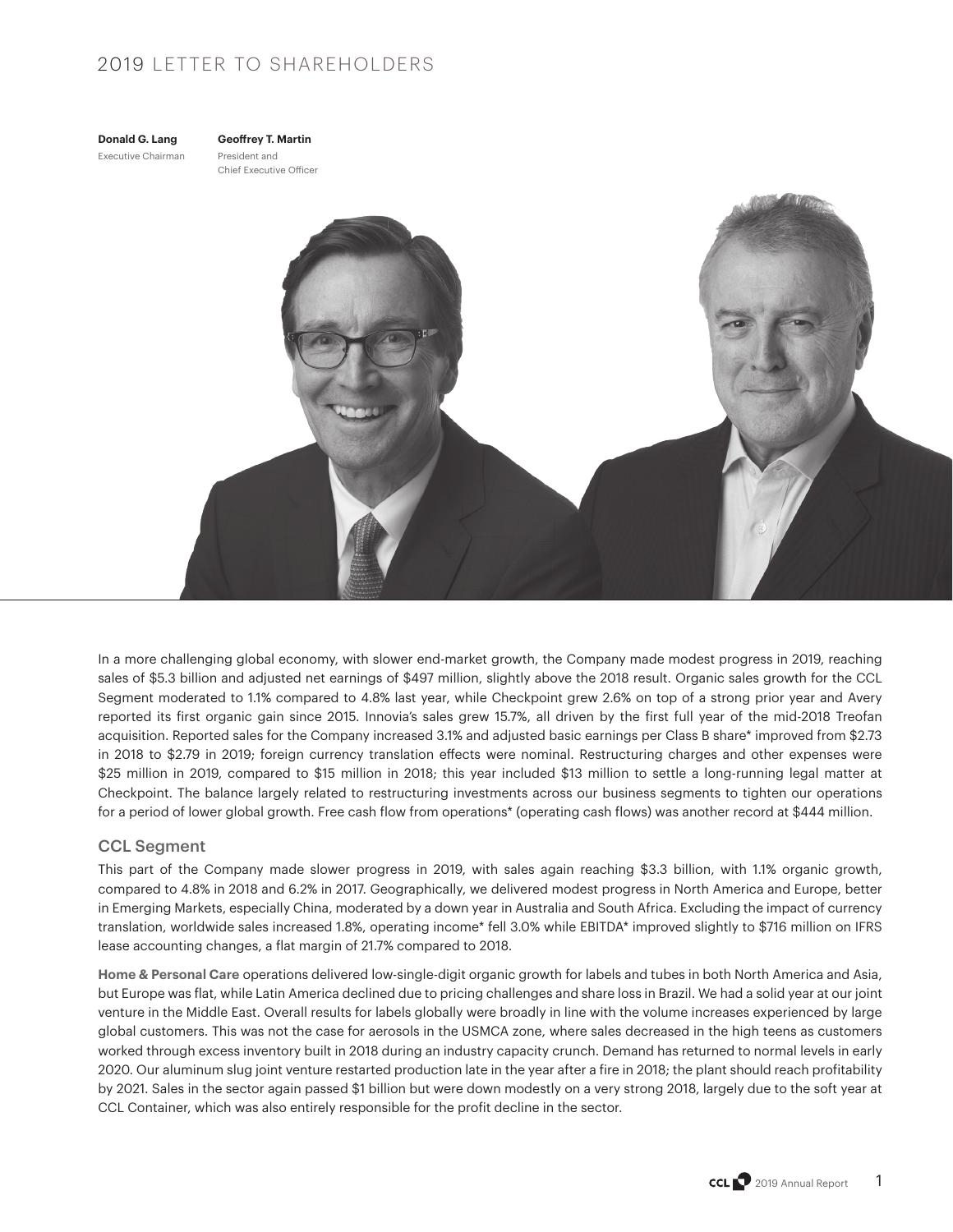**Healthcare & Specialty** sales decreased by a low single-digit rate as tough market conditions for generic drugs, especially in the United States, and challenges from customer consolidation in the agricultural chemicals industry persisted. Our European business grew modestly on much improved results in Germany, and we posted strong performances in China and Brazil while continuing to turn around performance in Australia. Profitability overall fell, largely due to the situation in the generics drug market, particularly affecting our Canadian label operation in Toronto.

**Food & Beverage** 2019 organic sales growth moderated to a mid-single-digit rate, compared to a record 18% in 2018. Consumer focus on sustainability somewhat affected the new project pipeline, as metal cans were occasionally preferred over glass and PET bottles with labels, and transitions from paper wet-glue decoration sometimes delayed. Certain end markets slowed, and we faced competitive pricing pressures in the tobacco, mass beer and wine spaces, with some share loss. However, we completed major new plant projects in South Africa and Brazil while developing exciting new technologies to aid customers with their bottleto-bottle recycling initiatives. Sleeve sales were again up double digits, pressure sensitive labels grew moderately for glass bottles in Wine & Spirits, waters and beer, but the closure label business declined double digits on large 2018 product launches absent in 2019. Profitability overall declined on mix changes, some margin pressure and lower growth rates. Our joint venture in Russia grew but profitability declined on challenges with adding capacity for Sleeves.

**CCL Design** sales to Electronics customers increased high single digit, despite slowing global cell phone growth, on share gains and new products. Results were strong in all regions, especially China, and we successfully integrated an acquisition in Vietnam giving us a footprint in a strategically important country for this industry. Profitability improved significantly and passed the Segment average for CCL for the first time. Automotive struggled on slower industry growth globally, especially for labels broadly sold in the market. Our Mexican metal converting plant improved but remains loss-making as volume builds for this relatively new operation were less than anticipated. However, new label plants in both China and Brazil made good progress. A greenfield metal converting facility in China comes on stream in the second half of 2020 on the back of new program awards for global OEMs that stretch out for multiple years. Margins in Automotive remain subpar, but we are determined to improve the situation in 2020. Sales to alkaline battery producers declined in 2019, and our Olympic Tapes acquisition remained loss-making in advance of expected customer qualification approvals. Overall profitability at CCL Design improved on 2018.

**CCL Secure** posted a strong year, with sales up double digit driving a significant increase in profits and operating margins. Results were strong across the board. In the United States, new stamp orders and regained share in security documents, ID cards and passport components drove very good performance. Polymer currency operations also posted improved results on higher volumes with a long project pipeline in place. Quarterly volatility based on large order timing and a long sales cycle remain notable characteristics of this business.

# Avery

After a slow 2018, we were pleased to see Avery deliver meaningful profit improvement, outstanding cash flow and 3.8% sales growth including our first organic gain since 2015. The key driver was double-digit growth, with e-commerce retailers and our own direct-to-consumer product lines exceeding \$130 million in sales including first-time contributions from the small "kids' labels" acquisitions in the U.K., Quebec and Australia. Legacy product lines posted modest gains as tariff threats discouraged some retailers from moving further back-to-school volumes offshore. Our European business made solid progress but the much smaller operations in Latin America and Australia declined. Operating income increased \$11 million to \$157 million on sales of \$739 million, a return on sales\* of 21.2%, up 80 basis points. We hope to see mix-based margin expansion in 2020 coupled with modest organic growth, supplemented by further acquisitions in the direct-to-consumer space. Avery continues to deliver the highest return on capital and operating cash flow\* as a percentage of sales in the Company.

# **Checkpoint**

Checkpoint did not quite match the record prior-year performance but had significantly improved cash flow, far surpassing the prior year on lower capital investments and much improved working capital results. Sales increased 2.6% on an organic basis to \$724 million and profits reached \$96 million. Innovation in electronic article surveillance technologies augmented by new concepts in RFID deployment drove new business wins with global retailers. Our new RFID inlay plant in China had one of the quickest start-up to profitability cycles in our long history of investing in greenfield facilities and technologies. We also engineered many improvements to our HALO software product line to aid retailer RFID deployment and reduced the gap to move into profitability. Our apparel labeling business declined on share loss in the United States but held its important market positions in Europe and Asia Pacific. Operating margin was up slightly, but still has considerable room to improve.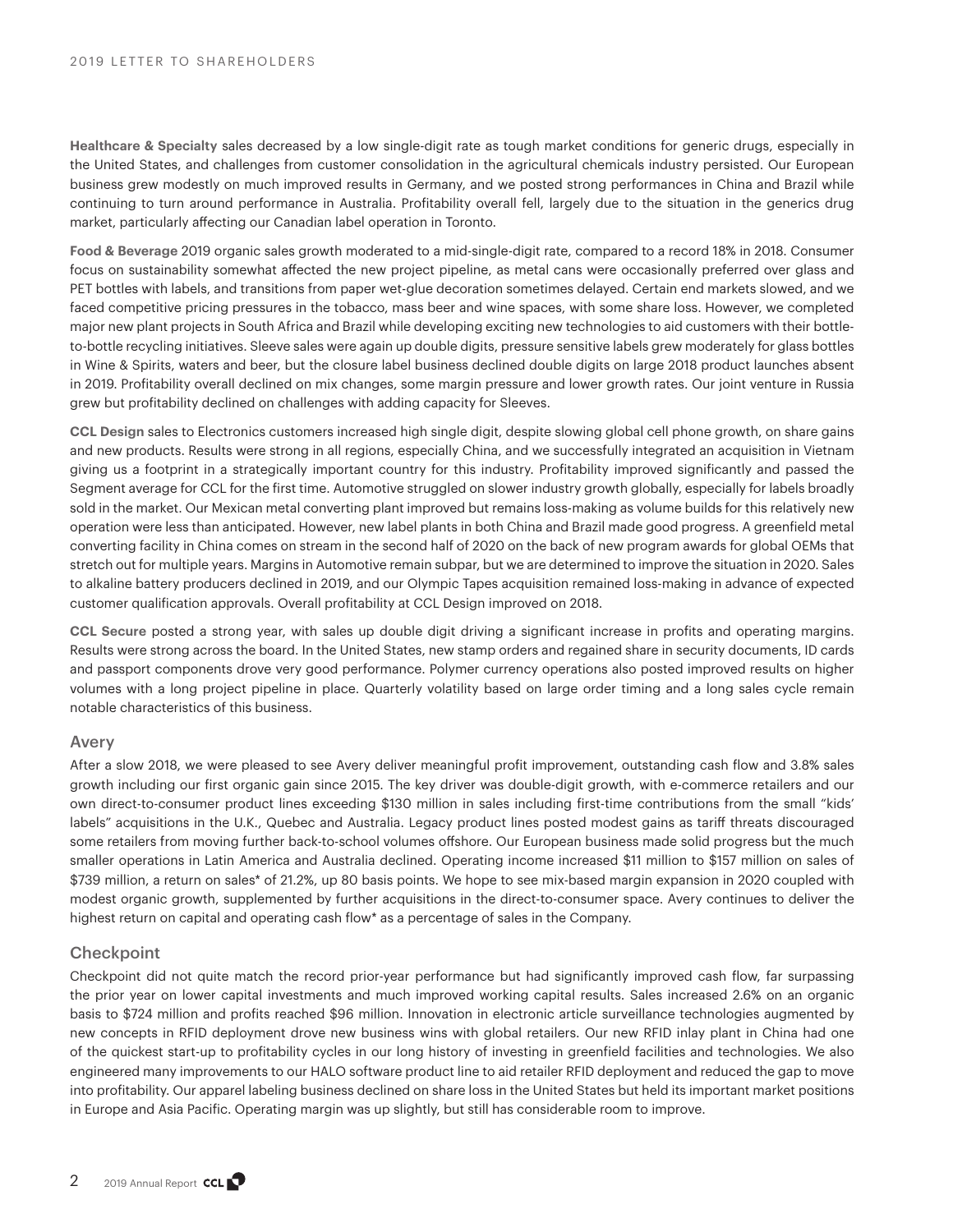# Innovia

Results included a first full-year contribution from the Treofan transaction closed in mid-2018. Sales increased 15.7% on the acquisition to \$557 million, with a 15.2% EBITDA\* margin, compared to 12.1% in 2018 and 15.9% in 2017. Better commercial controls, increased production of security films, lower resin and overhead costs, plus strong performances in Belgium and Australia drove the improvement. However, our large U.K. operation continued to struggle as cost savings could only offset declining sales. We appointed a new Managing Director in early 2020 to drive improvements both internally and externally. Foreign exchange gains on U.K. exports to the United States aided results, as did a non-cash accounting gain related to our decision to close the U.K. defined benefit pension scheme from further benefit accruals beyond April 2019. These events largely drove the profitability gains at this operation year on year. In Mexico, we made good strides to improve operations and the start-up of our new capacity, the largest BOPP extrusion line in the world, went smoothly. While the legacy Treofan business met sales expectations, EBITDA margins fell below pre-acquisition levels but increased over the poor second half of 2018, aided by lower resin costs, improved controls and operational gains. In the coming year, we look forward to the addition of our new plant in Poland, bringing us a value proposition to compete for higher volume products in the label industry, while our U.K. operation focuses on developing specialty films that match its unique technology platform.

# Delivering to Shareholders

Following our February 2020 Board meeting, we announced a 5.9% increase in the dividend in keeping with modest earnings growth. The annualized payout now stands at \$0.72 per Class B share and \$0.71 per Class A share, up 140% over the last five years. The Company has paid dividends without omission or reduction for more than three decades. Despite spending \$40 million on acquisitions and \$336 million on capital expenditures (net of disposals), the Company's net debt to EBITDA ratio ended 2019 comfortably inside investment-grade territory and down 0.3 turns from last year to 1.6 times. Priorities for 2020 include building on the improved performance of Innovia, sustaining organic growth in our other businesses, adding bolt-on transactions that meet our disciplined valuation metrics while paying down debt to build capacity for the future. Working capital performance remains at the top end of our peer group. We plan to invest \$350 million in 2020, compared to an expected \$291 million depreciation and amortization expense excluding right-of-use assets. With 97% of sales outside Canada, CCL continues to provide domestic shareholders considerable geographic risk diversification.

# Leadership and Governance

CCL's breadth of operations spanning 183 manufacturing facilities in 42 countries around the world requires a cadre of leaders reflecting the cultural diversity of the geographies where we do business. Our creed has always been to have local people lead our Company across international markets. This is especially true in emerging markets where we have strong regional heads with deep experience in the countries they oversee. Global business heads direct strategically, bringing the mindset of large multinational customers and our latest technologies and product innovations to businesses around the world. While our team comes from many diverse backgrounds and cultures, there is one bonding characteristic: a universal understanding of our industry borne from spending all their formative years at its coalface. We have small, agile and technically efficient corporate offices in Toronto, Framingham, near Boston, in the United States and Singapore, along with some resources scattered around our operations in a connected world. We continue to run our corporate organization with all of its resources and costs, including incentive compensation, for approximately 1% of sales and watch that benchmark closely as the Company grows.

Ned Guillet, Director and Chair of the Company's Human Resources Committee, stepped down at the 2019 annual shareholders' meeting and was replaced by Doug Muzyka, one of our longstanding, internationally experienced Directors. Tom Peddie, another of our long-serving Directors handed over the Chair of the Audit Committee to Vincent Galifi, Chief Financial Officer of Magna International, who joined the Board in 2016. We are very pleased that Tom remains with us as a Director on the Audit Committee, ensuring we have a smooth transition. Finally, we welcomed back Alan Horn to the Board, who had previously served nine years with us from 2008 to 2017. Alan is President and Chief Executive of Rogers Telecommunications Limited. Our Board continues to provide strong governance on behalf of all shareholders, along with wise counsel to management.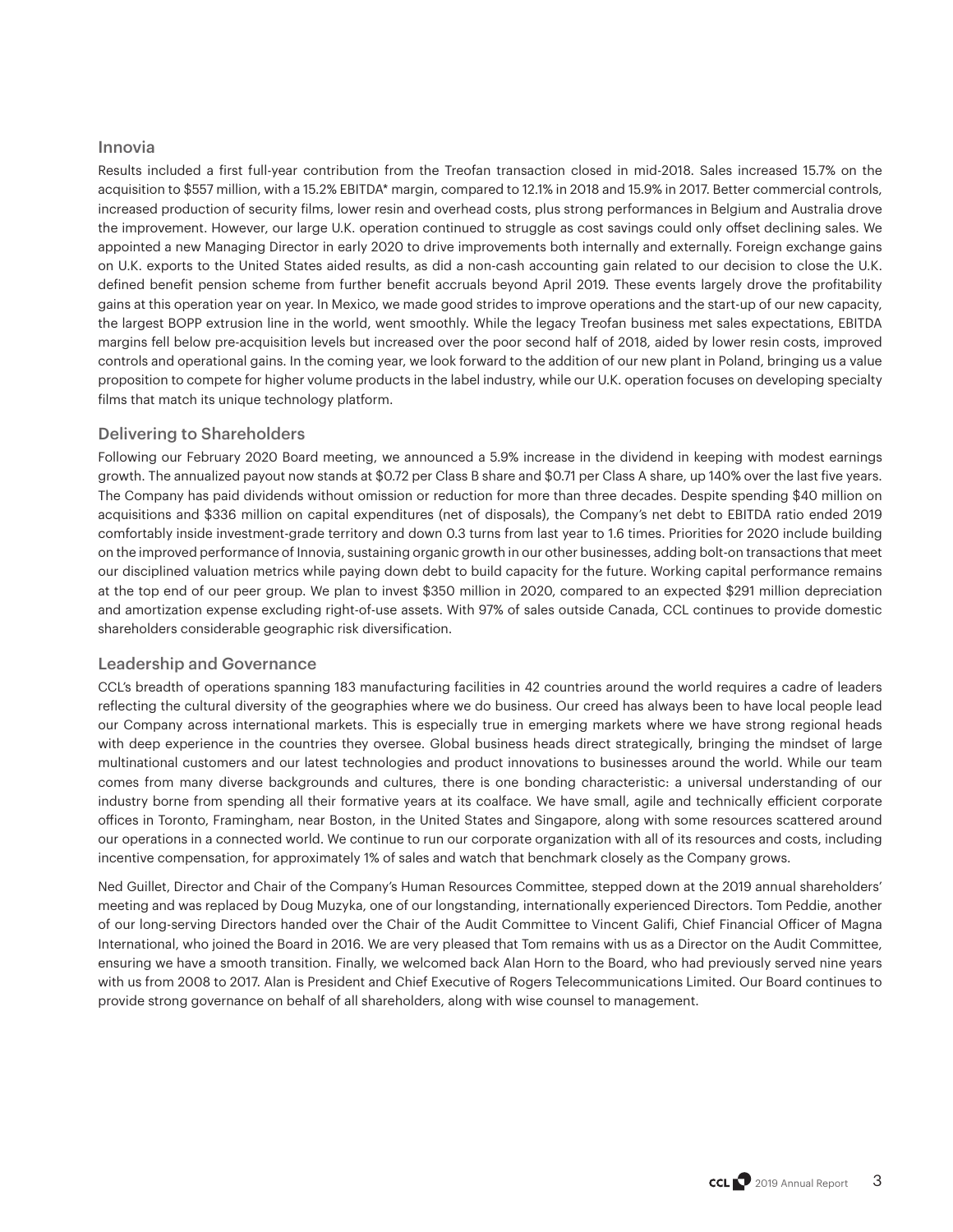# **Sustainability**

Sustainability remains top of mind across our stakeholders as the world confronts climate change, population growth and declining natural resources. In 2020, we will set up a system to collect data that accurately measures the carbon footprint and waste generated by our widely dispersed operations and expect to publish our first annual Sustainability Report in 2021. Many international operations have ISO 14001 and 16001 environmental certifications and a number no longer send waste to landfill sites. Some eliminated the use of corrugated boxes and wooden pallets in their operations, replacing them with multi-trip reusable transit packaging. New plants also optimize energy and use the latest technologies to handle hazardous waste. We continue to be a world leader in digitizing our printing plants, allowing customers to order any quantity avoiding obsolescence waste. However, our most important sustainability strategy remains bringing new ideas to customers to integrate into supply chains and consumer propositions to reach their own sustainability goals. For many years, our patented wash-off pressure sensitive labels have enabled customers to adopt multiple-trip glass bottles. Many believe plastics have a lower carbon footprint than metal or glass, but it needs to be as easily recycled for the new circular economy. Customers now want the same advantages for shrink sleeves for PET bottles. In 2020, we will invest in a new hybrid film line in Europe that will allow easy separation of label and PET flakes in the recycling process. The new line comes on stream in 2021.

# 2020 Outlook

We enter 2020 with the outbreak of the coronavirus in China. Its impact, although contained, remains uncertain. It adds to concerns about economic growth this year. Our industry grew at a subdued, slower pace in 2019, and history suggests such drops in activity usually continue for a longer period. The world may be due for a pause, hopefully not a contraction, and we are preparing ourselves for that. In the year ahead, we will invest part of our free cash flow into restructuring activity to make sure operations that are underperforming are improved. When times are tougher, the best investment opportunities often arise. We will take advantage of such opportunities around the world: organically and to acquire within our field of endeavor as the best use of the Company's excess cash flow.

We would like to take the opportunity as always to appreciate the hard work, ingenuity and passionate dedication of our people to the cause. We are now 21,400 and without them we are nothing. To our customer and supplier partners, we appreciate your support in this highly connected world in which we have all become so interdependent.

**Donald G. Lang Construction Construction Construction Ceoffrey T. Martin** *Executive Chairman President and Chief Executive Officer*

Non-IFRS measures; see Section 5A of CCL's Management's Discussion and Analysis for more detail.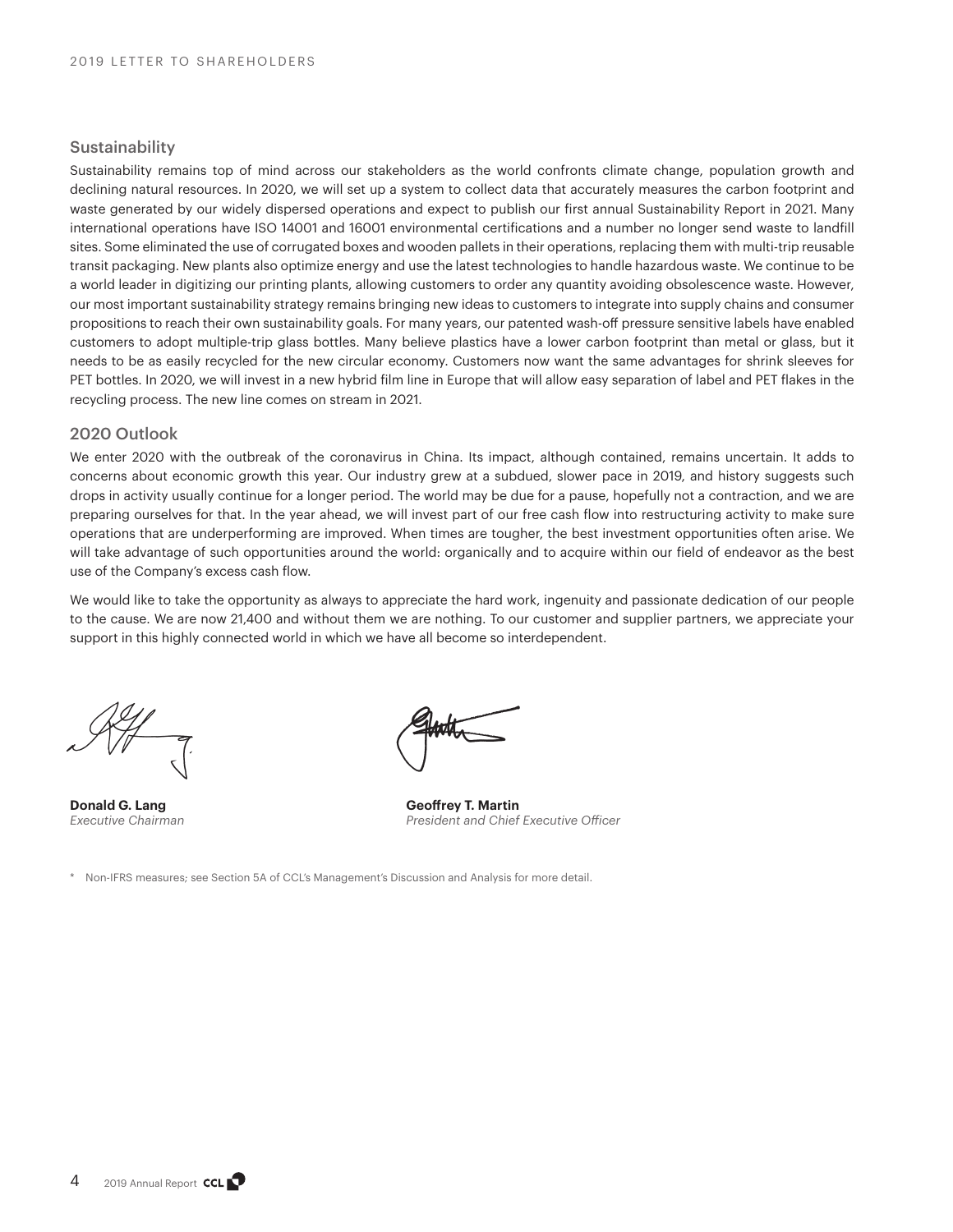|                                           | 2019          |               | 2018    | $\%$      |
|-------------------------------------------|---------------|---------------|---------|-----------|
| <b>Sales</b>                              | \$<br>5,321.3 | \$            | 5,161.5 | 3.1%      |
| <b>EBITDA</b>                             | \$<br>1,067.2 | $\mathcal{S}$ | 995.3   | 7.2%      |
| % of sales                                | 20.1%         |               | 19.3%   |           |
| Restructuring and other items             | \$<br>25.0    | $\mathcal{S}$ | 14.8    |           |
| Net earnings                              | \$<br>477.1   | \$            | 466.8   | 2.2%      |
| % of sales                                | 9.0%          |               | 9.0%    |           |
| <b>Basic earnings per Class B share</b>   |               |               |         |           |
| Net earnings                              | \$<br>2.68    | \$            | 2.64    | 1.5%      |
| Diluted earnings                          | \$<br>2.66    | \$            | 2.61    | 1.9%      |
| Adjusted basic earnings per Class B share | \$<br>2.79    | \$            | 2.73    | 2.2%      |
| Dividends                                 | \$<br>0.68    | \$            | 0.52    | 30.8%     |
| As at December 31                         |               |               |         |           |
| Total assets                              | \$<br>7,038.0 | \$            | 7,027.6 | $0.1\%$   |
| Net debt*                                 | \$<br>1,716.2 | \$            | 1,902.5 | $(9.8\%)$ |
| Total equity                              | \$<br>2,897.7 | $\mathcal{S}$ | 2,673.1 | 8.4%      |
| Net debt to EBITDA*                       | 1.61          |               | 1.91    |           |
| Return on equity (before other expenses)* | 17.8%         |               | 20.0%   |           |
| Number of employees (approximately)       | 21,400        |               | 21,000  | 1.9%      |

\* A non-IFRS measure; see "Key Performance Indicators and Non-IFRS Measures" in Section 5A.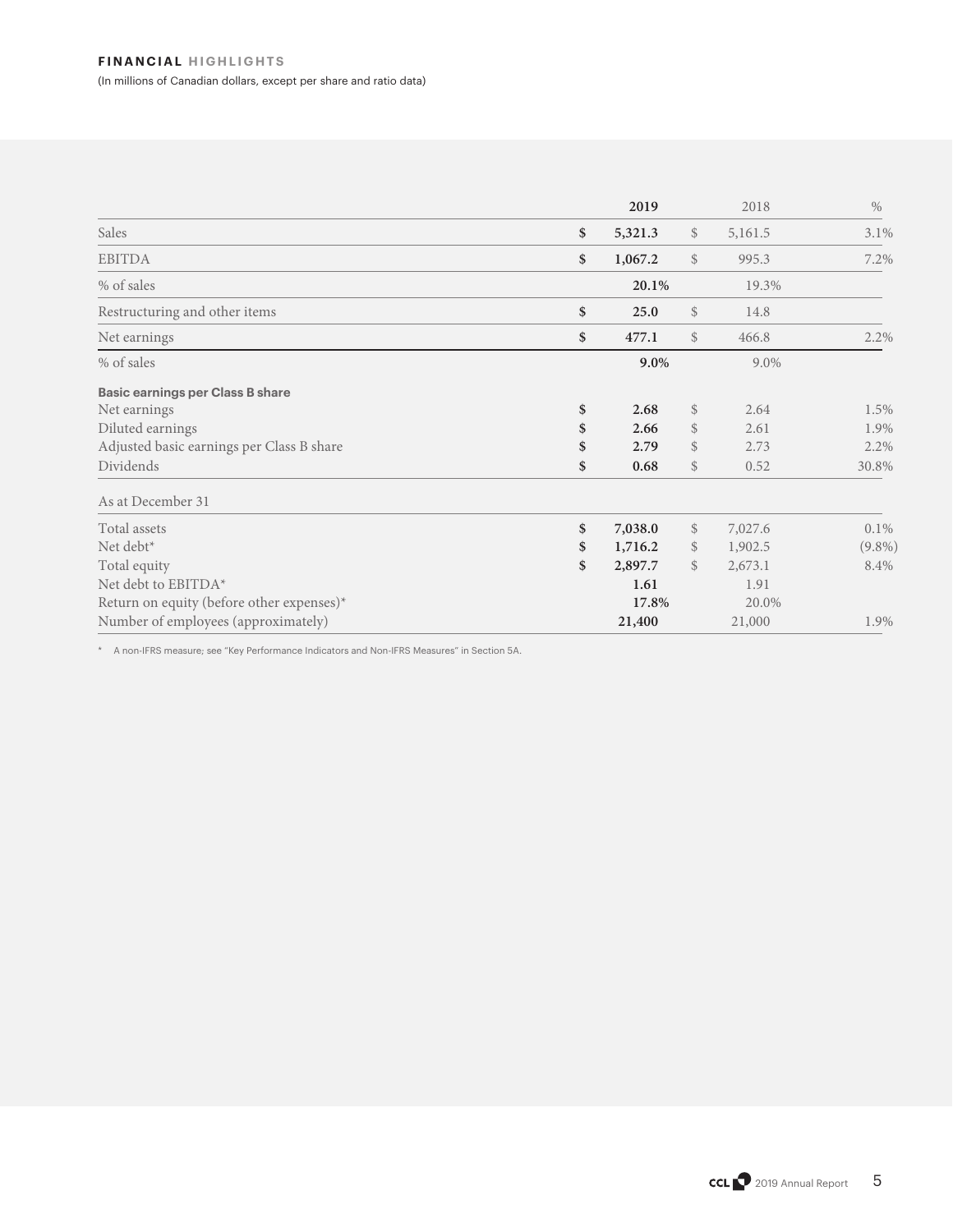Years ended December 31, 2019 and 2018 (Tabular amounts in millions of Canadian dollars, except per share data)

This Management's Discussion and Analysis of the financial condition and results of operations ("MD&A") of CCL Industries Inc. ("the Company") relates to the years ended December 31, 2019 and 2018. In preparing this MD&A, the Company has taken into account information available until February 21, 2020, unless otherwise noted. This MD&A should be read in conjunction with the Company's December 31, 2019, annual consolidated financial statements, which form part of the CCL Industries Inc. 2019 Annual Report dated February 21, 2020. The financial statements have been prepared in accordance with International Financial Reporting Standards ("IFRS") and, unless otherwise noted, both the financial statements and this MD&A are expressed in Canadian dollars as the reporting currency. The major measurement currencies of the Company's operations are the Canadian dollar, U.S. dollar, euro, Argentine peso, Australian dollar, Bangladeshi taka, Brazilian real, Chilean peso, Chinese renminbi, Danish krone, Hong Kong dollar, Hungarian forint, Indian rupee, Israeli shekel, Japanese yen, Malaysian ringgit, Mexican peso, New Zealand dollar, Philippine peso, Polish zloty, Russian ruble, Singaporean dollar, South African rand, South Korean won, Swiss franc, Thai baht, Turkish lira, U.K. pound sterling and Vietnamese dong. All per Class B nonvoting share ("Class B share") amounts in this document are expressed on an undiluted basis, unless otherwise indicated. The Company's Audit Committee and its Board of Directors (the "Board") have reviewed this MD&A to ensure consistency with the approved strategy and results of the business.

# **INDEX**

- **8 1. Corporate Overview**
- 8 A) The Company
- 8 B) Customers and Markets
- 8 C) Strategy and Financial Targets
- 11 D) Recent Acquisitions and Dispositions
- 12 E) Subsequent Events
- 13 F) Consolidated Annual Financial Results
- 15 G) Seasonality and Fourth Quarter Financial Results

#### **18 2. Business Segment Review**

- 18 A) General
- 20 B) CCL Segment
- 22 C) Avery Segment
- 23 D) Checkpoint Segment
- 24 E) Innovia Segment
- 25 F) Joint Ventures

#### **26 3. Financing and Risk Management**

- 26 A) Liquidity and Capital Resources
- 27 B) Cash Flow
- 28 C) Interest Rate, Foreign Exchange Management and Other Hedges
- 28 D) Equity and Dividends
- 29 E) Commitments and Other Contractual Obligations
- 30 F) Controls and Procedures

# **30 4. Risks and Uncertainties**

#### **40 5. Accounting Policies and Non-IFRS Measures**

- 40 A) Key Performance Indicators and Non-IFRS Measures
- 44 B) Accounting Policies and New Standards
- 45 C) Critical Accounting Estimates
- 45 D) Related Party Transactions

# **46 6. Outlook**

Effective January 1, 2018, the Company changed its reportable segments to incorporate all entities previously reported within the Container Segment in the CCL Segment, to more closely align with the current management structure and reporting. Comparative segment information has been restated to conform to current year presentation.

#### FORWARD-LOOKING INFORMATION

This MD&A contains forward-looking information and forward-looking statements, as defined under applicable securities laws, (hereinafter collectively referred to as "forward-looking statements") that involve a number of risks and uncertainties. Forward-looking statements include all statements that are predictive in nature or depend on future events or conditions. Forwardlooking statements are typically identified by, but not limited to, the words "believes," "expects," "anticipates," "estimates," "intends," "plans" or similar expressions. Statements regarding the operations, business, financial condition, priorities, ongoing objectives, strategies and outlook of the Company, other than statements of historical fact, are forward-looking statements. Specifically, this MD&A contains forward-looking statements regarding the anticipated growth in sales, income and profitability of the Company's segments; the Company's improvement in market share; the Company's capital spending levels and planned capital expenditures in 2020; the adequacy of the Company's financial liquidity; the Company's targeted return on equity, improved return on total capital, adjusted earnings per share, EBITDA growth rates and dividend payout; the Company's effective tax rate; the Company's ongoing business strategy; the Company's expectations regarding general business and economic conditions; the Company's expectation to successfully divert waste from landfill, reducing costs and having a positive sustainability impact for its customer; the Innovia segment success regarding a multi-year period renegotiating pass-through pricing mechanisms in customer contracts; the impact the coronavirus will have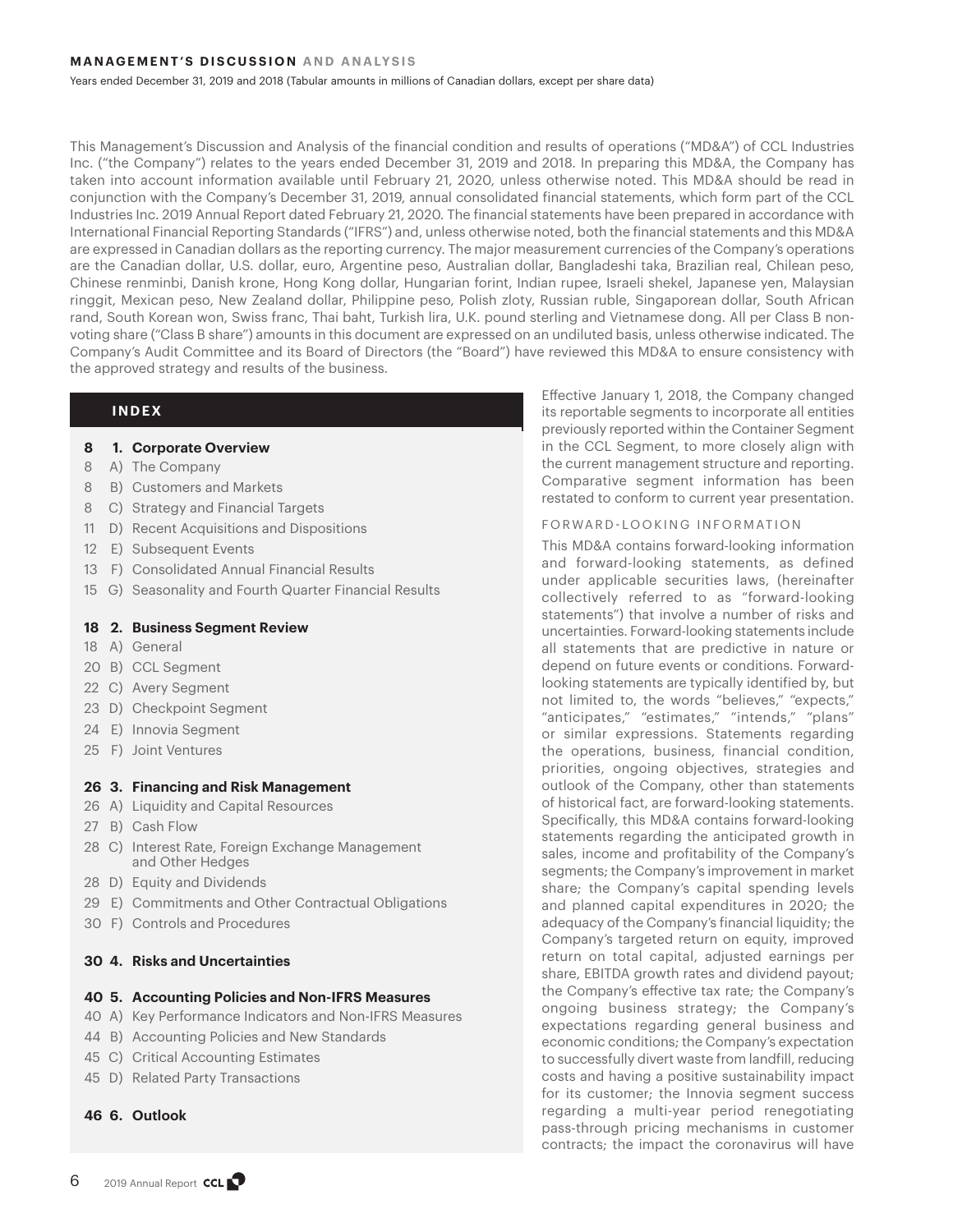on the economy in China and potentially the global supply chain; the Company's success in passing on foreign exchange movements and input cost changes to its customer base; the Company's success in quickly initiating actions to reduce variable costs if the economic environment weakens; CCL Secure's success in developing market leading security technology to pursue long-term widespread adoption of polymer banknotes; the Company's expectations that Avery will have sustainable growth in its direct-to-consumer offering including incremental acquisitions; the Company's expectation that Avery will develop new products and have stable margins for its legacy OPG product group; Checkpoint's capture of sales and profit growth from the evolving radio-frequency identification ("RFID") market and will consider complimentary and tuck-in business acquisitions; Innovia's success in filling the capacity of its new manufacturing line in Mexico; and Innovia's success at improving profitability at its pending Flexpol acquisition.

Forward-looking statements are not guarantees of future performance. They involve known and unknown risks and uncertainties relating to future events and conditions including, but not limited to, the impact of competition; consumer confidence and spending preferences; general economic and geopolitical conditions; currency exchange rates; interest rates and credit availability; technological change; changes in government regulations; risks associated with operating and product hazards; and the Company's ability to attract and retain qualified employees. Do not unduly rely on forward-looking statements as the Company's actual results could differ materially from those anticipated in these forward-looking statements. Forwardlooking statements are also based on a number of assumptions, which may prove to be incorrect, including, but not limited to, assumptions about the following: higher consumer spending; improved customer demand for the Company's products; continued historical growth trends, market growth in specific segments and entering into new segments; the Company's ability to provide a wide range of products to multinational customers on a global basis; the benefits of the Company's focused strategies and operational approach; the Company's ability to implement its acquisition strategy and successfully integrate acquired businesses; the achievement of the Company's plans for improved efficiency and lower costs, including the ability to pass on polypropylene resin cost increases to its customers; the availability of cash and credit; fluctuations of currency exchange rates; the Company's continued relations with its customers; and general business and economic conditions. Should one or more risks materialize or should any assumptions prove incorrect, then actual results could vary materially from those expressed or implied in the forward-looking statements. Further details on key risks can be found throughout this report and particularly in Section 4: "Risks and Uncertainties."

Except as otherwise indicated, forward-looking statements do not take into account the effect that transactions or non-recurring or other special items announced or occurring after the statements are made may have on the business. Such statements do not, unless otherwise specified by the Company, reflect the impact of dispositions, sales of assets, monetizations, mergers, acquisitions, other business combinations or transactions, asset write-downs or other charges announced or occurring after forward-looking statements are made. The financial impact of these transactions and non-recurring and other special items can be complex and depends on the facts particular to each of them and therefore cannot be described in a meaningful way in advance of knowing specific facts.

The forward-looking statements are provided as of the date of this MD&A and the Company does not assume any obligation to update or revise the forward-looking statements to reflect new events or circumstances, except as required by law.

Unless the context otherwise indicates, a reference to "the Company" means CCL Industries Inc., its subsidiary companies and equity-accounted investments.

Additional information relating to the Company, including the Company's Annual Information Form, is available on SEDAR at www.sedar.com or on the Company's website www.cclind.com.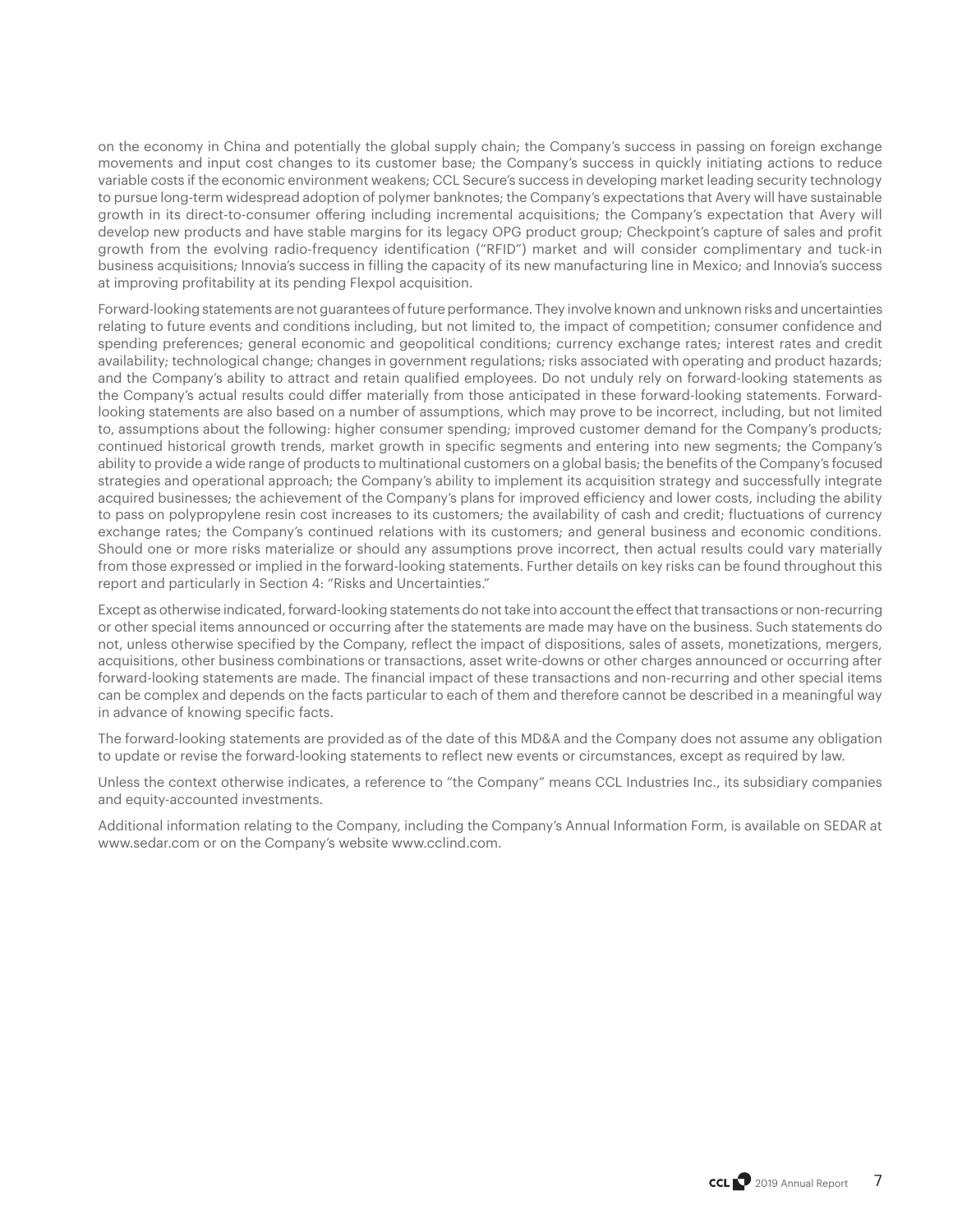Years ended December 31, 2019 and 2018 (Tabular amounts in millions of Canadian dollars, except per share data)

# **1. CORPORATE OVERVIEW**

# **A) The Company**

The **CCL** Segment is the world's largest converter of pressure sensitive and extruded film materials for a wide range of decorative, instructional, security and functional applications for government institutions and large global customers in consumer packaging, healthcare, chemicals, consumer durables, electronic device and automotive markets. Extruded and labeled plastic tubes, aluminum aerosols and specialty bottles, folded instructional leaflets, precision decorated and die cut components, electronic displays, polymer banknote substrate and other complementary products and services are sold in parallel to specific end-use markets. **Avery** is the world's largest supplier of labels, specialty converted media and software solutions to enable short-run digital printing in businesses and homes alongside complementary products sold through distributors, mass-market stores and e-commerce retailers. **Checkpoint** is a leading developer of RF and RFID-based technology systems for loss prevention and inventory management applications, including labeling and tagging solutions, for the retail and apparel industries worldwide. **Innovia** is a leading global producer of specialty, high performance, multilayer, surface engineered films for label, packaging and security applications. The Company partly backward integrates into materials science with capabilities in polymer extrusion, adhesive development, coating and lamination, surface engineering and metallurgy; deployed as needed across the four business segments.

Founded in 1951, and publicly listed under its current name since 1980, the Company's corporate offices are located in Toronto, Ontario, Canada, and Framingham, Massachusetts, United States, with a regional center for Asia Pacific in Singapore. The corporate offices provide executive and centralized services such as finance, accounting, internal audit, treasury, risk management, legal, tax, human resources, information technology, environmental, health and safety and oversight of operations. The Company employs approximately 21,400 people in 183 production facilities located in North America, Latin America, Europe, Australia, Africa and Asia including equity investments in Russia operating six facilities, the Middle East operating five facilities and in the United States operating an aluminum slug facility.

# **B) Customers and Markets**

The state of the global economy and geopolitical events can affect consumer demand and customers' marketing and sales strategies to promote growth, including the introduction of new products. These factors directly influence the demand for the Company's products. Growth expectations generally mirror the trends of each of the markets and product lines in which the Company's customers compete and the growth of the economy in each geographic region. The Company attempts to gain market share in each market and category over time.

The label market is large and highly fragmented with many players but with no single competitor having the substantial operating breadth or global reach of the Company. Avery has a dominant market-leading position for its products in North America, Europe and Australia. It also has a small presence in Latin America. Checkpoint has significant market positions in Europe, North America and Asia with smaller operations in Latin America. Checkpoint sells directly to retailers and apparel manufacturers and competes with other global retail labeling companies. Innovia operates plants in Europe, Mexico and Australia with distribution in the United States and Asia selling films to pressure sensitive label materials producers and converters, flexible packaging converters, consumer packaged goods companies and the security products industry.

#### **C) Strategy and Financial Targets**

The Company's strategy is to increase shareholder value through investment in organic growth and product innovations around the world, augmented by a global acquisition strategy. The Company builds on the strength of its people in marketing, manufacturing and product development and nurtures strong relationships with its international, national and regional customers and suppliers. The Company anticipates increasing its market share in most product categories by capitalizing on market insights and the growth of its customers, and by following developments such as globalization, new product innovation, branding and consumer trends.

A key attribute of this strategy is maintaining focus and discipline. The CCL Segment aspires to be the market leader and the highest value-added producer in each customer sector and region in which it chooses to compete. The primary objective is to invest in growth globally both organically and by acquisition. Avery objectives align to its core competencies in label solutions centered on specialty, converted media that enables short-run digital printing in homes and small businesses; and increasingly using the direct-to-consumer channel, both organically and by acquisition. Checkpoint focuses on technologydriven loss-prevention and inventory-management labeling for the retail and apparel industries. Innovia is a leading global producer of specialty, high-performance, multi-layer, surface-engineered biaxially oriented polypropylene ("BOPP") films for label, packaging and security applications. In July 2018, the Company acquired Treofan America Inc. and Trespaphan Mexico Holdings GmbH ("Treofan") expanding the Innovia manufacturing footprint beyond Europe and Australia to North America. Innovia also provides significant depth and capability to develop proprietary films for label applications.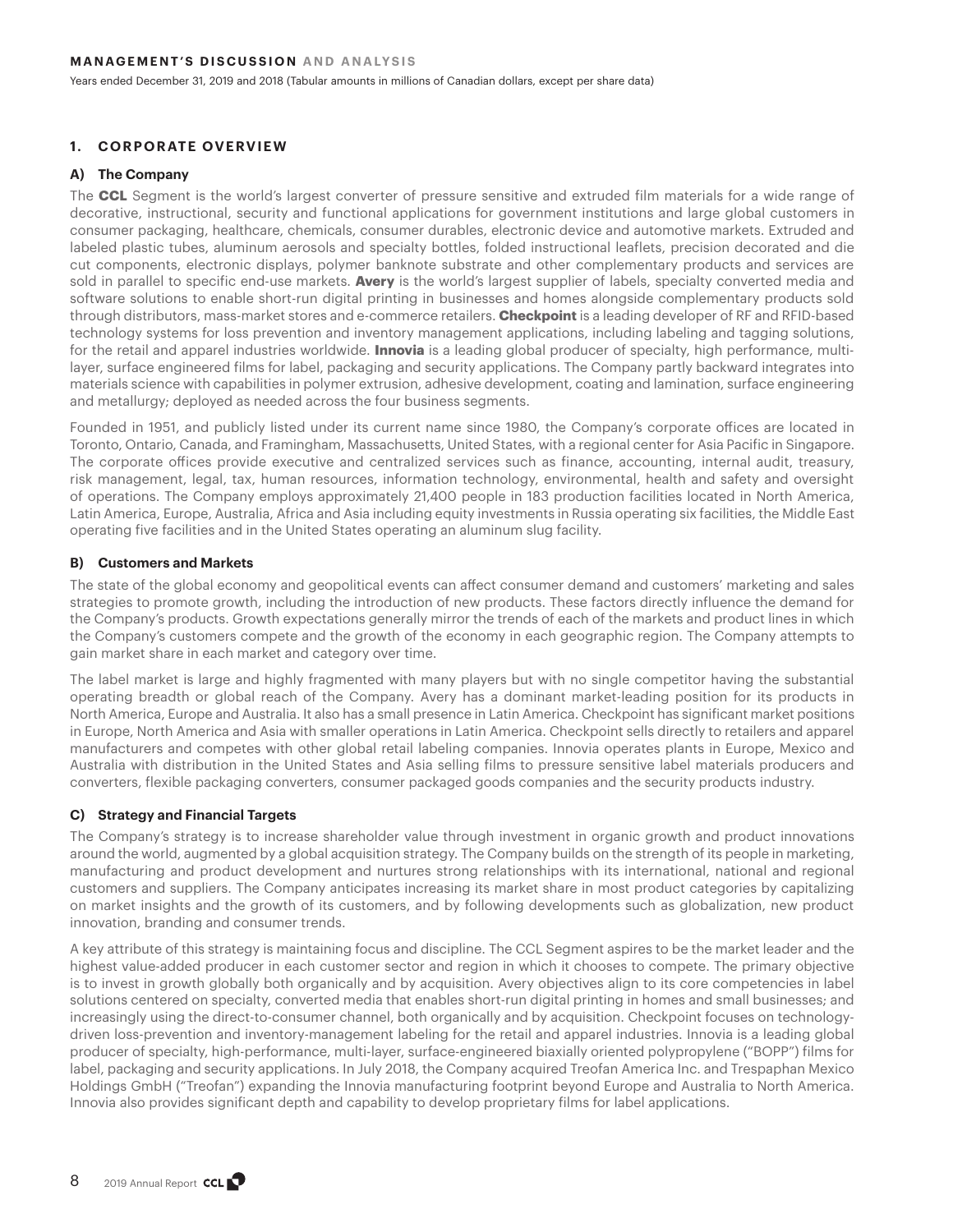The Company's financial strategy is to be fiscally prudent and conservative. The 2019 financial results delivered strong cash flow and a solid balance sheet after investing \$40.4 million in acquisitions and \$335.7 in net capital expenditures to execute the global growth initiatives. During good and difficult economic times, the Company has maintained high levels of cash on hand and unused lines of credit to reduce its financial risk and to provide flexibility when acquisition opportunities are available. As at December 31, 2019, the Company had \$703.6 million of cash-on-hand with US\$595.7 million of undrawn capacity on the Company's unsecured revolving credit facility.

The Company maintains a continuous focus on minimizing its investment in working capital in order to maximize cash flow in support of the growth in the business. In addition, capital expenditures are expected to be accretive to earnings and are selectively allocated toward the most attractive growth opportunities. The Company's financial discipline and prudent allocation of capital have ensured sufficient available liquidity and a secure financial foundation for the long-term future.

A key financial target is return on equity before goodwill impairment loss, restructuring and other items, tax adjustments, gains on business dispositions and non-cash acquisition accounting adjustments ("ROE," a non-IFRS measure; see "Key Performance Indicators and Non-IFRS Measures" in Section 5A). The Company continues to execute its strategy with a goal of achieving a comparable ROE level to its leading peers in specialty packaging. 2019 ROE of 17.8%, although still strong, was down due to substantial increases in the Company's equity base, largely from retained earnings over the last five years compounded by a modest increase in adjusted net earnings for the last three years, partially offset by challenges at Innovia:

|                  | 2010<br>20 L. |         |       |       | 201 | 201 |
|------------------|---------------|---------|-------|-------|-----|-----|
| Return on Equity | 17.8%         | $0.0\%$ | 24.0% | 23.5% | 1%  | 1%  |

Another metric used by the investment community as a comparative measure is return on total capital before goodwill impairment loss, restructuring and other items, tax adjustments, gains on business dispositions and non-cash acquisition accounting adjustments ("ROTC," a non-IFRS measure; see "Key Performance Indicators and Non-IFRS Measures" in Section 5A). The chart below details performance since 2014. The Company targets delivering returns in excess of its cost of capital. ROTC of 10.8% for 2019 declined compared to 2018 due to the significant capital deployed for acquisitions and capital expenditures over the past three years with only a modest increase in adjusted net earnings for the same period:

|                         | 2019  |       | 2017  |       | 2015  | 2014  |
|-------------------------|-------|-------|-------|-------|-------|-------|
| Return on Total Capital | 10.8% | 11.3% | 14.0% | 15.9% | 15.4% | 14.1% |

ROTC should increase as the Company deleverages its balance sheet and increases net earnings as Innovia's performance improves.

The long-term growth rate of adjusted basic earnings per Class B share (a non-IFRS measure; see "Key Performance Indicators and Non-IFRS Measures" in Section 5A) is another important financial target. This measure excludes goodwill impairment loss, restructuring and other items, tax adjustments, gains on business dispositions and non-cash acquisition accounting adjustments. Management believes that taking into account both the relatively stable overall demand for consumer staple and healthcare products globally and the continuing benefits from the Company's focused strategies and operational approach, a positive growth rate in adjusted basic earnings per share is realistic under reasonable economic circumstances.

The Company has achieved significant growth in its annual adjusted basic and basic earnings per share since 2013:

|                           | 2019 | 2018      | 2017  | 2016  | 2015  | 2014   |
|---------------------------|------|-----------|-------|-------|-------|--------|
| <b>Adjusted Basic EPS</b> |      |           |       |       |       |        |
| Growth Rate               | 2.2% | .5%       | 17.9% | 32.5% | 31.9% | 47.4%  |
| Basic EPS Growth Rate     | 1.5% | $(2.2\%)$ | 36.4% | 16.5% | 34.7% | 107.6% |

In 2019, adjusted basic earnings increased by 2.2% to \$2.79 per Class B share. Improved profitability from the Avery and Innovia Segments, and reduced corporate costs largely offset reduced earnings for the CCL and Checkpoint Segments. The Company believes continuing growth in earnings per share is achievable in the future as initiatives in the Innovia Segment to improve earnings take hold, and the Company executes its global business strategies for the CCL, Avery, Checkpoint and Innovia Segments.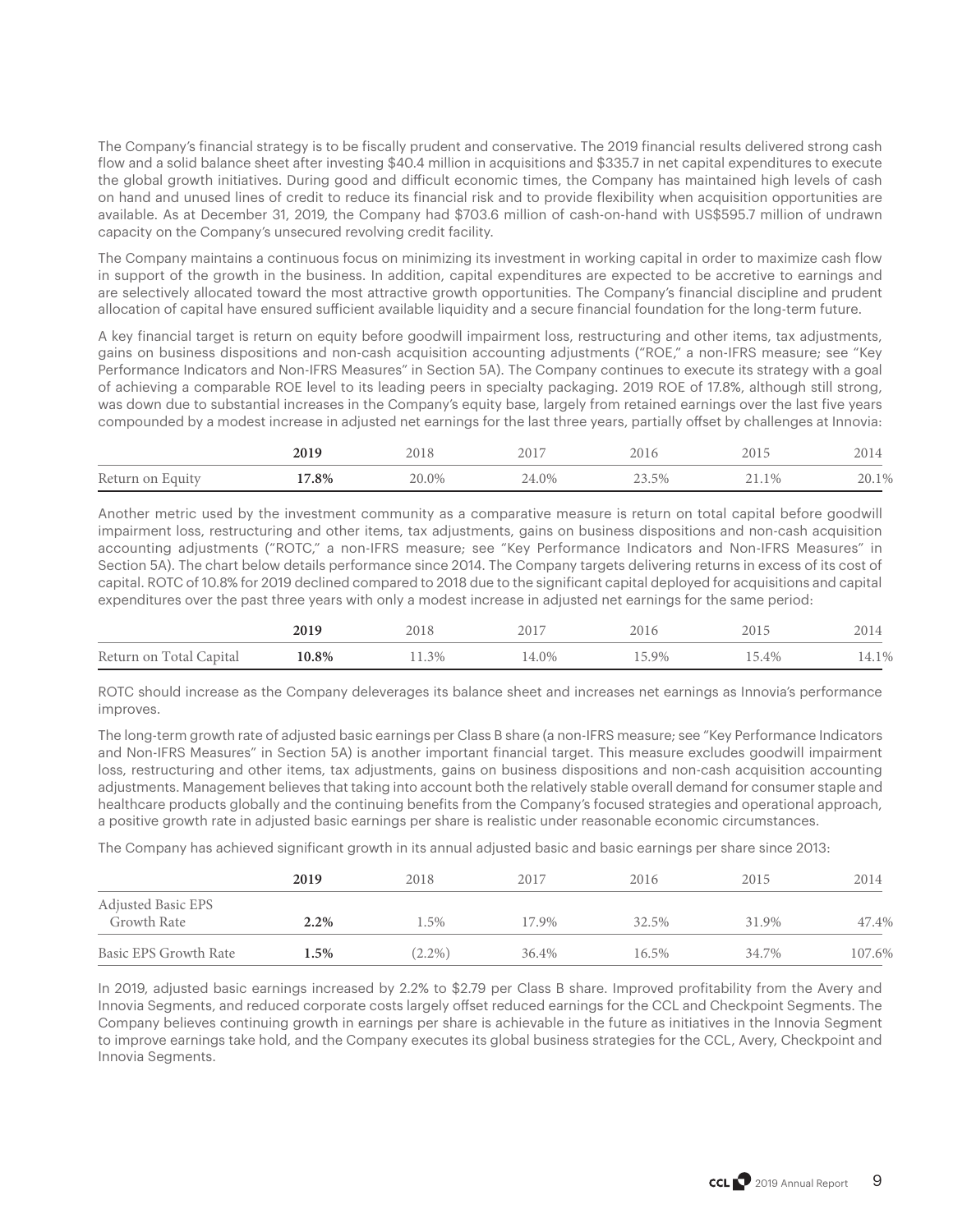Years ended December 31, 2019 and 2018 (Tabular amounts in millions of Canadian dollars, except per share data)

The Company will continue to focus on generating cash and effectively utilizing the cash flow generated by operations and divestitures. Earnings before net finance cost, taxes, depreciation and amortization, excluding goodwill impairment loss, earnings in equity accounted investments, non-cash acquisition accounting adjustments, restructuring and other items ("EBITDA," a non-IFRS measure; see "Key Performance Indicators and Non-IFRS Measures" in Section 5A), is considered a good indicator of cash flow and is used by many financial institutions and investment advisors to measure operating results and for business valuations. As a key indicator of cash flow, EBITDA demonstrates the Company's ability to incur or service existing debt, to invest in capital additions and to take advantage of organic growth opportunities and acquisitions that are accretive to earnings per share. Historically, the Company has experienced growth in EBITDA:

|               | 2019      | 2018                      | 2017    | 2016     |              | 2015  | 2014  |
|---------------|-----------|---------------------------|---------|----------|--------------|-------|-------|
| <b>EBITDA</b> | \$1,067.2 | $\frac{\text{}}{2}$ 995.3 | \$959.2 | \$ 792.7 | $\mathbb{S}$ | 608.4 | 481.6 |
| % of sales    | 20%       | 19%                       | 20%     | 20%      |              | 20%   | 19%   |

In 2019, EBITDA increased by approximately 3.0% from 2018, excluding the impacts of negative foreign currency translation and IFRS 16, Leases ("IFRS 16"), improving to 20% of sales. The Company's EBITDA margins remain at the top end of the range of its peers. The Company expects growth in EBITDA in the future as global growth initiatives are implemented.

The framework supporting the above performance indicators is an appropriate level of financial leverage. Based on the dynamics within the specialty packaging industry and the risks that higher leverage may bring, the Company has a comfort level up to a target of approximately 3.5 times net debt to EBITDA with an appropriate deleveraging and liquidity profile to maintain its investment-grade ratings with Moody's Investor Service ("Moody's") and S&P Global ("S&P"). As at December 31, 2019, net debt (a non-IFRS measure; see "Key Performance Indicators and Non-IFRS Measures" in Section 5A) to EBITDA was 1.61 times, 0.3 turns lower than the 1.91 times at December 31, 2018, reflecting increased EBITDA and a reduction in net debt. This leverage level is consistent with management's conservative approach to financial risk and the Company's ability to generate strong levels of free cash flow from operations (a non-IFRS measure; see "Key Performance Indicators and Non-IFRS Measures" in Section 5A). This leverage level also allows the Company the flexibility to quickly execute its acquisition growth strategy without significantly exposing its credit quality.

The Board does not have a target dividend payout ratio (a non-IFRS measure; see "Key Performance Indicators and Non-IFRS Measures" in Section 5A). However, the Company has paid dividends quarterly for over thirty years without an omission or reduction and has more than doubled the annualized rate since March 2015. The Board views this consistency and dividend growth as important factors in enhancing shareholder value. For 2019, the dividend payout ratio was 24% of adjusted earnings. This dividend payout ratio reflects the strong cash flows generated by the Company with only a modest increase in adjusted earnings in 2019 compared to the 2018. Therefore, after careful review of the current year results, budgeted cash flow and income for 2020, the Board has declared a 5.9% increase in the annual dividend: an increase of \$0.01 per Class B share per quarter, from \$0.17 to \$0.18 per Class B share per quarter (\$0.72 per Class B share annualized).

The Company believes that all of the above targets are mutually compatible and consequently should drive meaningful shareholder value over time.

The Company's strategy and ability to grow to achieve attractive returns for its shareholders are shaped by key internal and external factors that are common to the businesses it operates. The key performance driver is the Company's continuous focus on customer service, supported by its reputation for quality manufacturing, competitive price, product innovation, dependability, ethical business practices and financial stability.

The Company has always updated its financial strategies and performance against internal benchmarks without forsaking obligations to social, environmental and governance concerns. Environmental, Social and Governance initiatives are in place to enhance the integration of social and environmental concerns into our business operations and interactions with stakeholders. CCL identified five pillars under this program that align with previous and existing CCL corporate initiatives: Sustainability, Ethics, Health & Safety, Innovation for Good, and Responsible Supply Chains.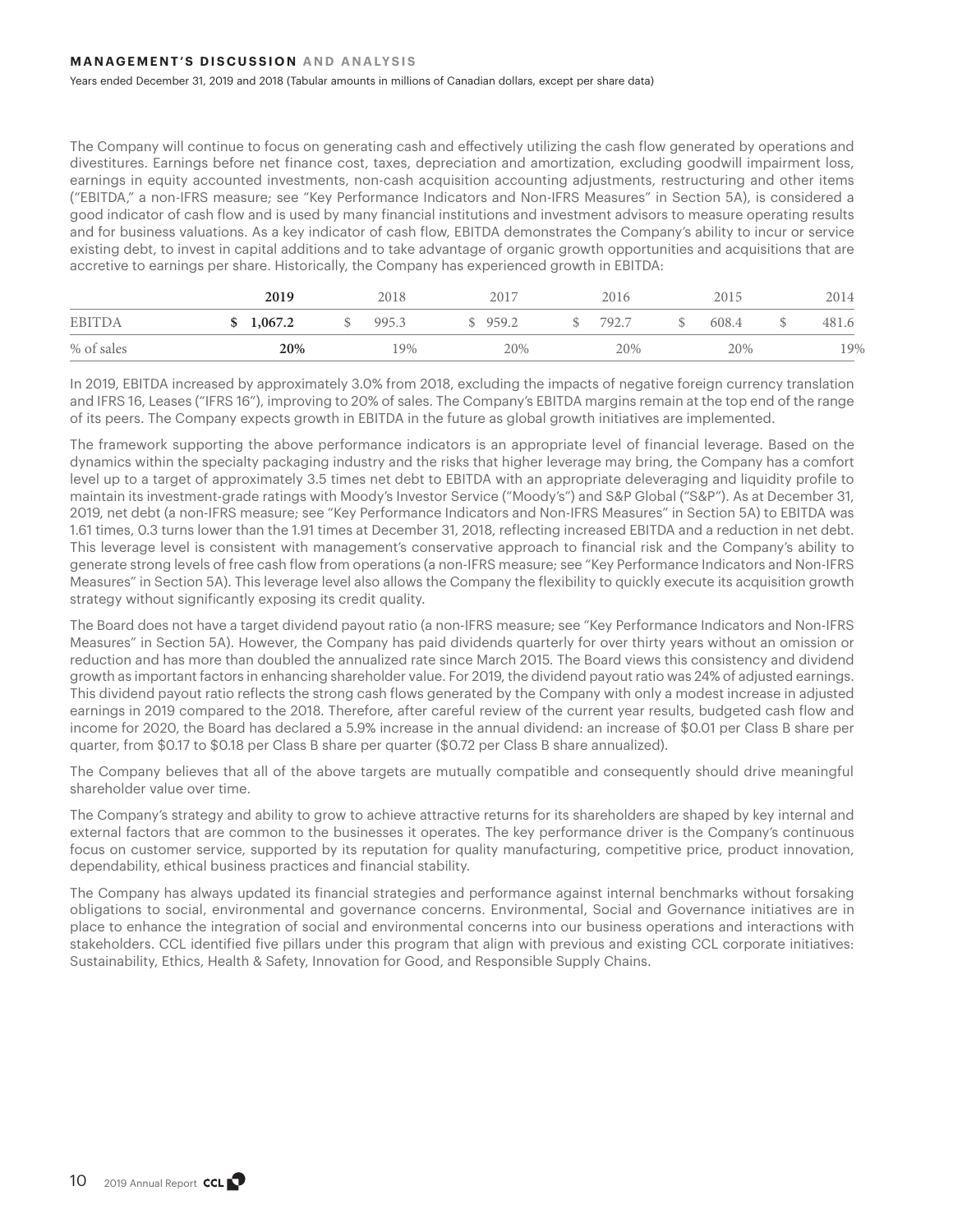**Sustainability:** The Company is committed to helping its customers meet their targets while reducing the environmental impact of its manufacturing processes. In 2019, the Company invested in greenhouse gas tracking software that will support the monitoring and reporting of greenhouse gas emissions for its global operations. Another area of focus will be waste reduction, which will prioritize not only diverting waste currently being sent to landfill to recycling and incineration, but also on reducing costs by minimizing waste generation, and reusing or selling manufacturing by-products.

 **Ethics:** The Company maintains the Global Business Ethics Guide as its primary policy on ethical conduct and fair business practices for all of its employees.

 **Health & Safety:** The health and safety of the Company's employees around the world is a top priority. The Company's current Environmental Health & Safety ("EHS") policy and robust safety reporting programs have oversight from the Board of Directors and meet all statutory requirements of each local regime.

 **Innovation for Good:** The Company's divisional product innovation teams work directly with customers to create bespoke products that are directly applicable to their needs and market demand to be more socially responsible. For example, CCL Label created a line of products, including EcoStream, EcoSolve, and EcoSource, that help customers recycle single use packaging more effectively by facilitating easy removal of labels from plastic bottles.

 **Responsible Supply Chains:** The Company continues to work with its supply chain partners to reduce the overall environmental and social impacts of its products including transportation, secondary packaging and material sourcing. In so doing, the Company has established near site distribution centres, developed innovative environmentally conscious products, and sourced environmentally and socially conscious materials.

# **D) Recent Acquisitions and Dispositions**

The Company is globally deployed with significant diversification across the world economy including emerging markets, a broad customer base, distinct product lines and many different currencies.

The Company continues to deploy its cash flow from operations into its core Segments with both internal capital investments and strategic acquisitions. The following acquisitions were completed over the last two years:

- In November 2019, the Company acquired Stuck On You Holdings Pty Ltd and Stuck on You Trading Pty Ltd (collectively "SOY") based in Melbourne, Australia, for approximately \$7.2 million, net of cash acquired. SOY is a direct-to-consumer online digital print business expanding Avery's presence in personalized "kids' labels" in Australasia.
- In June 2019, the Company acquired Say it Personally Limited ("STS"), a privately owned company based near East Grinstead in the UK for approximately \$0.4 million, net of cash acquired. STS is a manufacturer of durable, personalized garment tags for the UK market and expands Avery's direct-to-consumer online product offerings.
- In May 2019, the Company acquired the shares of Colle a Moi Inc. ("CAM"), a privately owned company based in Quebec City, Canada, for approximately \$3.1 million, net of cash acquired. CAM adds to Avery's direct-to-consumer online digital print capabilities in personalized "kids' labels."
- In April 2019, the Company acquired the shares of Hinsitsu Screen (Vietnam) Company Limited ("Hinsitsu"), based in Hanoi, Vietnam, for approximately \$12.9 million, net of cash acquired. Hinsitsu is a leading supplier of durable and tamper evident labels and graphic overlays for the electronics industry in the ASEAN region and was added to CCL Design within the CCL Segment.
- In January 2019, the Company acquired Olympic Holding B.V. and its related subsidiaries ("Olympic"), a privately owned company based in Venray, Netherlands, for approximately \$13.6 million, net of cash acquired. Olympic is a start-up technology company with a proprietary, patented process to produce high bond, acrylic foam tapes without the use of solvents for applications in the automotive, electronics and construction industries. Olympic was added to CCL Design within the CCL Segment.
- In January 2019, the Company acquired Easy2Name Limited ("E2N"), a privately owned company based near Newbury, U.K., for approximately \$2.5 million, net of cash acquired. E2N expands Avery's direct-to-consumer online digital print offering of durable, personalized "kids' labels" to the U.K. market.
- · In December 2018, the Company acquired the assets of Unilogo, based near Warsaw, Poland, for approximately \$10.7 million. Unilogo is a supplier of digitally printed, pressure sensitive and sleeve labels for consumer products customers.
- · In July 2018, the Company acquired Treofan from their ultimate parent, M&C S.p.A., an Italian public company listed on the Milan stock exchange. Treofan, based in Zacapu, Mexico, is a leading producer of BOPP film for the North American market. The purchase price, net of cash acquired was approximately \$307.6 million inclusive of \$43.6 million of capital additions incurred between announcement date and closing date for the construction of its new film line. Treofan immediately commenced operating as Innovia Films.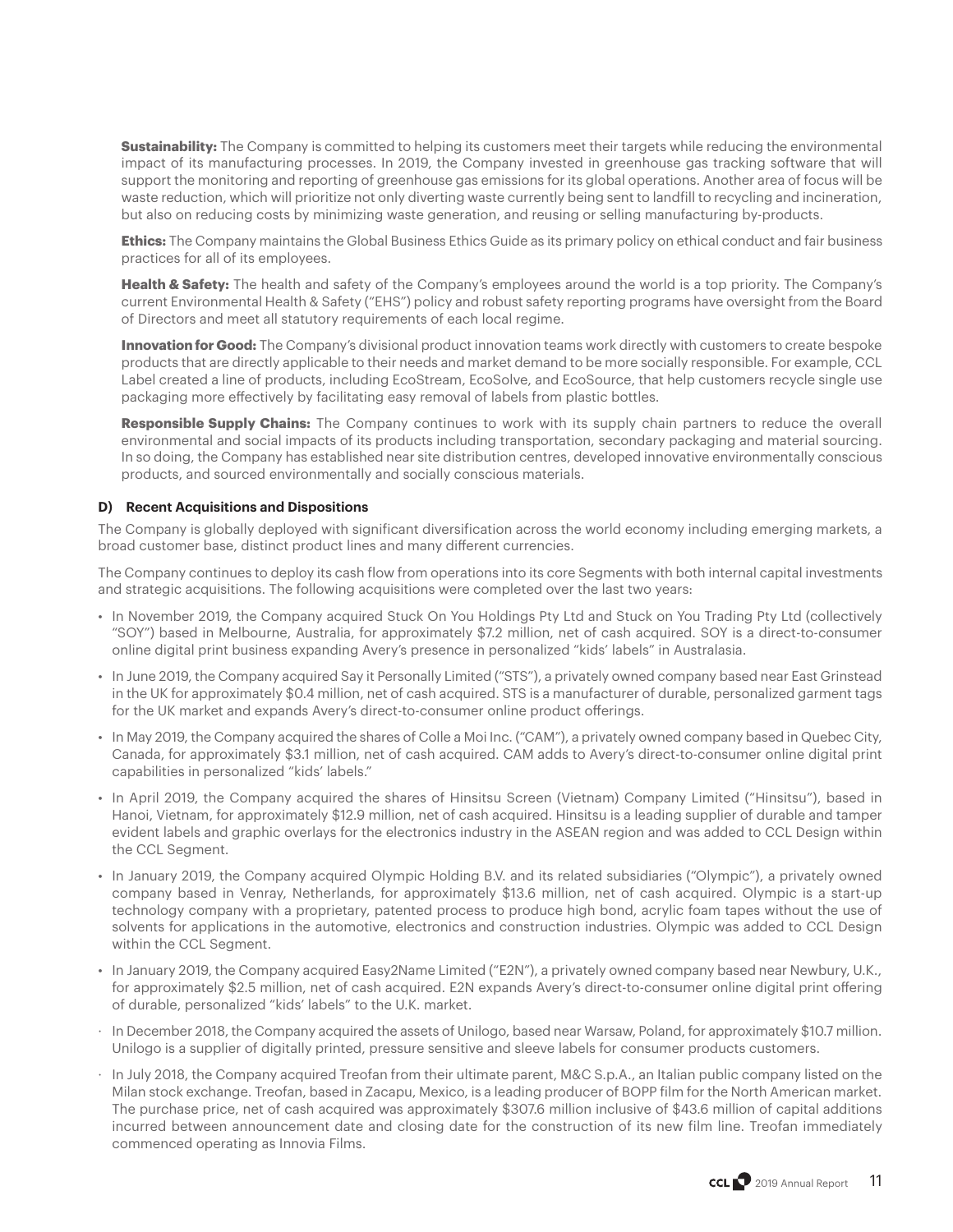Years ended December 31, 2019 and 2018 (Tabular amounts in millions of Canadian dollars, except per share data)

- · In May 2018, the Company acquired the remaining 50.0% stake in the CCL-Korsini in-mould label joint venture in the United States from its partner for \$3.1 million, net of cash acquired, and \$6.7 million of assumed debt. As a result of the change in control, the financial results were no longer included as an equity investment but fully consolidated with CCL's Food & Beverage business.
- · In May 2018, the Company acquired Nortec International Inc. ("Nortec"), a privately owned company in Israel for approximately \$8.8 million in net cash and assumed debt. Nortec is a manufacturer of high performance labels and marking systems for the high technology sector and was added to CCL Design within the CCL Segment.
- · In April 2018, the Company acquired Imprint Plus, a group of privately owned companies with common shareholders, based in Richmond, British Columbia, Canada for approximately \$24.3 million, net of cash acquired. Imprint Plus expanded Avery's printable media depth in custom name badge systems, signage systems and accessories in North America.
- · In January 2018, the Company acquired Fascia Graphics Ltd. ("Fascia"), a privately owned company in the United Kingdom, for approximately \$9.3 million, net of cash acquired. Fascia is a manufacturer of graphic overlays, membrane-switch control panels and nameplates for large European OEM customers in the electronics and durables sector and was added to CCL Design within the CCL Segment.

The acquisitions completed over the past few years, in conjunction with the building of new plants around the world, have positioned the CCL Segment as the global leader for labels in the personal care, healthcare, food and beverage, durables, security and specialty categories. Avery is the world's largest supplier of labels, specialty converted media, and software solutions to enable short-run digital printing in businesses and homes alongside complementary office products. Checkpoint has added technology-driven loss-prevention, inventory-management and labeling solutions, including RF and RFID-based, to the retail and apparel industry. Innovia provides vertical integration driving the Company deeper into polymer sciences, enhancing the development of propriety products for its customers.

# **E) Subsequent Events**

Prior to the release of the 2019 annual financial statements, the Company announced:

- In January 2020, the Company signed a binding agreement to acquire Flexpol Sp. Z.o.o., a Polish BOPP film producer, for an estimated \$22.0 million on a debt/cash free basis. Closing is expected during the first quarter of 2020 following regulatory approvals.
- In January 2020, the Company acquired the shares of I.D.&C. World Holding LTD ("ID&C"), a global leader in live event badges and wrist badges with operations the UK and US for an estimated \$37.0 million, net of cash acquired.
- In January 2020, the Company acquired the shares of IDentalam Ltd., a designer and developer of software solutions for event badging and identification cards in the UK for an estimated \$3.0 million, net of cash acquired.
- In January 2020, the Company acquired the shares of Etiquetaje Industrial S.L.U. and Eti-Textil Maroc S.a.r.l. AU ("Eti-Textil") an apparel label producing with operations in Spain and Morocco for an estimated \$19.6 million, net of cash acquired.
- In February 2020, the Company acquired the shares of Clinical Systems, Inc. ("CSI") a specialized provider of labels and patient information booklets to the clinical trials industry in the U.S. for an estimated \$19.4 million, net of cash acquired.
- In February 2020, the Company acquired the remaining 50.0% stake in Rheinfelden America aluminum slug venture in the U.S. from its partner for a nominal sum and will assume the \$22.3 million of debt previously held in the venture. As a result of the change in control, the financial results will no longer be included as an equity investment but fully consolidated with CCL Container within the CCL Segment.

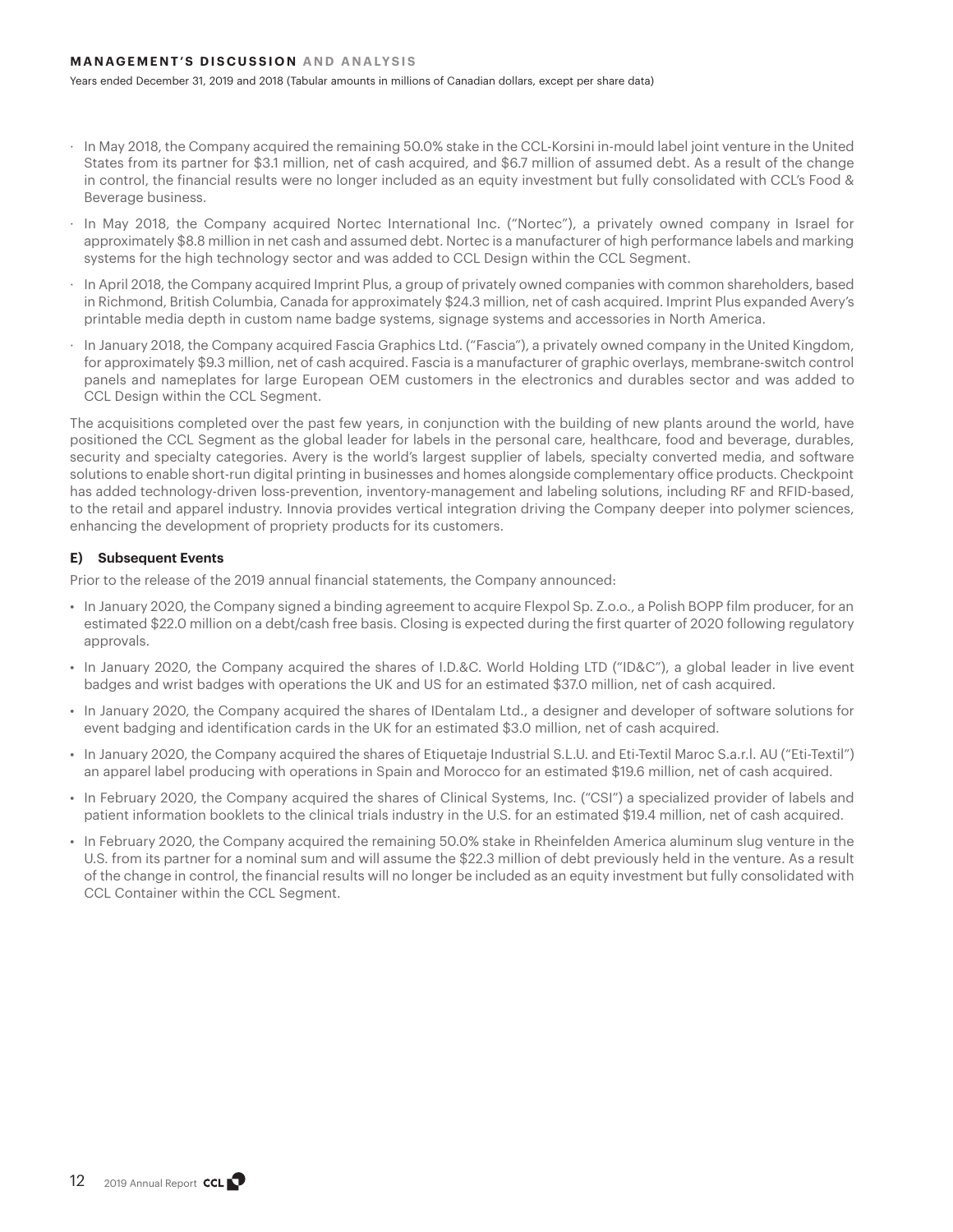# **F) Consolidated Annual Financial Results**

# **Selected Financial Information**

*Results of Consolidated Operations*

|                                              | 2019          |              | 2018    | 2017          |
|----------------------------------------------|---------------|--------------|---------|---------------|
| Sales                                        | \$<br>5,321.3 | \$           | 5,161.5 | \$<br>4,755.7 |
| Cost of sales                                | 3,809.1       |              | 3,662.7 | 3,319.4       |
| Gross profit                                 | 1,512.2       |              | 1,498.8 | 1,436.3       |
| Selling, general and administrative expenses | 774.6         |              | 785.8   | 751.5         |
|                                              | 737.6         |              | 713.0   | 684.8         |
| Earnings in equity accounted investments     | 5.4           |              | 5.3     | 3.7           |
| Net finance cost                             | (81.0)        |              | (80.7)  | (75.2)        |
| Restructuring and other items - net loss     | (25.0)        |              | (14.8)  | (11.3)        |
| Earnings before income taxes                 | 637.0         |              | 622.8   | 602.0         |
| Income taxes                                 | 159.9         |              | 156.0   | 127.9         |
| Net earnings                                 | \$<br>477.1   | \$           | 466.8   | \$<br>474.1   |
| Basic earnings per Class B share             | \$<br>2.68    | \$           | 2.64    | \$<br>2.70    |
| Diluted earnings per Class B share           | \$<br>2.66    | $\mathbb{S}$ | 2.61    | \$<br>2.66    |
| Adjusted basic earnings per Class B share    | \$<br>2.79    | \$           | 2.73    | \$<br>2.69    |
| Dividends per Class B share                  | \$<br>0.68    | \$           | 0.52    | \$<br>0.46    |
| Total assets                                 | \$<br>7,038.0 | \$           | 7,027.6 | \$<br>6,144.0 |
| Total non-current liabilities                | \$<br>2,992.3 | \$           | 3,007.6 | \$<br>2,686.4 |

#### **Comments on Consolidated Results**

Sales were a record \$5,321.3 million in 2019, an increase of 3.1% compared to \$5,161.5 million recorded in 2018. This improvement in sales can be attributed to acquisition growth of 2.7%, augmented by organic growth of 0.7% partly offset by a negative 0.3% impact from foreign currency translation.

Consistent with 2018, approximately 97.5% of the Company's 2019 sales to end-use customers are denominated in foreign currencies. Consequently, changes in foreign exchange rates can have a material impact on sales and profitability when translated into Canadian dollars for public reporting. The appreciation of the U.S. dollar, Mexican peso, and Thai baht by 2.4%, 2.2 %, and 6.6%, respectively, was offset by a 2.9%, 2.0%, 5.5% and 2.0% depreciation of the euro, U.K. pound, Brazilian real and Chinese renminbi, relative to the Canadian dollar in 2019 compared to average exchange rates in 2018.

Selling, general and administrative expenses ("SG&A") were \$774.6 million for 2019, compared to \$785.8 million reported in 2018. The decrease in SG&A expenses in 2019 relate primarily to a reduction in corporate expenses. Corporate expenses for 2019 declined to \$49.7 million, compared to \$62.7 million for 2018 due entirely to reduced long-term variable compensation expenses on diminished profitability improvement in the first year of the new three-year cumulative plan.

Operating income (a non-IFRS measure; see "Key Performance Indicators and Non-IFRS Measures" in Section 5A) for 2019 was \$787.3 million, an increase of 1.5% compared to \$775.7 million for 2018. Operating income in 2018 included \$4.3 million non-cash accounting adjustments to fair value the acquired inventories of Treofan expensed through cost of sales, thus operating income improved 0.9%. Foreign currency translation was a 0.3% negative impact to consolidated operating income for 2019 compared to 2018. The Avery and Innovia Segments each increased operating income while the CCL and Checkpoint Segments posted declines, compared to 2018. Further details on the business segments follow later in this report.

EBITDA in 2019 was \$1,067.2 million, an improvement of 7.2% compared to \$995.3 million recorded in 2018. Foreign currency translation had a negative impact of 0.4%, more than offset by a 4.6% positive impact from the adoption of IFRS 16. Excluding the impact of foreign currency translation and IFRS 16, EBITDA increased by 3.0% over the prior year.

Net finance cost was \$81.0 million for 2019, compared to \$80.7 million for 2018. Excluding the lease liabilities interest, net finance cost decreased by 7.4% due to a lower average interest rate. The increase in net finance cost for, 2019 was attributable to the adoption of IFRS 16, which resulted in additional interest expense from lease liabilities of \$6.3 million.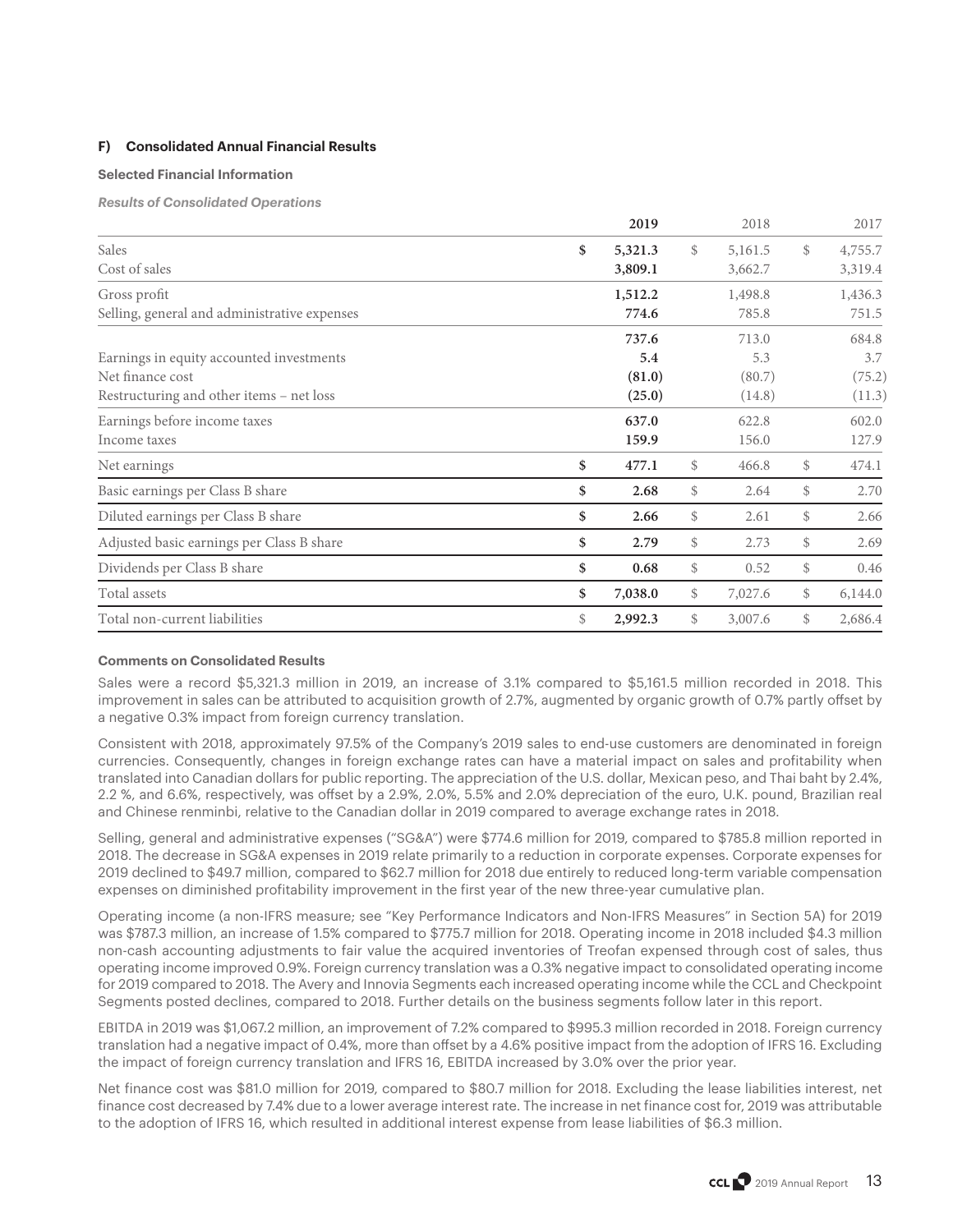Years ended December 31, 2019 and 2018 (Tabular amounts in millions of Canadian dollars, except per share data)

For the full year 2019, restructuring costs and other items represented an expense of \$25.0 million (\$19.9 million after tax) as follows:

- Restructuring expenses of \$11.1 million (\$9.3 million after tax), primarily related to severance and reorganization costs for Innovia, Checkpoint's European operations and similar expenses in the CCL Segment due to slowing demand in the fourth quarter.
- Acquisition transaction costs totaled \$0.6 million (\$0.6 million after tax), for the six acquisitions closed in 2019.
- Other expenses of \$13.3 million (\$10.0 million after tax), related to the settlement of a lawsuit attributable to practices employed by the pre-acquisition management of Checkpoint.

The negative earnings impact of these restructuring and other items in 2019 was \$0.11 per Class B share.

For the full year 2018, restructuring costs and other items represented an expense of \$14.8 million (\$12.6 million after tax) as follows:

- Restructuring expenses of \$7.8 million (\$6.3 million after tax), primarily related to severance and reorganization costs for Checkpoint and Avery European operations.
- Acquisition transaction costs totaled \$3.7 million (\$3.6 million after tax), primarily for the Treofan acquisition.
- Other expenses of \$3.3 million (\$2.7 million after tax), predominantly related to actuarial pension obligations at Innovia and legacy CCL U.K. operations. This non-cash expense is the result of a milestone legal judgement equalizing certain historic guaranteed minimum obligations for all U.K. defined benefit pension schemes.

The negative earnings impact of these restructuring and other items in 2018 was \$0.07 per Class B share.

In 2019 and 2018, the consolidated effective tax rate was 25.3, excluding earnings in equity-accounted investments. The combined Canadian federal and provincial statutory tax rate was 25.8% for 2019 (2018 – 25.8%).

Over 97% of the Company's sales are from products sold to customers outside of Canada, and the income from these foreign operations is subject to varying rates of taxation. The Company's effective tax rate is also affected from year to year due to the level of income in the various countries, recognition or reversal of tax losses, tax reassessments and income and expense items not subject to tax.

Net earnings for 2019 were \$477.1 million, compared to \$466.8 million recorded in 2018 due to the items described above.

Basic earnings per Class B share were \$2.68 for 2019 versus the \$2.64 recorded for 2018. Diluted earnings per Class B share were \$2.66 for 2019 and \$2.61 for 2018. The movement in foreign currency exchange rates in 2019 compared to 2018 had a negative positive impact on the translation of the Company's basic earnings of \$0.01 per Class B share. The diluted weighted average number of shares was 179.1 million for 2019, compared to 178.7 million for 2018.

As of December 31, 2019, the Company had 11.8 million Class A voting shares and 166.8 million Class B non-voting shares issued and outstanding. In addition, the Company had outstanding stock options to purchase 3.0 million Class B non-voting shares and 0.2 million deferred share units (DSU") outstanding to issue 0.2 million Class B non-voting shares. During the year the Company introduced a performance stock unit ("PSU") plan. Under the PSU plan, 1.5 million Class B non-voting shares could be awarded to participants at the end of the three-year cycle provided the financial performance criteria have been achieved and the participants are still employed by the Company. This PSU plan needs be approved at the annual and special shareholder meeting of the Company to be held on May 14, 2020. Since December 31, 2019, there has been no change in the number of outstanding Class A voting shares, Class B non-voting shares, stock options, DSUs or prospective PSUs to be issued.

Adjusted basic earnings per Class B share was \$2.79 for 2019, up 2.2% from \$2.73 in 2018.

The movement in foreign currency exchange rates in 2019 versus 2018 had an estimated negative translation impact of \$0.01 on adjusted basic earnings per Class B share. This estimated foreign currency impact reflects the currency translation in all foreign operations.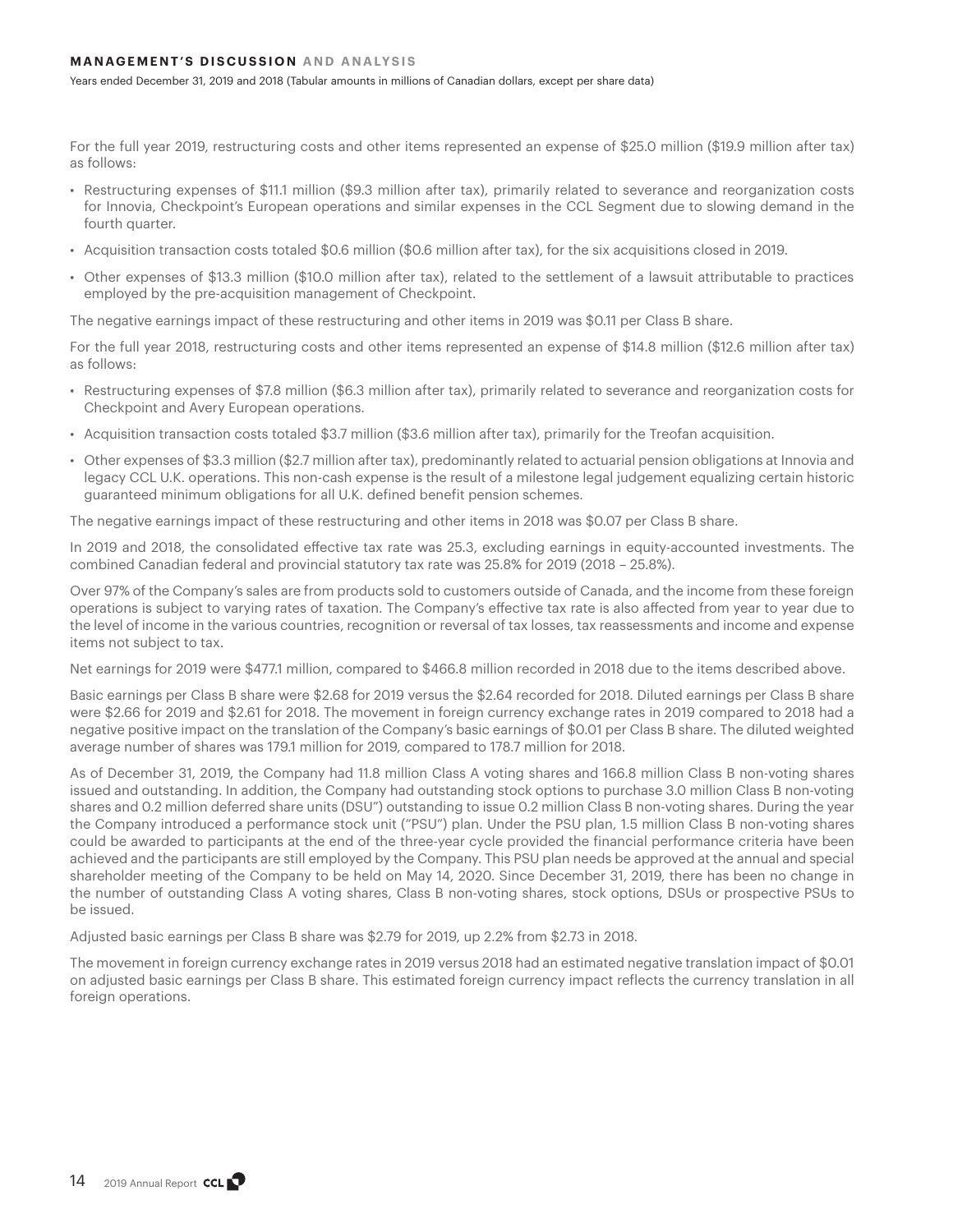# **G) Seasonality and Fourth Quarter Financial Results**

| 2019                                     |               | Unaudited<br>Qtr 1 |              | Unaudited<br>Otr 2 | Unaudited<br>Otr <sub>3</sub> |               | Unaudited<br>Otr 4 | Year          |
|------------------------------------------|---------------|--------------------|--------------|--------------------|-------------------------------|---------------|--------------------|---------------|
|                                          |               |                    |              |                    |                               |               |                    |               |
| Sales                                    |               |                    |              |                    |                               |               |                    |               |
| <b>CCL</b>                               | $\mathcal{S}$ | 851.1              | \$           | 831.5              | \$<br>831.2                   | $\mathcal{S}$ | 787.1              | \$<br>3,300.9 |
| Avery                                    |               | 157.6              |              | 203.3              | 207.6                         |               | 170.5              | 739.0         |
| Checkpoint                               |               | 173.5              |              | 177.3              | 180.5                         |               | 192.8              | 724.1         |
| Innovia                                  |               | 149.9              |              | 142.1              | 137.8                         |               | 127.5              | 557.3         |
| Total sales                              | \$            | 1,332.1            | \$           | 1,354.2            | \$<br>1,357.1                 | \$            | 1,277.9            | \$<br>5,321.3 |
| Segment operating income                 |               |                    |              |                    |                               |               |                    |               |
| <b>CCL</b>                               | \$            | 142.0              | \$           | 117.0              | \$<br>127.2                   | \$            | 108.1              | \$<br>494.3   |
| Avery                                    |               | 27.9               |              | 45.3               | 48.4                          |               | 34.9               | 156.5         |
| Checkpoint                               |               | 20.3               |              | 23.1               | 28.0                          |               | 25.0               | 96.4          |
| Innovia                                  |               | 14.7               |              | 13.3               | 6.2                           |               | 5.9                | 40.1          |
| Operating income                         |               | 204.9              |              | 198.7              | 209.8                         |               | 173.9              | 787.3         |
| Corporate expenses                       |               | 14.3               |              | 14.7               | 18.1                          |               | 2.6                | 49.7          |
| Restructuring and other items            |               | 1.4                |              | 2.1                | 1.7                           |               | 19.8               | 25.0          |
| Earnings in equity accounted investments |               | (1.1)              |              | (1.2)              | (1.1)                         |               | (2.0)              | (5.4)         |
|                                          |               | 190.3              |              | 183.1              | 191.1                         |               | 153.5              | 718.0         |
| Finance cost, net                        |               | 22.0               |              | 20.6               | 19.5                          |               | 18.9               | 81.0          |
| Earnings before income taxes             |               | 168.3              |              | 162.5              | 171.6                         |               | 134.6              | 637.0         |
| Income taxes                             |               | 44.6               |              | 41.2               | 43.9                          |               | 30.2               | 159.9         |
| Net earnings                             | $\mathcal{S}$ | 123.7              | \$           | 121.3              | \$<br>127.7                   | \$            | 104.4              | \$<br>477.1   |
| Per Class B share                        |               |                    |              |                    |                               |               |                    |               |
| Basic earnings                           | \$            | 0.70               | \$           | 0.68               | \$<br>0.71                    | \$            | 0.59               | \$<br>2.68    |
| Diluted earnings                         | $\mathbb{S}$  | 0.69               | $\mathbb{S}$ | 0.68               | \$<br>0.71                    | \$            | 0.58               | \$<br>2.66    |
| Adjusted basic earnings                  | \$            | 0.71               | \$           | 0.69               | \$<br>0.72                    | \$            | 0.67               | \$<br>2.79    |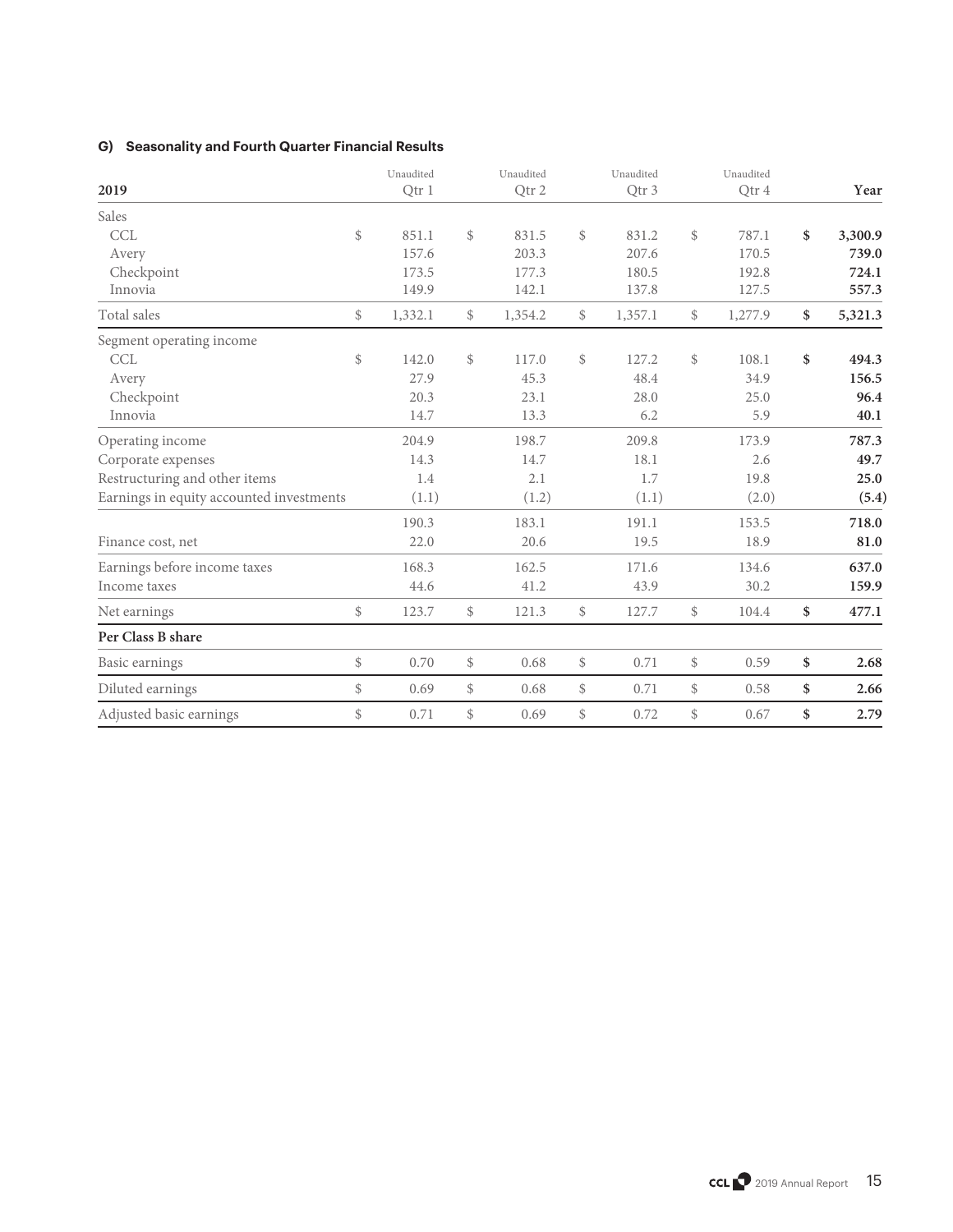Years ended December 31, 2019 and 2018 (Tabular amounts in millions of Canadian dollars, except per share data)

# **G) Seasonality and Fourth Quarter Financial Results (continued)**

| 2018                                     |                                                  | Unaudited<br>Otr 1 |              | Unaudited<br>Qtr 2 |      | Unaudited<br>Otr <sub>3</sub> |              | Unaudited<br>Qtr 4 | Year          |
|------------------------------------------|--------------------------------------------------|--------------------|--------------|--------------------|------|-------------------------------|--------------|--------------------|---------------|
|                                          |                                                  |                    |              |                    |      |                               |              |                    |               |
| Sales                                    |                                                  |                    |              |                    |      |                               |              |                    |               |
| CCL                                      | $\mathbb{S}$                                     | 807.7              | $\mathbb{S}$ | 804.1              | \$   | 816.1                         | \$           | 827.2              | \$<br>3,255.1 |
| Avery                                    |                                                  | 146.3              |              | 194.0              |      | 198.5                         |              | 173.1              | 711.9         |
| Checkpoint                               |                                                  | 177.4              |              | 177.5              |      | 168.8                         |              | 189.2              | 712.9         |
| Innovia                                  |                                                  | 95.7               |              | 88.8               |      | 153.8                         |              | 143.3              | 481.6         |
| Total sales                              | $\mathbb{S}$                                     | 1,227.1            | \$           | 1,264.4            | $\$$ | 1,337.2                       | \$           | 1,332.8            | \$<br>5,161.5 |
| Segment operating income                 |                                                  |                    |              |                    |      |                               |              |                    |               |
| <b>CCL</b>                               | \$                                               | 146.3              | $\mathbb{S}$ | 127.3              | \$   | 117.6                         | $\mathbb{S}$ | 120.1              | \$<br>511.3   |
| Avery                                    |                                                  | 24.0               |              | 44.6               |      | 40.9                          |              | 36.0               | 145.5         |
| Checkpoint                               |                                                  | 22.8               |              | 27.6               |      | 25.5                          |              | 25.4               | 101.3         |
| Innovia                                  |                                                  | 7.5                |              | 0.1                |      | 2.3                           |              | 7.7                | 17.6          |
| Operating income                         |                                                  | 200.6              |              | 199.6              |      | 186.3                         |              | 189.2              | 775.7         |
| Corporate expenses                       |                                                  | 19.1               |              | 13.0               |      | 14.3                          |              | 16.3               | 62.7          |
| Restructuring and other items            |                                                  | 3.3                |              | 3.6                |      | 1.3                           |              | 6.6                | 14.8          |
| Earnings in equity accounted investments |                                                  | (0.9)              |              | (0.2)              |      | (1.5)                         |              | (2.7)              | (5.3)         |
|                                          |                                                  | 179.1              |              | 183.2              |      | 172.2                         |              | 169.0              | 703.5         |
| Finance cost, net                        |                                                  | 19.0               |              | 20.8               |      | 21.1                          |              | 19.8               | 80.7          |
| Earnings before income taxes             |                                                  | 160.1              |              | 162.4              |      | 151.1                         |              | 149.2              | 622.8         |
| Income taxes                             |                                                  | 41.4               |              | 41.3               |      | 38.3                          |              | 35.0               | 156.0         |
| Net earnings                             | $\, \, \raisebox{-1.5pt}{\rlap{$\backslash$}}\,$ | 118.7              | \$           | 121.1              | \$   | 112.8                         | \$           | 114.2              | \$<br>466.8   |
| Per Class B share                        |                                                  |                    |              |                    |      |                               |              |                    |               |
| Basic earnings                           | $\mathbb{S}$                                     | 0.67               | \$           | 0.69               | \$   | 0.63                          | $\mathbb{S}$ | 0.65               | \$<br>2.64    |
| Diluted earnings                         | $\mathbb{S}$                                     | 0.66               | \$           | 0.68               | \$   | 0.63                          | $\$\$        | 0.64               | \$<br>2.61    |
| Adjusted basic earnings                  | \$                                               | 0.69               | \$           | 0.70               | \$   | 0.66                          | \$           | 0.68               | \$<br>2.73    |

# **Fourth Quarter Results**

Sales for the fourth quarter of 2019 declined 4.1% to \$1,277.9 million, compared to \$1,332.8 million recorded in the 2018 fourth quarter. Excluding foreign currency translation, sales for the fourth quarter of 2019 decreased by 2.9% compared to the 2018 fourth quarter. This decrease was due to 3.4% organic sales decline offset by 0.5% positive impact from acquisitions. The Checkpoint Segment posted sales growth of 3.6% excluding the impact of currency translation, completely driven by strength in its MAS business but was more than offset by reduced sales at the CCL, Avery and Innovia Segments. CCL Design posted solid sales gains for the quarter but organic declines across the other vertical markets predominantly in North America and Europe summed to an overall organic sales decline for the CCL Segment. Avery's direct-to consumer products continued to grow double-digit, but legacy product lines offset with seasonally slower demand compared to the fourth quarter of 2018. For 2019 fourth quarter, Innovia results declined on soft end markets and share loss in commodity films compared to 2018.

Operating income in the fourth quarter of 2019 was \$173.9 million, compared to \$189.2 million in the fourth quarter of 2018. For the fourth quarter of 2019, all four Segments for the Company posted declines in operating income. Within the CCL Segment, CCL Design's improved profitability, principally driven by gains in electronics markets, offset lower results at CCL Label and CCL Secure. Regionally, operating income improvement in emerging markets did not offset reduced profitability in the developed world. Avery's direct-to-consumer businesses improved profitability significantly for the quarter but volume declines in legacy product lines resulted in reduced operating income overall. Checkpoint's operating income would have been flat to the prior year fourth quarter if not for the impact of foreign currency translation. Return on sales ("Return on Sales," a non-IFRS financial measure; see "Key Performance Indicators and Non-IFRS Measures" in Section 5A) was still solid for Avery and Checkpoint at 20.5% and 13.0%, respectively. Innovia generated operating income of \$5.9 million for the 2019 fourth quarter compared to \$7.7 million in the prior year quarter. The 2019 fourth quarter results included a \$9.6 million pension curtailment gain in the U.K. attributable to management's decision to close the inherited defined benefit pension scheme completely offset by significantly reduced volumes in commodity films.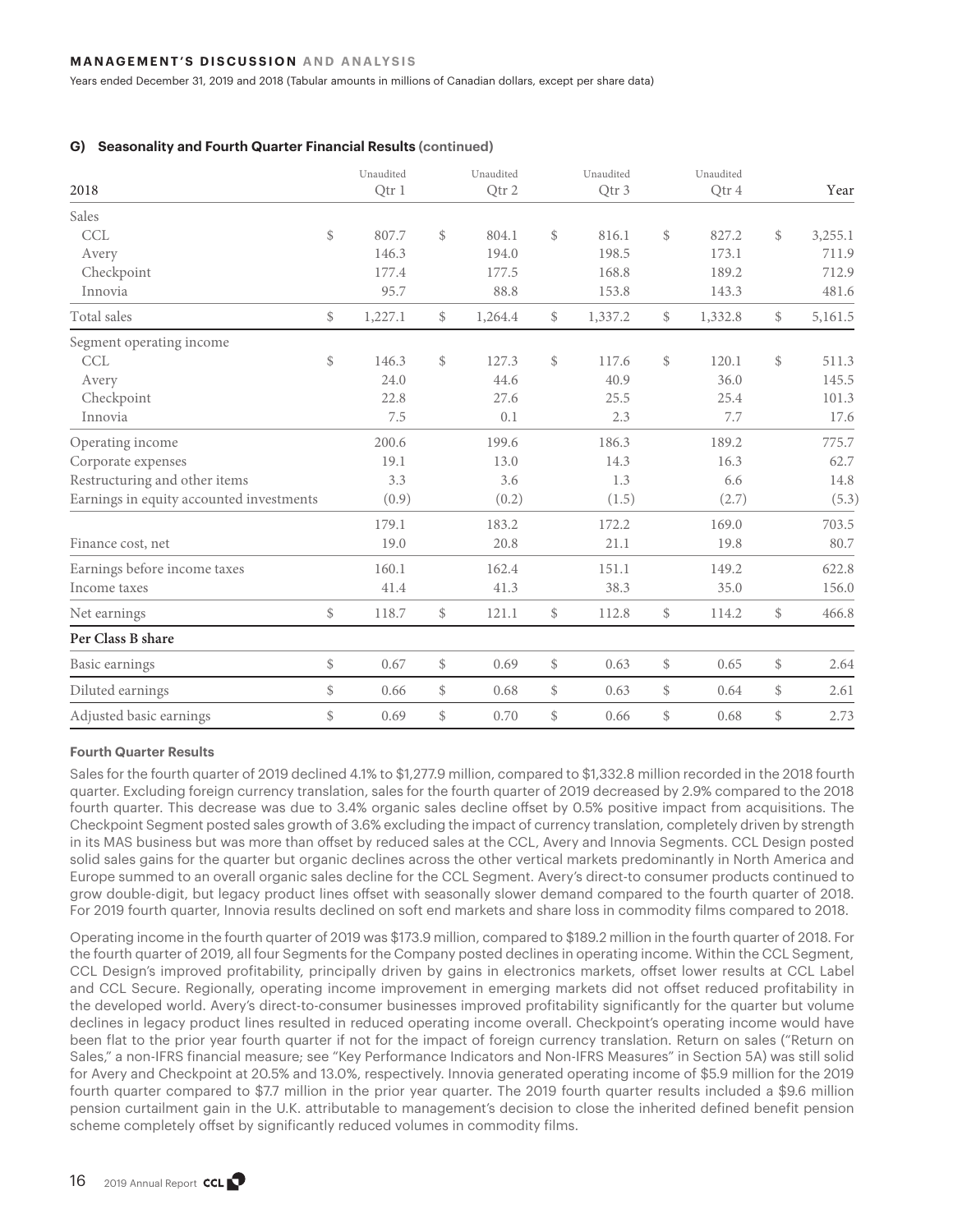Corporate expenses were \$2.6 million in the fourth quarter of 2019, compared to \$16.3 million recorded in the prior-year period. The decrease is attributable to a reduction in long-term variable compensation expense resulting from the 2019 annual financial results falling below target payout levels.

EBITDA for the fourth quarter of 2019 was \$254.7 million, up 4.3% compared to the \$244.2 million for the 2018 comparable period. EBITDA improved \$11.6 million due to the adoption of IFRS 16 and \$13.7 million due to the aforementioned reduction in corporate expenses.

Net finance cost was \$18.9 million for the fourth quarter of 2019 compared to \$19.8 million for the fourth quarter of 2018. A lower average interest rate for the fourth quarter of 2019 compared to the fourth quarter of 2018 resulted in a reduction of comparative net finance costs. Partially offsetting this net finance cost reduction was \$1.4 million of additional interest expense from lease liabilities associated with the adoption of IFRS 16.

For the fourth quarter of 2019, restructuring costs and other items represented an expense of \$19.8 million (\$15.3 million income after tax) as follows:

- Restructuring expenses of \$6.4 million (\$5.2 million after tax), primarily related to severance and reorganization costs for Checkpoint's European operations and similar expenses in the CCL Segment due to slowing demand in the fourth quarter.
- Other expenses of \$13.3 million (\$10.0 million after tax), related to the settlement of a lawsuit attributable to practices employed by the pre-acquisition management of Checkpoint.

The negative earnings impact of these restructuring and other items for the 2019 fourth quarter was \$0.08 per Class B share.

For the fourth quarter of 2018, restructuring costs and other items represented an expense of \$6.6 million (\$5.4 million income after tax) as follows:

- Restructuring expenses of \$2.3 million (\$1.8 million after tax), primarily related to severance and reorganization costs for Checkpoint and Avery European operations.
- Acquisition transaction costs totaled \$1.0 million (\$0.9 million after tax), primarily for the Treofan acquisition.
- Other expenses of \$3.3 million (\$2.7 million after tax), predominantly related to actuarial pension obligations at Innovia and legacy CCL U.K. operations. This non-cash expense is the result of a milestone legal judgement equalizing certain historic guaranteed minimum obligations for all U.K. defined benefit pension schemes.

The negative earnings impact of these restructuring and other items for the 2018 fourth quarter was \$0.03 per Class B share.

Tax expense in the fourth quarter of 2019 was \$30.2 million, resulting in an effective tax rate of 22.8% compared to \$35.0 million and an effective tax rate of 23.9% in the prior-year period. The fourth quarter 2019 tax expense was attributable to a reduction of taxable income in higher taxed jurisdictions.

Net earnings in the fourth quarter of 2019 were \$104.4 million, compared to net earnings of \$114.2 million in last year's fourth quarter. This decrease reflects the items described above.

Basic earnings per Class B share were \$0.59 in the fourth quarter of 2019 compared to \$0.65 in the fourth quarter of 2018. The movement in foreign currency exchange rates in the fourth quarter of 2019 compared to 2018 had no impact.

Adjusted basic earnings per Class B share were \$0.67 for the fourth quarter of 2019, compared to \$0.68 in the corresponding quarter of 2018.

#### **Summary of Seasonality and Quarterly Results**

For the CCL and Innovia Segments the first and second quarters are generally the strongest due to the number of work days and various customer-related activities. Also, there are many products that have a spring-summer bias in North America and Europe such as agricultural chemicals and certain beverage products, which generate additional sales volumes for the Company in the first half of the year. The polymer banknote business within the CCL Segment experiences intra-quarter variations in sales influenced by Central Banks' re-order volatility. For Avery, the third quarter has historically been its strongest, as it benefits from increased demand related to back-to-school activities in North America, although the impact has been diminishing over the previous two years. For the Checkpoint Segment, the second half of the calendar year is healthier as the business substantially follows the retail cycle of its customers, which traditionally experiences more consumer activity from September through to the end of the year and prepares for the same in its supply chain from mid-year on. The final quarter of the year is negatively affected from a sales perspective in the northern hemisphere by Thanksgiving and globally by the Christmas and New Year holiday season shutdowns.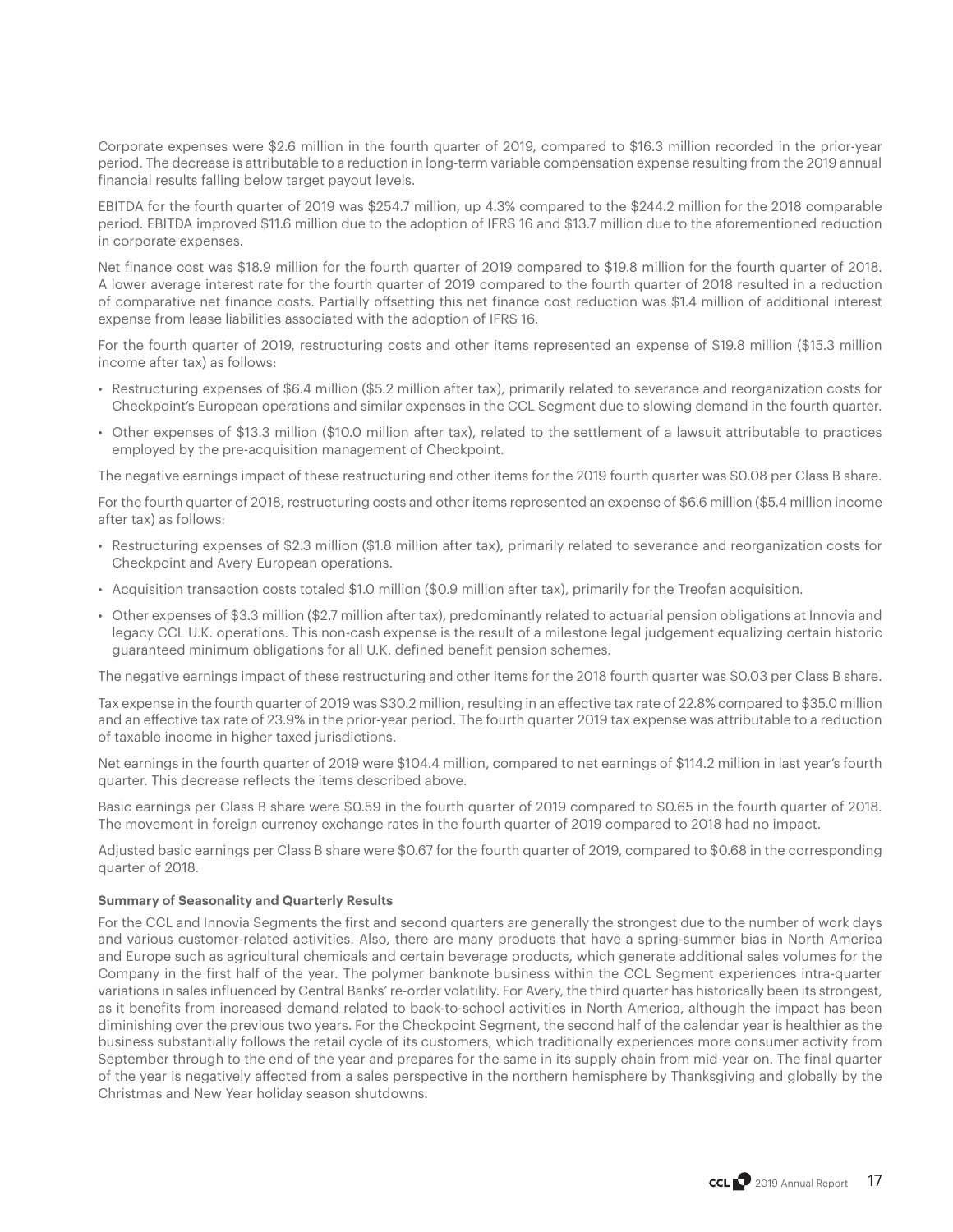Years ended December 31, 2019 and 2018 (Tabular amounts in millions of Canadian dollars, except per share data)

Sales and net earnings comparability between the quarters of 2019 and 2018 were primarily affected by regional economic variances, the impact of foreign currency changes relative to the Canadian dollar, the timing of acquisitions, the effect of restructuring, the impact of Central Bank reorder patterns, tax adjustments and other items. In particular, for the fourth quarter of 2019, reduced order volume in North American and European industrial markets, due to year-end inventory tightening by the Company's customer base impacted the CCL and Innovia Segments.

The third quarter back-to-school intensity in North America, was better than 2018, although it is expected to be more muted in the future due to secular declines in low-margin ring binder sales and the expansion of the Segment into other digital direct-to-consumer business that do not have this seasonal bias evolve. Return on sales for the fourth quarter and 2019 in the Avery Segment was in excess of 20.0% and the highest amongst all of the Company's segments.

Checkpoint's reoccurring revenues for the 2019 year were consistent with the most active months in the annual retail cycle. However, year-over-year comparative quarterly results can be influenced by large chain-wide customer driven hardware installations that strengthen future reoccurring label revenues for the Segment.

# **2 . BUSINESS SEGMENT REVIEW**

# **A) General**

Over the last decade, all divisions invested significant capital and management effort to develop world-class manufacturing operations, with spending allocated to geographic expansion, cost-reduction projects, the development of innovative products and processes, the maintenance and expansion of existing capacity and the continuous improvement in health and safety in the workplace, including environmental management. The Company also makes strategic acquisitions for global competitive advantage, servicing large customers, taking advantage of new geographic markets, finding adjacent and new product opportunities, adding new customer segments, building infrastructure and improving operating performance. The Avery and Checkpoint Segments and the CCL Design business within the CCL Segment are less capital intensive as a percentage of sales than the Company's other businesses. Further discussion on capital spending is provided in the individual Segment discussion sections below.

Although each Segment is a leader in market share or has a significant position in the markets it serves in each of its operating locales, it also operates generally in a mature and competitive environment. In recent years, consumer products and healthcare companies have experienced steady pressure to maintain or even reduce prices to their major retail and distribution channels, which has driven significant consolidation in the Company's customer base. This has resulted in many customers seeking supply-chain efficiencies and cost savings in order to maintain profit margins. Volatile commodity costs have also created challenges to manage pricing with customers. These dynamics have been an ongoing challenge for the Company and its competitors, requiring greater management and financial control and flexible cost structures. Unlike some of its competitors, the Company has the financial strength to invest in the equipment and innovation necessary to constantly strive to be the highest value-added producer in the markets that it serves.

The cost of many of the key raw material inputs for the Company, such as plastic films and resins, paper, specialty chemicals and aluminum, are largely dependent on the supply and demand economics within the petrochemical, energy and base metals industries. The Checkpoint Segment purchases component parts including circuit boards, memory chips and other electronic modules from third parties. The significant cost fluctuations for these inputs can have an impact on the Company's profitability. The Company generally has the ability, due to its size and the use of long-term contracts with both suppliers and customers, to mitigate volatility in purchased costs and, where necessary, to pass these on to the market in higher product prices. However, the Innovia Segment can experience delays in price adjustments up or down to customers due to the nature of its respective relationships and contracts. Innovia's pricing mechanisms are much more complex with multiple indices for polypropylene used by customers and suppliers, and differing terms in contracts when trigger points are arrived at for price changes. Significant progress on renegotiating customer contracts to mitigate the impact of volatile input costs was made in 2019. However, this will be a multi-year initiative to evolve customer contracts to have efficient pass-through mechanisms with appropriate margins. The success of the Company is dependent on each business managing the cost-and-price equation with suppliers and customers.

A driver common to all Segments for maximizing operating profitability is the discipline of pricing contracts based on size and complexity, including consideration for fluctuations in raw materials and packaging costs, manufacturing run lengths and available capacity. This approach facilitates effective asset utilization and relatively higher levels of profitability. Performance is generally measured by product against estimates used to calculate pricing, including targets for scrap and output efficiency. An analysis of total utilization versus capacity available per production line or facility is also used to manage certain divisions of the business. In most of the Company's operations, the measurement of each sales order shipped is based on actual selling prices and production costs to calculate the amount of actual profit margin earned and its return on sales relative to the established benchmarks. This process ensures that pricing policies and production performance are aligned in attaining profit margin targets by order, by plant and by division.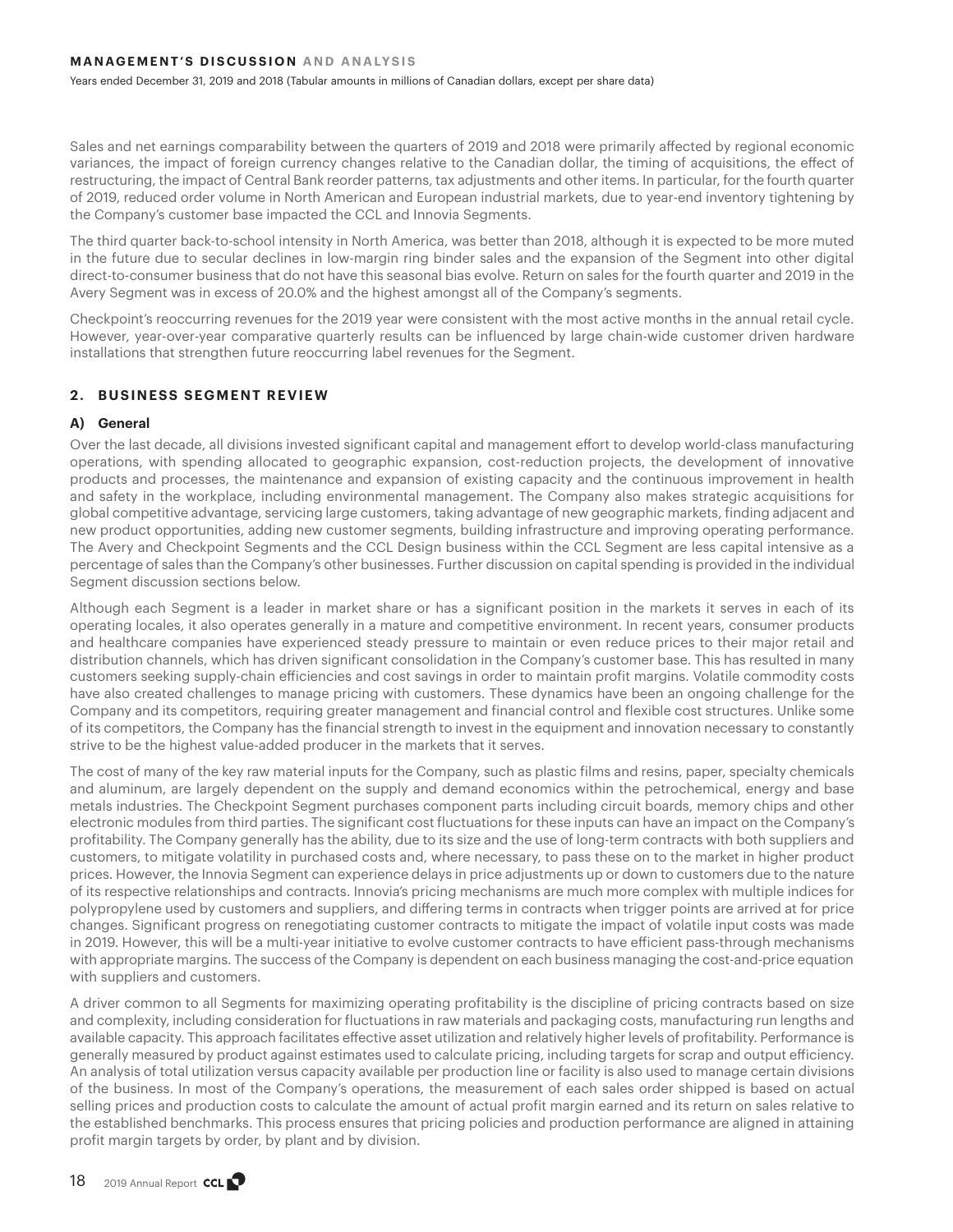Management believes it has both the financial and non-financial resources, internal controls and reporting systems and processes in place to execute its strategic plan, to manage its key performance drivers and to deliver targeted financial results over time. In addition, the Company's internal audit function provides another discipline to ensure that its disclosure controls and procedures and internal control over financial reporting will be assessed on a regular basis against current corporate standards of effectiveness and compliance.

The Company is not particularly dependent upon specialized manufacturing equipment. Most of the technology employed by the divisions can be sourced from multiple suppliers. The Company, however, has the resources to invest in large-scale projects to build infrastructure in current and new markets because of its financial strength relative to that of many of its competitors. Direct competitors in the CCL Segment are often smaller and may not have the financial resources to stay current in maintaining state-of-the-art facilities. Certain new manufacturing lines take many months for suppliers to construct, and any delays in delivery and commissioning can have an impact on customer expectations and the Company's profitability. The Innovia Segment, in addition to its unique method for producing BOPP for label and packaging applications, also provides the Company with the know-how and material science capability in proprietary non-commodity-oriented activities. Finally, the Company also uses strategic partnerships as a method of obtaining exclusive technology in order to support growth plans and to expand its product offerings. The Company's major competitive advantage is based on its strong customer service, process technology, the know-how of its people, market-leading brand awareness and loyalty, and the ability to develop proprietary technologies and manufacturing techniques.

The expertise of the Company's employees is a key element in achieving the Company's business plans. This know-how is broadly distributed throughout the world; therefore, the Company is generally not at risk of losing its competency through the loss of any particular employee or group of employees. Employee skills are constantly being developed through on-thejob training and external technical education, and are enhanced by the Company's entrepreneurial culture of considering creative alternative applications and processes for its products.

The nature of the research carried out by the CCL Segment can be characterized as application or process development. The Company spends meaningful resources on assisting customers to develop new and innovative products. While customers regularly come to CCL with concepts and request assistance to develop products, the Company also takes its own new ideas to the market. Proprietary information is protected through the use of confidentiality agreements and by limiting access to CCL's manufacturing facilities. The Company values the importance of protecting its customers' brands and products from fraudulent use and, consequently, is selective in choosing appropriate customer and supplier relationships.

Avery has a strong commitment to understanding its ultimate end users, actively seeking product feedback and using consumer focus groups to drive product development initiatives. Furthermore, it leverages the CCL Segment's applications and technology to deliver product innovation that aligns with consumer printable media trends. Avery has also invested in many direct-to-consumer businesses globally and, encourages the cross-pollination of unique products and best practices.

Checkpoint has always been an innovator for its industry with a strong dedication to research and development activities. It was the pioneer of RF electronic-article-surveillance hardware and consumables. Checkpoint has made further advances with the active enhancement and deployment of RFID solutions, including inventory management software, to the retail and apparel industry.

Innovia maintains a world-class research and development centre specifically dedicated to the support of films for label and packaging applications. The new discoveries and product enhancements generated from this centre are deployed globally, sometimes benefitting downstream businesses such as CCL Secure and CCL Label.

The Company continues to invest time and capital to upgrade and expand its information technology systems. This investment is critical to keeping pace with customer requirements and in gaining or maintaining a competitive edge. Software packages are, in general, off-the-shelf systems customized to meet the needs of individual business locations. The CCL, Avery, Checkpoint and Innovia Segments communicate with many customers and suppliers electronically, particularly with regard to supply-chain-management solutions and when transferring and confirming design formats and colours. A core attribute of Avery's printable media products is the customized software to enable short-run digital printing in businesses and homes. Avery recognizes that it is critical to develop its software solutions to maintain its market-leading position with consumers. Avery launched WePrint™, expanding its direct-to-consumer software solutions and acquired Nilles', PCN's, Mabel's, GGW's, Badgepoint's, Imprint Plus's, E2N, CAM, STS, SOY's e-commerce platforms to leverage acquired digital print software into the pre-existing Avery suite.

Within the Avery Segment, most products are sold under the market-leading "Avery" brand and, with equal prominence in German-speaking countries, the "Zweckform" brand name. Within the Checkpoint Segment, products are predominantly sold under the Checkpoint brand and, for retail merchandising products in Europe and Asia Pacific, the Meto brand. The Company recognizes that in order to maintain the pre-eminent positions for Avery, Zweckform, Checkpoint and Meto, it must continually invest in promoting these brands. Product quality, innovation and performance are recognized attributes to the success of these brands.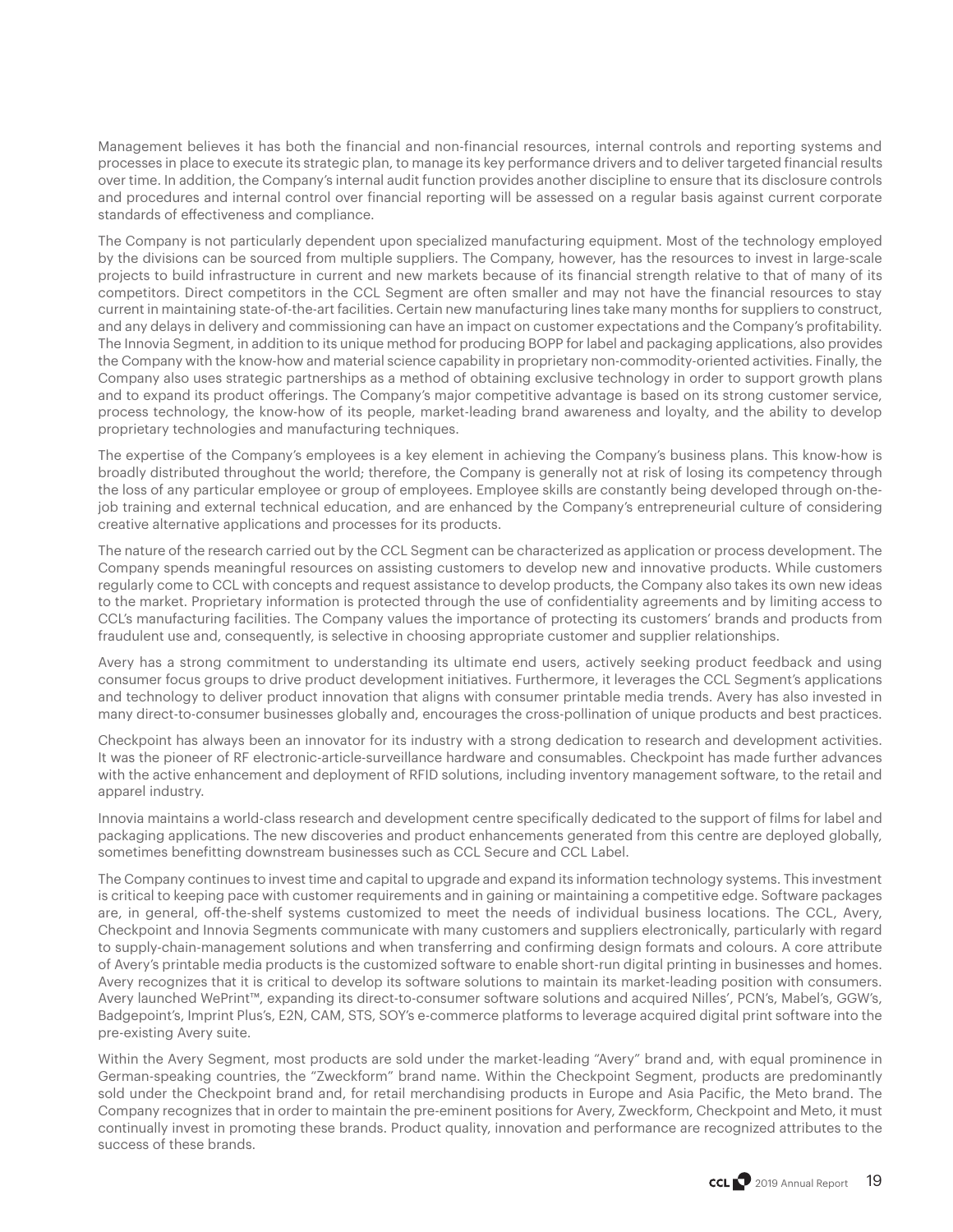Years ended December 31, 2019 and 2018 (Tabular amounts in millions of Canadian dollars, except per share data)

The Company has deployed many initiatives to reduce the carbon footprint of its products and services to ensure the business is sustainable. These include collaborative logistic partnerships with customers and suppliers to reduce the usage of wooden pallets and corrugated boxes, and new products that help customers reduce their own carbon footprint such as CCL's Super Stretch Sleeves that decorate PET beverage containers without adhesive or energy and patented "wash off" labels for reusable bottles, which lowers the impact of glass going to landfill. The Company's greenfield sites are designed and constructed to specific standards to reduce their carbon footprint and some sites have adopted the use of solar power to run their facilities.

# **Business Segment Results**

|                      | 2019          | 2018          |
|----------------------|---------------|---------------|
| <b>Segment sales</b> |               |               |
| <b>CCL</b>           | \$<br>3,300.9 | \$<br>3,255.1 |
| Avery                | 739.0         | 711.9         |
| Checkpoint           | 724.1         | 712.9         |
| Innovia              | 557.3         | 481.6         |
| Total sales          | \$<br>5,321.3 | \$<br>5,161.5 |
| Operating income*    |               |               |
| <b>CCL</b>           | \$<br>494.3   | \$<br>511.3   |
| Avery                | 156.5         | 145.5         |
| Checkpoint           | 96.4          | 101.3         |
| Innovia              | 40.1          | 17.6          |
| Operating income     | \$<br>787.3   | \$<br>775.7   |

\* This is a non-IFRS measure. Refer to "Key Performance Indicators and Non-IFRS Measures" in Section 5A.

# **Comments on Business Segments**

The above summary includes the results of acquisitions on reported sales and operating income from the date of acquisition.

# **B) CCL Segment**

#### **Overview**

There are five customer sectors inside the CCL Segment. The Company trades in three of them as CCL Label and one each as CCL Design and CCL Secure. The differentiated CCL sub branding, points to the nature of the application for the final product. The sectors have many common or overlapping customers, process technologies, information technology systems, raw material suppliers and operational infrastructures. CCL Label supplies innovative specialized label, plastic tube, aluminum aerosol and specialty bottle solutions to Home & Personal Care and Food & Beverage companies, plus regulated and complex multi-layer labels for major pharmaceutical, consumer medicine, medical instrument and industrial or consumer chemical customers referred to as the Healthcare & Specialty business. CCL Design supplies long-life, high performance labels and other products to automotive, electronics and durable goods companies. CCL Secure supplies polymer banknote substrate, pressure sensitive stamps, passport components, ID cards and other security documents to government institutions.

The Segment's product lines include pressure sensitive labels, shrink sleeves, stretch sleeves, in-mould labels, precision printed and die cut metal, glass and plastic components, expanded content labels, pharmaceutical instructional leaflets, graphic security features, extruded or labeled plastic tubes, aluminum aerosols or specialty bottles and printed polymer security film substrates. It currently operates 137 production facilities located in Canada, the United States (including Puerto Rico), Argentina, Australia, Austria, Brazil, Chile, China, Denmark, Egypt, France, Germany, Hungary, Ireland, Israel, Italy, Japan, Korea, Malaysia, Mexico, the Netherlands, New Zealand, Oman, Pakistan, Philippines, Poland, Russia, Saudi Arabia, Singapore, South Africa, Switzerland, Thailand, Turkey, United Arab Emirates, the United Kingdom and Vietnam. The six plants in Russia, six plants in the Middle East, and one plant in the United States are connected to the equity investments in CCL-Kontur, Pacman-CCL and Rheinfelden Americas Inc., respectively, and are included in the above locations.

This Segment's industry is made up of a very large number of competitors that manufacture a vast array of decorative, product information, identification and security label-type applications. The Company believes that CCL is the largest consolidated operator in most of its defined global market sectors. Competition largely comes from single-plant businesses, often owned by private operators who compete in local markets with the Segment. There are also a few multi-plant competitors in certain regions of the world and specialists in a single market segment globally. However, there is no major competitor that has the product breadth, global reach and scale of the CCL Segment.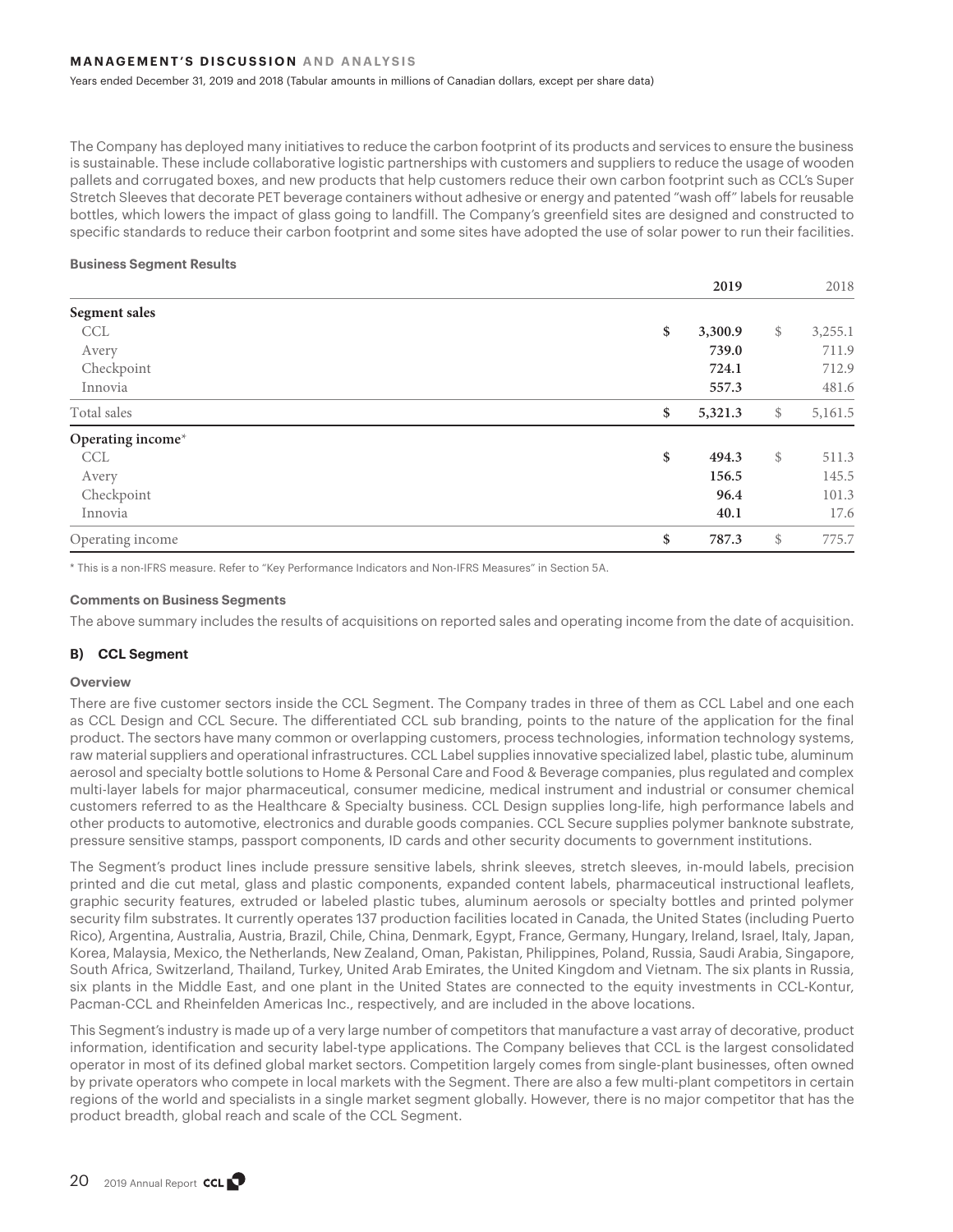The Company has completed numerous label acquisitions, strategic joint ventures and greenfield start-ups geographically and added new product offerings to position CCL Label as a global leader in the Home & Personal Care, Food & Beverage and Healthcare & Specialty end markets. CCL Design is an equally significant financial and geographic market for the CCL Segment, principally focused on the automotive and electronics markets. The high-security, specialized polymer banknote operations included in the Innovia acquisition form an integral part of CCL Secure.

CCL produces labels predominantly from polyolefin films and paper partly sourced from extruding, coating and laminating companies, using raw materials primarily from the petrochemical and paper industries. CCL also coats and laminates pressure sensitive materials and is generally able to mitigate the cost volatility of third-party-sourced materials due to a combination of purchasing leverage, agreements with suppliers and its ability to pass on these cost increases to customers. In the label industry, price changes regularly occur as specifications are constantly changed by the marketers and, as a result, the selling price of these labels is updated, reflecting current market costs and new shapes and designs.

CCL's global customers are requiring more of their suppliers, expecting a full range of product offerings in more geographic regions, further integration into their supply-chain at a global level and protection of their brands, particularly in markets where counterfeiting is rife. These requirements put many of the Segment's competitors at a disadvantage, as do the investment hurdles in converting equipment and technologies to deliver products, services and innovations. Trusted and reliable suppliers are important considerations for global consumer product companies, major pharmaceutical companies and OEMs in the durable goods business and, of course, Central Banks. This is even more important in an uncertain economic environment when many smaller competitors encounter difficulties and customers want to ensure their suppliers are financially viable.

CCL considers customers' demand levels, particularly in North America and Western Europe, to be reasonably mature and, as such, will continue to focus its expansion plans on innovative and higher growth product lines within those geographies with a view to improving overall profitability. In Asia, Latin America and other emerging markets, a higher level of economic growth is still expected over the coming years, despite the slower conditions experienced in the past few years. This should provide opportunities for the Segment to improve market share and increase profitability in these regions. Furthermore, there is close alignment of label demand to consumer staples other than CCL Design and CCL Secure, which are completely aligned to the automotive and electronics industries and government institutions and Central Banks, respectively. Management believes the Segment will attain the sales volumes, geographic distribution and reach mirroring those of its customers over the next few years through its focused strategy and by capitalizing on following customer trends.

#### **CCL Segment Financial Performance**

|                  | 2019    | % Growth  |      | 2018    |
|------------------|---------|-----------|------|---------|
| Sales            | 3,300.9 | $1.4\%$   |      | 3,255.1 |
| Operating income | 494.3   | $(3.3\%)$ | - \$ | 511.3   |
| Return on sales  | 15.0%   |           |      | 15.7%   |

Sales in the CCL Segment for 2019 increased 1.4% to \$3,300.9 million, compared to \$3,255.1 million in 2018, driven by organic growth of 1.1%, 0.7% from acquisition related growth, partially offset by 0.4% negative impact from foreign currency translation.

Sales in 2019 for **North America** were up slightly excluding the impact of currency translation compared to 2018. Home & Personal Care sales improved on solid demand in labels, but profitability declined on unusually slow aluminum aerosol sales as customers built inventory in 2018. Healthcare & Specialty sales were down, with good profitability improvements in Specialty markets offset by declines in Healthcare, particularly in Canada. Food & Beverage posted sales gains in all endmarkets, with substantial profitability advancement in Sleeves. CCL Design posted reduced sales due to slower automotive demand but improved profitability due to solid electronics and laminates end-markets. CCL Secure, principally stamps and security products, significantly increased sales and profitability over 2018. Overall profitability and return on sales declined due to lower Healthcare & Specialty and aluminum aerosol results.

**European** sales were up low-single digit for 2019, excluding currency translation compared to 2018. Home & Personal Care sales increased due to the Unilogo acquisition; however, incremental profitability only offset lower results from legacy operations especially in Germany. Healthcare & Specialty sales increased but profitability improvements in Germany were more than offset by soft results for the UK and Scandinavia. Food & Beverage recorded improved sales but profits fell on lower growth rates, competitive pressures and inefficiencies from strained capacity. Sales gains in electronics for CCL Design offset reduced profitability in industrial and automotive markets. CCL Secure sales and profitability increased significantly on a large new currency denomination, compared to 2018. Overall, European operating income, excluding currency translation fell slightly compared to 2018.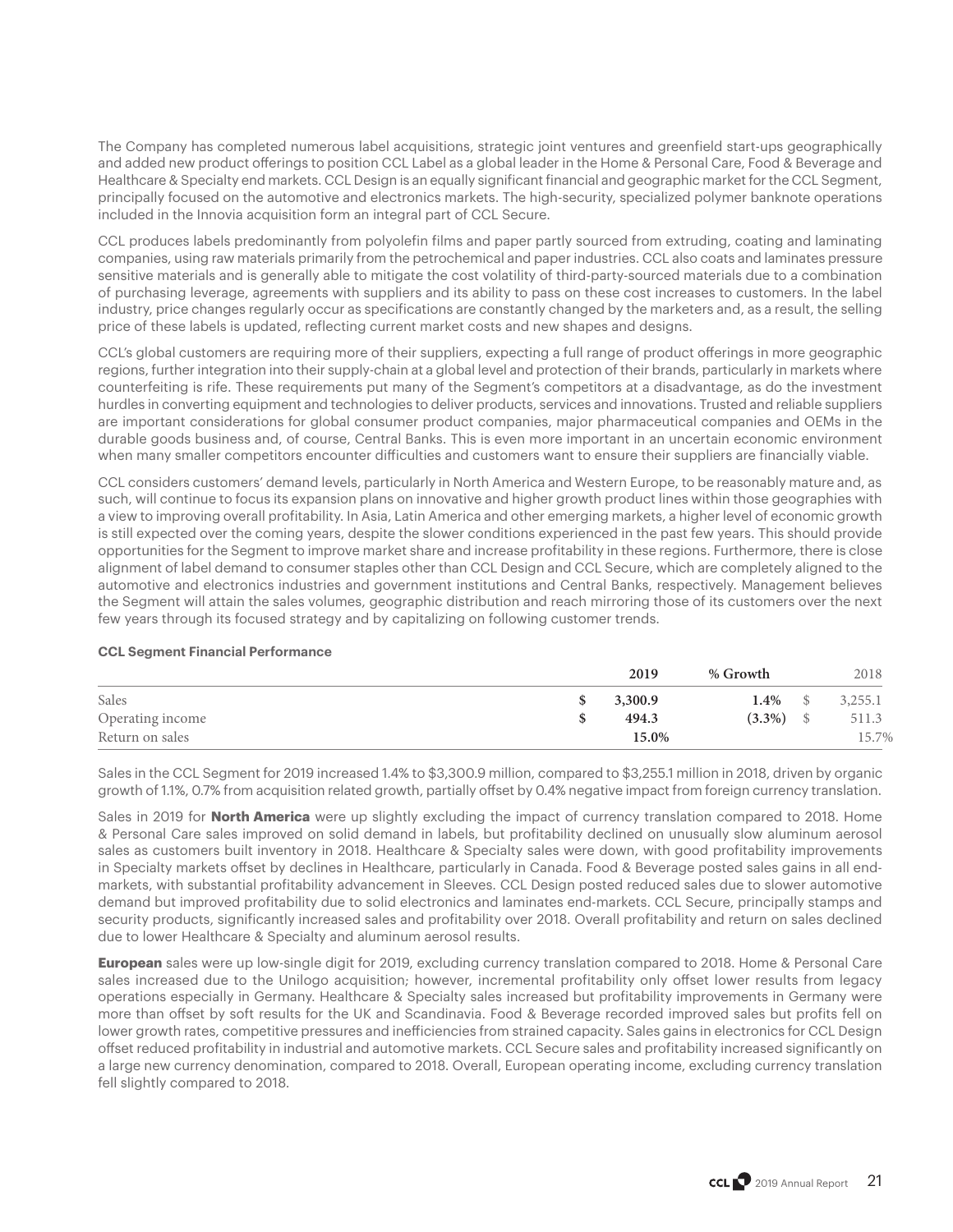Years ended December 31, 2019 and 2018 (Tabular amounts in millions of Canadian dollars, except per share data)

Sales in **Latin America** excluding currency translation increased low single digit for 2019 compared to 2018. Sales and profitability in Mexico increased at CCL Label, CCL Design Electronics and CCL Secure. However, sales for aluminum aerosols and slow volume build for a new automotive plant at CCL Design reduced overall profitability. Sales in Brazil declined, especially to Home & Personal Care and Food & Beverage customers significantly reducing overall profitability; strong results for Sleeves, Healthcare & Specialty and CCL Design partly compensated. Argentina and Chile posted reduced sales and profitability on operational issues at the latter and a difficult foreign exchange environment at the former. Excluding currency translation, underlying operating income overall decreased and return on sales declined.

**Asia Pacific** sales, excluding acquisitions and currency translation for 2019 were flat compared to 2018. Sales and profits in China increased significantly, as strong improvement at CCL Design in electronics augmented a solid base at CCL Label. The ASEAN region had a good year in Vietnam augmented by an acquisition and gains in the Philippines, but more than offset by lower sales and significantly reduced profitability in Thailand. Australian sales declined but profitability increased significantly on improvement in Healthcare and very good results at CCL Secure. The new Wine label plant in New Zealand increased sales and reduced start-up losses. For the Asia Pacific Region operating income increased and return on sales improved.

Operating income for the CCL Segment declined by 3.3% to \$494.3 million for 2019 compared to \$511.3 million for 2018. Foreign currency translation had a negative effect of 0.3% on 2019 operating income compared to 2018. Operating income as a percentage of sales was 15.0% in 2019 compared to the 15.7% return generated in the prior year.

The CCL Segment invested \$272.7 million in capital spending in 2019 compared to \$280.0 million last year. The major expenditures were for equipment installations to support capacity additions for the Home & Personal Care, Food & Beverage and Healthcare & Specialty businesses globally. Depreciation and amortization for the CCL Segment was \$200.3 million in 2019, compared to \$194.9 million in 2018.

# **C) Avery Segment**

Avery is the world's largest supplier of labels, specialty converted media and software solutions to enable short-run digital printing in businesses and homes alongside complementary office products sold through distributors and mass-market retailers. The products are split into three primary lines: (1) Printable Media: including address labels, shipping labels, marketing and product identification labels, business cards, and name badges supported by customized software solutions; (2) Organizational Products Group: ("OPG"), including binders, sheet protectors, indexes, dividers and writing instruments and, (3) Direct-to-Consumer: digitally imaged media including labels, business cards, name badges, and family-oriented identification labels supported by unique web-enabled e-commerce URLs. The majority of products in the Printable Media and Direct-to-Consumer categories are used by businesses and individual consumers consistently throughout the year; however, in the OPG category, North American consumers engage in the back-to-school surge during the third quarter.

Avery operates 18 manufacturing and three distribution facilities. Sales for Avery are principally generated in North America, Europe and Australia with a market-leading position. There is a small developing presence in Latin America. Most products are sold under the market-leading "Avery" brand and, with equal prominence in German-speaking countries, under the "Zweckform" brand name that is better known by consumers in this part of Europe, as well as the direct-to-consumer "pc/nametag," "Mabel's Labels," "goedgemerkt," "badgepoint," "Imprint Plus," "Easy2Name," "Colle a Moi," and "Stuck on You" brands.

Avery reaches its consumers, including small businesses, through distribution channels that include mass-market merchandisers, retail superstores, wholesalers, e-tailers, contract stationers, catalog retailing and direct-to-consumer e-commerce. Merger activity and store closures in these distribution channels can lead to short-term volume declines as customer inventory positions are consolidated. Avery is the leading brand in its core markets, with the principal competition being lower-priced private label products. Avery has experienced secular decline in its core mailing address label product as e-mail and internet-based digital communication has grown rapidly. In response, Avery has developed innovative new products targeted at applications such as shipping labels and product identification. Avery has successfully launched its proprietary direct-to-consumer e-commerce label design software platform WePrint™. In 2014, starting with Nilles, and nine more acquisition since, expanded Avery's digital print capabilities to custom designed roll fed labels, the commercial graphic arts sector, the meetings and events planning industry and personalized identification labels for children and families. Growth rates in these new printable media e-commerce platforms and the newly acquired businesses are expected to outpace Avery's legacy product lines and aid in re-establishing a consistent year-on-year organic growth rate for the Segment. It is also the Company's expectation that Avery will also continue to open up new revenue streams in short-run digital printing applications.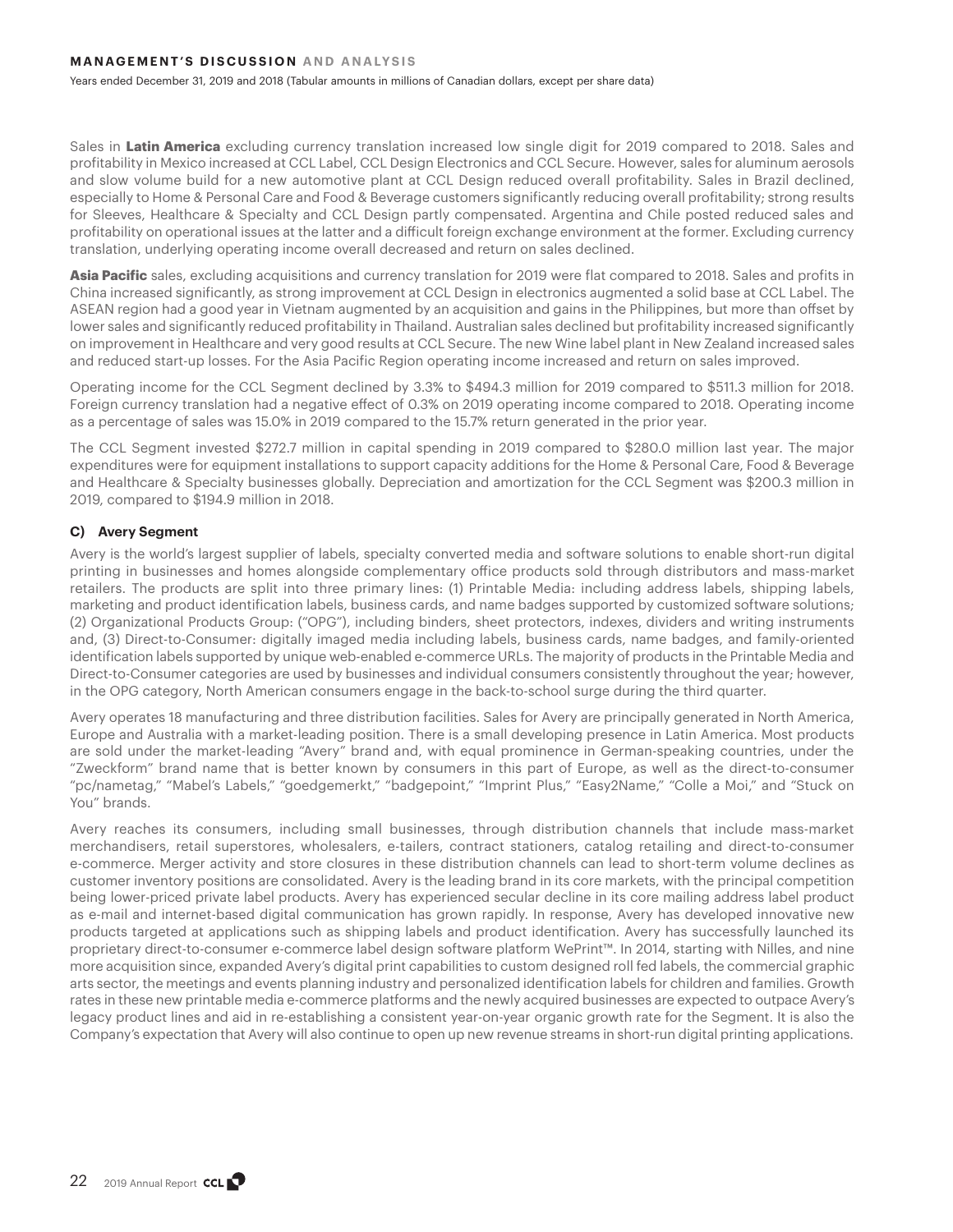# **Avery Segment Financial Performance**

|                  | 2019  | % Growth | 2018  |
|------------------|-------|----------|-------|
| Sales            | 739.0 | 3.8%     | 711.9 |
| Operating income | 156.5 | 7.6%     | 145.5 |
| Return on sales  | 21.2% |          | 20.4% |

Sales in the Avery Segment for 2019 were \$739.0 million compared to the \$711.9 million posted in 2018. The increase was due to organic sales growth of 1.9%, acquisition growth of 1.1% and the positive impact of foreign currency translation of 0.8%.

**North American** sales improved low single digit for 2019, excluding currency translation and acquisitions, compared to 2018. Profitability in Printable Media improved on product mix, strong e-commerce sales and price increases on almost flat sales. OPG category sales slightly exceeded the prior year on improved volumes as customers avoided U.S. trade tariffs associated with off shore sourcing. Price increases for Avery's binders covered higher cost imported raw materials due to these tariffs. Profitability improvement outpaced double-digit sales growth in direct-to-consumer product lines that included badges, kids label, "WePrint", name badges and Avery.com.

**International** sales largely generated from products in the Printable Media and direct-to-consumer categories represent approximately 25% of the Avery Segment's sales for 2019. Sales, excluding acquisitions and currency translation, were up midsingle digit in Europe benefiting from strong organic growth in the direct-to-consumer offering, partially offset by declines in Asia Pacific and Latin America. Overall profitability improved in Europe but declined in Latin America and Asia Pacific.

Operating income for 2019 was \$156.5 million compared to \$145.5 million in 2018. Return on sales of 21.2% for 2019 compared to 20.4% for 2018, largely due to the results in the direct-to-consumer category globally.

The Avery Segment invested \$13.5 million in capital spending for 2019, compared to \$11.6 million for 2018. The majority of the expenditures in 2019 were for capacity additions in the direct-to-consumer operations in North America and Europe. Depreciation and amortization for the Avery Segment was \$17.3 million for 2019 compared to \$17.6 million for 2018.

# **D) Checkpoint Segment**

# **Overview**

The Checkpoint Segment is a leading global manufacturer and provider of hardware and software systems plus security labels and tags providing inventory control and loss-prevention solutions to world-leading retailers.

Checkpoint is a leading manufacturer of technology-driven loss-prevention, inventory-management and labeling solutions, including RF and RFID solutions, to the retail and apparel industry. The Segment has three primary product lines: MAS, ALS and Meto. The MAS line focuses on electronic-article-surveillance ("EAS") systems; hardware, software, labels and tags for loss prevention and inventory control systems including RFID solutions. ALS products are apparel labels and tags, some of which are RFID capable. Meto is a small separately branded European-centric product line, including hand-held pricing tools and labels and promotional in-store displays. All MAS and ALS products are sold under the Checkpoint brand

Checkpoint is supported by 22 manufacturing facilities, nine distribution facilities and four product and software development centres around the world. Checkpoint is head quartered in the United States, but uses its global footprint to generate sales internationally. Checkpoint sells directly to retailers or apparel manufacturers and competes with other global retail labeling companies.

Despite Checkpoint's market-leading position, strong brand recognition and product development pipeline, only modest growth is expected given the changing 'brick and mortar' retail landscape. Large contracts with retailers for hardware and software can create significant quarter-to-quarter and, in some cases, year-to-year revenue volatility. However, Checkpoint's comprehensive solution of hardware and software also creates an important high-margin recurring revenue stream for its related consumables. Moreover, CCL is also confident that Checkpoint is well positioned to capture a position in the evolving RFID market as retailers seek omni-channel fulfillment systems.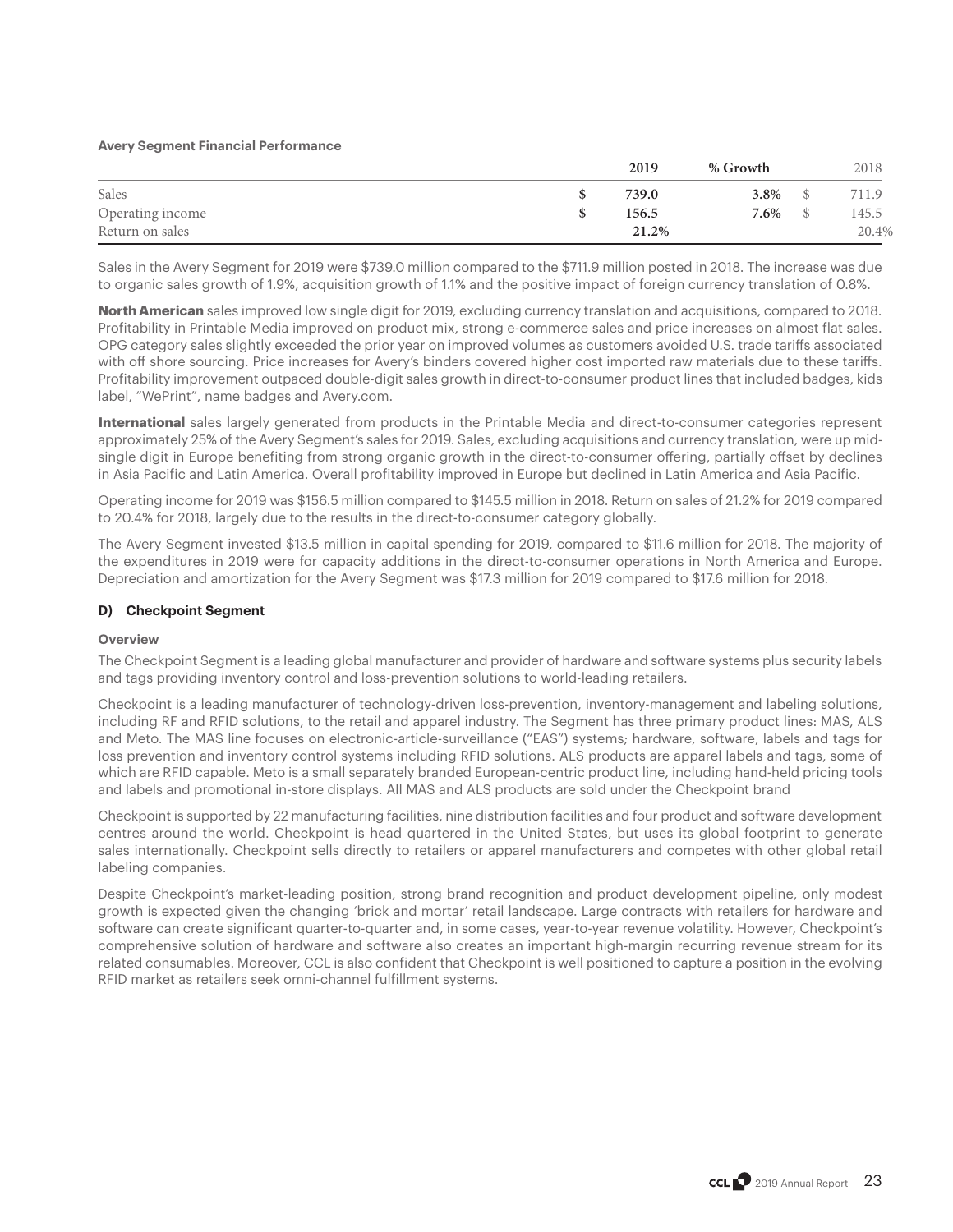Years ended December 31, 2019 and 2018 (Tabular amounts in millions of Canadian dollars, except per share data)

**Checkpoint Segment Financial Performance**

|                  | 2019  | % Growth          | 2018  |
|------------------|-------|-------------------|-------|
| Sales            | 724.1 | 1.6%              | 712.9 |
| Operating income | 96.4  | $(4.8\%)$<br>- \$ | 101.3 |
| Return on sales  | 13.3% |                   | 14.2% |

Sales for the Checkpoint Segment were \$724.1 million for 2019, an increase of 1.6% compared to the \$712.9 million with 2.6% organic growth and 1.0% negative impact from foreign currency translation.

**MAS** product lines posted solid sales and profit improvement in North America due to new hardware business wins and strong sales in associated higher margin consumables. Sales in Europe, Latin America and Asia improved but profitability declined on the absence of large chain-wide technology rollouts included in the prior year European results that did not repeat in 2019 and the impact of a strong U.S. dollar on imported goods. **ALS** posted organic sales declines in soft apparel markets, particularly in the fourth quarter but operating income, excluding the impact of foreign currency translation, improved due to operational efficiency initiatives and a successful start-up of the new RFID inlay plant in China. The small **Meto** business recorded declines in sales and profitability for 2019 compared to 2018.

Operating income for 2019 was \$96.4 million a decrease of 4.8% compared to \$101.3 million in 2018. Return on sales was 13.3% for 2019, compared to 14.2% for 2018. Return on sales declined due the improved results for the North American operations being more than offset by the results for the rest of the world.

The Checkpoint Segment invested \$28.9 million in capital spending for 2019, compared to \$37.9 million for 2018. The majority of expenditures in 2019 were in the Asia Pacific region to enhance capacity and efficiency with the MAS and ALS manufacturing facilities. Depreciation and amortization for the Checkpoint Segment was \$29.6 million for 2019, compared to \$27.9 million for 2018.

# **E) Innovia Segment**

The Innovia Segment consists of the Innovia film operations acquired in 2017, the Treofan film facility acquired in 2018, and two small legacy film manufacturing facilities transferred from the CCL Segment. The acquired Innovia and Treofan film operations, which comprise the majority of the Segment, provide a global footprint for the manufacture of specialty highperformance, multi-layer, surface engineered BOPP films with a facility located in each of Australia, Belgium, Mexico and the United Kingdom. These films are sold to customers in the label materials, flexible packaging and consumer packaged goods industries worldwide with a small percentage of the total volume consumed internally by CCL Secure and CCL Label within the CCL Segment. The two smaller legacy facilities, one located in Germany and one in the United States, produce almost their entire output for the CCL Segment's Food & Beverage and Home & Personal Care businesses, respectively.

Polypropylene resin is the most significant input cost for this Segment, derived from oil or natural gas and manufactured globally by a limited number of producers. Polypropylene costs depend on the prices of natural gas, oil and the availability of resin cracking capacity. The Segment does not use derivative financial instruments to hedge its exposure to volatility of polypropylene prices, therefore, the Segment must oversee its customer relationships diligently managing selling prices for the optimal long-term financial benefit of the Company. Since the completion of the Innovia acquisition, underlying input cost pressures pushed polypropylene prices up considerably, albeit North American prices have eased somewhat in 2019.

Film innovation remains a strategic focus for the Segment, investing resources in its industry leading research and development people and laboratory in the United Kingdom. This commitment has resulted in the development of unique process technology, highly differentiated specialty BOPP films and innovative surface coating technology keeping film innovation at the forefront for the Segment.

Lastly, since the acquisition of Treofan, the Segment was engaged in the completion of a new large-scale manufacturing capital project. This new line commenced operations at the end of the 2019 second quarter adding 50% manufacturing capacity to the Mexican operation.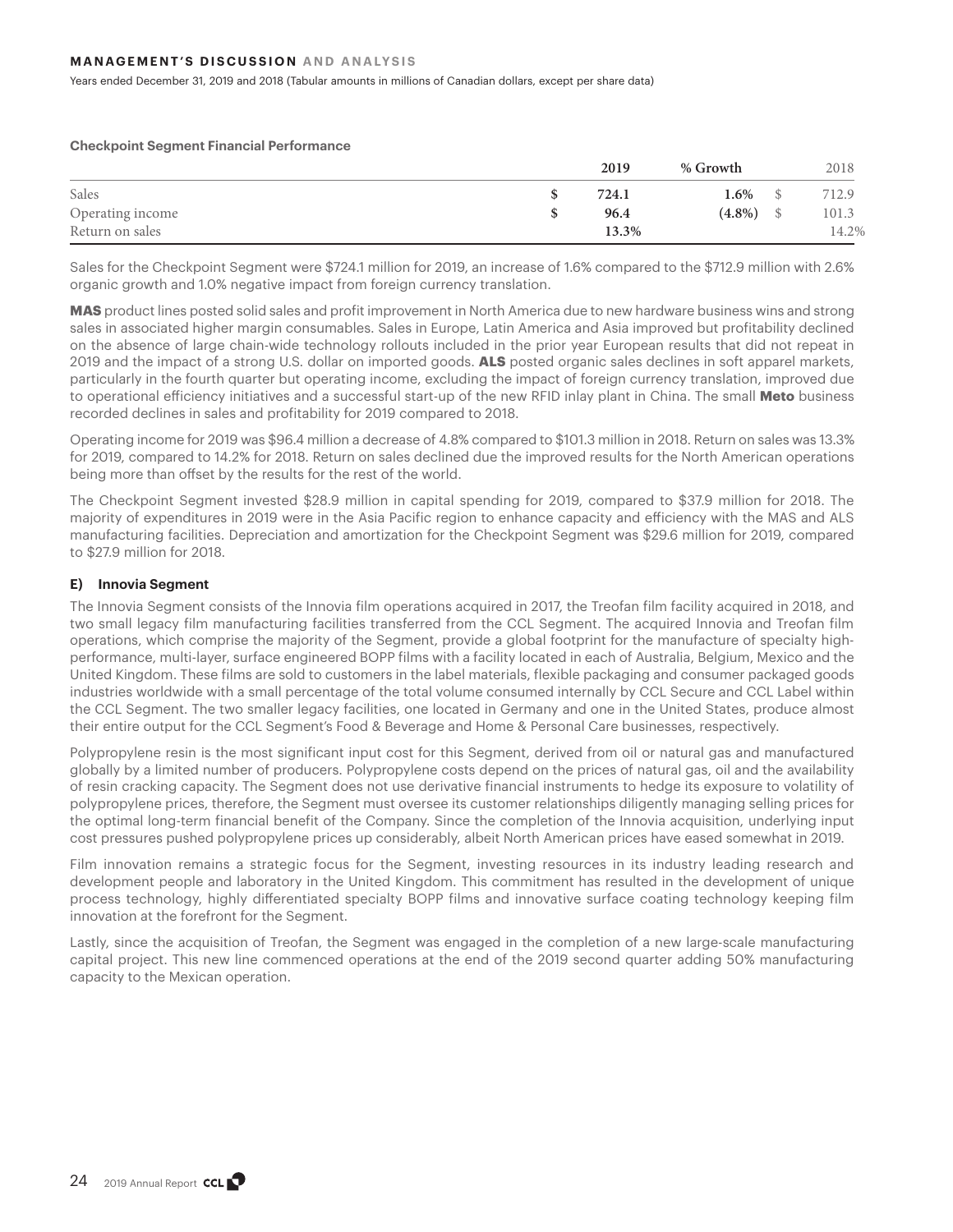## **Innovia Segment Financial Performance**

|                  | 2019  | % Growth | 2018  |
|------------------|-------|----------|-------|
| Sales            | 557.3 | 15.7%    | 481.6 |
| Operating income | 40.1  | 127.8%   | 17.6  |
| Return on sales  | 7.2%  |          | 3.7%  |

Sales in the Innovia Segment for 2019 were \$557.3 million, compared to \$481.6 million including six months post-Treofan acquisition on July 3, 2018, contributing acquisition related growth of 22.4% partially offset by a decline in organic sales of 6.3% and the negative impact of 0.4% from foreign currency translation compared to 2018.

For 2019, Innovia Segment sales declined organically by 6.3% with an acceleration in the fourth quarter on exiting low margin Treofan volumes in the United States and lower sales in the labels and packaging industry in Europe. Reported gains for the year derived from the Treofan acquisition in the first half.

Operating income increased 127.8% to \$40.1 million compared to operating income of \$17.6 million for 2018. Operating income for 2019 included a \$9.6 million pension curtailment gain, recorded in the fourth quarter of the year, associated with the Company's decision to close the legacy U.K. defined benefit plan. The 2018 year included a non-cash acquisition accounting adjustment to fair value acquired inventory, inflating cost of goods sold by \$4.3 million for the Treofan acquisition. Therefore, comparative operating income was \$30.5 million for 2019 a 39.3% improvement from \$21.9 million in 2018. Product mix aided 2019 profitability, especially stronger internal sales of security film. Acquisition profits, lower resin cost, price initiatives and production efficiency improvements more than offset the impact of lower volumes. Return on sales improved to 7.2% for 2019 compared to 3.7% for 2018.

The Innovia Segment invested \$30.2 million in capital spending for 2019, compared to \$22.7 million for 2018. The 2019 expenditures were largely for the completion of the manufacturing line in the Mexican facility. Depreciation and amortization for the Innovia Segment was \$42.3 million for 2019, compared to \$36.6 million for 2018.

| F)<br><b>Joint Ventures</b> |  |
|-----------------------------|--|
|-----------------------------|--|

| For the years ended December 31                             | 2019        |    | 2018  | $+/-$     |
|-------------------------------------------------------------|-------------|----|-------|-----------|
| Sales (at 100%)                                             |             |    |       |           |
| CCL Label joint ventures                                    | \$<br>125.7 | S. | 119.4 | 5.3%      |
| Rheinfelden*                                                | 2.4         |    | 1.3   | 84.6%     |
|                                                             | \$<br>128.1 | \$ | 120.7 | 6.1%      |
| Earnings (losses) in equity accounted investments (at 100%) |             |    |       |           |
| CCL Label joint ventures                                    | 14.3        | \$ | 14.1  | 1.4%      |
| Rheinfelden                                                 | (3.6)       |    | (3.4) | $(5.9\%)$ |
|                                                             | \$<br>10.7  | \$ | 10.7  |           |

\* primarily sales to CCL Segment

Results from the joint ventures in CCL-Kontur, Russia; Pacman-CCL, Middle East; and Rheinfelden Americas, United States, are not proportionately consolidated into the CCL Segment but instead are accounted for as equity investments. The Company's share of the joint ventures net income is disclosed in "Earnings in Equity Accounted Investments" in the consolidated income statement. Commencing May 2018, equity investments no longer include the financial results of the CCL-Korsini venture due to the Company's increase in ownership of the entity to 100%.

Pacman-CCL had a record year as sales and profitability increased significantly on strong product mix and market share gains. CCL-Kontur posted strong increases in sales, however, profitability declined due to higher overhead costs related to capacity expansion in Sleeves. As expected, Rheinfelden Americas, the aluminum slug joint venture, incurred losses for the year as production was halted post an early 2018 fire and delayed installation of the final tranche of capital investment. The first quarter of 2020 will see a full scale up after a trial start up in late 2019. The plant will not reach annual profitability until 2021. Earnings in equity accounted investments amounted to \$5.4 million for 2019, compared to \$5.3 million for 2018.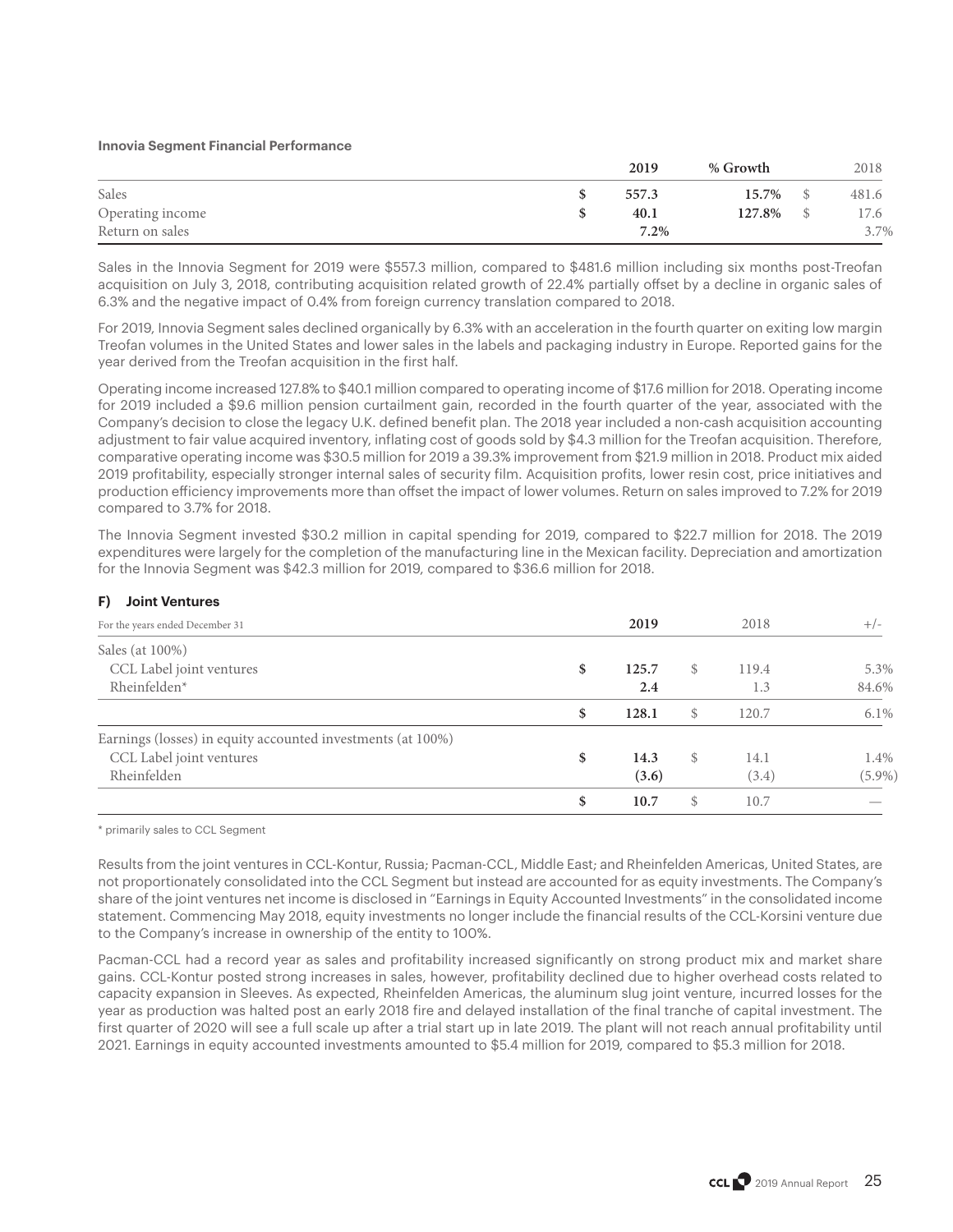Years ended December 31, 2019 and 2018 (Tabular amounts in millions of Canadian dollars, except per share data)

# **3. FINANCING AND RISK MANAGEMENT**

# **A) Liquidity and Capital Resources**

The Company's leverage ratio is as follows:

| For the years ended December 31 | 2019          |    | 2018    |
|---------------------------------|---------------|----|---------|
| Current debt                    | \$<br>38.8    | \$ | 71.8    |
| Current lease liabilities       | 35.3          |    |         |
| Long-term debt                  | 2,234.8       |    | 2,419.8 |
| Long-term lease liabilities     | 110.9         |    |         |
| Total debt $(1)$                | 2,419.8       |    | 2,491.6 |
| Cash and cash equivalents       | (703.6)       |    | (589.1) |
| Net debt $(1)$                  | \$<br>1,716.2 | S  | 1,902.5 |
| <b>EBITDA</b>                   | 1,067.2<br>\$ | \$ | 995.3   |
| Net debt to $EBITDA(1)$         | 1.61          |    | 1.91    |

(1) Total debt, net debt and net debt to EBITDA are non-IFRS measures; see "Key Performance Indicators and Non-IFRS Measures" in Section 5A.

In April 2018, the Company completed the private offering of \$300.0 million principal amount of 3.864% Series 1 Notes due April 13, 2028. These notes are unsecured senior obligations. The proceeds of the offering were used to repay drawn debt within the Company's revolving credit facility.

The Company's debt structure at December 31, 2019, was primarily comprised of the 144A 3.25% private notes due October 2026 in the principal amount of US\$500.0 million (C\$643.1 million), the \$300.0 million Series 1 Notes, outstanding debt totaling \$780.3 million under the unsecured syndicated revolving credit facility and the term loan facility of US\$366.00 million (C\$475.3 million). Additional loan facilities negotiated in 2019 and resident in Mexico and Australia were \$33.4 million and \$37.6 million, respectively. Outstanding contingent letters of credit totaled \$3.6 million; accordingly, there was US\$595.7 million of unused availability on the revolving credit facility at December 31, 2019. The Company's debt structure at December 31, 2018, was principally comprised of the 144A private notes of US\$500.0 million (C\$674.5 million), the \$300.0 million Series 1 Notes, outstanding debt under the syndicated revolving credit facility of \$1,012.2 million and the term loan facility of US\$366.0 million (C\$498.8 million).

In March 2018, the Company amended its syndicated credit facilities extending the maturity of the aforementioned term loan facility from February 2019 to February 2020 and its US\$1.2 billion revolving credit facility from December 2020 to March 2023. In February 2019, the term loan facility was further amended by extending the maturity date to February 2021 and removing the required US\$12.0 million quarterly principal payments.

Net debt was \$1,716.2 million at December 31, 2019, \$186.3 million lower than the net debt of \$1,902.5 million at December 31, 2018. Net debt declined despite the inclusion of \$146.2 million of lease liabilities due to the new accounting standard, offset by net long-term debt repayments inclusive of lease repayments of \$156.8, the impact of foreign currency translation on total debt as well as the increase in cash and cash equivalents.

Net debt to EBITDA decreased to 1.61 times as at December 31, 2019, compared to 1.91 times at the end of 2018, due to the decrease in net debt and an increase in EBITDA. The measure continues to strengthen as the Company strategically deploys its free cash flow for business acquisitions and capital expenditures.

The Company's overall average finance rate was 2.3% as at December 31, 2019, compared to 3.0% as at December 31, 2018. The decrease in the average finance rate was caused by a decrease in rates on the Company's variable rate debt at December 31, 2019, compared to December 31, 2018.

Interest coverage (a non-IFRS measure; see "Key Performance Indicators and Non-IFRS Measures" in Section 5A) was 9.1 times and 8.8 times in 2019 and 2018, respectively, indicative of higher net finance costs associated with IFRS 16, partially offset by the lower overall average finance rate and higher operating income.

The Company's approach to managing liquidity risk is to ensure that it will always have sufficient liquidity to meet liabilities when they are due. The Company believes its liquidity will be satisfactory for the foreseeable future due to its significant cash balances, its expected positive operating cash flow and the availability of its unused revolving credit line. The Company anticipates funding all of its future commitments from the above sources but may raise further funds by entering into new debt financing arrangements or issuing further equity to satisfy its future additional obligations or investment opportunities.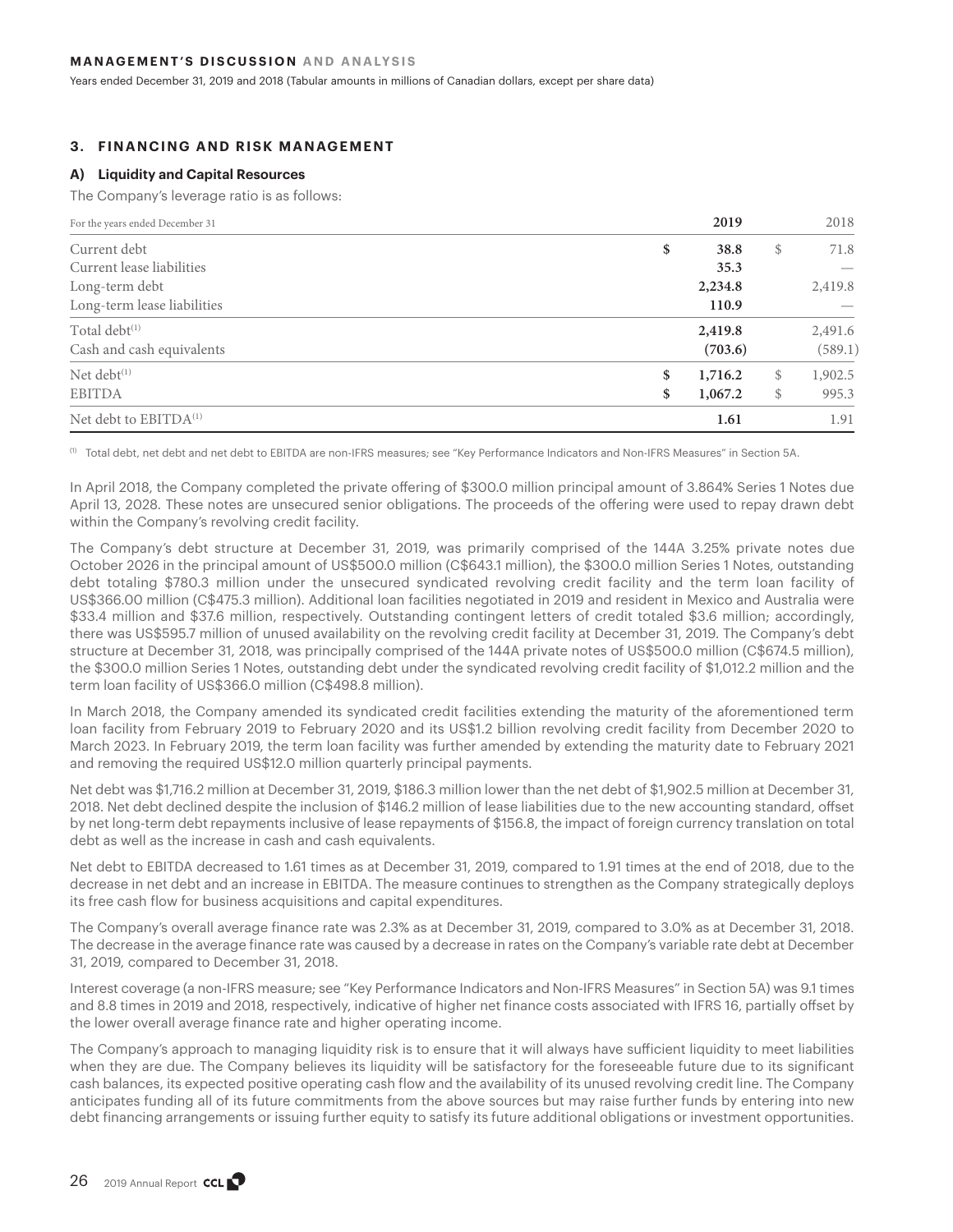# **B) Cash Flow**

# **Summary of Cash Flows**

|                                         | 2019    | 2018    |
|-----------------------------------------|---------|---------|
| Cash provided by operating activities   | 779.5   | 772.7   |
| Cash used for financing activities      | (256.2) | (67.3)  |
| Cash used for investing activities      | (376.1) | (696.1) |
| Effect of exchange rates on cash        | (32.7)  | 22.3    |
| Increase in cash and cash equivalents   | 114.5   | 31.6    |
| Cash and cash equivalents – end of year | 703.6   | 589.1   |

In 2019, cash provided by operating activities was \$779.5 million, compared to \$772.7 million in 2018. Free cash flow from operations was \$443.8 million for 2019, compared to \$442.5 million in the prior year. These two metrics were almost flat to the prior year consistent with almost flat operating income and net capital expenditures for 2019 compared to 2018.

The Company maintains a rigorous focus on its investment in non-cash working capital. Days of working capital employed (a non-IFRS measure; see "Key Performance Indicators and Non-IFRS Measures" in Section 5A) was 24 days and 18 days for the years ended December 31, 2019, and December 31, 2018, respectively. The days working capital employed increased as the Company was not able to match the reduction in trade and other payables with a corresponding reduction in trade and other receivables and inventory.

Cash used for financing activities in 2019 was \$256.2 million, consisting of net debt repayments of long-term debt and leases of \$156.8 million and dividend payments of \$121.1 million partly offset by proceeds from the issuance of shares of \$21.7 million due to the exercise of stock options.

Cash used for investing activities in 2019 of \$376.1 million was primarily for acquisitions that totaled \$40.4 million and net capital expenditures of \$335.7 million.

After the above noted items and the \$32.7 million negative effect of foreign currency rates, cash and cash equivalents increased by \$114.5 million in 2019 to \$703.6 million.

Capital spending in 2019 amounted to \$345.6 million and proceeds from capital dispositions were \$9.9 million, resulting in net capital expenditures of \$335.7 million, compared to \$330.2 million in 2018. Net capital spending exceeded annual depreciation and amortization expense as significant capital was required for the capacity-constrained Food & Beverage operations of the CCL Segment and for the completion of the new extrusion line at Innovia in Mexico. Depreciation and amortization in 2019 amounted to \$290.5 million, compared to \$278.0 million in 2018.

The Company is continuing to seek investment opportunities to expand its business geographically, add capacity in its facilities and improve its competitiveness. As in previous years, capital spending will be monitored closely and adjusted based on the level of cash flow generated.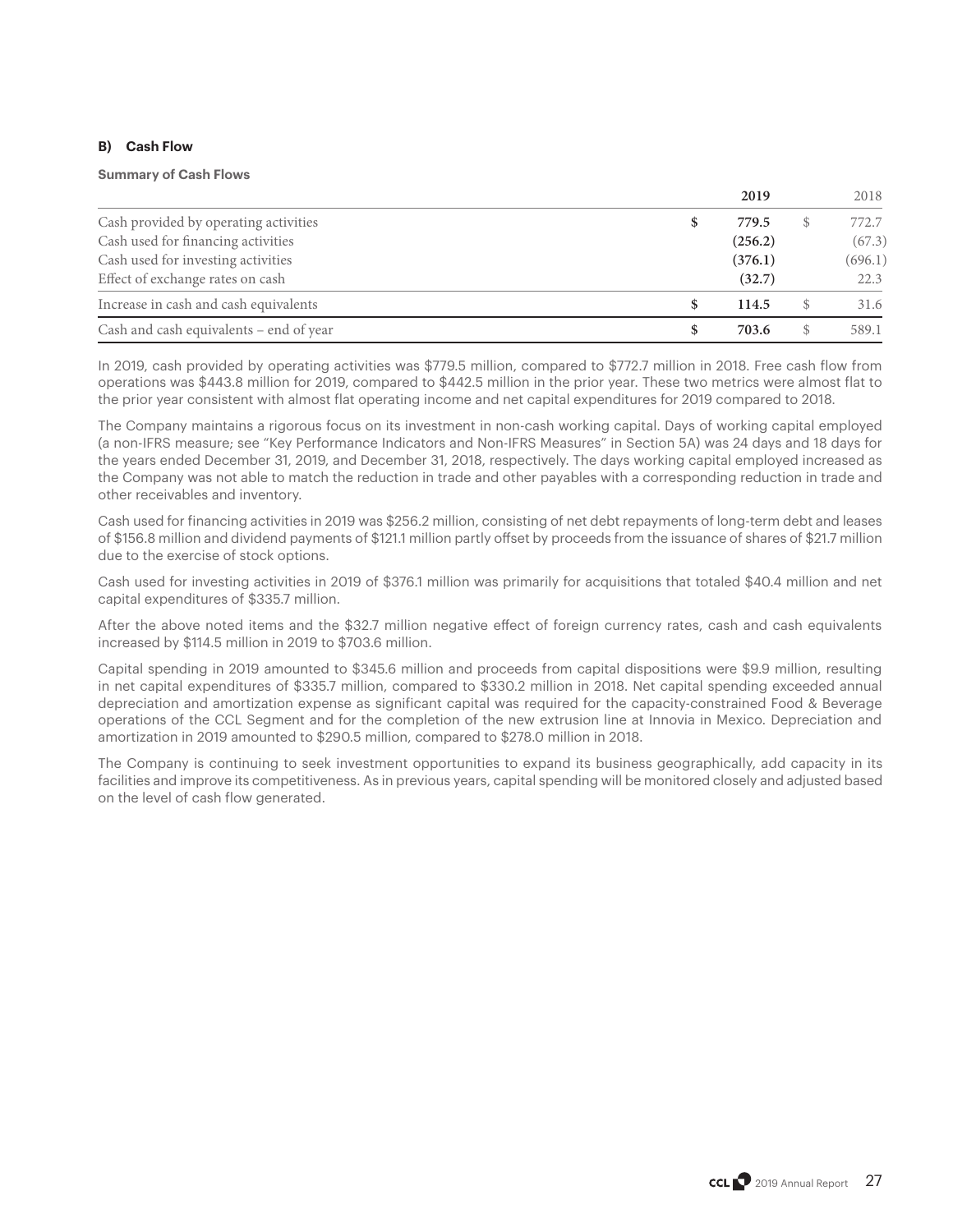Years ended December 31, 2019 and 2018 (Tabular amounts in millions of Canadian dollars, except per share data)

#### **C) Interest Rate, Foreign Exchange Management and Other Hedges**

The Company periodically uses derivative financial instruments to hedge interest and foreign exchange rates. The Company does not utilize derivative financial instruments for speculative purposes.

As the Company operates internationally and less than 3.0% of its 2019 sales to end-use customers are denominated in Canadian dollars, the Company has exposure to market risks from changes in foreign exchange rates. The Company partially manages these exposures by contracting primarily in Canadian dollars, euros, U.K. pounds and U.S. dollars. Additionally, each subsidiary's sales and expenses are primarily denominated in its local currency, further minimizing the foreign exchange impact on the operating results.

The Company also has exposure to market risks related to interest rate fluctuations on its debt. To mitigate this risk, the Company maintains a combination of fixed and floating rate debt.

The Company periodically uses interest rate swap agreements to allocate notional debt between fixed and floating rates. The Company believes that a balance of fixed and floating rate debt can reduce overall interest expense and is in line with its investment in short-term assets such as working capital, and long-term assets such as property, plant and equipment. The Company uses cross-currency interest rate swap agreements ("CCIRSA") as a means to convert U.S. dollar debt into euro debt to hedge a portion of its euro-based investment and cash flows.

As at December 31, 2019, the Company utilized cross-currency interest rate swap agreements ("CCIRSAs") to hedge its eurobased assets and cash flows, effectively converting notional US\$264.7 million 3.25% fixed rate debt into 1.23% fixed rate euro debt, US\$111.5 million 3.25% fixed rate debt into 1.16% fixed rate euro debt, and US\$228.4 million floating rate debt into negative 0.28% fixed rate euro debt. The effect of the CCIRSAs has been to decrease finance cost by \$17.2 million for the year ended December 31, 2019.

The Company has potential credit risks arising from derivative financial instruments if a counterparty fails to meet its obligations. The Company's counterparties are large international financial institutions and, to date, no such counterparty has failed to meet its financial obligations to the Company. As at December 31, 2019, the Company had no exposure to credit risk arising from derivative financial instruments.

As at December 31, 2019, the Company had US\$1,387.50 million and £60.3 million drawn under the 144A private bonds, term credit facility and revolving credit facility, which are hedging a portion of its U.S. dollar-based, euro-based and pound sterlingbased investments and cash flows, inclusive of U.S. dollar debt swapped to euros.

# **D) Equity and Dividends**

#### **Summary of Changes in Equity**

| For the years ended December 31                                                      | 2019          |   | 2018    |
|--------------------------------------------------------------------------------------|---------------|---|---------|
| Net earnings                                                                         | \$<br>477.1   | S | 466.8   |
| <b>Dividends</b>                                                                     | (121.1)       |   | (91.9)  |
| Settlement of exercised stock options                                                | 29.2          |   | 27.2    |
| Contributed surplus on expensing of stock options and stock-based compensation plans | 18.8          |   | 14.4    |
| Defined benefit plan actuarial gain (loss), net of tax                               | (54.9)        |   | 10.6    |
| Increase in accumulated other comprehensive income (loss)                            | (124.5)       |   | 88.1    |
| Increase in equity                                                                   | \$<br>224.6   | S | 515.2   |
| Equity                                                                               | \$<br>2,897.7 | S | 2,673.1 |
| Shares issued at December 31– Class A (000s)                                         | 11,836        |   | 11,836  |
| $- Class B (000s)$                                                                   | 166,790       |   | 165,921 |

In 2019, the Company declared dividends of \$121.1 million, compared to \$91.9 million declared in the prior year. As previously discussed, the dividend payout ratio in 2019 was 24% (2018 – 19%) of adjusted earnings. After careful review of the current year results, budgeted cash flow and income for 2020, the Board has declared a 5.9% increase in the annual dividend: an increase of \$0.01 per Class B share per quarter, from \$0.17 to \$0.18 per Class B share per quarter (\$0.72 per Class B share annualized).

If cash flow periodically exceeds attractive acquisition opportunities available, the Company may also repurchase its shares provided that the repurchase is accretive to earnings per share, is at a valuation equal to or lower than valuations for acquisition opportunities, and will not materially increase financial leverage beyond targeted levels. The Company did not repurchase any of its shares for cancellation in 2019.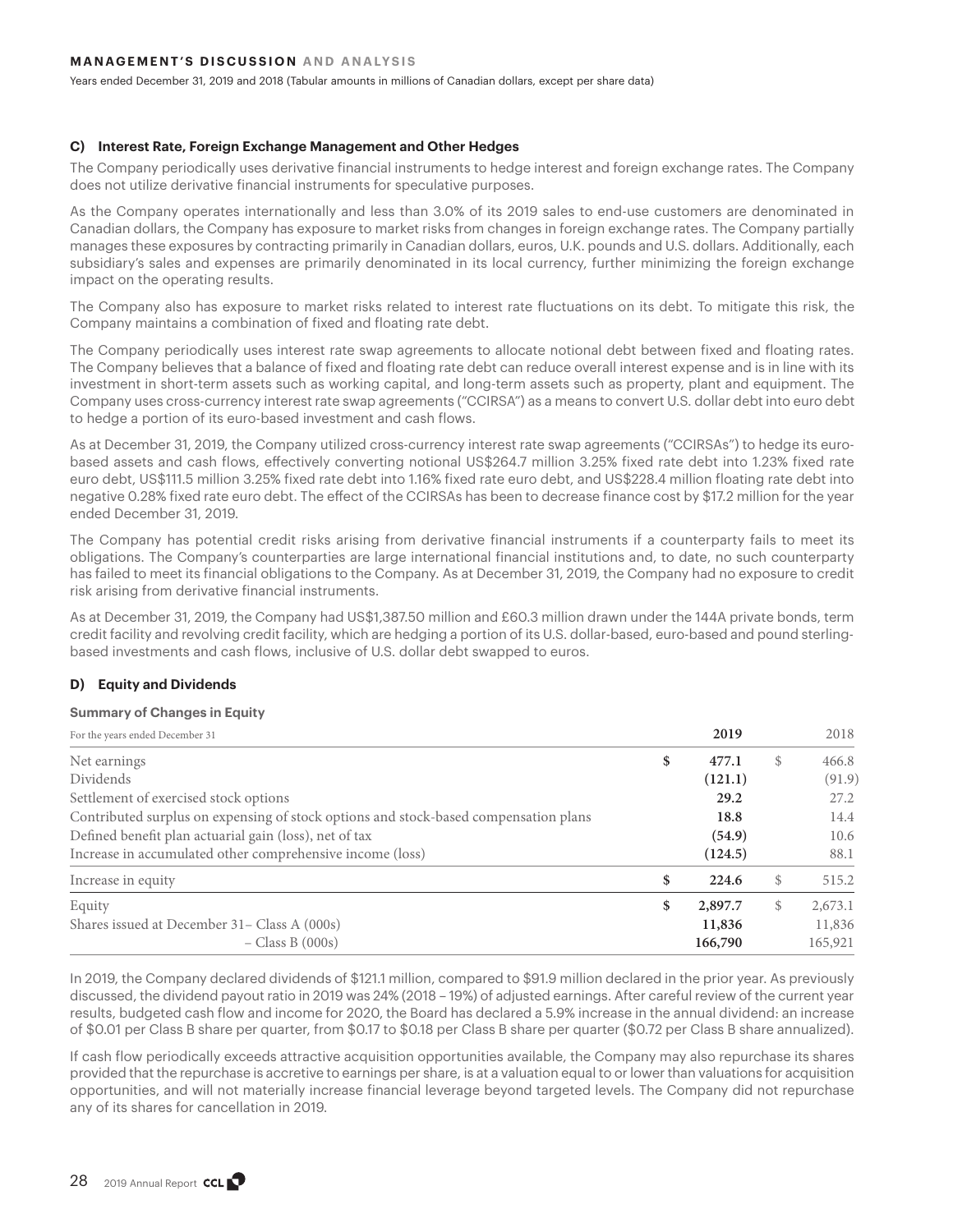# **E) Commitments and Other Contractual Obligations**

The Company's obligations relating to debt, leases and other liabilities at the end of 2019 were as follows:

|                                      |                    |                    |                                  |                   |                    |                  |                  | December 31, 2019             |
|--------------------------------------|--------------------|--------------------|----------------------------------|-------------------|--------------------|------------------|------------------|-------------------------------|
|                                      | December 31, 2018  |                    |                                  |                   |                    |                  |                  | <b>Payments Due by Period</b> |
|                                      | Carrying<br>Amount | Carrying<br>Amount | Contractual<br><b>Cash Flows</b> | $0 - 6$<br>Months | $6 - 12$<br>Months | $1 - 2$<br>Years | $2 - 5$<br>Years | More than<br>5 Years          |
| Non-derivative financial liabilities |                    |                    |                                  |                   |                    |                  |                  |                               |
| Secured bank loans                   | \$<br>1.4          | \$<br>0.5          | \$<br>0.5                        | \$<br>0.2         | \$<br>0.2          | \$<br>0.1        | \$               | \$                            |
| Unsecured bank loans                 | 2.9                | 4.3                | 4.3                              | 0.1               | 0.1                | 3.4              | 0.7              |                               |
| Unsecured 144A 3.25%                 |                    |                    |                                  |                   |                    |                  |                  |                               |
| private notes                        | 674.5              | 643.1              | 649.5                            |                   |                    |                  |                  | 649.5                         |
| Unsecured 3.864%                     |                    |                    |                                  |                   |                    |                  |                  |                               |
| series 1 notes                       | 298.2              | 298.4              | 300.0                            |                   |                    |                  |                  | 300.0                         |
| Unsecured syndicated                 |                    |                    |                                  |                   |                    |                  |                  |                               |
| bank credit facility                 | 1,012.2            | 851.3              | 852.3                            |                   | 37.6               | 33.4             | 781.3            |                               |
| Unsecured syndicated                 |                    |                    |                                  |                   |                    |                  |                  |                               |
| bank term credit facility            | 498.8              | 475.3              | 475.4                            |                   |                    | 475.4            |                  |                               |
| Other long-term obligations          | 3.6                | 0.7                | 0.7                              | 0.3               | 0.3                | 0.1              |                  |                               |
| Interest on unsecured                |                    |                    |                                  |                   |                    |                  |                  |                               |
| bank credit facilities               | $\star$            | $\star$            | $85.1*$                          | 16.0              | 16.2               | 25.0             | 27.9             |                               |
| Interest on 144A 3.25%               |                    |                    |                                  |                   |                    |                  |                  |                               |
| private notes                        | $\star$            | $\star$            | $158.1*$                         | 5.3               | 10.4               | 21.1             | 63.3             | 58.0                          |
| Interest on unsecured                |                    |                    |                                  |                   |                    |                  |                  |                               |
| 3.864% series 1 notes                | $\star$            | $\star$            | $93.1*$                          | 3.3               | 5.7                | 11.6             | 34.8             | 37.7                          |
| Interest on other                    |                    |                    |                                  |                   |                    |                  |                  |                               |
| long-term debt                       | $\ast$             | $\star$            | $3.7*$                           | 1.1               | 1.0                | 1.5              | 0.1              |                               |
| Trade and other payables             | 1,223.4            | 1,035.6            | $1,035.6*$                       | 1,035.6           |                    |                  |                  |                               |
| Accrued post-employment              |                    |                    |                                  |                   |                    |                  |                  |                               |
| benefit liabilities                  | $\star$            | $\star$            | $156.7*$                         | 2.1               | 2.1                | 15.2             | 49.5             | 87.8                          |
| Lease liabilities                    |                    | 146.2              | 161.2                            | 18.6              | 18.7               | 26.6             | 45.9             | 51.4                          |
| Total contractual                    |                    |                    |                                  |                   |                    |                  |                  |                               |
| cash obligations                     | \$3,715.0          | \$3,455.4          | \$3,976.2                        | \$1,082.6         | \$<br>92.3         | \$<br>613.4      | \$1,003.5        | \$1,184.4                     |

Accrued long-term employee benefit and post-employment benefit liability of \$12.4 million, accrued interest of \$8.0 million on unsecured notes, unsecured bonds, unsecured two-year term loan and unsecured syndicated credit facilities, and accrued interest of \$1.5 million on derivatives are reported in trade and other payables in 2019 (2018: \$50.8 million, \$9.2 million and \$1.6 million, respectively).

# **Pension Obligations**

The Company sponsors a number of defined benefit plans in countries that give rise to accrued post-employment benefit obligations. The accrued benefit obligation for these plans at the end of 2019 was \$768.0 million (2018 – \$707.2 million) and the fair value of the plan assets was \$402.8 million (2018 – \$378.7 million), for a net deficit of \$365.2 million (2018 – \$328.5 million). Contributions to defined benefit plans during 2019 were \$25.3 million (2018 – \$20.3 million). The Company expects to contribute \$47.1 million to the pension plans in 2020, inclusive of defined contribution plans. These estimated funding requirements will be adjusted annually, based on various market factors such as interest rates, expected returns and staffing assumptions, including compensation and mortality. The Company's contributions are funded through cash flows generated from operations. Management anticipates that future cash flows from operations will be sufficient to fund expected future contributions. Details of the Company's pension plans and related obligations are set out in note 20, "Employee Benefits," of the Company's 2019 annual consolidated financial statements.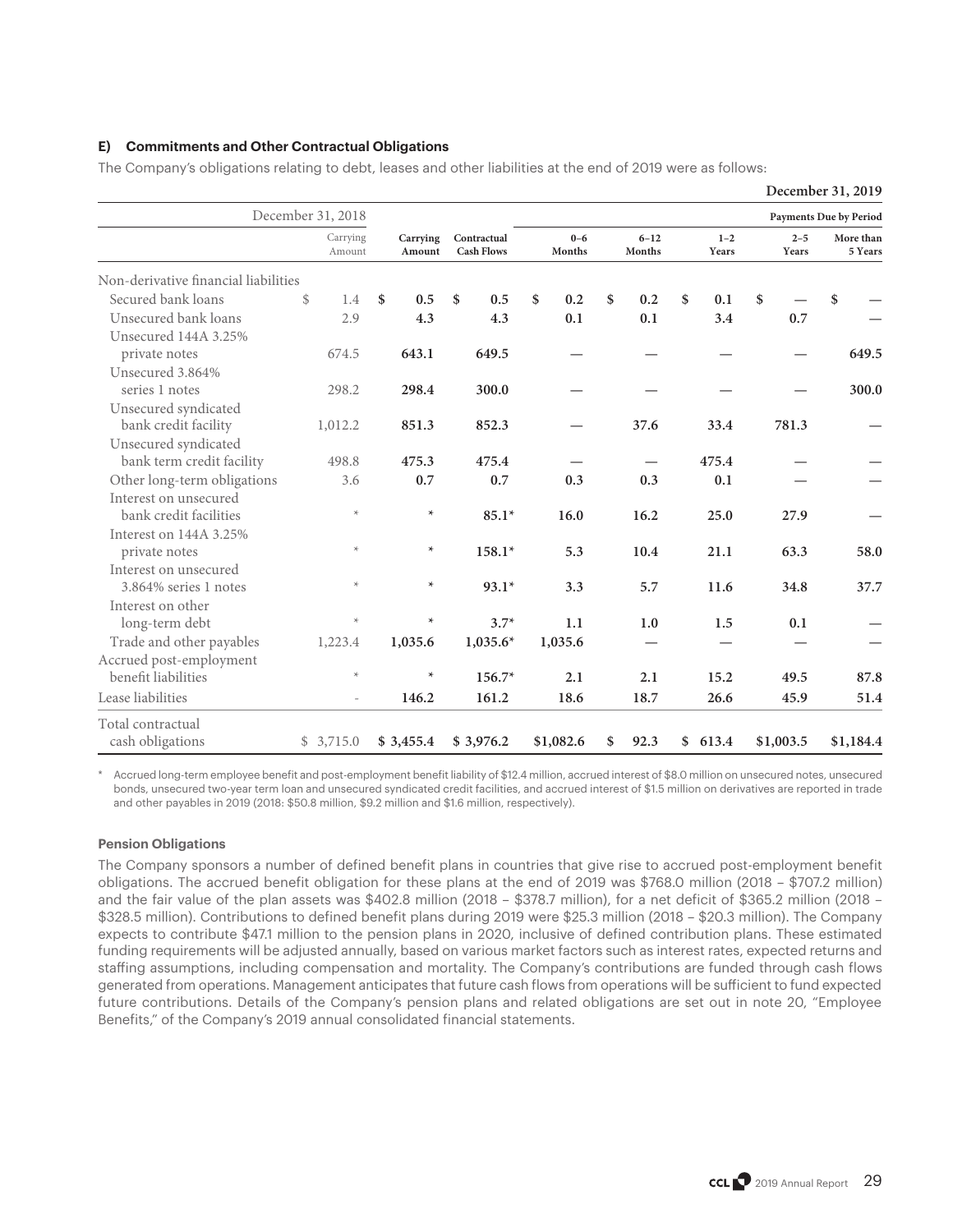Years ended December 31, 2019 and 2018 (Tabular amounts in millions of Canadian dollars, except per share data)

# **Other Obligations and Commitments**

The Company has provided various loan guarantees for its joint ventures and associates totaling \$42.3 million (2018 – \$46.3 million). The Company has posted surety bonds through accredited insurance companies globally totaling \$71.3 million (2018 – \$74.2 million). There are no other material "off-balance sheet" financing obligations except for typical long-term operating lease agreements in 2018. The nature of these commitments is described in note 26 of the Company's 2019 annual consolidated financial statements. There are no defined benefit plans funded with the Company's stock.

# **F) Controls and Procedures**

Disclosure controls and procedures are designed to provide reasonable assurance that all relevant information is gathered and reported to senior management, including the President and Chief Executive Officer ("CEO") and the Senior Vice President and Chief Financial Officer ("CFO"), on a timely basis so that appropriate decisions can be made regarding public disclosure. The Company's Disclosure Committee reviews all external reports and documents before publication to enhance disclosure controls and procedures.

As at December 31, 2019, based on the continued evaluation of the disclosure controls and procedures, the CEO and the CFO have concluded that the Company's disclosure controls and procedures, as defined in National Instrument 52-109, Certificate of Disclosure in Issuers Annual and Interim Filings ("NI 52-109"), are effective to ensure that information required to be disclosed in reports and documents that the Company files or submits under Canadian securities legislation is recorded, processed, summarized and reported within the time periods specified.

Internal control over financial reporting is designed to provide reasonable assurance regarding the reliability of financial reporting and the preparation of financial statements for external purposes in accordance with IFRS. Management is responsible for establishing and maintaining adequate internal control over financial reporting. NI 52-109 requires CEOs and CFOs to certify that they are responsible for establishing and maintaining internal control over financial reporting for the issuer, that internal control has been designed to provide reasonable assurance regarding the reliability of financial reporting and the preparation of financial statements in accordance with IFRS, that the internal control over financial reporting is effective, and that the issuer has disclosed any changes in its internal control during the year ended December 31, 2019 that has materially affected or is reasonably likely to materially affect its internal control over financial reporting.

Based on the evaluation of the design and operating effectiveness of the Company's internal control over financial reporting, the CEO and the CFO concluded that internal control over financial reporting was effective as at December 31, 2019.

There were no material changes in internal control over financial reporting in the financial year ended December 31, 2019.

# **4 . RISKS AND UNCERTAINTIES**

The Company is subject to the usual commercial risks and uncertainties from operating as a Canadian public company and as a supplier of goods and services to the non-durable consumer packaging and consumer durables industries on a global basis. A number of these potential risks and uncertainties that could have a material adverse effect on the business, financial condition and results of operations of the Company are as follows:

# **Potential Risks Relating to Significant Operations in Foreign Countries**

The Company operates plants in North America, Europe, Latin America, Africa, Asia, Australia and the Middle East. Sales to customers located outside of Canada in 2019 were 97% of the Company's total sales, a level similar to that in 2018. Non-Canadian operating results are translated into Canadian dollars at the average exchange rate for the period covered. The Company has significant operating bases in both the United States and Europe. In 2019, 40% and 31% of total sales were to customers in the United States and Europe, respectively. The Company's operating results and cash flows could be negatively impacted by slower or declining growth rates in these key markets. The sales from business units in Latin America, Asia, South Africa and Australia in 2019 were 26% of the Company's total sales. In addition, the Company has equity accounted investments in Russia, the United States and the Middle East. There are risks associated with operating a decentralized organization in 183 manufacturing facilities in 42 countries around the world with a variety of different cultures and values. Operations outside of Canada, the United States and Europe are perceived generally to have greater political and economic risks and include the Company's operations in Latin America, parts of Asia, Russia and the Middle East. These risks include, but are not limited to, fluctuations in currency exchange rates, inflation, changes in foreign law and regulations, government nationalization of certain industries, currency controls, potential adverse tax consequences and locally accepted business practices and standards that may not be similar to accepted business practices and standards in North America and Europe. Although the Company has controls and procedures intended to mitigate these risks, these risks cannot be entirely eliminated and may have a material adverse effect on the consolidated financial results of the Company.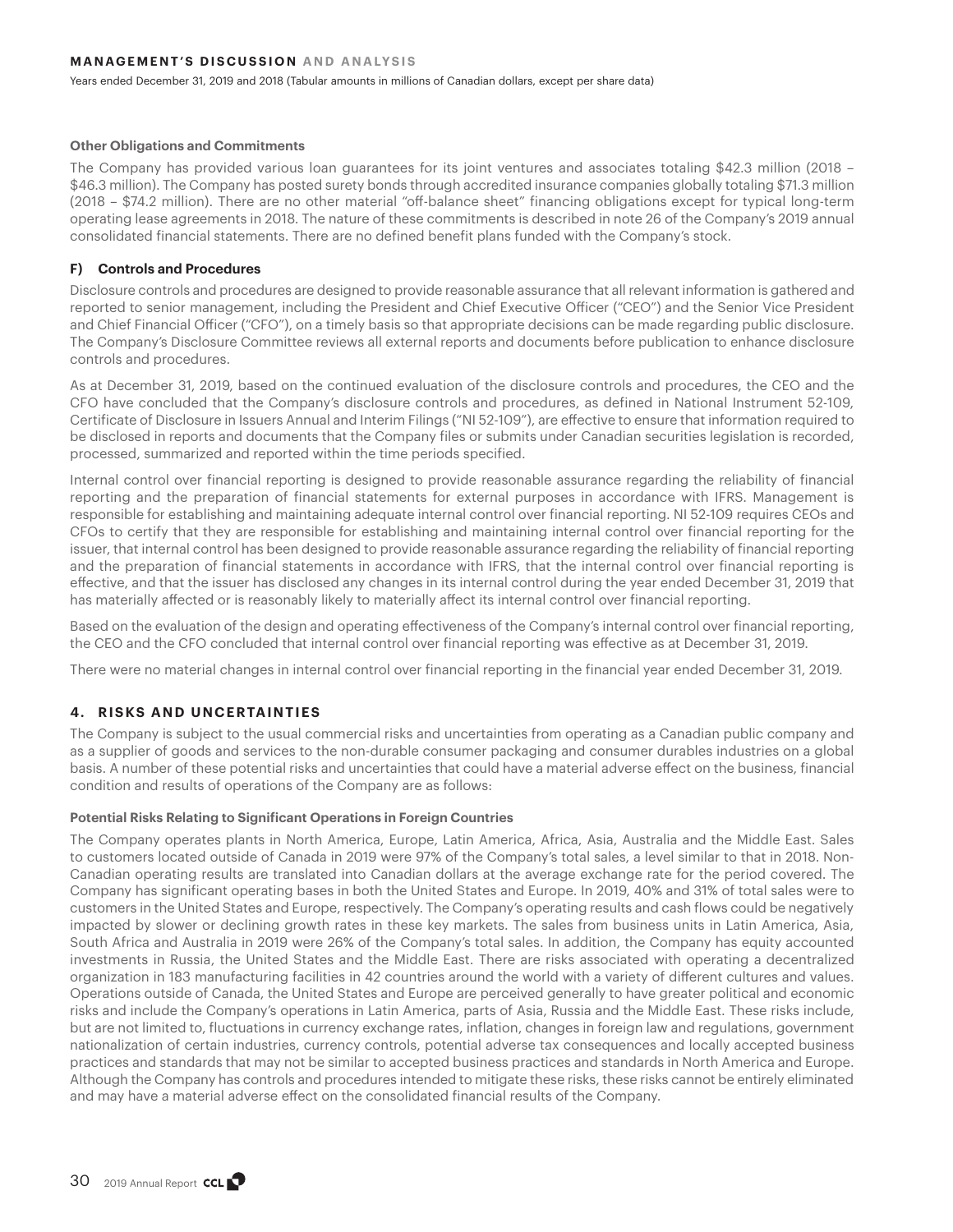# **Competitive Environment**

The Company faces competition from other suppliers in all the markets in which it operates. There can be no assurance that the Company will be able to compete successfully against its current or future competitors or that such competition will not have a material adverse effect on the business, financial condition and results of operations of the Company. This competitive environment may preclude the Company from passing on higher material, labour and energy costs to its customers. Any significant increase in in-house manufacturing by customers of the Company could adversely affect the business, financial condition and results of operations of the Company. In addition, the Company's consolidated financial results may be negatively impacted by competitors developing new products or processes that are of superior quality to those of the Company or that fit the Company's customers' needs better, or have lower costs; or by consolidation within the Company's competitors or by further pricing pressure being placed on the industry by the large retail chains.

# **Foreign Exchange Exposure and Hedging Activities**

Sales of the Company's products to customers outside Canada account for approximately 97% of the revenue of the Company. Because the prices for such products are quoted in foreign currencies, any increase in the value of the Canadian dollar relative to such currencies, in particular the U.S. dollar and the euro, reduces the amount of Canadian dollar revenues and operating income reported by the Company in its consolidated financial statements. The Company also buys inputs for its products in world markets in several currencies. Exchange rate fluctuations are beyond the Company's control and there can be no assurance that such fluctuations will not have a material adverse effect on the reported results of the Company. The use of derivatives to provide hedges of certain exposures, such as interest rate swaps, forward foreign exchange contracts and aluminum futures contracts, could impact negatively on the Company's operations.

# **Retention of Key Personnel and Experienced Workforce**

Management believes that an important competitive advantage of the Company has been, and will continue to be, the knowhow and expertise possessed by its personnel at all levels of the Company. While the machinery and equipment used by the Company are generally available to competitors of the Company, the experience and training of the Company's workforce allows the Company to obtain a level of efficiency and a level of flexibility that management believes to be high relative to levels in the industries in which it competes. To date, the Company has been successful in recruiting, training and retaining its personnel over the long term, and while management believes that the know-how of the Company is widely distributed throughout the Company, the loss of the services of certain of its experienced personnel could have a material adverse effect on the business, financial condition and results of operations of the Company.

The operations of the Company are dependent on the abilities, experience and efforts of its senior management team. To date, the Company has been successful in recruiting and retaining competent senior management. Loss of certain members of the executive team of the Company could have a disruptive effect on the implementation of the Company's business strategy and the efficient running of day-to-day operations. This could have a material adverse effect on the business, financial condition and results of operations of the Company.

#### **Acquired Businesses**

As part of its growth strategy, the Company continues to pursue acquisition opportunities where such transactions are economically and strategically justified. However, there can be no assurance that the Company will be able to identify attractive acquisition opportunities in the future or have the required resources to complete desired acquisitions, or that it will succeed in effectively managing the integration of acquired businesses. The failure to implement the acquisition strategy, to successfully integrate acquired businesses or joint ventures into the Company's structure, or to control operating performance and achieve synergies may have a material adverse effect on the business, financial condition and results of operations of the Company.

In addition, there may be liabilities that the Company has failed or was unable to discover in its due diligence prior to the consummation of the acquisition. In particular, to the extent that prior owners of acquired businesses failed to comply with or otherwise violated applicable laws, including environmental laws, the Company, as a successor owner, may be financially responsible for these violations. A discovery of any material liabilities could have a material adverse effect on the business, financial condition and results of operations of the Company.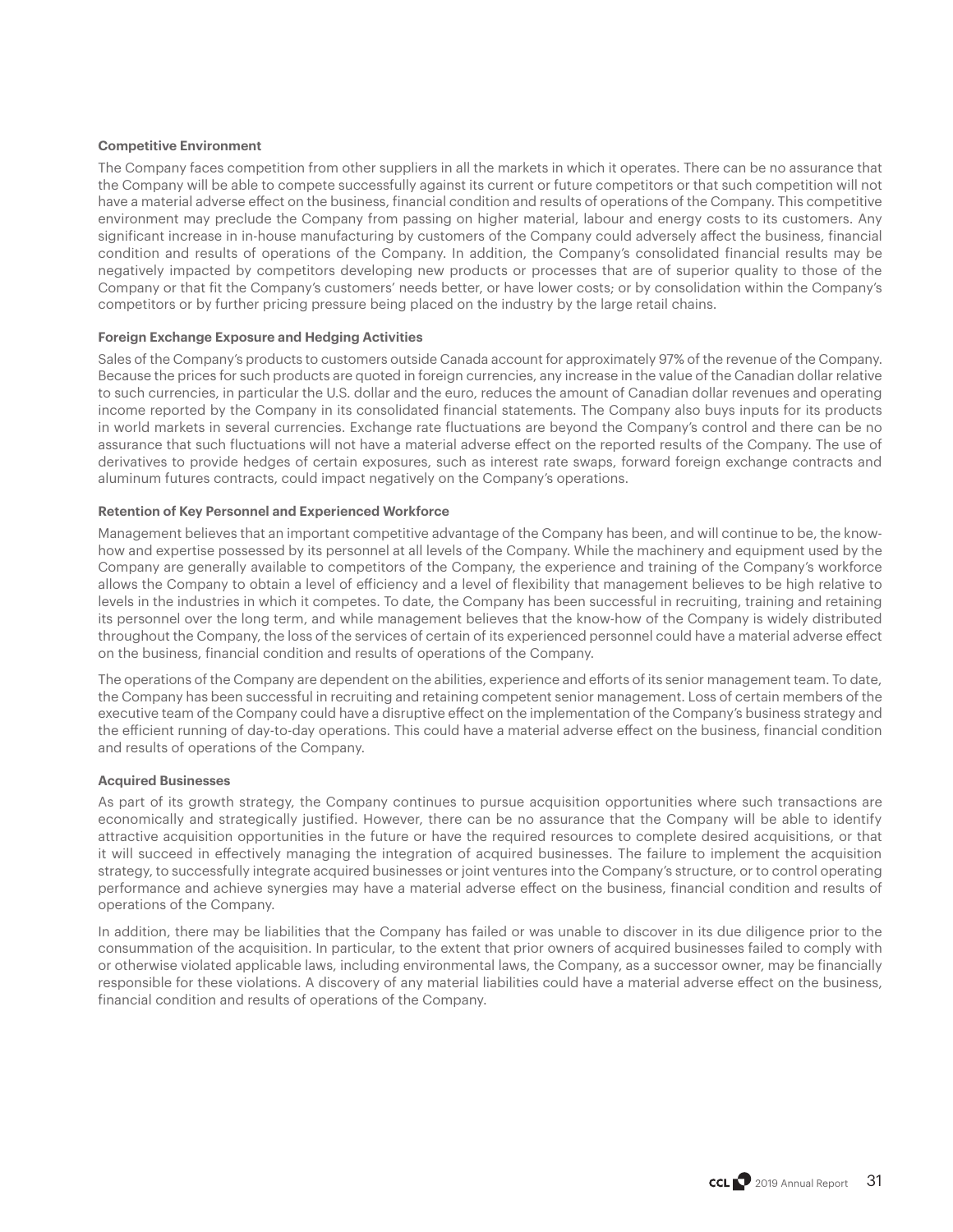Years ended December 31, 2019 and 2018 (Tabular amounts in millions of Canadian dollars, except per share data)

#### **Long-Term Growth Strategy**

The Company has experienced significant and steady growth since the global economic downturn of 2009. The Company's organic growth initiatives coupled with its international acquisitions over the last number of years can place a strain on a number of aspects of its operating platform including human infrastructure, operational capacity and information systems. The Company's ability to continually adapt and augment all aspects of its operational platform is critical to realizing its long-term growth strategy. Another key aspect to the Company's growth strategy includes increased development of the Company's presence in emerging markets that could create exposure to unstable political conditions, economic volatility and social challenges. If the Company cannot adjust to its anticipated growth, results of operations may be materially adversely affected.

# **Lower than Anticipated Demand**

Although the Checkpoint Segment enjoys the advantage of significantly lower customer concentration than the rest of the Company, the Segment is heavily dependent on the retail marketplace. Changes in the economic environment including the liquidity and financial condition of its customers, the impact of online customer spending or reductions in retailer spending and new store openings could adversely affect the Segment's sales. A reduction in the commitment for chain-wide installations due to decreased consumer spending that results in reduced demand for loss prevention by retail customers or failure by the Segment to develop new technology that entices the customer to maintain its commitment to Checkpoint's loss prevention products and services may also have a material adverse effect on the Company's business, financial condition and results of operations.

# **Exposure to Income Tax Reassessments**

The Company operates in many countries throughout the world. Each country has its own income tax regulations and many of these countries have additional income and other taxes applied at state, provincial and local levels. The Company's international investments are complex and subject to interpretation in each jurisdiction from a legal and tax perspective. The Company's tax filings are subject to audit by local authorities, and the Company's positions in these tax filings may be challenged. The Company may not be successful in defending these positions and could be involved in lengthy and costly litigation during this process and could be subject to additional income taxes, interest and penalties. This outcome could have a material adverse effect on the business, financial condition and results of operations of the Company.

# **Realization of Deferred Tax Assets**

The Company needs to generate sufficient taxable income in future periods in certain foreign and domestic tax jurisdictions to realize the tax benefit. If there is a significant change in the time period within which the underlying temporary difference or loss carry-forwards become taxable or deductible, the Company may have to revise its unrecognized deferred tax assets. This could result in an increase in the effective tax rate and could have a material adverse effect on future results. Changes in statutory tax rate may change the deferred tax asset or liability, with either a positive or a negative impact on the effective tax rate. The computation and assessment of the ability to realize the deferred tax asset balance is complex and requires significant judgment. New legislation or a change in underlying assumptions may have a material adverse effect on the business, financial condition and results of the Company.

# **Fluctuations in Operating Results**

While the Company's operating results over the past several years have indicated a general upward trend in sales and net earnings, operating results within particular product forms, within particular facilities of the Company and within particular geographic markets have undergone fluctuations in the past and, in management's view, are likely to do so in the future. Operating results may fluctuate in the future as a result of many factors in addition to the global economic conditions, and these factors include the volume of orders received relative to the manufacturing capacity of the Company, the level of price competition (from competing suppliers both in domestic and in other lower-cost jurisdictions), variations in the level and timing of orders, the cost of raw materials and energy, the ability to develop innovative solutions and the mix of revenue derived in each of the Company's businesses. Operating results may also be impacted by the inability to achieve planned volumes through normal growth and successful renegotiation of current contracts with customers and by the inability to deliver expected benefits from cost reduction programs derived from the restructuring of certain business units. Any of these factors or a combination of these factors could have a material adverse effect on the business, financial condition and results of operations of the Company.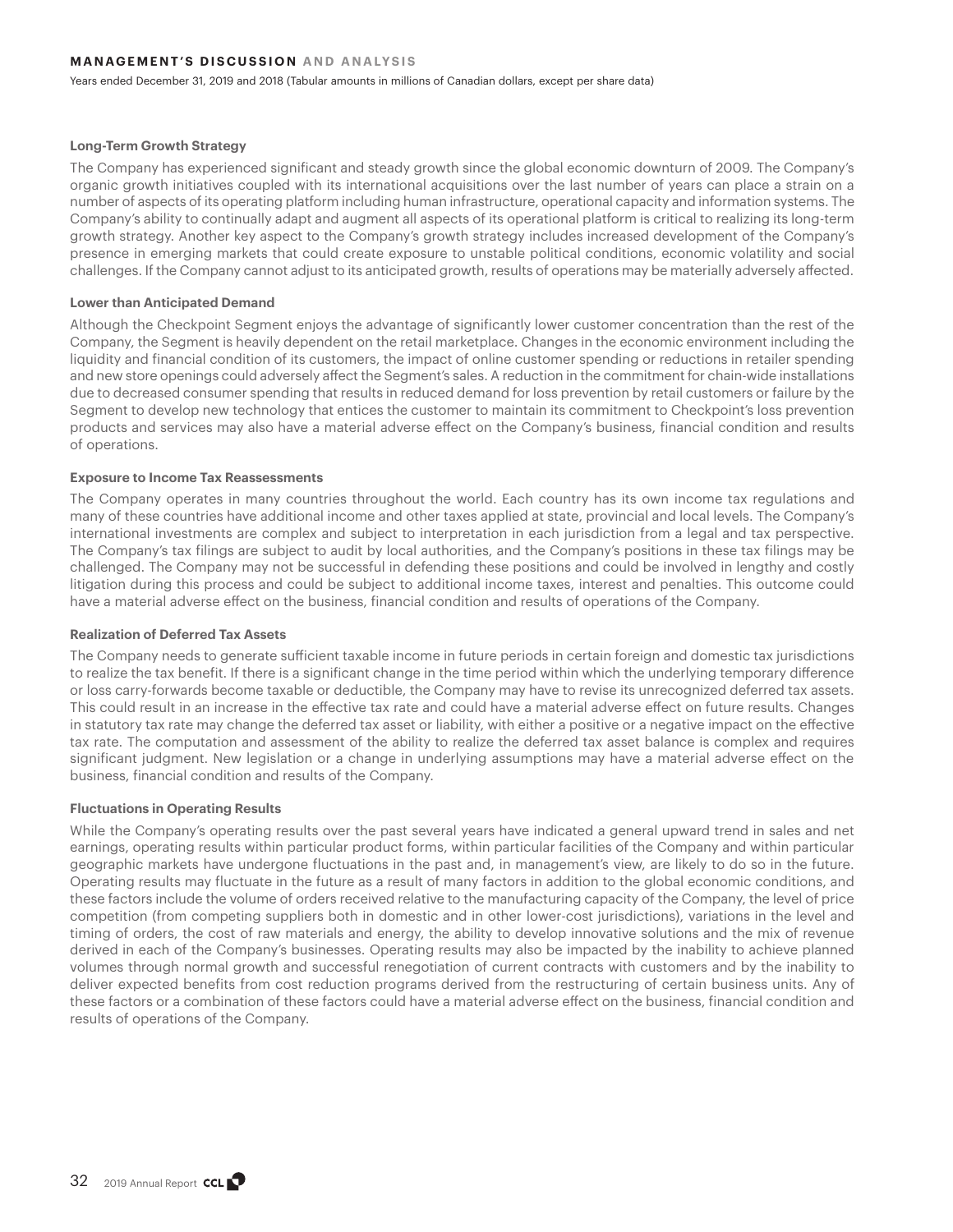#### **Insurance Coverage**

Management believes that insurance coverage of the Company's facilities addresses all material insurable risks, provides coverage that is similar to that which would be maintained by a prudent owner/operator of similar facilities and is subject to deductibles, limits and exclusions that are customary or reasonable given the cost of procuring insurance and current operating conditions. However, there can be no assurance that such insurance will continue to be offered on an economically feasible basis or at current premium levels, that the Company will be able to pass through any increased premium costs or that all events that could give rise to a loss or liability are insurable, or that the amounts of insurance will at all times be sufficient to cover each and every loss or claim that may occur involving the assets or operations of the Company.

# **Brexit**

On January 31, 2020, the U.K.'s withdrawal from the European Union ("E.U."), commonly referred to as "Brexit," became effective. While there will be a transition period until December 31, 2020, during which the U.K. will continue to follow the E.U.'s rules and the trading relationship is expected to remain largely unchanged, there exists significant uncertainty as to the nature of the U.K.'s ongoing relationship with the E.U. following the expiry of the transition period. While it is anticipated that a process of negotiation regarding the longer term future of the U.K.'s relationship with members of the E.U. will continue, there is significant uncertainty about the outcome of such negotiations, which could result in the U.K. losing access to the aspects of the single E.U. market, including the global trade deals negotiated by the E.U. on behalf of its members. Brexit and the perceptions as to the impact of the withdrawal of the U.K. may adversely affect business activity, political stability, consumer and corporate confidence and economic conditions in the U.K., in those countries that have adopted the euro as their currency (the "Eurozone"), in the E.U. and elsewhere. The economic outlook could be further adversely affected by: (i) the risk that one or more other E.U. countries could come under increasing pressure to leave the E.U; (ii) the risk that the euro as the single currency of the Eurozone could cease to exist; (iii) the risk arising from changes in laws and regulations in the U.K.; (iv) the risk that movements in the U.K. pound exchange rates related to Brexit could damage competitiveness or profitability as a significant portion of the Company's U.K. transactions are priced in U.S. dollars and euros; (v) the risk that goods moving between the U.K. and any member of the E.U. will be subject to duties and tariffs; and (vi) the risk that goods moving between the U.K. and any member of the E.U. will be subject to additional inspections and documentation checks, leading to possible delays at ports of entry and departure. These changes to the trading relationship between the U.K. and the E.U. are expected to result in increased cost of goods imported into and exported from the U.K. and may decrease the profitability of the Company's U.K. and other operations. In addition, any of these developments, or the perception that any of these developments are likely to occur, could have a material adverse effect on economic growth or business activity in the U.K., the Eurozone, the E.U. or elsewhere and could result in the relocation of businesses, cause business interruptions, lead to economic recession or depression, and impact the stability of the financial markets, availability of credit, political systems or financial institutions and the financial and monetary system. Given that the Company conducts a significant portion of its business in the E.U. and the U.K., any of these developments could have a material adverse effect on the business, financial position, liquidity and results of operations of the Company.

# **Changes in U.S. Trade Policies**

The President of the United States and other U.S. governmental officials have made public statements indicating possible significant changes in U.S. trade policy and have taken certain actions impacting trade, including implementing and increasing tariffs on certain goods imported into the U.S. Changes in U.S. trade policy could trigger retaliatory actions by affected countries, resulting in one or more trade wars.

Trade wars could create significant uncertainty and could have a material adverse effect on economic growth and business activity within the countries involved and more broadly, and impact the stability of the financial markets. Any of these developments could have a material adverse effect on the Company's business, financial position, liquidity and results of operations.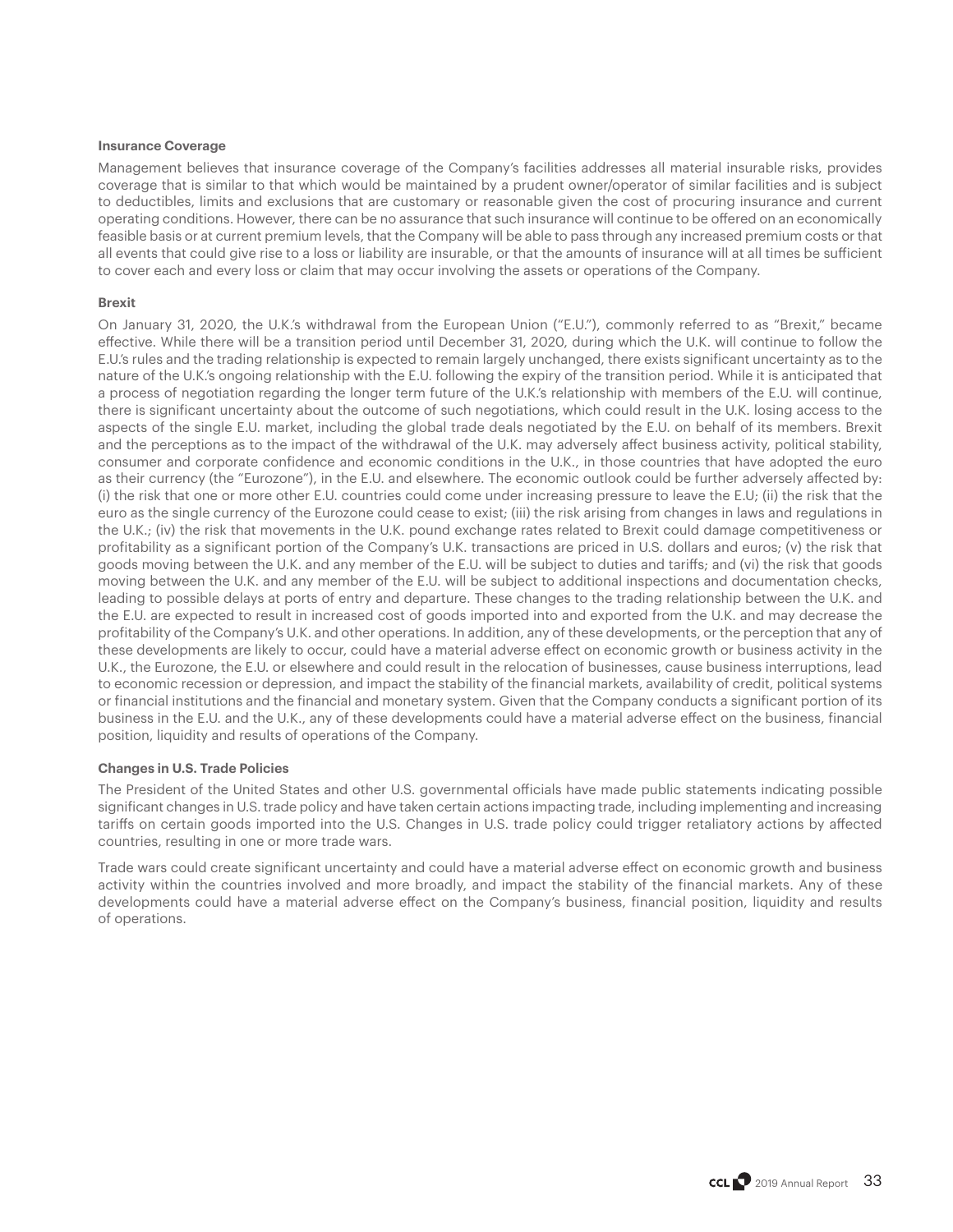Years ended December 31, 2019 and 2018 (Tabular amounts in millions of Canadian dollars, except per share data)

# **Catastrophic Events**

Natural disasters, such as earthquakes, tsunamis, floods or wildfires, public health crises, such as epidemics and pandemics, political instability, acts of terrorism, war or other conflicts and other events outside of the Company's control, may adversely impact our business and operating results. In addition to the direct impact that such events could have on our facilities and workforce, these types of events could negatively impact consumer spending in the impacted regions or depending on the severity, globally, which would impact our customers and in turn impact on demand for our products. Most recently, the outbreak of the novel coronavirus known as COVID-19 has significantly impacted access to and from and consumer spending in parts of China. While none of the Company's 22 production facilities in China have to date been subject to closure or other significant adverse impact, a prolonged continuance of this public health crisis could create adverse impacts in China on our workforce, our supply chain or the demand for our products should our customers be faced with declining consumer demand for their products.

#### **Dependence on Customers**

The Company has a modest dependence on certain customers. The Company's two largest customers combined accounted for approximately 9.0% of the consolidated revenue for the fiscal year 2019. The five largest customers of the Company represented approximately 16.5% of the total revenue for 2019 and the 25 largest customers represented approximately 36.4% of the total revenue. Several thousand customers make up the remainder of total revenue. Although the Company has strong partnership relationships with its customers, there can be no assurance that the Company will maintain its relationship with any particular customer or continue to provide services to any particular customer at current levels. A loss of any significant customer, or a decrease in the sales to any such customer, could have a material adverse effect on the business, financial condition and results of operations of the Company. Consolidation within the consumer products marketer base and office retail superstores could have a negative impact on the Company's business, depending on the nature and scope of any such consolidation.

#### **Environmental, Health and Safety Requirements and Other Considerations**

The Company is subject to numerous federal, provincial, state and municipal statutes, regulations, by-laws, guidelines and policies, as well as permits and other approvals related to the protection of the environment and workers' health and safety. The Company maintains active health and safety and environmental programs for the purpose of preventing injuries to employees and pollution incidents at its manufacturing sites. The Company also carries out a program of environmental compliance audits, including an independent third-party pollution liability assessment for acquisitions, to assess the adequacy of compliance at the operating level and to establish provisions, as required, for environmental site remediation plans. The Company has environmental insurance for most of its operating sites, with certain exclusions for historical matters.

Despite these programs and insurance coverage, further proceedings or inquiries from regulators on employee health and safety requirements, particularly in Canada, the United States and the European Economic Community (collectively, the "EHS Requirements"), could have a material adverse effect on the business, financial condition and results of operations of the Company. In addition, changes to existing EHS Requirements, the adoption of new EHS Requirements in the future, or changes to the enforcement of EHS Requirements, as well as the discovery of additional or unknown conditions at facilities owned, operated or used by the Company, could require expenditures that might materially affect the business, financial condition and results of operations of the Company to the extent not covered by indemnity, insurance or covenant not to sue. Furthermore, while the Company has generally benefited from increased regulations on its customers' products, the demand for the services or products of the Company may be adversely affected by the amendment or repeal of laws or by changes to the enforcement policies of the regulatory agencies concerning such laws.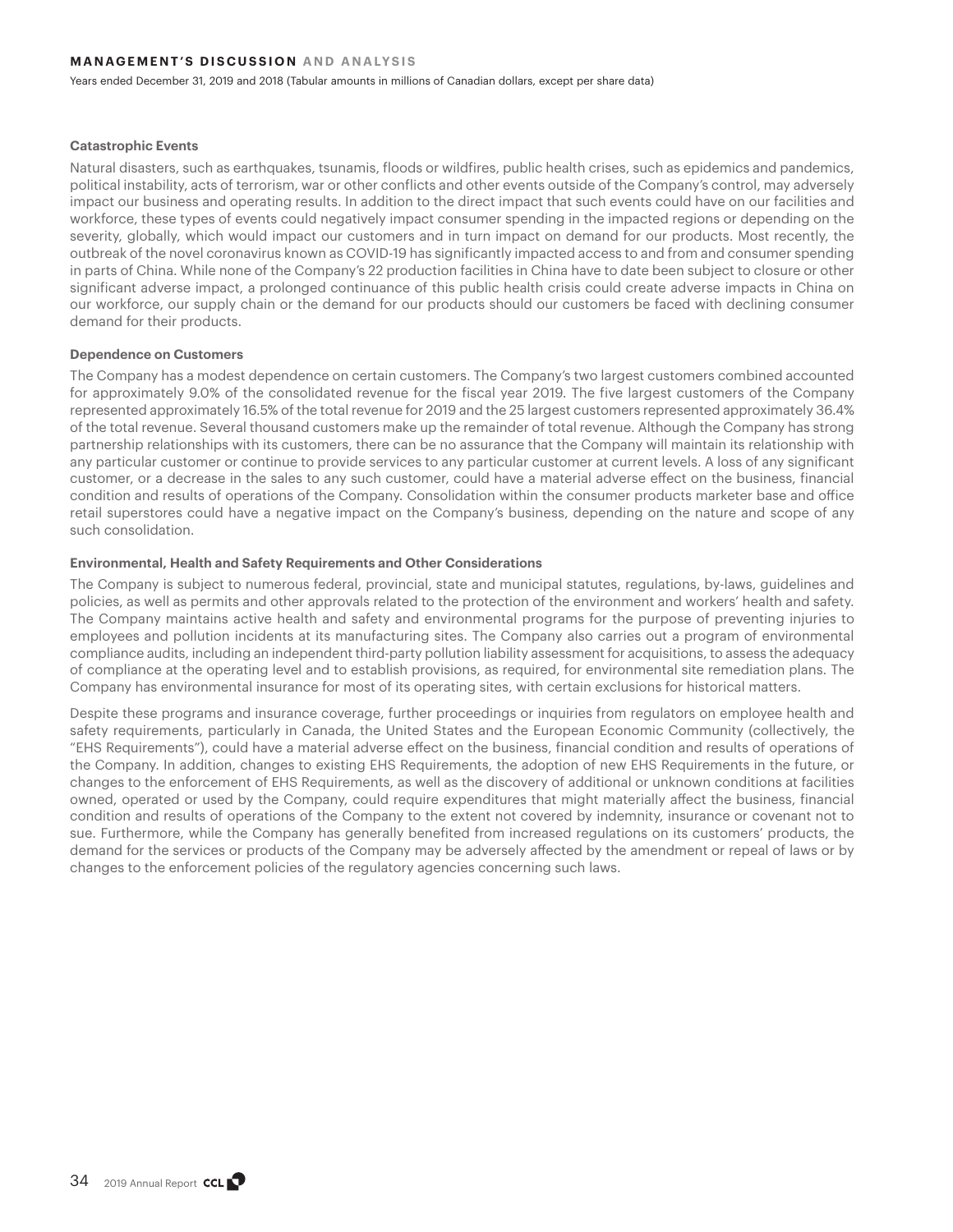#### **Operating and Product Hazards**

The Company's revenues are dependent on the continued operation of its facilities and its customers. The operation of manufacturing plants involves many risks, including the failure or substandard performance of equipment, natural disasters, suspension of operations and new governmental statutes, regulations, guidelines and policies. The total loss of certain of the Company's manufacturing plants could have a significant financial impact on the affected business segment, particularly where the plant represents a single or significant source of supply. The operations of the Company and its customers are also subject to various hazards incidental to the production, use, handling, processing, storage and transportation of certain hazardous materials. These hazards can cause personal injury, severe damage to and destruction of property and equipment and environmental damage. Furthermore, the Company may become subject to claims with respect to workplace exposure, workers' compensation and other matters. The Company's pharmaceutical and specialty food product operations are subject to stringent federal, state, provincial and local health, food and drug regulations and controls, and may be impacted by consumer product liability claims and the possible unavailability and/or expense of liability insurance. The Company prints information on its labels and containers that, if incorrect, could give rise to product liability claims. A determination by applicable regulatory authorities that any of the Company's facilities are not in compliance with any such regulations or controls in any material respect may have a material adverse effect on the Company. A successful product liability claim (or a series of claims) against the Company in excess of its insurance coverage could have a material adverse effect on the business, financial condition and results of operations of the Company. There can be no assurance as to the actual amount of these liabilities or the timing thereof. The occurrence of material operational problems, including, but not limited to, the above events, could have a material adverse effect on the business, financial condition and results of operations of the Company.

### **The Timing and Volume of New Banknote Orders**

The CCL Secure banknote substrate operation is dependent on government procurement decisions and the volume and timing of new or replacement banknote orders is often uncertain. These decisions can be influenced by many political factors that could delay or reduce the volume of banknote orders. The impact of new large volume banknote orders may result in the Company having to invest in material capital projects to support government procurement decisions. As a result, volatility may be created in the cash flows and in the financial results of the CCL Secure operations and could have a material adverse effect on the financial condition of the Company.

### **Decline in Address Mailing Labels**

Since the advent of e-mail, traditional mail volumes have declined, particularly over the past decade. Address labels used for traditional mail has historically been a core product for the Avery business. There is a direct correlation of address label sales volumes to the quantity of mail in circulation in each of the markets in which Avery operates. Accordingly, a further dramatic decline in traditional mail volume, without the introduction of offsetting new consumer printable media applications in Avery, could have a material adverse effect on the business, financial condition and results of operations of the Company.

### **Product Security**

CCL Secure's banknote substrate business is involved in high security applications and must maintain highly secured facilities and product shipments. CCL Secure maintains vigorous security and material control procedures. All employees, guests and third party contractors with access to facilities and products are prudently screened and monitored. However, the loss of a product, counterfeiting of a high security feature or the breach of a secured facility as a result of negligence, collusion or theft is possible. Loss of product whilst in transit, particularly during transshipment, through the failure of freight management companies or the loss of the shipment vehicle by accident or act of God is possible. Consequently, the financial damage and potential reputational impairment on CCL Secure may have a material adverse effect on the Company's business, financial condition and results of operations.

### **Financial Reporting**

The Company prepares its financial reports in accordance with accounting policies and methods prescribed by IFRS. In the preparation of financial reports, management may need to rely upon assumptions, make estimates or use their best judgment in determining the financial condition of the Company. Significant accounting policies are described in more detail in the notes to the Company's annual consolidated financial statements for the year ended December 31, 2019. In order to have a reasonable level of assurance that financial transactions are properly authorized, assets are safeguarded against unauthorized or improper use and transactions are properly recorded and reported, the Company has implemented and continues to analyze its internal control systems for financial reporting. Although the Company believes that its financial reporting and financial statements are prepared with reasonable safeguards to ensure reliability, the Company cannot provide absolute assurance in that regard.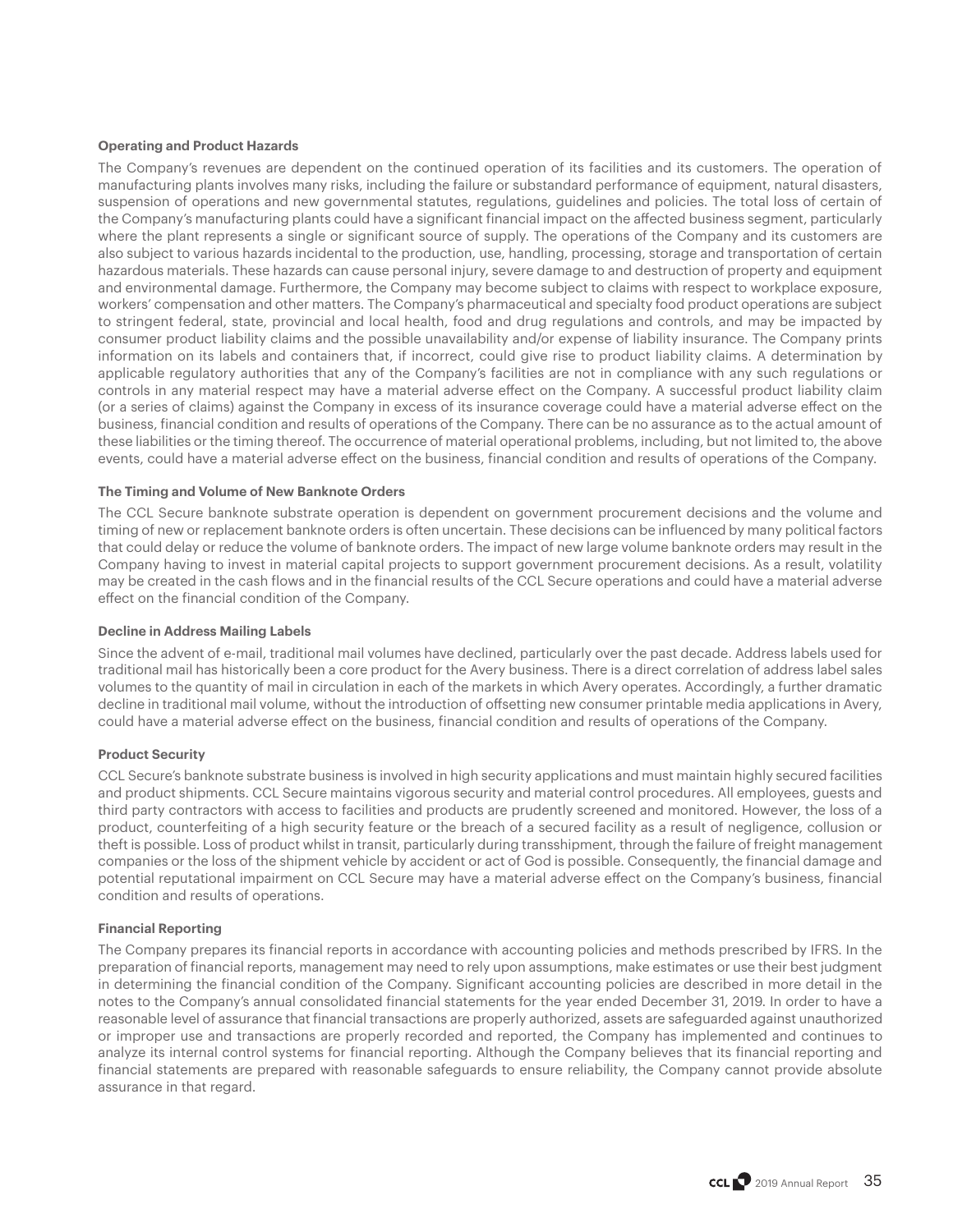#### **MANAGEMENT'S DISCUSSION AND ANALYSIS**

Years ended December 31, 2019 and 2018 (Tabular amounts in millions of Canadian dollars, except per share data)

#### **Compliance with Anti-Bribery and Export Laws**

Due to the Company's global operations, the Company is subject to many laws governing international relations, including those that prohibit improper payments to government officials and commercial customers, and which may restrict where the Company can do business, what information or products the Company can supply to certain countries and what information the Company can provide to foreign governments, including but not limited to the Canadian Corruption of Foreign Public Officials Act ("CFPOA"), the U.S. Foreign Corrupt Practices Act ("FCPA"), the U.K. Bribery Act and the U.S. Export Administration Act. The Company's policies mandate compliance with these anti-bribery laws. The Company operates in many parts of the world that have experienced governmental corruption to some degree and, in certain circumstances, strict compliance with anti-bribery laws may conflict with local customs and practices. Given the high level of complexity of these laws, there is a risk that some provisions may be inadvertently or intentionally breached, for example through fraudulent or negligent behavior of individual employees, the Company's failure to comply with certain formal documentation requirements or otherwise. Additionally, the Company may be held liable for actions taken by local dealers and partners. If the Company is found to be liable for CFPOA, FCPA or other violations (either due to the Company's own acts or through inadvertence, or due to the acts or inadvertence of others), the Company could suffer from civil and criminal penalties or other sanctions, which could have a material adverse impact on the Company's business, financial condition, and results of operations.

### **New Product Developments**

Markets are continually evolving based on the ingenuity of the Company and its competitors, consumer preferences and new product identification and information technologies. To the extent that any such new developments result in a decrease in the use of any of the Company's products, a material adverse effect on the financial condition and results of operations could occur.

Checkpoint's ability to create new products and to sustain existing products is affected by whether the Company can develop and fund technological innovations, such as those related to the next generation of product solutions, evolving RFID technologies, and other innovative security devices, software and systems initiatives. The failure to develop and launch successful new products could have a material adverse effect on Checkpoint's business, financial condition and results of operations.

Although the Innovia Segment has a unique manufacturing process for its BOPP and CCL Secure is the leading manufacturer of polymer banknote substrate, it is dependent on its ability to constantly evolve the technological capabilities of its products to meet the demands of its customer base. New scientific advancements in polymer film manufacturing could curtail the use of Innovia's BOPP, while the advancement of e-commerce and cashless societies may outmode the need for polymer banknotes. Failure to invest in intellectual properties and perpetually innovate may result in lower demand for films and banknote substrate and could have a material adverse effect on the Company's business, financial condition and results of operations.

## **Labour Relations**

While labour relations between the Company and its employees have been stable in the recent past and there have been no material disruptions in operations as a result of labour disputes, the maintenance of a productive and efficient labour environment cannot be assured. Accordingly, a strike, lockout or deterioration of labour relationships could have a material adverse effect on the business, financial condition and results of operations of the Company.

#### **Legal and Regulatory Proceedings**

Any alleged failure by the Company to comply with applicable laws and regulations in the countries of operation may lead to the imposition of fines and penalties or the denial, revocation or delay in the renewal of permits and licenses issued by governmental authorities or litigation. In addition, governmental authorities, as well as third parties, may claim that the Company is liable for environmental remediation or damages. A significant judgment against the Company, the loss of a significant permit or other approval or the imposition of a significant fine or penalty could have a material adverse effect on the business, financial condition and results of operations of the Company.

Moreover, the Company may from time to time be notified of claims that it may be infringing patents, copyrights or other intellectual property rights owned by other third parties. Any litigation could result in substantial costs and diversion of resources, and could have a material adverse effect on the business, financial condition and results of operations of the Company. In the future, third parties may assert infringement claims against the Company or its customers. In the event of an infringement claim, the Company may be required to spend a significant amount of money to develop a non-infringing alternative or to obtain licenses. The Company may not be successful in developing such an alternative or obtaining a license on reasonable terms, if at all. In addition, any such litigation could be lengthy and costly and could have a material adverse effect on the business, financial condition and results of operations of the Company.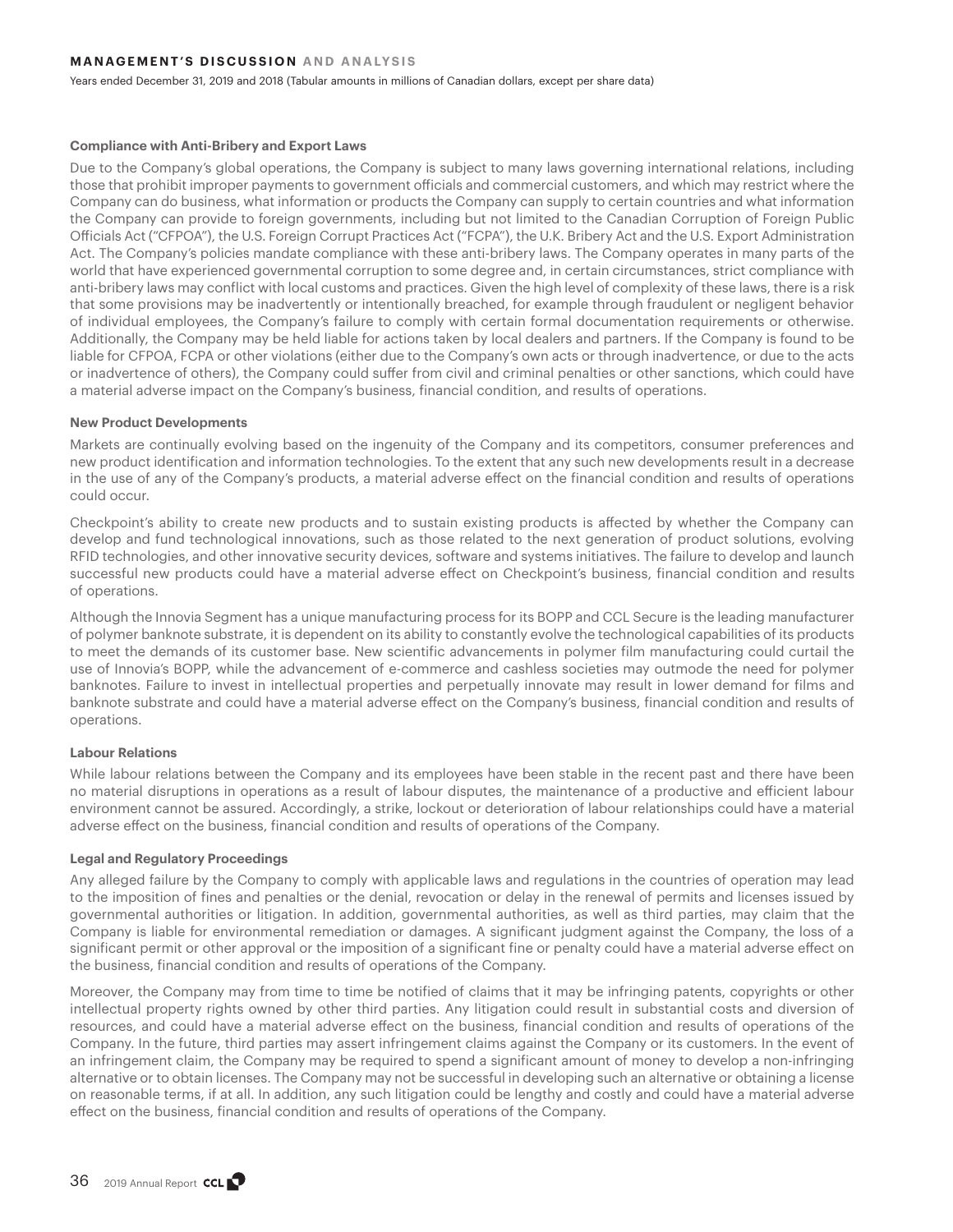The Company may also be subject to claims arising from its failure to manufacture a product to the specifications of its customers or from personal injury arising from a consumer's use of a product or component manufactured by the Company. While the Company will seek indemnity from its customers for claims made against the Company by consumers, and while the Company maintains what management believes to be appropriate levels of insurance to respond to such claims, there can be no assurance that the Company will be fully indemnified by its customers or that insurance coverage will continue to be available or, if available, will be adequate to cover all costs arising from such claims. In addition, the Company could become subject to claims relating to its prior or acquired businesses, including environmental and tax matters, or claims by third parties, such as distributors or agents. There can be no assurance that insurance coverage will be adequate to cover all costs arising from such claims.

Specifically, during 2018, the Federal Court of Australia awarded a judgment and costs against a subsidiary of the Company, CCL Secure Pty Ltd. (formerly Innovia Security Pty Ltd.) ("ISPL"), totaling Australian dollars ("AUD") 70.0 million (C\$63.8 million), finding a wrongful termination of an agency agreement with Benoy Berry and a company controlled by him, Global Secure Currency Ltd. (collectively "Berry"), an arm's length third party in Nigeria. ISPL appealed the judgment. As part of the appeals process, the Australian court mandated that the Company guarantee the entire judgment in order to stay execution of the judgment pending resolution of the appeal. On appeal in 2019, the Australian court of appeals reduced the total damages awarded to Berry to AUD 4.8 million (C\$4.4 million) including interest and Berry's estimated legal costs, and awarded ISPL a portion of its appeal costs. Berry has appealed the reduced award to the Final Court of Appeals in Australia. The Company maintains a provision in its accounts of its estimate of the likely final award and liability of ISPL.

In the first quarter of 2019, a hearing on a jurisdictional issue was heard in respect of a lawsuit launched in 2011 by Berry in Nigerian Federal Court against ISPL and Innovia Films Ltd. (collectively "IFL"), as well as other defendants not affiliated with ISPL. The court denied IFL's motion to dismiss the lawsuit on the jurisdictional issue. IFL is appealing that decision. The lawsuit alleges that IFL and the co-defendants committed to build a banknote substrate plant in Nigeria and Berry seeks an order requiring IFL and the co-defendants to build the plant or in lieu thereof, grant an award of total damages in the amount of €1.5 billion (C\$2.2 billion). IFL intends to vigorously defend this claim, which the Company considers to be without merit and accordingly, the Company has made no provision for the matter.

Events surrounding these cases occurred at a time when the Reserve Bank of Australia had a 50% equity interest in ISPL.

### **Defined Benefit Post-Employment Plans**

The Company is the sponsor of a number of defined benefit plans in twelve countries that give rise to accrued post-employment benefit obligations. Although the Company believes that its current financial resources combined with its expected future cash flows from operations and returns on post-employment plan assets will be sufficient to satisfy the obligations under these plans in future years, the cash outflow and higher expenses associated with these plans may be higher than expected and may have a material adverse impact on the financial condition of the Company.

### **Breach of Legal and Regulatory Requirements**

CCL Secure's banknote substrate operation has the highest accreditation within the security printing industry. This accreditation provides governments and Central Banks with assurance in respect of safeguarding high ethical standards and business practices. Violation of CCL Secure's highly strict requirements and constant detailed oversight in relation to bribery, corruption and anti-competitive activities remains a risk in an industry expecting the highest ethical standards. Consequently, the financial damage and potential reputational impairment on CCL Secure that could arise if the standards and practices are compromised, or perceived to have been compromised, may have a material adverse effect on the Company's business, financial condition and results of operations.

### **Material Disruption of Information Technology Systems**

The Company is increasingly dependent on information technology ("IT") systems to manufacture its products, process transactions, respond to customer questions, manage inventory, purchase, sell and ship goods on a timely basis and maintain cost-efficient operations as well as maintain its e-commerce websites. Any material disruption or slowdown of the systems, including a disruption or slowdown caused by the Company's failure to successfully upgrade its systems, system failures, viruses or other causes could have a material adverse effect on the business, financial condition and results of operations of the Company. If changes in technology cause the Company's information systems to become obsolete, or if information systems are inadequate to handle growth, the Company could incur losses and costs due to interruption of its operations.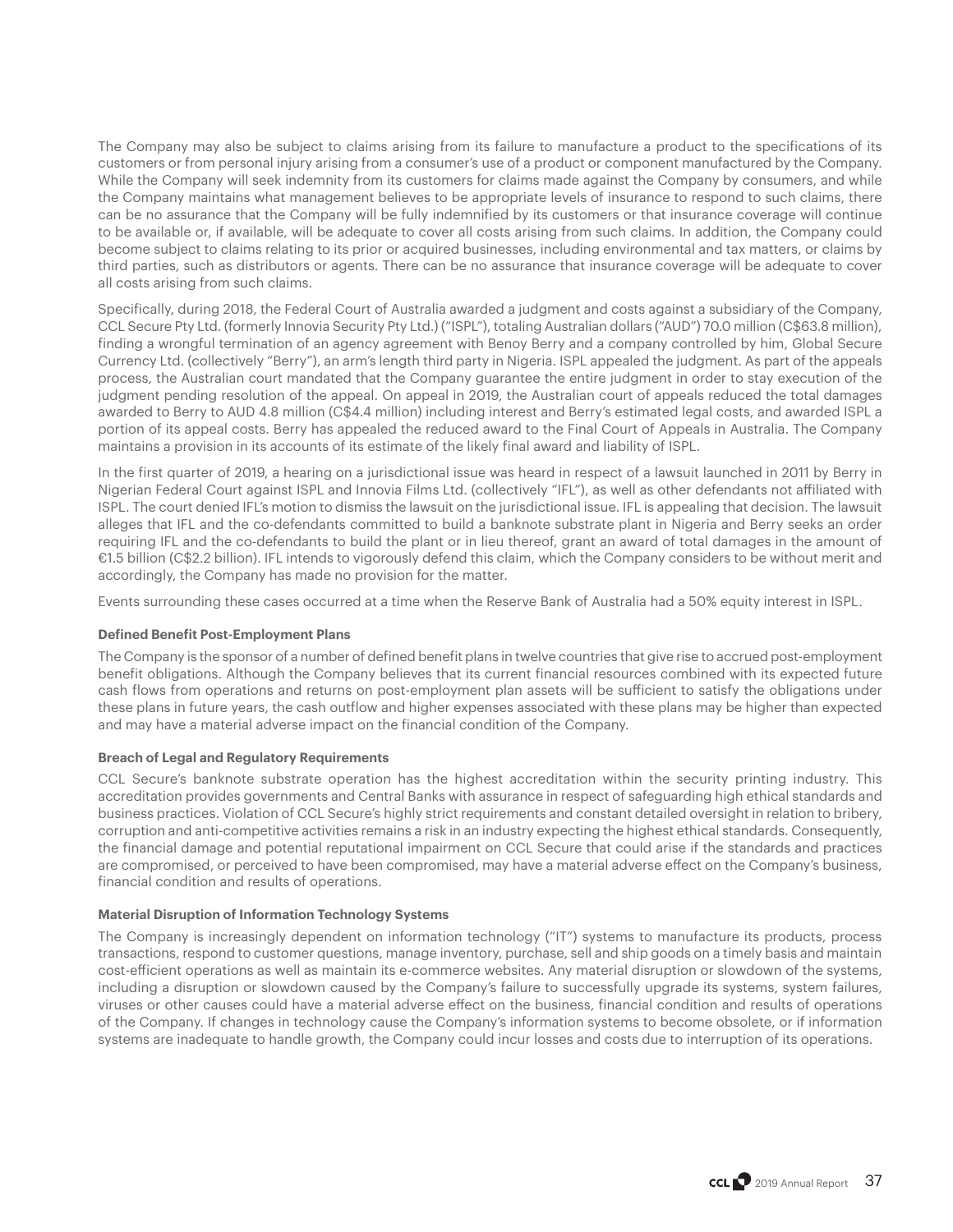#### **MANAGEMENT'S DISCUSSION AND ANALYSIS**

Years ended December 31, 2019 and 2018 (Tabular amounts in millions of Canadian dollars, except per share data)

The Company maintains information within its IT networks and on the cloud to operate its business, as well as confidential personal employee and customer information. The secure maintenance of this information is critical to the Company's operations and reputation. The Company invests in hardware and software to prevent the risk of intrusion, tampering and theft. Any such unauthorized breach of the IT infrastructure could compromise the data maintained, which could cause the corruption or exposure of confidential or proprietary information, a significant disruption in operations, the loss or theft of critical data and financial resources and meaningful harm to the Company's reputation, any of which could result in a material adverse effect on the Company's business, financial condition and results of operations.

#### **Impairment in the Carrying Value of Goodwill and Indefinite-Life Intangible Assets**

As of December 31, 2019, the Company had approximately \$2.8 billion of goodwill and indefinite-life intangible assets on its statement of financial position, the value of which is reviewed for impairment at least annually. The assessment of the value of goodwill and intangible assets depends on a number of key factors requiring estimates and assumptions about earnings growth, operating margins, discount rates, economic projections, anticipated future cash flows and market capitalization. There can be no assurance that future reviews of goodwill and intangible assets will not result in an impairment charge. Although it does not affect cash flow, an impairment charge does have the effect of reducing the Company's earnings, total assets and equity.

#### **Raw Materials and Component Parts**

Although the Company is a large customer to certain key suppliers, it is also an inconsequential buyer of some materials. The ability to grow earnings will be affected by inflationary and other increases in the cost of electronic sub-assemblies and raw materials, aluminum ingot, slugs and foils, resins, extruded films, pressure sensitive laminates, paper, binder rings and plastic components. Inflationary and other increases in the costs of raw materials, labour and energy have occurred in the past and are expected to recur, and the Company's performance depends in part on its ability to pass these cost increases on to customers in the price of its products and to effect improvements in productivity. The Company may not be able to fully offset the effects of raw material costs and other sourced components through price increases, productivity improvements or costreduction programs. If the Company cannot obtain sufficient quantities of these items at competitive prices, of appropriate quality and on a timely basis, it may not be able to produce sufficient quantities of product to satisfy market demand, product shipments may be delayed, or its material or manufacturing costs may increase. Innovia is sensitive to price movements in polypropylene resin used in its BOPP films for label, packaging and security applications. Polypropylene is the most significant input cost for the Innovia Segment and is traded in the market, with prices linked to the market price of natural gas and refining capacity. Price movements must be managed and where necessary, passed along to the Segment's customers. Failure to pass along higher costs in a timely and effective manner to its customers could have a material adverse effect on the Innovia Segment's business and profitability. Checkpoint's supply chain relies significantly on components sourced from factories in Asia, therefore, supply disruption and tariff changes could adversely affect sales and profitability. Avery's U.S. supply chain relies almost completely on its plant in Tijuana, Mexico; supply disruption, changes to border controls or the failure to implement the provisions of the United States-Mexico-Canada Agreement on trade could adversely affect sales and profitability. Overall, any of these problems could result in the loss of customers and revenue, provide an opportunity for competing products to gain market acceptance and have a material adverse effect on the Company's business, financial condition and results of operations.

# **Credit Ratings**

The credit ratings currently assigned to the Company by Moody's and S&P, or that may in the future be assigned by other rating agencies, are subject to amendment in accordance with each agency's rating methodology and subjective modifiers driving the credit rating opinion. There is no assurance that any rating assigned to the Company will remain in effect for any given period of time or that any rating will not be revised or withdrawn entirely by a rating agency in the future. A downgrade in the credit rating assigned by one or more rating agencies could increase the Company's cost of borrowing or impact the Company's ability to renegotiate debt, and may have a material adverse effect on the Company's financial condition and profitability.

#### **Share Price Volatility**

Changes in the Company's stock price may affect access to, or cost of, financing from capital markets and may affect stockbased compensation arrangements. The Company's stock price has appreciated significantly over the last five years and is influenced by the financial results of the Company, changes in the overall stock market, demand for equity securities, relative peer group performance, market expectation of future financial performance and competitive dynamics among many other things. There is no assurance that the Company's share price will not be volatile in the future.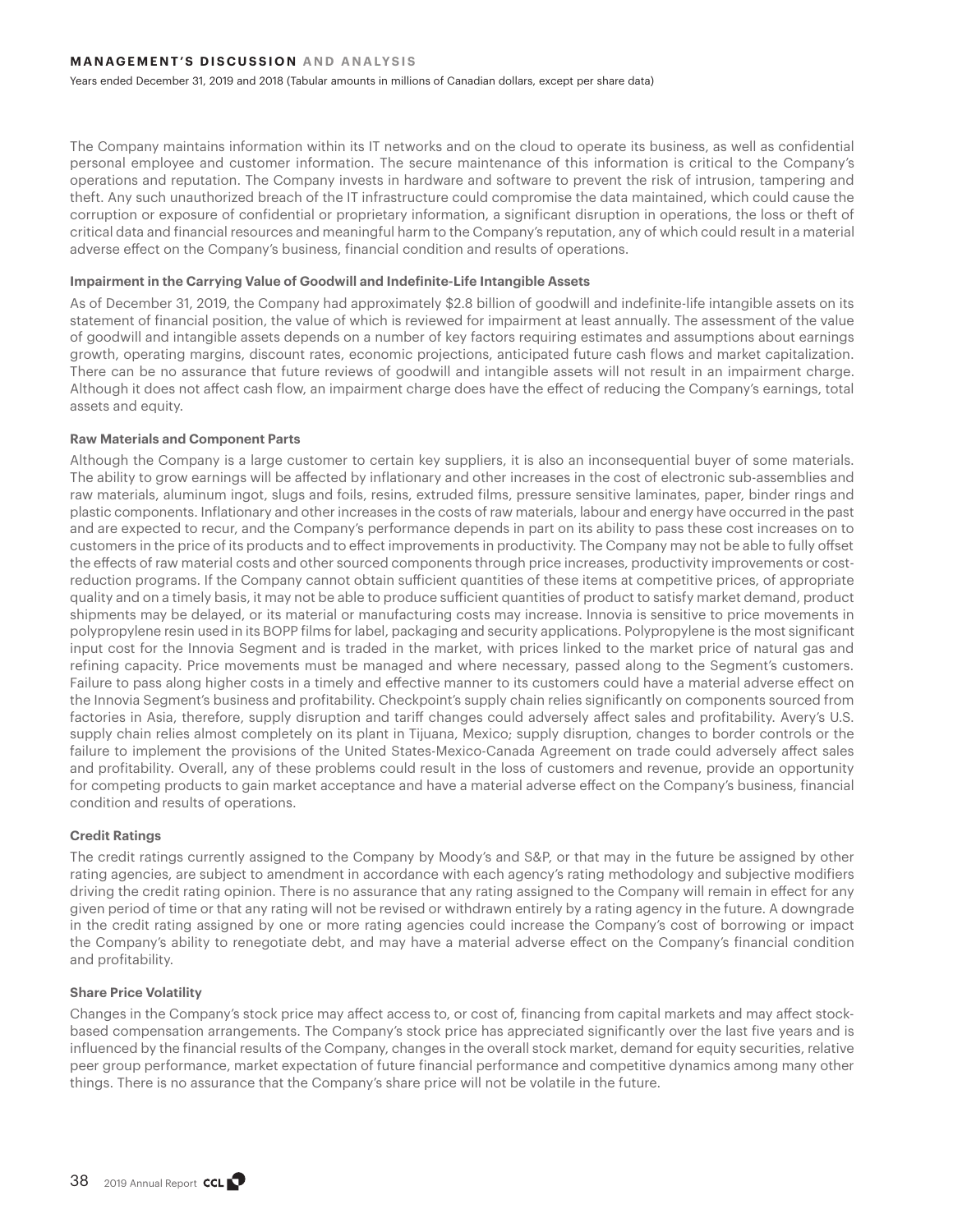#### **Increase in Interest Rates**

At December 31, 2019, approximately 46% of the Company's outstanding debt was subject to variable interest rates. Increases in short-term interest rates would directly impact interest costs. Significant increases in short-term interest rates will increase borrowing costs and could have a material adverse impact on the financial results of the Company.

#### **Protection of Intellectual Property**

Certain of the Company's products involve complex technology and chemistry and the Company relies on maintaining protection of this intellectual property and proprietary information to maintain a competitive advantage. The infringement, expiration or other loss of these patents and other proprietary information would reduce the barriers to entry into the Company's existing lines of business and may result in loss of market share and a decrease in the Company's competitiveness, which could have an adverse effect on the Company's financial condition, results of operations and cash flows. There also can be no assurance that the patents previously obtained or to be obtained by the Company in the future will provide adequate protection of such intellectual property or adequately maintain any competitive advantage.

#### **Dividends**

The declaration and payment of dividends is subject to the discretion of the Board of Directors taking into account current and anticipated cash flow, capital requirements, the general financial condition of the Company and global economy as well as the various risk factors set out above. The Board of Directors intends to pay a consistent dividend with consistent increases over time, however, the Board of Directors may in certain circumstances determine that it is in the best interests of the Company to reduce or suspend the dividend. In that situation, the trading price of the Company's Class A and Class B shares may be materially affected.

#### **Climate Change**

Event risks caused by global climate change, including the frequency and severity of weather-related events, could damage the Company's facilities, disrupt operations, impact revenues and cash flow, and create financial risk. These could result in substantial costs for emergency response efforts during the event, reinstatement of regular business operations and repair or replacement of premises and equipment. The potential impact or financial consequence of such events is highly uncertain. The Company's operations are spread over more than 180 locations around the world and therefore subject to varying climate change event risks.

Global climate change also gives rise to other risks to the Company's business and operations, including increased regulation and market shifts in supply and demand, which are also difficult to predict. Many countries in which the Company carries on business are at differing stages of developing policy and regulations regarding carbon emissions and other environmental impacts which could significantly affect the Company's business, create financial obligations and increase operating costs. Increased public awareness of climate change may impact consumer demand for the Company's customers' products.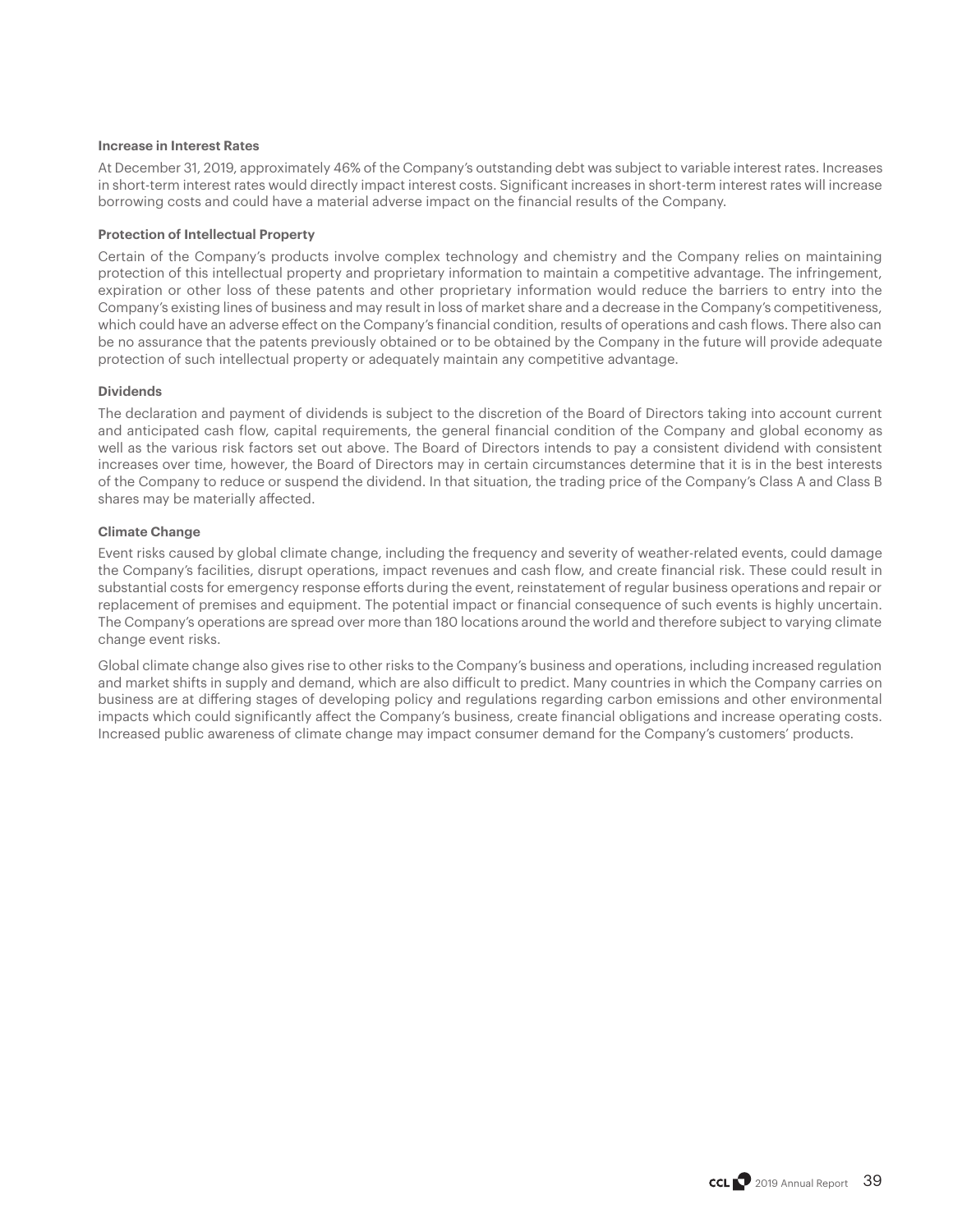#### **MANAGEMENT'S DISCUSSION AND ANALYSIS**

Years ended December 31, 2019 and 2018 (Tabular amounts in millions of Canadian dollars, except per share data)

## **5. ACCOUNTING POLICIES AND NON-IFRS MEASURES**

#### **A) Key Performance Indicators and Non-IFRS Measures**

CCL measures the success of the business using a number of key performance indicators, many of which are in accordance with IFRS as described throughout this report. The following performance indicators are not measurements in accordance with IFRS and should not be considered as an alternative to or replacement of net earnings or any other measure of performance under IFRS. These non-IFRS measures do not have any standardized meaning and may not be comparable to similar measures presented by other issuers. In fact, these additional measures are used to provide added insight into the Company's results and are concepts often seen in external analysts' research reports, financial covenants in banking agreements and note agreements, purchase and sales contracts on acquisitions and divestitures of the business, and in discussions and reports to and from the Company's shareholders and the investment community. These non-IFRS measures will be found throughout this report and are referenced alphabetically in the definition section below.

**Adjusted Basic Earnings per Class B Share** – An important non-IFRS measure to assist in understanding the ongoing earnings performance of the Company, excluding items of a one-time or non-recurring nature. It is not considered a substitute for basic net earnings per Class B share, but it does provide additional insight into the ongoing financial results of the Company. This non-IFRS measure is defined as basic net earnings per Class B share excluding gains on dispositions, goodwill impairment loss, non-cash acquisition accounting adjustments, restructuring and other items and tax adjustments.

*Earnings per Class B Share*

|                                                         |      | Fourth Quarter  |      | Year-to-Date |
|---------------------------------------------------------|------|-----------------|------|--------------|
|                                                         | 2019 | 2018            | 2019 | 2018         |
| Basic earnings                                          | 0.59 | \$<br>0.65      | 2.68 | 2.64         |
| Net loss from restructuring and other items             | 0.08 | 0.03            | 0.11 | 0.07         |
| Non-cash acquisition accounting adjustment to inventory |      | $\qquad \qquad$ |      | 0.02         |
| Adjusted basic earnings                                 | 0.67 | 0.68            | 2.79 | 2.73         |

**Days of Working Capital Employed** – A measure indicating the relative liquidity and asset intensity of the Company's working capital. It is calculated by multiplying the net working capital by the number of days in the quarter and then dividing by the quarterly sales. Net working capital includes trade and other receivables, inventories, prepaid expenses, trade and other payables, and income taxes recoverable and payable. The following table reconciles the net working capital used in the days of working capital employed measure to IFRS measures reported in the consolidated statements of financial position as at the periods ended as indicated.

*Days of Working Capital Employed*

| At December 31                   | 2019               | 2018      |
|----------------------------------|--------------------|-----------|
| Trade and other receivables      | \$<br>849.2<br>S   | 938.0     |
| Inventories                      | 481.6              | 524.6     |
| Prepaid expenses                 | 36.6               | 34.8      |
| Income taxes recoverable         | 34.0               | 38.7      |
| Trade and other payables         | (1,035.6)          | (1,223.4) |
| Income taxes payable             | (38.1)             | (51.2)    |
| Net working capital              | \$<br>327.7<br>S   | 261.5     |
| Days in quarter                  | 92                 | 92        |
| Fourth quarter sales             | \$<br>1,277.9<br>S | 1,332.8   |
| Days of working capital employed | 24                 | 18        |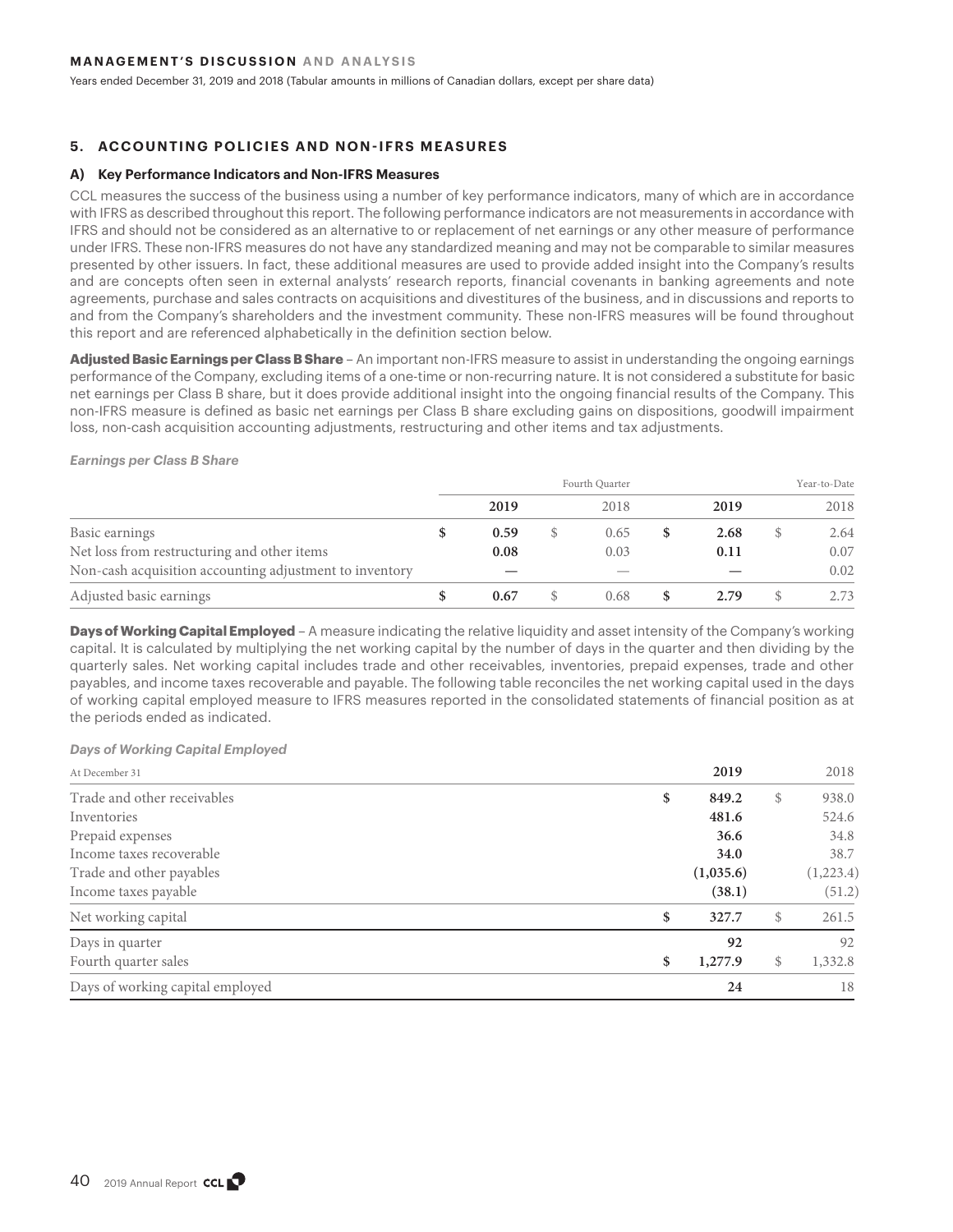**Dividend Payout Ratio** – The ratio of earnings paid out to the shareholders. It provides an indication of how well earnings support the dividend payments. Dividend payout is defined as dividends declared divided by earnings, excluding goodwill impairment loss, non-cash acquisition accounting adjustments, restructuring and other items, and tax adjustments, expressed as a percentage.

*Dividend Payout Ratio* 

|                               |    |       | Year-to-Date |
|-------------------------------|----|-------|--------------|
|                               |    | 2019  | 2018         |
| Dividends declared per equity | S. | 121.1 | 91.9         |
| Adjusted earnings             | S  | 496.9 | 482.5        |
| Dividend payout ratio         |    | 24%   | 19%          |

**EBITDA** – A critical financial measure used extensively in the packaging industry and other industries to assist in understanding and measuring operating results. It is also considered as a proxy for cash flow and a facilitator for business valuations. This non-IFRS measure is defined as earnings before net finance cost, income taxes, depreciation and amortization, goodwill impairment loss, earnings in equity accounted investments, non-cash acquisition accounting adjustments, restructuring and other items. The Company believes that EBITDA is an important measure as it allows the assessment of the Company's ongoing business without the impact of net finance costs, depreciation and amortization and income tax expenses, as well as non-operating factors and unusual items. As a proxy for cash flow, it is intended to indicate the Company's ability to incur or service debt and to invest in property, plant and equipment, and it allows comparison of the Company's business to that of its peers and competitors who may have different capital or organizational structures. EBITDA is a measure tracked by financial analysts and investors to evaluate financial performance and is a key metric in business valuations. EBITDA is considered an important measure by lenders to the Company and is included in the financial covenants for the Company's bank lines of credit.

The following table reconciles EBITDA measures to IFRS measures reported in the annual consolidated income statements for the periods ended as indicated.

*EBITDA*

|                                                  |             | Fourth Quarter |               | Year-to-Date |
|--------------------------------------------------|-------------|----------------|---------------|--------------|
|                                                  | 2019        | 2018           | 2019          | 2018         |
| Net earnings                                     | \$<br>104.4 | \$<br>114.2    | \$<br>477.1   | \$<br>466.8  |
| Corporate expense                                | 2.6         | 16.3           | 49.7          | 62.7         |
| Earnings in equity accounted investments         | (2.0)       | (2.7)          | (5.4)         | (5.3)        |
| Finance cost, net                                | 18.9        | 19.8           | 81.0          | 80.7         |
| Restructuring and other items - net loss         | 19.8        | 6.6            | 25.0          | 14.8         |
| Income taxes                                     | 30.2        | 35.0           | 159.9         | 156.0        |
| Operating income                                 | \$<br>173.9 | \$<br>189.2    | \$<br>787.3   | \$<br>775.7  |
| Less: Corporate expense                          | (2.6)       | (16.3)         | (49.7)        | (62.7)       |
| Add: Depreciation and amortization               | 83.4        | 71.3           | 329.6         | 278.0        |
| Add: Non-cash accounting adjustment to inventory |             |                |               | 4.3          |
| EBITDA (a non-IFRS measure)                      | \$<br>254.7 | \$<br>244.2    | \$<br>1,067.2 | \$<br>995.3  |

**Free Cash Flow from Operations** – A measure indicating the relative amount of cash generated by the Company during the year and available to fund dividends, debt repayments and acquisitions. It is calculated as cash flow from operations less capital expenditures, net of proceeds from the sale of property, plant and equipment.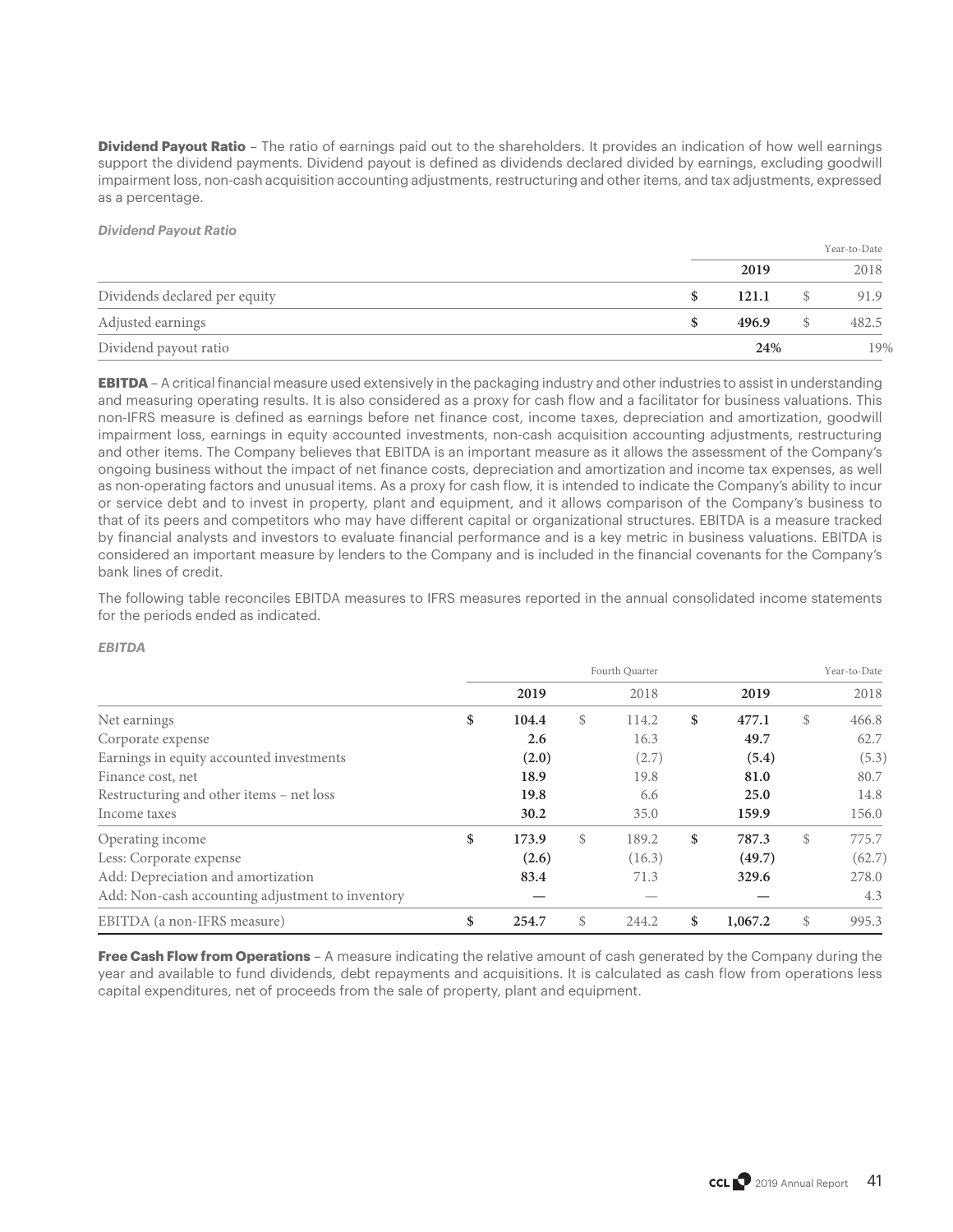#### **MANAGEMENT'S DISCUSSION AND ANALYSIS**

Years ended December 31, 2019 and 2018 (Tabular amounts in millions of Canadian dollars, except per share data)

The following table reconciles the measure of free cash flow from operations to IFRS measures reported in the annual consolidated statements of cash flows for the periods ended as indicated.

*Free Cash Flow from Operations* 

|                                                           | 2019    | 2018    |
|-----------------------------------------------------------|---------|---------|
| Cash provided by operating activities                     | 779.5   | 772.7   |
| Less: Additions to property, plant and equipment          | (345.6) | (352.9) |
| Add:Proceeds on disposal of property, plant and equipment | 9.9     | 22.7    |
| Free cash flow from operations                            | 443.8   | 442.5   |

**Interest Coverage** – A measure indicating the relative amount of operating income earned by the Company compared to the amount of net finance cost incurred by the Company. It is calculated as operating income (see definition below), including discontinued items, less corporate expense, divided by net finance cost on a twelve-month rolling basis.

The following table reconciles the interest coverage measure to IFRS measures reported in the annual consolidated income statements for the periods ended as indicated.

*Interest Coverage*

|                                                                                        |   | 2019            | 2018            |
|----------------------------------------------------------------------------------------|---|-----------------|-----------------|
| Operating income (a non-IFRS measure; see definition below)<br>Less: Corporate expense | 荚 | 787.3<br>(49.7) | 775.7<br>(62.7) |
|                                                                                        |   | 737.6           | 713.0           |
| Net finance cost                                                                       |   | 81.0            | 80.7            |
| Interest coverage                                                                      |   | 9.1             | 8.8             |

**Net Debt** – A measure indicating the financial indebtedness of the Company, assuming that all cash on hand is used to repay a portion of the outstanding debt. It is defined as current debt including cash advances, plus long-term debt, less cash and cash equivalents.

**Net Debt to EBITDA** (or "Leverage Ratio") – A measure that indicates the financial leverage of the Company. It indicates the Company's ability to service its existing debt.

**Operating Income** – A measure indicating the profitability of the Company's business units defined as income before corporate expenses, net finance costs, goodwill impairment loss, earnings in equity accounted investments, restructuring and other items, and income taxes.

See the definition of EBITDA above for a reconciliation of operating income measures to IFRS measures reported in the annual consolidated income statements for the periods ended as indicated.

**Restructuring and Other Items and Tax Adjustments** – A measure of significant non-recurring items that are included in net earnings. The impact of restructuring and other items and tax adjustments on a per share basis is measured by dividing the after-tax income of the restructuring and other items and tax adjustments by the average number of shares outstanding in the relevant period. Management will continue to disclose the impact of these items on the Company's results because the timing and extent of such items do not reflect or relate to the Company's ongoing operating performance. Management evaluates the operating income of its Segments before the effect of these items.

**Return on Equity before goodwill impairment loss, restructuring and other items non-cash acquisition accounting adjustments, and tax adjustments ("ROE")** – A measure that provides insight into the effective use of shareholder capital in generating ongoing net earnings. ROE is calculated by dividing annual net earnings before goodwill impairment loss, restructuring and other items, non-cash acquisition accounting adjustments, and tax adjustments by the average of the beginning and the end-of-year equity.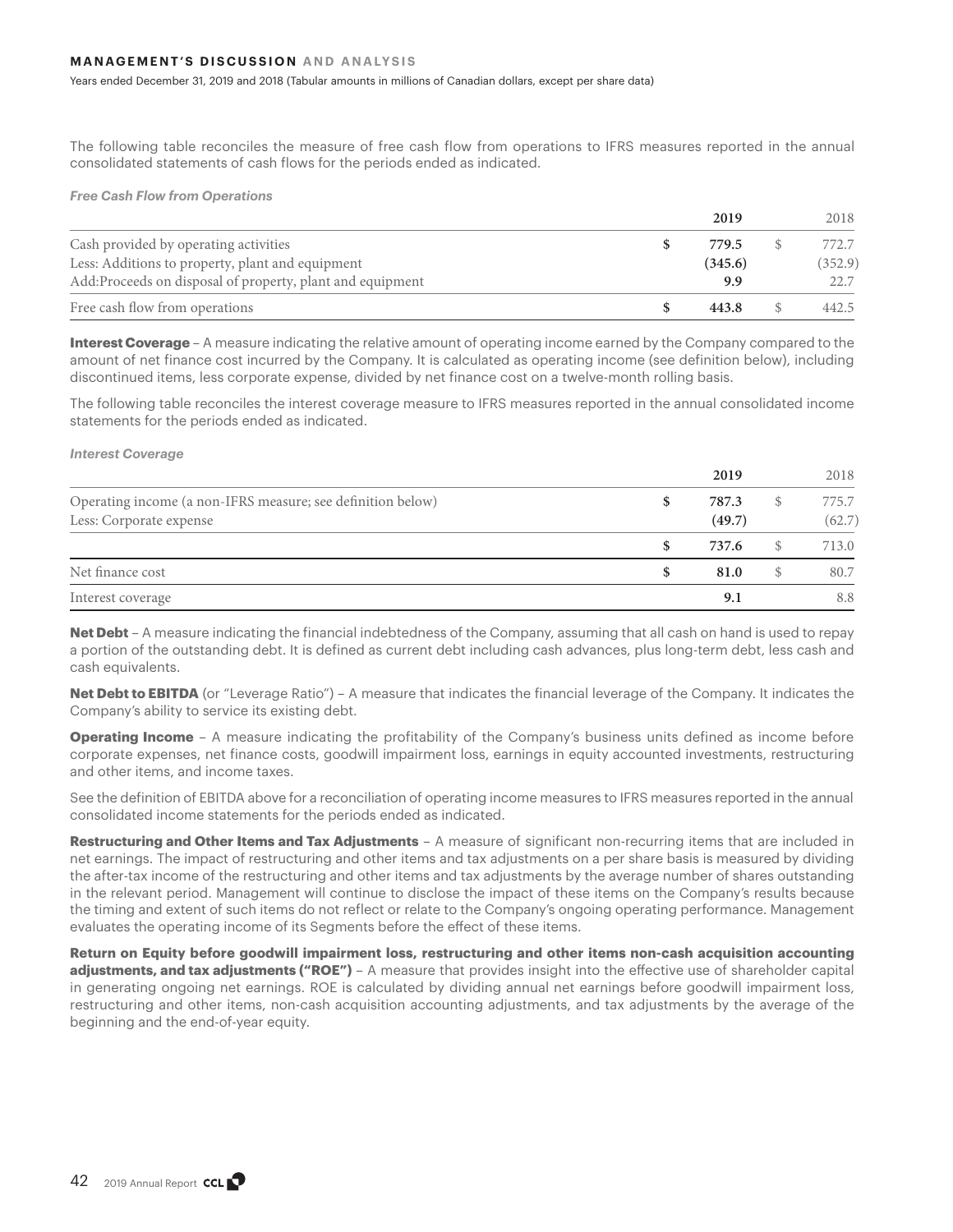The following table reconciles net earnings used in calculating the ROE measure to IFRS measures reported in the annual consolidated statements of financial position and in the annual consolidated income statements for the periods ended as indicated.

*Return on Equity* 

|                                                                       |               |    | Year-to-Date |
|-----------------------------------------------------------------------|---------------|----|--------------|
|                                                                       | 2019          |    | 2018         |
| Net earnings                                                          | \$<br>477.1   | S  | 466.8        |
| Restructuring and other items, (net of tax)                           | 19.8          |    | 12.6         |
| Non-cash acquisition accounting adjustment to inventory, (net of tax) |               |    | 3.1          |
| Adjusted net earnings                                                 | \$<br>496.9   | S  | 482.5        |
| Average equity                                                        | \$<br>2,785.4 | \$ | 2,415.5      |
| Return on equity                                                      | 17.8%         |    | 20.0%        |

**Return on Total Capital before goodwill impairment loss, non-cash acquisition accounting adjustments, restructuring and other items and tax adjustments ("ROTC")** – A measure of the returns the Company is achieving on capital employed. ROTC is calculated by dividing annual net income before goodwill impairment loss, restructuring and other items, non-cash acquisition accounting adjustments, and tax adjustments by the average of the beginning- and the end-of-year equity and net debt.

The following table reconciles net earnings used in calculating the ROTC measure to IFRS measures reported in the annual consolidated statements of financial position and in the annual consolidated income statements for the periods ended as indicated.

|                                                                       |               |   | Year-to-Date |
|-----------------------------------------------------------------------|---------------|---|--------------|
|                                                                       | 2019          |   | 2018         |
| Net earnings                                                          | \$<br>477.1   | S | 466.8        |
| Restructuring and other items, (net of tax)                           | 19.8          |   | 12.6         |
| Non-cash acquisition accounting adjustment to inventory, (net of tax) |               |   | 3.1          |
| Adjusted net earnings                                                 | \$<br>496.9   | S | 482.5        |
| Average total capital                                                 | \$<br>4,594.8 | S | 4,253.7      |
| Return on total capital                                               | 10.8%         |   | 11.3%        |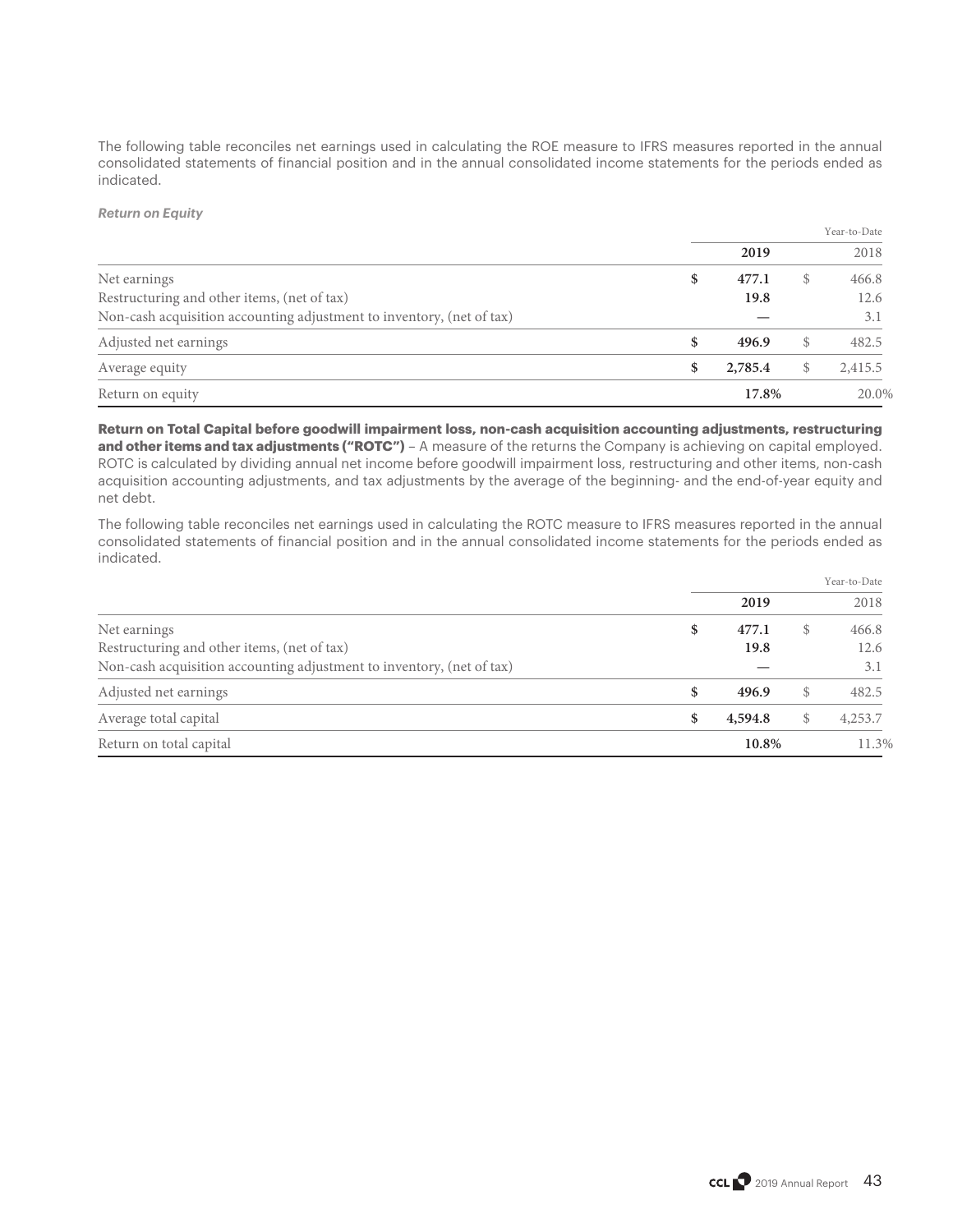#### **MANAGEMENT'S DISCUSSION AND ANALYSIS**

Years ended December 31, 2019 and 2018 (Tabular amounts in millions of Canadian dollars, except per share data)

**Return on Sales** – A measure indicating relative profitability of sales to customers. It is defined as operating income (see definition above) divided by sales, expressed as a percentage.

The following table reconciles the return on sales measure to IFRS measures reported in the annual consolidated statements of earnings in the segmented information per note 4 of the Company's annual consolidated financial statements for the periods ended as indicated.

### *Return on Sales*

|                        |               |        | Three Months Ended<br>December 31 |               | Twelve Months Ended<br>December 31 |
|------------------------|---------------|--------|-----------------------------------|---------------|------------------------------------|
|                        | 2019          |        | 2018                              | 2019          | 2018                               |
| Sales                  |               |        |                                   |               |                                    |
| <b>CCL</b>             | \$<br>787.1   | \$     | 827.2                             | \$<br>3,300.9 | \$<br>3,255.1                      |
| Avery                  | 170.5         |        | 173.1                             | 739.0         | 711.9                              |
| Checkpoint             | 192.8         |        | 189.2                             | 724.1         | 712.9                              |
| Innovia                | 127.5         |        | 143.3                             | 557.3         | 481.6                              |
| Total sales            | \$<br>1,277.9 | $\$\,$ | 1,332.8                           | \$<br>5,321.3 | \$<br>5,161.5                      |
| Operating income       |               |        |                                   |               |                                    |
| <b>CCL</b>             | \$<br>108.1   | \$     | 120.1                             | \$<br>494.3   | \$<br>511.3                        |
| Avery                  | 34.9          |        | 36.0                              | 156.5         | 145.5                              |
| Checkpoint             | 25.0          |        | 25.4                              | 96.4          | 101.3                              |
| Innovia                | 5.9           |        | 7.7                               | 40.1          | 17.6                               |
| Total operating income | \$<br>173.9   | \$     | 189.2                             | \$<br>787.3   | \$<br>775.7                        |
| Return on sales        |               |        |                                   |               |                                    |
| <b>CCL</b>             | 13.7%         |        | 14.5%                             | 15.0%         | 15.7%                              |
| Avery                  | 20.5%         |        | 20.8%                             | 21.2%         | 20.4%                              |
| Checkpoint             | 13.0%         |        | 13.4%                             | 13.3%         | 14.2%                              |
| Innovia                | 4.6%          |        | 5.4%                              | 7.2%          | 3.7%                               |
| Total return on sales  | 13.6%         |        | 14.2%                             | 14.8%         | 15.0%                              |

**Total Debt** – A measure indicating the financial indebtedness of the Company. It is defined as current debt, including bank advances, plus long-term debt.

### **B) Accounting Policies and New Standards**

#### **Accounting Policies**

The above analysis and discussion of the Company's financial condition and results of operation are based on its consolidated financial statements prepared in accordance with IFRS.

A summary of the Company's significant accounting policies is set out in note 3 of the consolidated financial statements.

#### **Recently Adopted New Accounting Standards**

In January 2016, IFRS 16, Leases ("IFRS 16"), was issued by the IASB. This standard introduces a single-lessee accounting model and requires a lessee to recognize assets and liabilities for all leases with a term of more than 12 months, unless the underlying asset is of low value. A lessee is required to recognize a right-of-use asset representing its right to use the underlying asset and a lease liability representing its obligation to make lease payments. This standard substantially carries forward the lessor accounting requirements of IAS 17, while requiring enhanced disclosures to be provided by lessors. Other areas of the lease accounting model have been impacted, including the definition of a lease. The new standard became effective for annual periods beginning on or after January 1, 2019. Upon adoption by the Company of IFRS 16 on January 1, 2019, the Company recognized \$167.6 million for right-of-use assets, a corresponding \$171.7 million of lease liabilities and a reduction in other liabilities of \$4.1 million in its statement of financial position.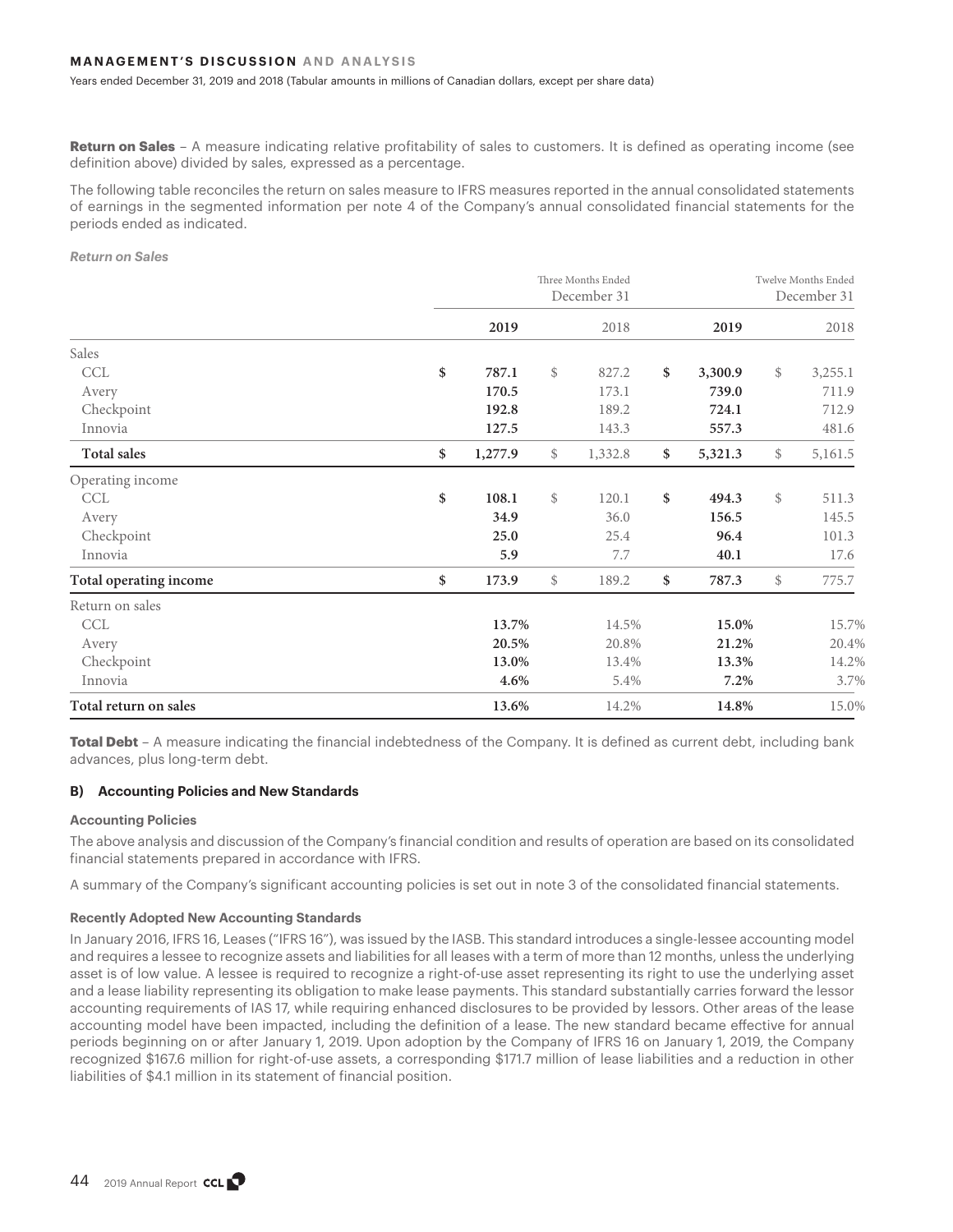## **C) Critical Accounting Estimates**

The preparation of financial statements requires management to make estimates and assumptions that affect the reported amounts of sales and expenses during the year and the reported amounts of assets and liabilities and the disclosure of contingent assets and liabilities at the date of the financial statements. In particular, estimates are used when determining the amounts recorded for depreciation and amortization of property, plant and equipment and intangible assets, outstanding self-insurance claims, pension and other post-employment benefits, income and other taxes, provisions, certain fair value measures including those related to the valuation of business combinations, share-based payments and financial instruments and also in the valuation of goodwill and intangible assets.

#### **Goodwill and Indefinite-Life Intangibles**

Goodwill represents the excess of the purchase price of the Company's interest in the businesses acquired over the fair value of the underlying net identifiable tangible and intangible assets arising on acquisitions. Goodwill and indefinite-life intangibles are not amortized but are required to be tested for impairment at least annually or if events or changes in circumstances indicate that the carrying amount may not be recoverable.

During the 2019 fourth quarter, the Company completed its impairment test as at September 30, 2019. Impairment testing for the cash-generating units ("CGU"), CCL, Avery, Checkpoint, and Innovia Segments, was done by a comparison of the unit's carrying amount to its estimated value in use, determined by discounting future cash flows from the continuing use of the unit. Key assumptions used in the determination of the value in use include growth rates of 2% to 7% and pre-tax discount rates ranging from 7% to 12%. Discount rates reflect current market assumptions and risks related to the Segments and are based upon the weighted average cost of capital for the Segment. The Company's historical growth rates are used as a basis in determining the growth rate applied for impairment testing. Significant management judgment is required in preparing the forecasts of future operating results that are used in the discounted cash flow method of valuation. In 2019 and 2018, it was determined that the carrying amount of goodwill and indefinite-life intangibles was not impaired. Since the process of determining fair values requires management judgment regarding projected results and market multiples, a change in these assumptions could impact the fair value of the reporting units, resulting in an impairment charge.

#### **Long-Lived Assets**

Long-lived assets are reviewed for impairment when events or changes in circumstances indicate that the carrying amount of an asset may not be recoverable. Performance of this evaluation involves management estimates of the associated business plans, economic projections and anticipated cash flows. Specifically, management considers forecasted operating cash flows, which are subject to change due to economic conditions, technological changes or changes in operating performance. An impairment loss would be recognized if the carrying amount of the asset held for use exceeded the discounted cash flow or fair value. Changes in these estimates in the future may result in an impairment charge.

### **Employee Benefits**

The Company accrues its obligation under employee benefit plans and related costs net of plan assets. Pension costs are determined periodically by independent actuaries. The actuarial determination of the accrued benefit obligations for the plans uses the projected unit credit method and incorporates management's best estimate of future salary escalation, retirement age, inflation and other actuarial factors. The cost is then charged as services are rendered. Since these assumptions, which are disclosed in note 20 of the 2019 annual consolidated financial statements, involve forward-looking estimates and are long term in nature, they are subject to uncertainty. Actual results may differ, and the differences may be material.

### **D) Related Party Transactions**

The Company has entered into a number of agreements with its subsidiaries that govern the management, commercial and cost-sharing arrangements with and among the subsidiaries. These inter-company structures are established on terms typical of arm's length agreements. A summary of the Company's related party transactions is set out in note 27 of the 2019 annual consolidated financial statements.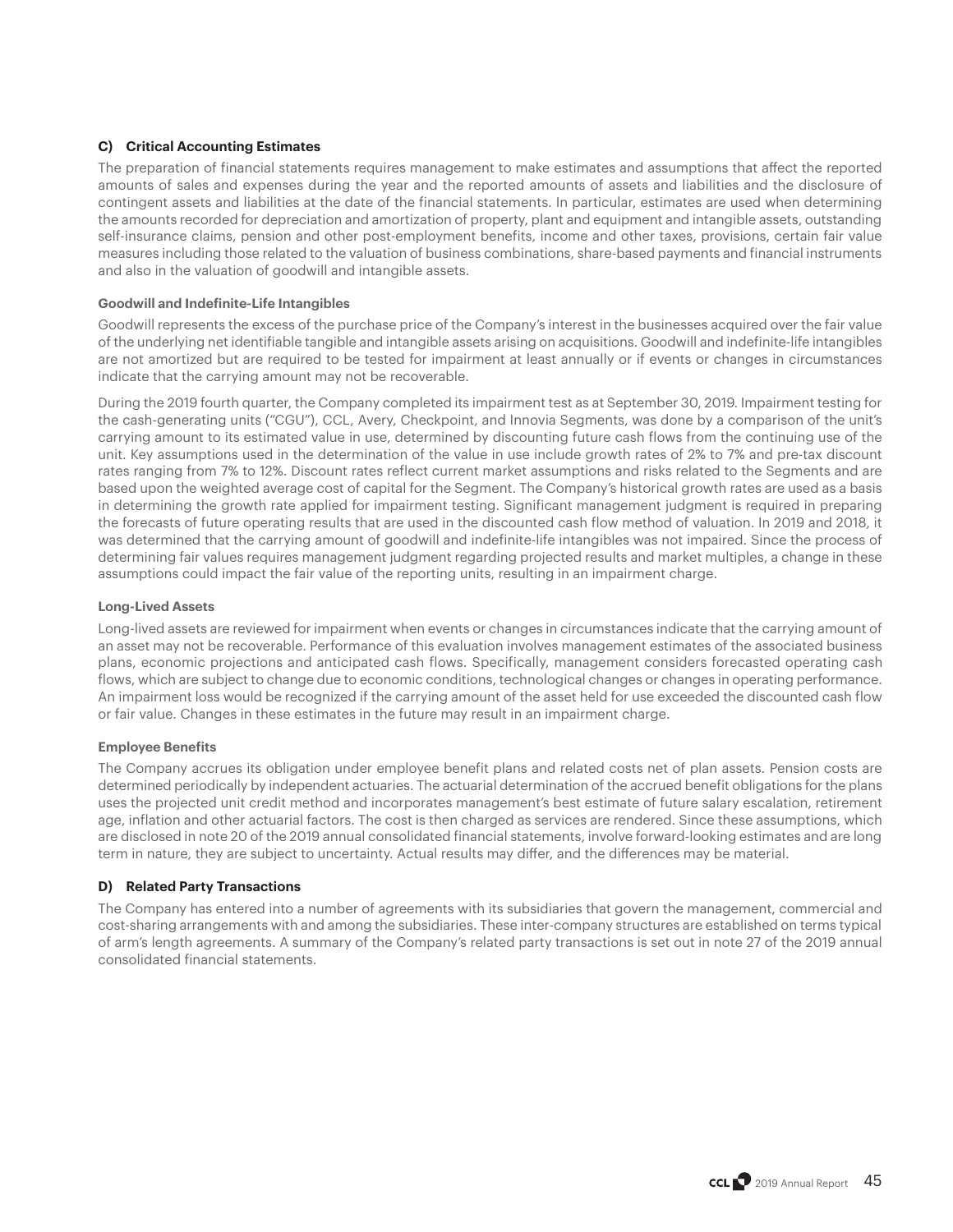#### **MANAGEMENT'S DISCUSSION AND ANALYSIS**

Years ended December 31, 2019 and 2018 (Tabular amounts in millions of Canadian dollars, except per share data)

## **6. O U T LO O K**

2019 was another solid year for the Company with sales growth of 3.1% compared to the prior year, leading to an increase in adjusted basic earnings per Class B share of 2.2% to \$2.79 compared to \$2.73 per class B Share in 2018. Moreover, the Company continued to generate strong cash returns despite investing \$40.4 million in six acquisitions and \$345.6 million in capital asset additions. Acquisitions in 2019 expanded Avery's "kid's labels" and badges businesses globally and CCL Design extended its electronics labels presence into Vietnam and made its first acquisition into "tapes" with Olympic.

The 2019 year closed with the weakest pace of global growth since the financial crisis, despite trade tensions between China and the United States easing and an apparent Brexit outcome finalized. Eurozone growth remained sluggish, while Russia and Brazil did not rebound as expected in 2019. For 2020, forecasts indicate further weakening in global growth rates, compounded by potential trade uncertainty between the United States and Europe and the impact of the coronavirus on China's economy and potentially the global supply chain. Consequently, commodity and currency markets could remain volatile and passing on foreign exchange movement and input cost changes to the Company's customer base will remain in focus. Should the pace of economic growth slow dramatically, the Company expects to quickly initiate actions that reduce variable costs to match the evolving economic reality.

Although results dipped slightly for 2019, driven by a lackluster fourth quarter in the developed world, the CCL Segment remains committed to achieving its global growth strategy pursuing expansion plans in new and existing markets with its core customers where the opportunity meets the long-term profitability objectives. CCL Secure will continue to develop market leading security technology to pursue long-term widespread adoption of polymer banknotes amongst central bankers. The Company is confident this strategy will continue to generate strong cash flows that will support additional investment opportunities and allow CCL to further expand its geographic and market segment reach.

Avery recorded a successful 2019, established an organic growth of nearly 2%, supported by double digit growth rates in its rapidly expanding direct-to-consumer platform, outpacing the declines in legacy low margin ring binders. The outlook for 2020 is attractive with the expectation of sustainable growth in Avery's direct-to-consumer offering including incremental acquisitions such as IDentalam and ID&C that closed in early 2020, as well as new product developments coupled with stable margins for its legacy OPG product group.

The Checkpoint Segment posted a solid 2019, with a return on sales of 13.3%, albeit slightly less than 2018. The MAS business performed as anticipated and ALS showed improvement with expectations of further gains in 2020. In 2019, Checkpoint invested in capital equipment to become primary in its manufacturing of RFID labels, completed the re-engineering of its inventory management software offering for RFID and is ready to add additional manufacturing capacity to meet increased RFID demand for 2020 and beyond. In February of 2020, Checkpoint announced the completion of its first acquisition, Eti-Textil; additional complimentary and tuck-in business acquisitions will be considered by management.

2019 financial results for the Innovia Segment progressed, as inflationary cost pressures from increased resin prices eased, foreign exchange tailwinds in the U.S. assisted and management successfully improved contractual pass-through pricing mechanisms to the customer base with further evolution in 2020 envisaged. The Mexican operation successfully completed the construction and efficient start-up of its new BOPP line, with less disruption and cost than anticipated. Focus will now turn to filling the incremental capacity with appropriate margin product. With the addition of the Flexpol acquisition in Poland, Innovia has a full suite of BOPP films available to serve customers in Europe and North America and added attention will directed to improving profitability at Flexpol.

The Company concluded the year with cash-on-hand of \$703.6 million and unused availability on the revolving credit facility was US\$595.7 million. The Company's liquidity position is robust, with a net debt leverage ratio of 1.61 times EBITDA at the end of the current year, 0.3 turns lower than 2018. As always, the Company remains focused on vigilantly managing working capital and prioritizing capital to higher-growth organic opportunities or unique acquisitions expected to enhance shareholder value. The Company expects capital expenditures for 2020 to be approximately \$350.0 million in order to support the organic growth and new greenfield opportunities globally. The first quarter consolidated order book looks stable, however the ultimate impact of coronavirus on demand in China and the global supply chain has yet to play out.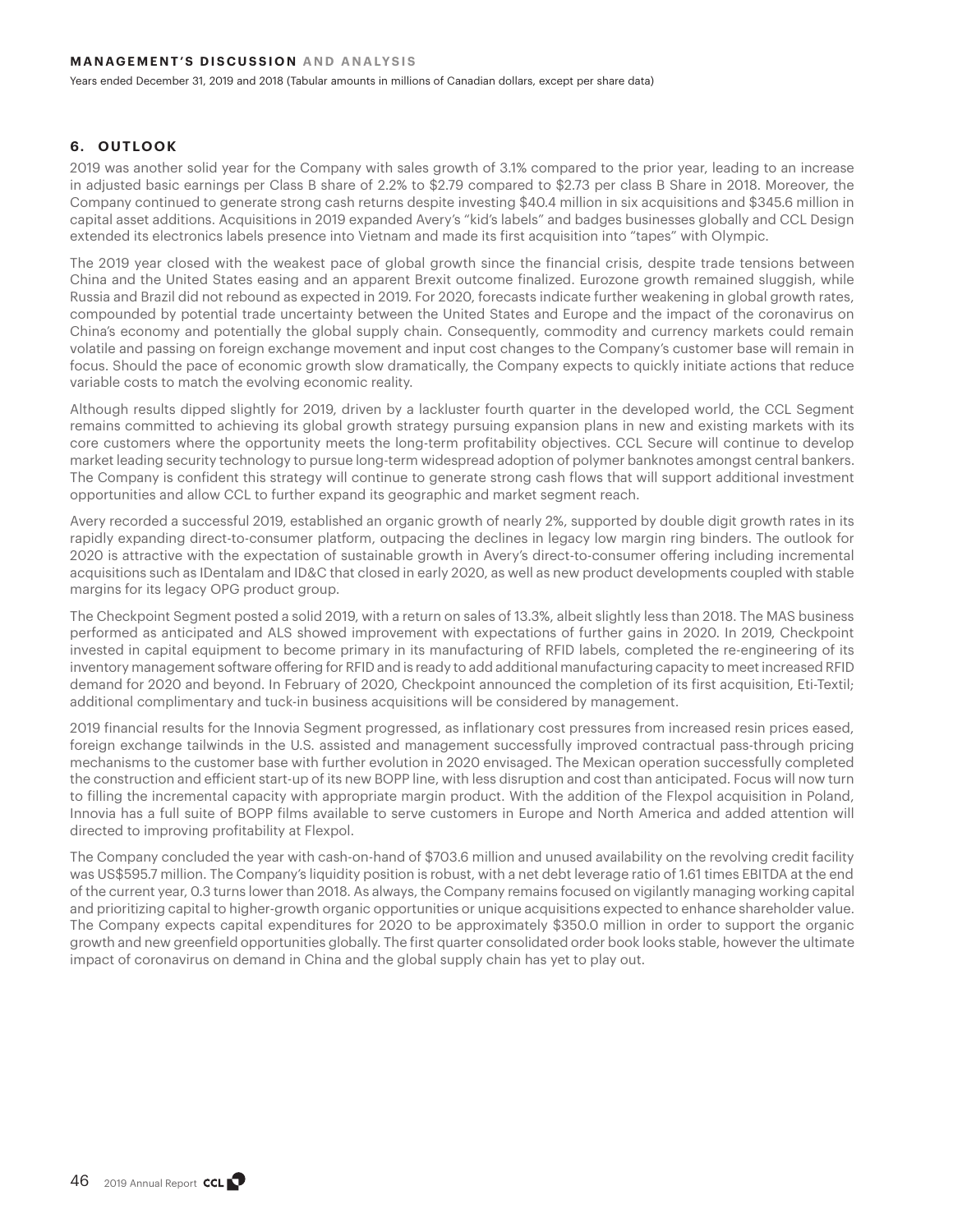

KPMG LLP 100 New Park Place, Suite 1400 Vaughan, ON L4K 0J3 Tel 905-265 5900 Fax 905-265 6390 www.kpmg.ca

# **INDEPENDENT AUDITORS' REPORT**

To the Shareholders of CCL Industries Inc.

# *Opinion*

We have audited the consolidated financial statements of CCL Industries Inc. (the Entity), which comprise:

- the consolidated statements of financial position as at December 31, 2019 and December 31, 2018
- the consolidated income statements for the years then ended
- the consolidated statements of comprehensive income for the years then ended
- the consolidated statements of changes in equity for the years then ended
- the consolidated statements of cash flows for the years then ended
- and notes to the consolidated financial statements, including a summary of significant accounting policies

(hereinafter referred to as the "financial statements").

In our opinion, the accompanying financial statements present fairly, in all material respects, the consolidated financial position of the Entity as at December 31, 2019 and December 31, 2018, and its consolidated financial performance and its consolidated cash flows for the years then ended in accordance with International Financial Reporting Standards (IFRS).

# *Basis for Opinion*

We conducted our audit in accordance with Canadian generally accepted auditing standards. Our responsibilities under those standards are further described in the *"Auditors' Responsibilities for the Audit of the Financial*  **Statements"** section of our auditors' report.

We are independent of the Entity in accordance with the ethical requirements that are relevant to our audit of the financial statements in Canada and we have fulfilled our other responsibilities in accordance with these requirements.

We believe that the audit evidence we have obtained is sufficient and appropriate to provide a basis for our opinion.

# *Emphasis of Matter – Prospective Change in Accounting Policy*

We draw attention to Note 3q to the consolidated financial statements, which indicates that the Entity has changed its accounting policy for the impact of the adoption of IFRS 16 Leases and has applied that change using a modified retrospective approach. Our opinion is not modified in respect of this matter.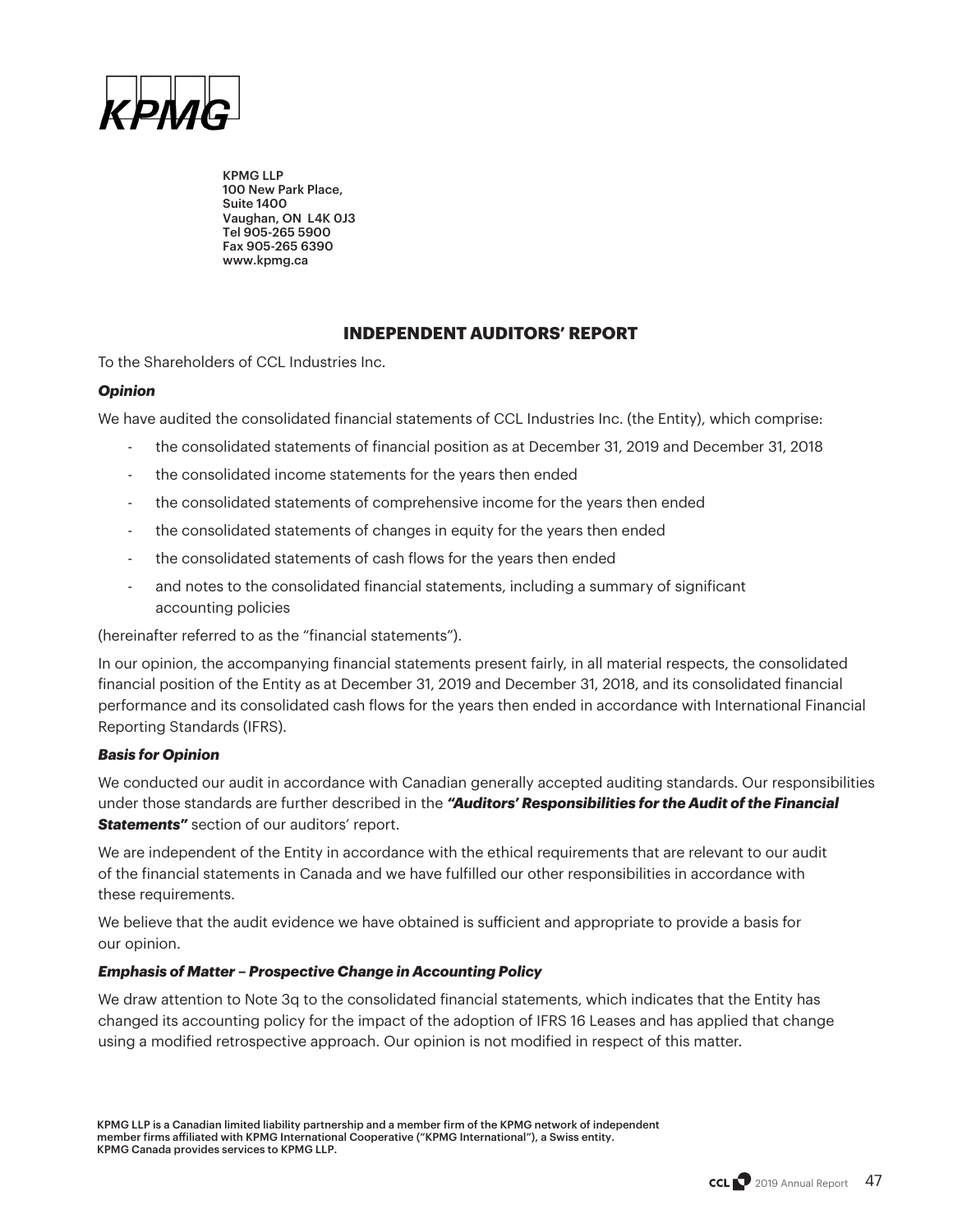

# *Other Information*

Management is responsible for the other information. Other information comprises:

- the information included in Management's Discussion and Analysis filed with the relevant Canadian Securities Commissions.
- the information, other than the financial statements and the auditors' report thereon, included in a document likely to be entitled "Annual Report".

Our opinion on the financial statements does not cover the other information and we do not and will not express any form of assurance conclusion thereon.

In connection with our audit of the financial statements, our responsibility is to read the other information identified above and, in doing so, consider whether the other information is materially inconsistent with the financial statements or our knowledge obtained in the audit and remain alert for indications that the other information appears to be materially misstated.

We obtained the information included in Management's Discussion and Analysis filed with the relevant Canadian Securities Commissions as at the date of this auditors' report. If, based on the work we have performed on this other information, we conclude that there is a material misstatement of this other information, we are required to report that fact in the auditors' report.

We have nothing to report in this regard.

The information, other than the financial statements and the auditors' report thereon, included in a document likely to be entitled "Annual Report" is expected to be made available to us after the date of this auditors' report. If, based on the work we will perform on this other information, we conclude that there is a material misstatement of this other information, we are required to report that fact to those charged with governance.

# *Responsibilities of Management and Those Charged with Governance for the Financial Statements*

Management is responsible for the preparation and fair presentation of the financial statements in accordance with IFRS, and for such internal control as management determines is necessary to enable the preparation of financial statements that are free from material misstatement, whether due to fraud or error.

In preparing the financial statements, management is responsible for assessing the Entity's ability to continue as a going concern, disclosing as applicable, matters related to going concern and using the going concern basis of accounting unless management either intends to liquidate the Entity or to cease operations, or has no realistic alternative but to do so.

Those charged with governance are responsible for overseeing the Entity's financial reporting process.

# *Auditors' Responsibilities for the Audit of the Financial Statements*

Our objectives are to obtain reasonable assurance about whether the financial statements as a whole are free from material misstatement, whether due to fraud or error, and to issue an auditors' report that includes our opinion.

Reasonable assurance is a high level of assurance, but is not a guarantee that an audit conducted in accordance with Canadian generally accepted auditing standards will always detect a material misstatement when it exists.

Misstatements can arise from fraud or error and are considered material if, individually or in the aggregate, they could reasonably be expected to influence the economic decisions of users taken on the basis of the financial statements.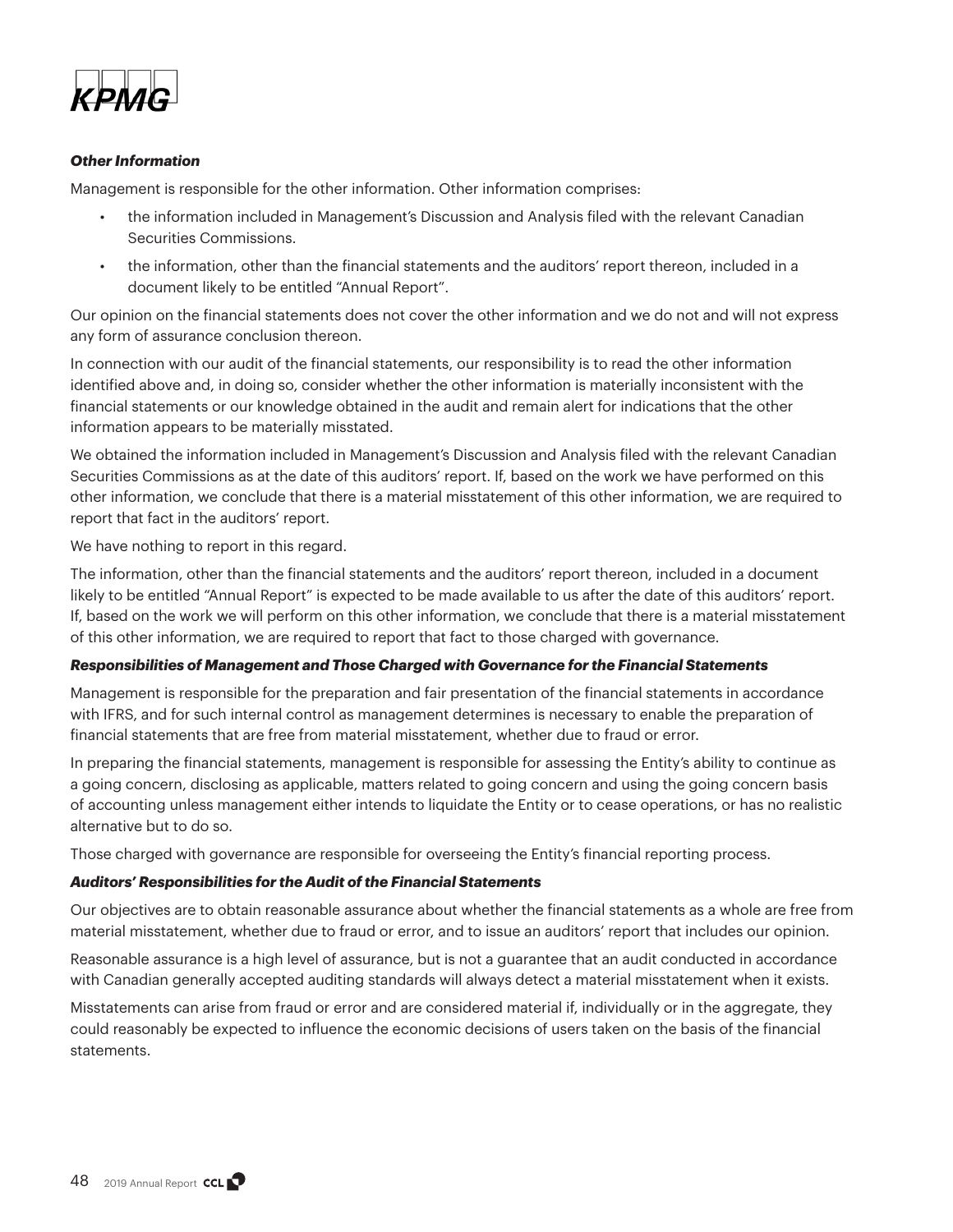

As part of an audit in accordance with Canadian generally accepted auditing standards, we exercise professional judgment and maintain professional skepticism throughout the audit.

We also:

- Identify and assess the risks of material misstatement of the financial statements, whether due to fraud or error, design and perform audit procedures responsive to those risks, and obtain audit evidence that is sufficient and appropriate to provide a basis for our opinion.
- The risk of not detecting a material misstatement resulting from fraud is higher than for one resulting from error, as fraud may involve collusion, forgery, intentional omissions, misrepresentations, or the override of internal control.
- Obtain an understanding of internal control relevant to the audit in order to design audit procedures that are appropriate in the circumstances, but not for the purpose of expressing an opinion on the effectiveness of the Entity's internal control.
- Evaluate the appropriateness of accounting policies used and the reasonableness of accounting estimates and related disclosures made by management.
- Conclude on the appropriateness of management's use of the going concern basis of accounting and, based on the audit evidence obtained, whether a material uncertainty exists related to events or conditions that may cast significant doubt on the Entity's ability to continue as a going concern. If we conclude that a material uncertainty exists, we are required to draw attention in our auditors' report to the related disclosures in the financial statements or, if such disclosures are inadequate, to modify our opinion. Our conclusions are based on the audit evidence obtained up to the date of our auditors' report. However, future events or conditions may cause the Entity to cease to continue as a going concern.
- Evaluate the overall presentation, structure and content of the financial statements, including the disclosures, and whether the financial statements represent the underlying transactions and events in a manner that achieves fair presentation.
- Communicate with those charged with governance regarding, among other matters, the planned scope and timing of the audit and significant audit findings, including any significant deficiencies in internal control that we identify during our audit.
- Provide those charged with governance with a statement that we have complied with relevant ethical requirements regarding independence, and communicate with them all relationships and other matters that may reasonably be thought to bear on our independence, and where applicable, related safeguards.
- Obtain sufficient appropriate audit evidence regarding the financial information of the entities or business activities within the Group Entity to express an opinion on the financial statements. We are responsible for the direction, supervision and performance of the group audit. We remain solely responsible for our audit opinion.

 $kPMS$   $\mu P$ 

Chartered Professional Accountants, Licensed Public Accountants The engagement partner on the audit resulting in this auditors' report is Tammy L. Brown. Vaughan, Canada February 20, 2020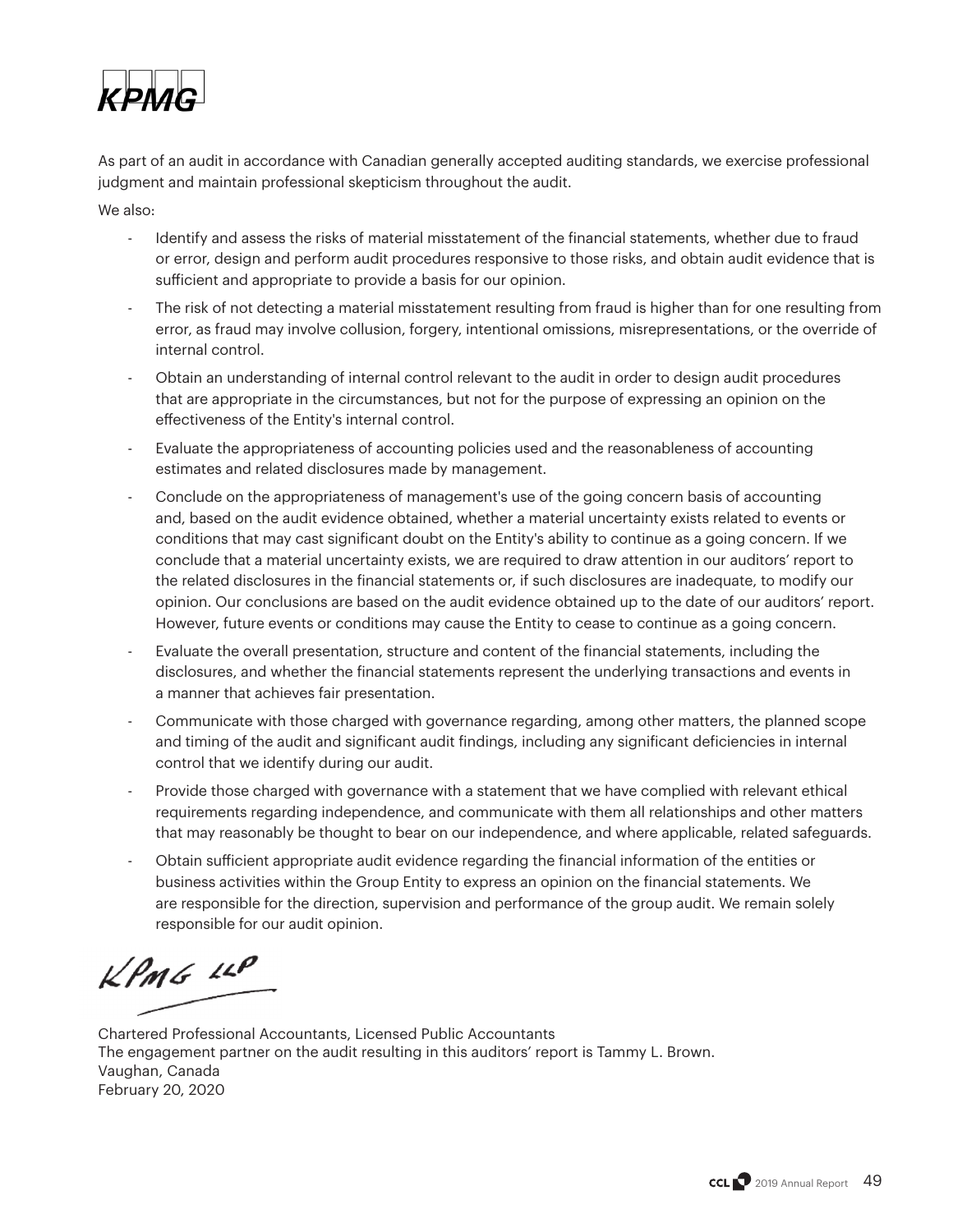### **CONSOLIDATED STATEMENTS OF FINANCIAL POSITION**

(In millions of Canadian dollars)

| Cash and cash equivalents<br>\$<br>703.6<br>\$<br>589.1<br>6<br>7<br>938.0<br>Trade and other receivables<br>849.2<br>Inventories<br>8<br>481.6<br>524.6<br>Prepaid expenses<br>36.6<br>34.8<br>Income taxes recoverable<br>34.0<br>38.7<br><b>Total current assets</b><br>2,105.0<br>2,125.2<br>Non-current assets<br>Property, plant and equipment<br>10<br>1,818.2<br>1,797.5<br>11<br>146.5<br>Right-of-use assets<br>Goodwill<br>12,13<br>1,794.4<br>1,830.3<br>Intangible assets<br>12,13<br>1,028.7<br>1,138.9<br>Deferred tax assets<br>15<br>30.8<br>32.5<br>Equity-accounted investments<br>9<br>62.0<br>59.8<br>Other assets<br>34.5<br>34.3<br>17.9<br>Derivative instruments<br>9.1<br>24<br>4,933.0<br>4,902.4<br><b>Total non-current assets</b><br><b>Total assets</b><br>\$<br>\$<br>7,027.6<br>7,038.0<br>Trade and other payables<br>14<br>\$<br>1,035.6<br>\$<br>1,223.4<br>Current portion of long-term debt<br>18<br>38.8<br>71.8<br>Lease liabilities<br>35.3<br>38.1<br>Income taxes payable<br>51.2<br>Derivative instruments<br>24<br>0.2<br>0.5<br>1,346.9<br>1,148.0<br>Long-term debt<br>18<br>2,234.8<br>2,419.8<br>Lease liabilities<br>110.9<br>Deferred tax liabilities<br>245.4<br>216.6<br>15<br>20<br>364.9<br>320.0<br>Employee benefits<br>Provisions and other long-term liabilities<br>11.4<br>10.6<br>Derivative instruments<br>24.9<br>40.6<br>24<br><b>Total non-current liabilities</b><br>2,992.3<br>3,007.6<br><b>Total liabilities</b><br>4,354.5<br>4,140.3<br>Share capital<br>16<br>365.5<br>306.3<br>81.5<br>Contributed surplus<br>92.7<br>Retained earnings<br>2,540.0<br>2,238.9<br>Accumulated other comprehensive income (loss)<br>29<br>(89.3)<br>35.2<br>2,897.7<br>2,673.1<br>Commitments and contingencies<br>26<br>5<br>Acquisitions<br>Subsequent events<br>31<br>Total liabilities and equity<br>\$<br>7,038.0<br>\$<br>7,027.6 | As at December 31                                        | Note | 2019 | 2018 |
|------------------------------------------------------------------------------------------------------------------------------------------------------------------------------------------------------------------------------------------------------------------------------------------------------------------------------------------------------------------------------------------------------------------------------------------------------------------------------------------------------------------------------------------------------------------------------------------------------------------------------------------------------------------------------------------------------------------------------------------------------------------------------------------------------------------------------------------------------------------------------------------------------------------------------------------------------------------------------------------------------------------------------------------------------------------------------------------------------------------------------------------------------------------------------------------------------------------------------------------------------------------------------------------------------------------------------------------------------------------------------------------------------------------------------------------------------------------------------------------------------------------------------------------------------------------------------------------------------------------------------------------------------------------------------------------------------------------------------------------------------------------------------------------------------------------------------------------------------------------------------------------------|----------------------------------------------------------|------|------|------|
|                                                                                                                                                                                                                                                                                                                                                                                                                                                                                                                                                                                                                                                                                                                                                                                                                                                                                                                                                                                                                                                                                                                                                                                                                                                                                                                                                                                                                                                                                                                                                                                                                                                                                                                                                                                                                                                                                                | <b>Assets</b>                                            |      |      |      |
|                                                                                                                                                                                                                                                                                                                                                                                                                                                                                                                                                                                                                                                                                                                                                                                                                                                                                                                                                                                                                                                                                                                                                                                                                                                                                                                                                                                                                                                                                                                                                                                                                                                                                                                                                                                                                                                                                                | <b>Current assets</b>                                    |      |      |      |
|                                                                                                                                                                                                                                                                                                                                                                                                                                                                                                                                                                                                                                                                                                                                                                                                                                                                                                                                                                                                                                                                                                                                                                                                                                                                                                                                                                                                                                                                                                                                                                                                                                                                                                                                                                                                                                                                                                |                                                          |      |      |      |
|                                                                                                                                                                                                                                                                                                                                                                                                                                                                                                                                                                                                                                                                                                                                                                                                                                                                                                                                                                                                                                                                                                                                                                                                                                                                                                                                                                                                                                                                                                                                                                                                                                                                                                                                                                                                                                                                                                |                                                          |      |      |      |
|                                                                                                                                                                                                                                                                                                                                                                                                                                                                                                                                                                                                                                                                                                                                                                                                                                                                                                                                                                                                                                                                                                                                                                                                                                                                                                                                                                                                                                                                                                                                                                                                                                                                                                                                                                                                                                                                                                |                                                          |      |      |      |
|                                                                                                                                                                                                                                                                                                                                                                                                                                                                                                                                                                                                                                                                                                                                                                                                                                                                                                                                                                                                                                                                                                                                                                                                                                                                                                                                                                                                                                                                                                                                                                                                                                                                                                                                                                                                                                                                                                |                                                          |      |      |      |
|                                                                                                                                                                                                                                                                                                                                                                                                                                                                                                                                                                                                                                                                                                                                                                                                                                                                                                                                                                                                                                                                                                                                                                                                                                                                                                                                                                                                                                                                                                                                                                                                                                                                                                                                                                                                                                                                                                |                                                          |      |      |      |
|                                                                                                                                                                                                                                                                                                                                                                                                                                                                                                                                                                                                                                                                                                                                                                                                                                                                                                                                                                                                                                                                                                                                                                                                                                                                                                                                                                                                                                                                                                                                                                                                                                                                                                                                                                                                                                                                                                |                                                          |      |      |      |
|                                                                                                                                                                                                                                                                                                                                                                                                                                                                                                                                                                                                                                                                                                                                                                                                                                                                                                                                                                                                                                                                                                                                                                                                                                                                                                                                                                                                                                                                                                                                                                                                                                                                                                                                                                                                                                                                                                |                                                          |      |      |      |
|                                                                                                                                                                                                                                                                                                                                                                                                                                                                                                                                                                                                                                                                                                                                                                                                                                                                                                                                                                                                                                                                                                                                                                                                                                                                                                                                                                                                                                                                                                                                                                                                                                                                                                                                                                                                                                                                                                |                                                          |      |      |      |
|                                                                                                                                                                                                                                                                                                                                                                                                                                                                                                                                                                                                                                                                                                                                                                                                                                                                                                                                                                                                                                                                                                                                                                                                                                                                                                                                                                                                                                                                                                                                                                                                                                                                                                                                                                                                                                                                                                |                                                          |      |      |      |
|                                                                                                                                                                                                                                                                                                                                                                                                                                                                                                                                                                                                                                                                                                                                                                                                                                                                                                                                                                                                                                                                                                                                                                                                                                                                                                                                                                                                                                                                                                                                                                                                                                                                                                                                                                                                                                                                                                |                                                          |      |      |      |
|                                                                                                                                                                                                                                                                                                                                                                                                                                                                                                                                                                                                                                                                                                                                                                                                                                                                                                                                                                                                                                                                                                                                                                                                                                                                                                                                                                                                                                                                                                                                                                                                                                                                                                                                                                                                                                                                                                |                                                          |      |      |      |
|                                                                                                                                                                                                                                                                                                                                                                                                                                                                                                                                                                                                                                                                                                                                                                                                                                                                                                                                                                                                                                                                                                                                                                                                                                                                                                                                                                                                                                                                                                                                                                                                                                                                                                                                                                                                                                                                                                |                                                          |      |      |      |
|                                                                                                                                                                                                                                                                                                                                                                                                                                                                                                                                                                                                                                                                                                                                                                                                                                                                                                                                                                                                                                                                                                                                                                                                                                                                                                                                                                                                                                                                                                                                                                                                                                                                                                                                                                                                                                                                                                |                                                          |      |      |      |
|                                                                                                                                                                                                                                                                                                                                                                                                                                                                                                                                                                                                                                                                                                                                                                                                                                                                                                                                                                                                                                                                                                                                                                                                                                                                                                                                                                                                                                                                                                                                                                                                                                                                                                                                                                                                                                                                                                |                                                          |      |      |      |
|                                                                                                                                                                                                                                                                                                                                                                                                                                                                                                                                                                                                                                                                                                                                                                                                                                                                                                                                                                                                                                                                                                                                                                                                                                                                                                                                                                                                                                                                                                                                                                                                                                                                                                                                                                                                                                                                                                |                                                          |      |      |      |
|                                                                                                                                                                                                                                                                                                                                                                                                                                                                                                                                                                                                                                                                                                                                                                                                                                                                                                                                                                                                                                                                                                                                                                                                                                                                                                                                                                                                                                                                                                                                                                                                                                                                                                                                                                                                                                                                                                |                                                          |      |      |      |
|                                                                                                                                                                                                                                                                                                                                                                                                                                                                                                                                                                                                                                                                                                                                                                                                                                                                                                                                                                                                                                                                                                                                                                                                                                                                                                                                                                                                                                                                                                                                                                                                                                                                                                                                                                                                                                                                                                |                                                          |      |      |      |
|                                                                                                                                                                                                                                                                                                                                                                                                                                                                                                                                                                                                                                                                                                                                                                                                                                                                                                                                                                                                                                                                                                                                                                                                                                                                                                                                                                                                                                                                                                                                                                                                                                                                                                                                                                                                                                                                                                | Liabilities                                              |      |      |      |
|                                                                                                                                                                                                                                                                                                                                                                                                                                                                                                                                                                                                                                                                                                                                                                                                                                                                                                                                                                                                                                                                                                                                                                                                                                                                                                                                                                                                                                                                                                                                                                                                                                                                                                                                                                                                                                                                                                | <b>Current liabilities</b>                               |      |      |      |
|                                                                                                                                                                                                                                                                                                                                                                                                                                                                                                                                                                                                                                                                                                                                                                                                                                                                                                                                                                                                                                                                                                                                                                                                                                                                                                                                                                                                                                                                                                                                                                                                                                                                                                                                                                                                                                                                                                |                                                          |      |      |      |
|                                                                                                                                                                                                                                                                                                                                                                                                                                                                                                                                                                                                                                                                                                                                                                                                                                                                                                                                                                                                                                                                                                                                                                                                                                                                                                                                                                                                                                                                                                                                                                                                                                                                                                                                                                                                                                                                                                |                                                          |      |      |      |
|                                                                                                                                                                                                                                                                                                                                                                                                                                                                                                                                                                                                                                                                                                                                                                                                                                                                                                                                                                                                                                                                                                                                                                                                                                                                                                                                                                                                                                                                                                                                                                                                                                                                                                                                                                                                                                                                                                |                                                          |      |      |      |
|                                                                                                                                                                                                                                                                                                                                                                                                                                                                                                                                                                                                                                                                                                                                                                                                                                                                                                                                                                                                                                                                                                                                                                                                                                                                                                                                                                                                                                                                                                                                                                                                                                                                                                                                                                                                                                                                                                |                                                          |      |      |      |
|                                                                                                                                                                                                                                                                                                                                                                                                                                                                                                                                                                                                                                                                                                                                                                                                                                                                                                                                                                                                                                                                                                                                                                                                                                                                                                                                                                                                                                                                                                                                                                                                                                                                                                                                                                                                                                                                                                |                                                          |      |      |      |
|                                                                                                                                                                                                                                                                                                                                                                                                                                                                                                                                                                                                                                                                                                                                                                                                                                                                                                                                                                                                                                                                                                                                                                                                                                                                                                                                                                                                                                                                                                                                                                                                                                                                                                                                                                                                                                                                                                | <b>Total current liabilities</b>                         |      |      |      |
|                                                                                                                                                                                                                                                                                                                                                                                                                                                                                                                                                                                                                                                                                                                                                                                                                                                                                                                                                                                                                                                                                                                                                                                                                                                                                                                                                                                                                                                                                                                                                                                                                                                                                                                                                                                                                                                                                                | Non-current liabilities                                  |      |      |      |
|                                                                                                                                                                                                                                                                                                                                                                                                                                                                                                                                                                                                                                                                                                                                                                                                                                                                                                                                                                                                                                                                                                                                                                                                                                                                                                                                                                                                                                                                                                                                                                                                                                                                                                                                                                                                                                                                                                |                                                          |      |      |      |
|                                                                                                                                                                                                                                                                                                                                                                                                                                                                                                                                                                                                                                                                                                                                                                                                                                                                                                                                                                                                                                                                                                                                                                                                                                                                                                                                                                                                                                                                                                                                                                                                                                                                                                                                                                                                                                                                                                |                                                          |      |      |      |
|                                                                                                                                                                                                                                                                                                                                                                                                                                                                                                                                                                                                                                                                                                                                                                                                                                                                                                                                                                                                                                                                                                                                                                                                                                                                                                                                                                                                                                                                                                                                                                                                                                                                                                                                                                                                                                                                                                |                                                          |      |      |      |
|                                                                                                                                                                                                                                                                                                                                                                                                                                                                                                                                                                                                                                                                                                                                                                                                                                                                                                                                                                                                                                                                                                                                                                                                                                                                                                                                                                                                                                                                                                                                                                                                                                                                                                                                                                                                                                                                                                |                                                          |      |      |      |
|                                                                                                                                                                                                                                                                                                                                                                                                                                                                                                                                                                                                                                                                                                                                                                                                                                                                                                                                                                                                                                                                                                                                                                                                                                                                                                                                                                                                                                                                                                                                                                                                                                                                                                                                                                                                                                                                                                |                                                          |      |      |      |
|                                                                                                                                                                                                                                                                                                                                                                                                                                                                                                                                                                                                                                                                                                                                                                                                                                                                                                                                                                                                                                                                                                                                                                                                                                                                                                                                                                                                                                                                                                                                                                                                                                                                                                                                                                                                                                                                                                |                                                          |      |      |      |
|                                                                                                                                                                                                                                                                                                                                                                                                                                                                                                                                                                                                                                                                                                                                                                                                                                                                                                                                                                                                                                                                                                                                                                                                                                                                                                                                                                                                                                                                                                                                                                                                                                                                                                                                                                                                                                                                                                |                                                          |      |      |      |
|                                                                                                                                                                                                                                                                                                                                                                                                                                                                                                                                                                                                                                                                                                                                                                                                                                                                                                                                                                                                                                                                                                                                                                                                                                                                                                                                                                                                                                                                                                                                                                                                                                                                                                                                                                                                                                                                                                |                                                          |      |      |      |
|                                                                                                                                                                                                                                                                                                                                                                                                                                                                                                                                                                                                                                                                                                                                                                                                                                                                                                                                                                                                                                                                                                                                                                                                                                                                                                                                                                                                                                                                                                                                                                                                                                                                                                                                                                                                                                                                                                | Equity                                                   |      |      |      |
|                                                                                                                                                                                                                                                                                                                                                                                                                                                                                                                                                                                                                                                                                                                                                                                                                                                                                                                                                                                                                                                                                                                                                                                                                                                                                                                                                                                                                                                                                                                                                                                                                                                                                                                                                                                                                                                                                                |                                                          |      |      |      |
|                                                                                                                                                                                                                                                                                                                                                                                                                                                                                                                                                                                                                                                                                                                                                                                                                                                                                                                                                                                                                                                                                                                                                                                                                                                                                                                                                                                                                                                                                                                                                                                                                                                                                                                                                                                                                                                                                                |                                                          |      |      |      |
|                                                                                                                                                                                                                                                                                                                                                                                                                                                                                                                                                                                                                                                                                                                                                                                                                                                                                                                                                                                                                                                                                                                                                                                                                                                                                                                                                                                                                                                                                                                                                                                                                                                                                                                                                                                                                                                                                                |                                                          |      |      |      |
|                                                                                                                                                                                                                                                                                                                                                                                                                                                                                                                                                                                                                                                                                                                                                                                                                                                                                                                                                                                                                                                                                                                                                                                                                                                                                                                                                                                                                                                                                                                                                                                                                                                                                                                                                                                                                                                                                                |                                                          |      |      |      |
|                                                                                                                                                                                                                                                                                                                                                                                                                                                                                                                                                                                                                                                                                                                                                                                                                                                                                                                                                                                                                                                                                                                                                                                                                                                                                                                                                                                                                                                                                                                                                                                                                                                                                                                                                                                                                                                                                                | Total equity attributable to shareholders of the Company |      |      |      |
|                                                                                                                                                                                                                                                                                                                                                                                                                                                                                                                                                                                                                                                                                                                                                                                                                                                                                                                                                                                                                                                                                                                                                                                                                                                                                                                                                                                                                                                                                                                                                                                                                                                                                                                                                                                                                                                                                                |                                                          |      |      |      |
|                                                                                                                                                                                                                                                                                                                                                                                                                                                                                                                                                                                                                                                                                                                                                                                                                                                                                                                                                                                                                                                                                                                                                                                                                                                                                                                                                                                                                                                                                                                                                                                                                                                                                                                                                                                                                                                                                                |                                                          |      |      |      |
|                                                                                                                                                                                                                                                                                                                                                                                                                                                                                                                                                                                                                                                                                                                                                                                                                                                                                                                                                                                                                                                                                                                                                                                                                                                                                                                                                                                                                                                                                                                                                                                                                                                                                                                                                                                                                                                                                                |                                                          |      |      |      |
|                                                                                                                                                                                                                                                                                                                                                                                                                                                                                                                                                                                                                                                                                                                                                                                                                                                                                                                                                                                                                                                                                                                                                                                                                                                                                                                                                                                                                                                                                                                                                                                                                                                                                                                                                                                                                                                                                                |                                                          |      |      |      |

See accompanying explanatory notes to the consolidated financial statements.

On behalf of the Board:

 $\overline{\gamma}$ 

**Donald G. Lang** Director

**Geoffrey T. Martin** Director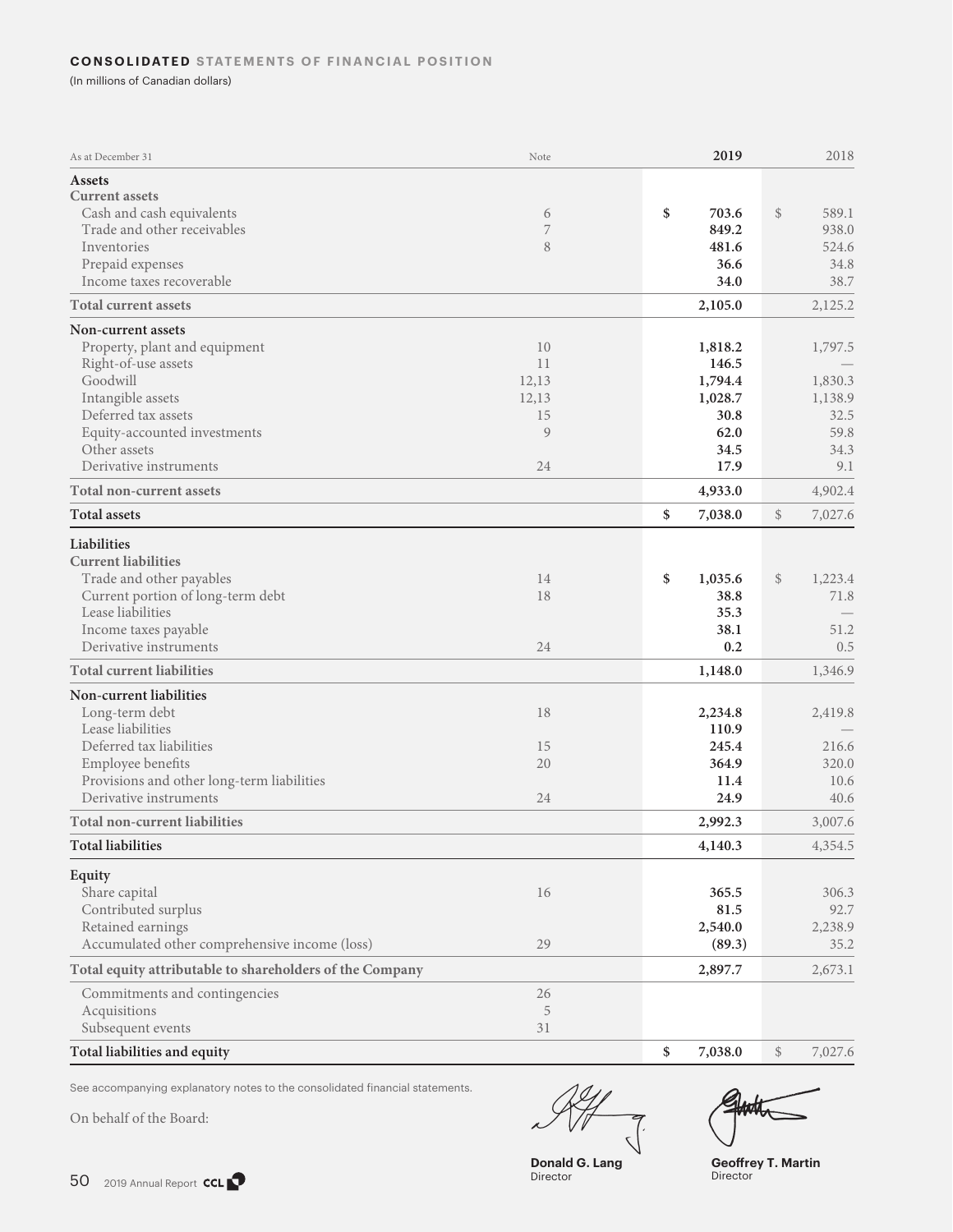# **CONSOLIDATED INCOME STATEMENTS**

(In millions of Canadian dollars, except per share information)

| Years ended December 31                      | Note | 2019          |               | 2018    |
|----------------------------------------------|------|---------------|---------------|---------|
| Sales                                        |      | \$<br>5,321.3 | $\mathcal{S}$ | 5,161.5 |
| Cost of sales                                |      | 3,809.1       |               | 3,662.7 |
| Gross profit                                 |      | 1,512.2       |               | 1,498.8 |
| Selling, general and administrative expenses |      | 774.6         |               | 785.8   |
| Restructuring and other items                | 30   | 25.0          |               | 14.8    |
| Earnings in equity-accounted investments     |      | (5.4)         |               | (5.3)   |
|                                              |      | 718.0         |               | 703.5   |
| Finance cost                                 | 19   | 86.7          |               | 92.9    |
| Finance income                               | 19   | (12.0)        |               | (12.2)  |
| Interest on lease liabilities                | 11   | 6.3           |               |         |
| Net finance cost                             |      | 81.0          |               | 80.7    |
| Earnings before income tax                   |      | 637.0         |               | 622.8   |
| Income tax expense                           | 22   | 159.9         |               | 156.0   |
| Net earnings                                 |      | \$<br>477.1   | \$            | 466.8   |
| Earnings per share                           |      |               |               |         |
| Basic earnings per Class B share             | 2,17 | \$<br>2.68    | $\mathcal{S}$ | 2.64    |
| Diluted earnings per Class B share           | 2,17 | \$<br>2.66    | \$            | 2.61    |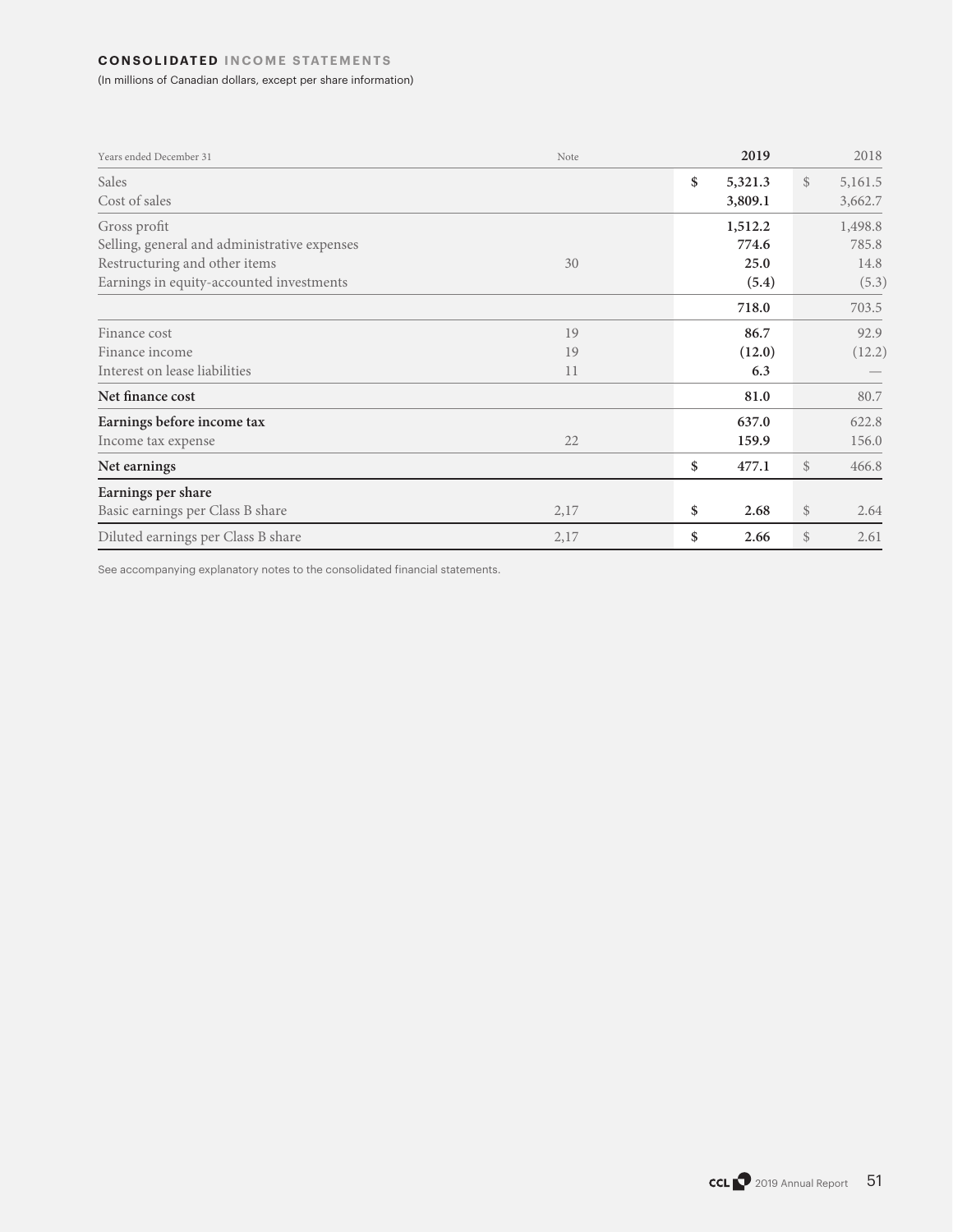(In millions of Canadian dollars)

| Years ended December 31                                                                   | 2019        |     | 2018    |
|-------------------------------------------------------------------------------------------|-------------|-----|---------|
| Net earnings                                                                              | \$<br>477.1 | \$  | 466.8   |
| Other comprehensive income (loss), net of tax:                                            |             |     |         |
| Items that may subsequently be reclassified to income:                                    |             |     |         |
| Foreign currency translation adjustment for foreign operations, net of tax recovery       |             |     |         |
| of \$7.8 for the year ended December 31, 2019 (2018 - tax expense of \$8.7)               | (230.4)     |     | 206.5   |
| Net gains (losses) on hedges of net investment in foreign operations, net of tax expense  |             |     |         |
| of \$15.6 for the year ended December 31, 2019 (2018 – tax recovery of \$14.9)            | 105.6       |     | (112.7) |
| Effective portion of changes in fair value of cash flow hedges, net of tax of nil         |             |     |         |
| for the year ended December 31, 2019 (2018 – tax recovery of $$0.2)$ )                    | (0.1)       |     | (0.6)   |
| Net change in fair value of cash flow hedges transferred to the income statement, net of  |             |     |         |
| tax recovery of \$0.1 for the year ended December 31, 2019 (2018 – tax expense of \$1.1)  | 0.4         |     | (5.1)   |
| Actuarial gains (losses) on defined benefit post-employment plans, net of                 |             |     |         |
| tax recovery of \$10.5 for the year ended December 31, 2019 (2018 - tax expense of \$2.6) | (54.9)      |     | 10.6    |
| Other comprehensive income (loss), net of tax                                             | (179.4)     |     | 98.7    |
| Total comprehensive income                                                                | \$<br>297.7 | \$. | 565.5   |

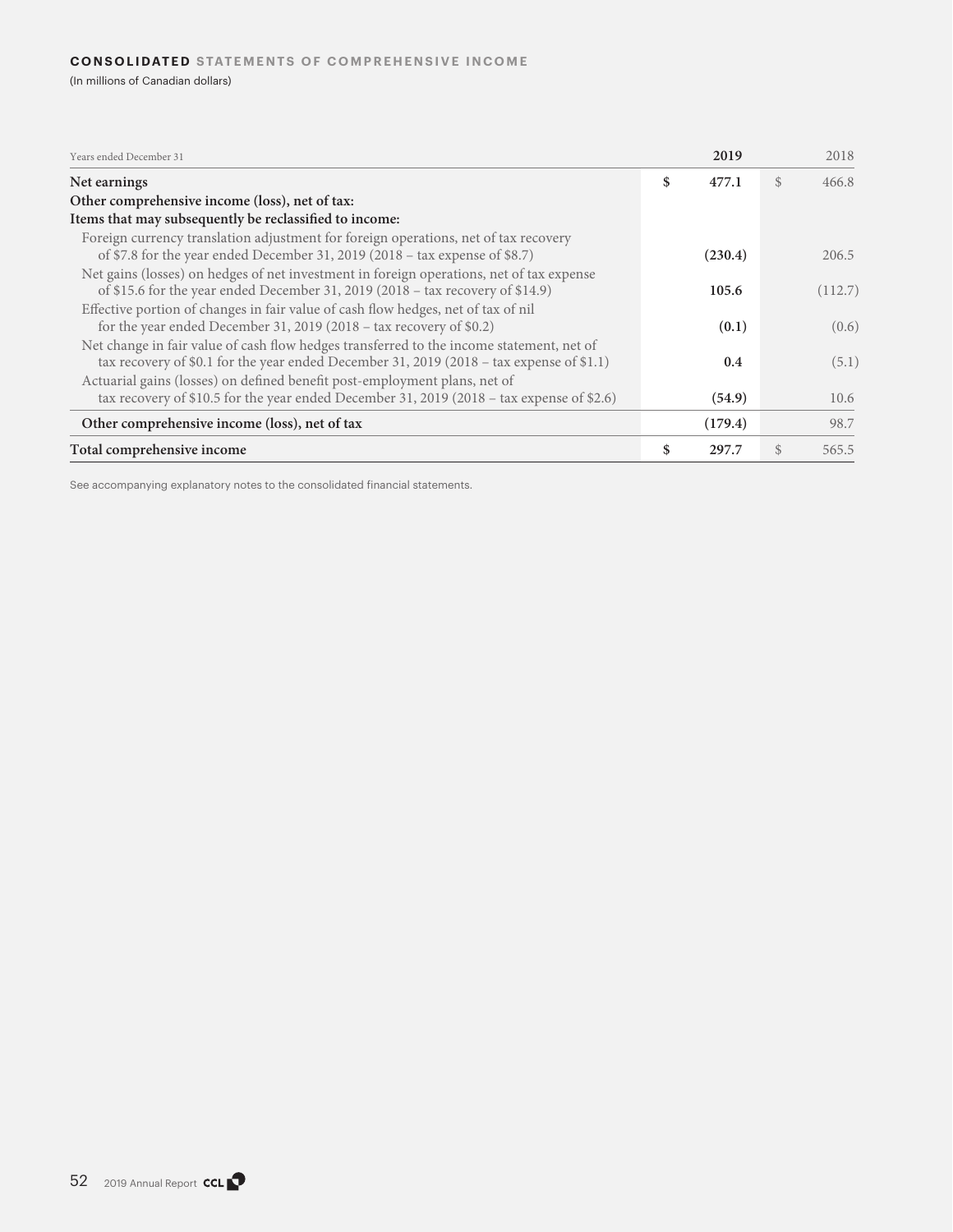(In millions of Canadian dollars)

|                                                   |                | Class A<br>Shares<br>(note 16) | Class B<br>Shares<br>(note 16) |               | Shares<br>Held<br>in Trust<br>(note 16) | Total<br>Share<br>Capital | Contributed<br>Surplus |               | Retained<br>Earnings |               | Accumulated<br>Other<br>Comprehensive<br>Income<br>(Loss) |               | Total<br>Equity<br>Attributable<br>to<br>Shareholders |
|---------------------------------------------------|----------------|--------------------------------|--------------------------------|---------------|-----------------------------------------|---------------------------|------------------------|---------------|----------------------|---------------|-----------------------------------------------------------|---------------|-------------------------------------------------------|
| Balance, January 1, 2018                          | $$\mathbb{S}$$ | $4.5 \text{ }$ \$              | 304.6                          | $\mathcal{S}$ | $(29.7)$ \$                             | 279.4                     | \$<br>78.0             | $\mathcal{S}$ | 1,853.4              | $\mathcal{S}$ | $(52.9)$ \$                                               |               | 2,157.9                                               |
| Net earnings                                      |                |                                |                                |               |                                         |                           |                        |               | 466.8                |               |                                                           |               | 466.8                                                 |
| Dividends declared                                |                |                                |                                |               |                                         |                           |                        |               |                      |               |                                                           |               |                                                       |
| Class A                                           |                |                                |                                |               |                                         |                           |                        |               | (6.0)                |               |                                                           |               | (6.0)                                                 |
| Class B                                           |                |                                |                                |               |                                         |                           |                        |               | (85.9)               |               | $\qquad \qquad$                                           |               | (85.9)                                                |
| Defined benefit plan actuarial gains, net of tax  |                |                                |                                |               |                                         |                           |                        |               | 10.6                 |               |                                                           |               | 10.6                                                  |
| Stock-based compensation plan                     |                |                                | 4.2                            |               |                                         | 4.2                       | 8.9                    |               |                      |               |                                                           |               | 13.1                                                  |
| Shares purchased and held in trust                |                |                                |                                |               | (0.3)                                   | (0.3)                     | 0.3                    |               |                      |               |                                                           |               |                                                       |
| Stock option expense                              |                |                                |                                |               |                                         |                           | 9.6                    |               |                      |               |                                                           |               | 9.6                                                   |
| Stock options exercised                           |                |                                | 23.0                           |               |                                         | 23.0                      | (3.9)                  |               |                      |               |                                                           |               | 19.1                                                  |
| Income tax effect related to stock options        |                |                                |                                |               |                                         |                           | (0.2)                  |               |                      |               |                                                           |               | (0.2)                                                 |
| Other comprehensive income                        |                |                                |                                |               |                                         |                           | $\qquad \qquad -$      |               |                      |               | 88.1                                                      |               | 88.1                                                  |
| Balance, December 31, 2018                        | $\mathbb{S}$   | $4.5 \text{ }$ \$              | 331.8                          | $\mathcal{S}$ | $(30.0)$ \$                             | 306.3                     | \$<br>92.7             | $\mathcal{S}$ | 2,238.9              | $\mathcal{S}$ | 35.2                                                      | $\mathcal{S}$ | 2,673.1                                               |
| Net earnings                                      |                |                                |                                |               |                                         |                           |                        |               | 477.1                |               |                                                           |               | 477.1                                                 |
| Dividends declared                                |                |                                |                                |               |                                         |                           |                        |               |                      |               |                                                           |               |                                                       |
| Class A                                           |                |                                |                                |               |                                         |                           |                        |               | (7.9)                |               |                                                           |               | (7.9)                                                 |
| Class B                                           |                |                                |                                |               |                                         |                           |                        |               | (113.2)              |               | $\qquad \qquad$                                           |               | (113.2)                                               |
| Defined benefit plan actuarial losses, net of tax |                |                                |                                |               |                                         |                           |                        |               | (54.9)               |               |                                                           |               | (54.9)                                                |
| Stock-based compensation plan                     |                |                                | 3.1                            |               | $\overbrace{\phantom{12332}}$           | 3.1                       | 12.1                   |               |                      |               |                                                           |               | 15.2                                                  |
| Shares purchased and held in trust                |                |                                |                                |               | 30.0                                    | 30.0                      | (30.0)                 |               |                      |               |                                                           |               |                                                       |
| Stock option expense                              |                |                                |                                |               |                                         |                           | 10.2                   |               |                      |               |                                                           |               | 10.2                                                  |
| Stock options exercised                           |                |                                | 26.1                           |               |                                         | 26.1                      | (4.4)                  |               |                      |               |                                                           |               | 21.7                                                  |
| Income tax effect related to stock options        |                |                                |                                |               |                                         |                           | 0.9                    |               |                      |               |                                                           |               | 0.9                                                   |
| Other comprehensive loss                          |                |                                |                                |               |                                         |                           |                        |               |                      |               | (124.5)                                                   |               | (124.5)                                               |
| Balance, December 31, 2019                        | $\$$           | 4.5 <sup>°</sup>               | 361.0                          | <sup>\$</sup> | $\mathbb{S}$                            | 365.5                     | \$<br>81.5             | $\mathbb{S}$  | 2,540.0              | $\mathbb{S}$  | $(89.3)$ \$                                               |               | 2,897.7                                               |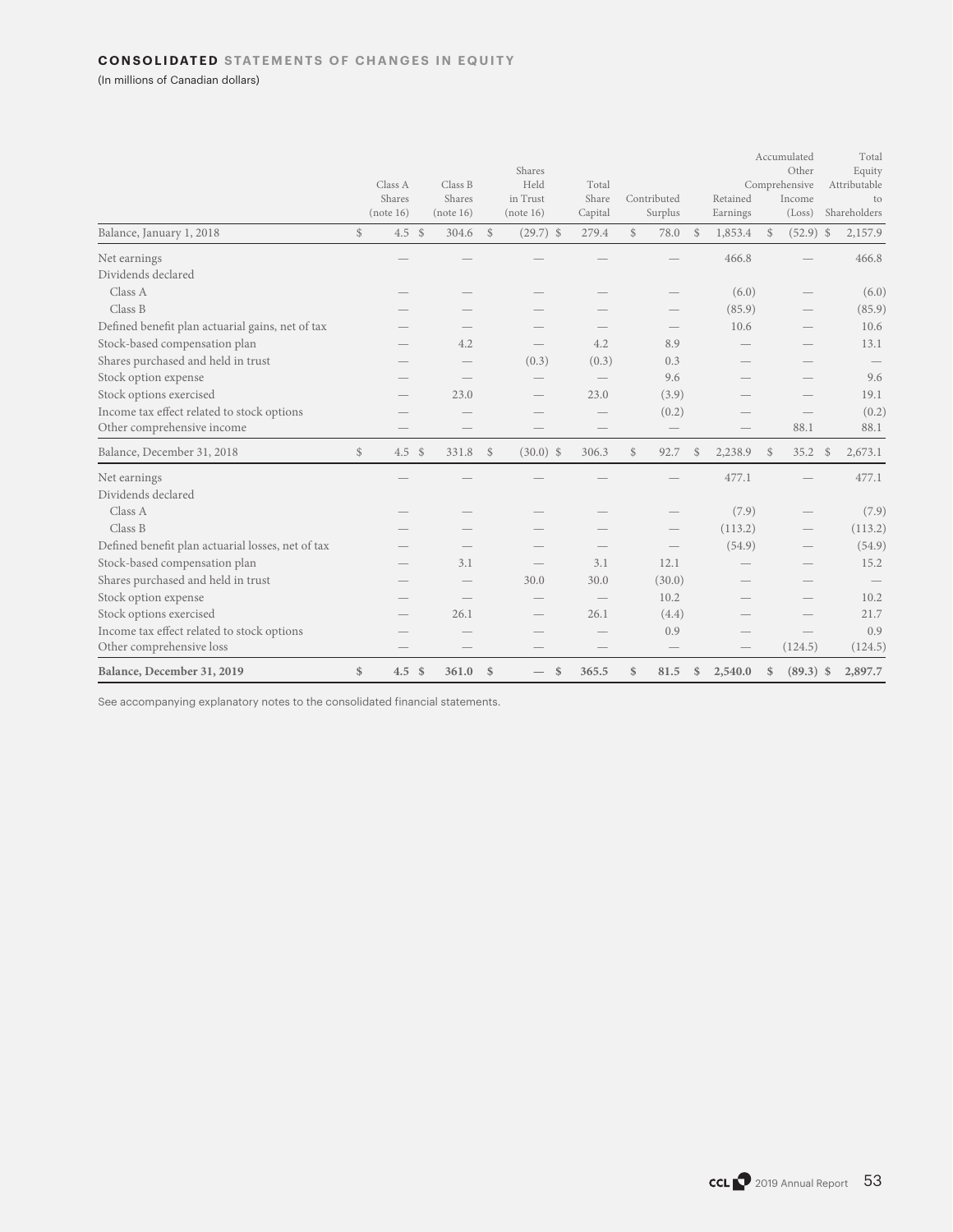### **CONSOLIDATED STATEMENTS OF CASH FLOWS**

(In millions of Canadian dollars)

| Cash provided by (used for)<br><b>Operating activities</b><br>\$<br>477.1<br>$\mathcal{S}$<br>466.8<br>Net earnings<br>Adjustments for:<br>Property, plant and equipment depreciation<br>223.3<br>234.0<br>39.1<br>Right-of-use assets depreciation<br>Intangible amortization<br>56.5<br>54.7<br>Earnings in equity-accounted investments, net of dividends received<br>(2.1)<br>(1.5)<br>Net finance costs<br>81.0<br>80.7<br>122.6<br>139.4<br>Current income tax expense<br>Deferred tax expense<br>37.3<br>16.6<br>Equity-settled share-based payment transactions<br>26.3<br>22.9<br>Gain on sale of property, plant and equipment<br>(3.6)<br>(3.6)<br>999.3<br>1,068.2<br>44.5<br>(62.1)<br>Change in inventories<br>Change in trade and other receivables<br>90.8<br>(58.5)<br>Change in prepaid expenses<br>(1.8)<br>(1.1)<br>Change in trade and other payables<br>(197.1)<br>149.4<br>Change in income taxes receivable and payable<br>(8.6)<br>(1.7)<br>Change in employee benefits<br>44.9<br>(13.6)<br>Change in other assets and liabilities<br>(63.9)<br>1.4<br>983.9<br>1,006.2<br>(72.3)<br>(76.8)<br>Net interest paid<br>(132.1)<br>Income taxes paid<br>(156.7)<br>Cash provided by operating activities<br>779.5<br>772.7<br><b>Financing activities</b><br>Proceeds on issuance of long-term debt<br>175.1<br>888.5<br>Repayment of long-term debt<br>(294.9)<br>(882.7)<br>Repayment of lease liabilities<br>(37.0)<br>Proceeds from issuance of shares<br>21.7<br>19.1<br>Dividends paid<br>(121.1)<br>(92.2)<br>Cash used for financing activities<br>(256.2)<br>(67.3)<br><b>Investing activities</b><br>Additions to property, plant and equipment<br>(345.6)<br>(352.9)<br>Proceeds on disposal of property, plant and equipment<br>9.9<br>22.7<br>Business acquisitions and other long-term investments (note 5)<br>(40.4)<br>(365.9)<br>Cash used for investing activities<br>(376.1)<br>(696.1)<br>Net increase in cash and cash equivalents<br>147.2<br>9.3<br>Cash and cash equivalents at beginning of year<br>589.1<br>557.5<br>Translation adjustments on cash and cash equivalents<br>(32.7)<br>22.3<br>\$<br>\$<br>Cash and cash equivalents at end of year<br>703.6<br>589.1 | Years ended December 31 | 2019 | 2018 |
|-----------------------------------------------------------------------------------------------------------------------------------------------------------------------------------------------------------------------------------------------------------------------------------------------------------------------------------------------------------------------------------------------------------------------------------------------------------------------------------------------------------------------------------------------------------------------------------------------------------------------------------------------------------------------------------------------------------------------------------------------------------------------------------------------------------------------------------------------------------------------------------------------------------------------------------------------------------------------------------------------------------------------------------------------------------------------------------------------------------------------------------------------------------------------------------------------------------------------------------------------------------------------------------------------------------------------------------------------------------------------------------------------------------------------------------------------------------------------------------------------------------------------------------------------------------------------------------------------------------------------------------------------------------------------------------------------------------------------------------------------------------------------------------------------------------------------------------------------------------------------------------------------------------------------------------------------------------------------------------------------------------------------------------------------------------------------------------------------------------------------------------------------------------------------------------------------------------------------|-------------------------|------|------|
|                                                                                                                                                                                                                                                                                                                                                                                                                                                                                                                                                                                                                                                                                                                                                                                                                                                                                                                                                                                                                                                                                                                                                                                                                                                                                                                                                                                                                                                                                                                                                                                                                                                                                                                                                                                                                                                                                                                                                                                                                                                                                                                                                                                                                       |                         |      |      |
|                                                                                                                                                                                                                                                                                                                                                                                                                                                                                                                                                                                                                                                                                                                                                                                                                                                                                                                                                                                                                                                                                                                                                                                                                                                                                                                                                                                                                                                                                                                                                                                                                                                                                                                                                                                                                                                                                                                                                                                                                                                                                                                                                                                                                       |                         |      |      |
|                                                                                                                                                                                                                                                                                                                                                                                                                                                                                                                                                                                                                                                                                                                                                                                                                                                                                                                                                                                                                                                                                                                                                                                                                                                                                                                                                                                                                                                                                                                                                                                                                                                                                                                                                                                                                                                                                                                                                                                                                                                                                                                                                                                                                       |                         |      |      |
|                                                                                                                                                                                                                                                                                                                                                                                                                                                                                                                                                                                                                                                                                                                                                                                                                                                                                                                                                                                                                                                                                                                                                                                                                                                                                                                                                                                                                                                                                                                                                                                                                                                                                                                                                                                                                                                                                                                                                                                                                                                                                                                                                                                                                       |                         |      |      |
|                                                                                                                                                                                                                                                                                                                                                                                                                                                                                                                                                                                                                                                                                                                                                                                                                                                                                                                                                                                                                                                                                                                                                                                                                                                                                                                                                                                                                                                                                                                                                                                                                                                                                                                                                                                                                                                                                                                                                                                                                                                                                                                                                                                                                       |                         |      |      |
|                                                                                                                                                                                                                                                                                                                                                                                                                                                                                                                                                                                                                                                                                                                                                                                                                                                                                                                                                                                                                                                                                                                                                                                                                                                                                                                                                                                                                                                                                                                                                                                                                                                                                                                                                                                                                                                                                                                                                                                                                                                                                                                                                                                                                       |                         |      |      |
|                                                                                                                                                                                                                                                                                                                                                                                                                                                                                                                                                                                                                                                                                                                                                                                                                                                                                                                                                                                                                                                                                                                                                                                                                                                                                                                                                                                                                                                                                                                                                                                                                                                                                                                                                                                                                                                                                                                                                                                                                                                                                                                                                                                                                       |                         |      |      |
|                                                                                                                                                                                                                                                                                                                                                                                                                                                                                                                                                                                                                                                                                                                                                                                                                                                                                                                                                                                                                                                                                                                                                                                                                                                                                                                                                                                                                                                                                                                                                                                                                                                                                                                                                                                                                                                                                                                                                                                                                                                                                                                                                                                                                       |                         |      |      |
|                                                                                                                                                                                                                                                                                                                                                                                                                                                                                                                                                                                                                                                                                                                                                                                                                                                                                                                                                                                                                                                                                                                                                                                                                                                                                                                                                                                                                                                                                                                                                                                                                                                                                                                                                                                                                                                                                                                                                                                                                                                                                                                                                                                                                       |                         |      |      |
|                                                                                                                                                                                                                                                                                                                                                                                                                                                                                                                                                                                                                                                                                                                                                                                                                                                                                                                                                                                                                                                                                                                                                                                                                                                                                                                                                                                                                                                                                                                                                                                                                                                                                                                                                                                                                                                                                                                                                                                                                                                                                                                                                                                                                       |                         |      |      |
|                                                                                                                                                                                                                                                                                                                                                                                                                                                                                                                                                                                                                                                                                                                                                                                                                                                                                                                                                                                                                                                                                                                                                                                                                                                                                                                                                                                                                                                                                                                                                                                                                                                                                                                                                                                                                                                                                                                                                                                                                                                                                                                                                                                                                       |                         |      |      |
|                                                                                                                                                                                                                                                                                                                                                                                                                                                                                                                                                                                                                                                                                                                                                                                                                                                                                                                                                                                                                                                                                                                                                                                                                                                                                                                                                                                                                                                                                                                                                                                                                                                                                                                                                                                                                                                                                                                                                                                                                                                                                                                                                                                                                       |                         |      |      |
|                                                                                                                                                                                                                                                                                                                                                                                                                                                                                                                                                                                                                                                                                                                                                                                                                                                                                                                                                                                                                                                                                                                                                                                                                                                                                                                                                                                                                                                                                                                                                                                                                                                                                                                                                                                                                                                                                                                                                                                                                                                                                                                                                                                                                       |                         |      |      |
|                                                                                                                                                                                                                                                                                                                                                                                                                                                                                                                                                                                                                                                                                                                                                                                                                                                                                                                                                                                                                                                                                                                                                                                                                                                                                                                                                                                                                                                                                                                                                                                                                                                                                                                                                                                                                                                                                                                                                                                                                                                                                                                                                                                                                       |                         |      |      |
|                                                                                                                                                                                                                                                                                                                                                                                                                                                                                                                                                                                                                                                                                                                                                                                                                                                                                                                                                                                                                                                                                                                                                                                                                                                                                                                                                                                                                                                                                                                                                                                                                                                                                                                                                                                                                                                                                                                                                                                                                                                                                                                                                                                                                       |                         |      |      |
|                                                                                                                                                                                                                                                                                                                                                                                                                                                                                                                                                                                                                                                                                                                                                                                                                                                                                                                                                                                                                                                                                                                                                                                                                                                                                                                                                                                                                                                                                                                                                                                                                                                                                                                                                                                                                                                                                                                                                                                                                                                                                                                                                                                                                       |                         |      |      |
|                                                                                                                                                                                                                                                                                                                                                                                                                                                                                                                                                                                                                                                                                                                                                                                                                                                                                                                                                                                                                                                                                                                                                                                                                                                                                                                                                                                                                                                                                                                                                                                                                                                                                                                                                                                                                                                                                                                                                                                                                                                                                                                                                                                                                       |                         |      |      |
|                                                                                                                                                                                                                                                                                                                                                                                                                                                                                                                                                                                                                                                                                                                                                                                                                                                                                                                                                                                                                                                                                                                                                                                                                                                                                                                                                                                                                                                                                                                                                                                                                                                                                                                                                                                                                                                                                                                                                                                                                                                                                                                                                                                                                       |                         |      |      |
|                                                                                                                                                                                                                                                                                                                                                                                                                                                                                                                                                                                                                                                                                                                                                                                                                                                                                                                                                                                                                                                                                                                                                                                                                                                                                                                                                                                                                                                                                                                                                                                                                                                                                                                                                                                                                                                                                                                                                                                                                                                                                                                                                                                                                       |                         |      |      |
|                                                                                                                                                                                                                                                                                                                                                                                                                                                                                                                                                                                                                                                                                                                                                                                                                                                                                                                                                                                                                                                                                                                                                                                                                                                                                                                                                                                                                                                                                                                                                                                                                                                                                                                                                                                                                                                                                                                                                                                                                                                                                                                                                                                                                       |                         |      |      |
|                                                                                                                                                                                                                                                                                                                                                                                                                                                                                                                                                                                                                                                                                                                                                                                                                                                                                                                                                                                                                                                                                                                                                                                                                                                                                                                                                                                                                                                                                                                                                                                                                                                                                                                                                                                                                                                                                                                                                                                                                                                                                                                                                                                                                       |                         |      |      |
|                                                                                                                                                                                                                                                                                                                                                                                                                                                                                                                                                                                                                                                                                                                                                                                                                                                                                                                                                                                                                                                                                                                                                                                                                                                                                                                                                                                                                                                                                                                                                                                                                                                                                                                                                                                                                                                                                                                                                                                                                                                                                                                                                                                                                       |                         |      |      |
|                                                                                                                                                                                                                                                                                                                                                                                                                                                                                                                                                                                                                                                                                                                                                                                                                                                                                                                                                                                                                                                                                                                                                                                                                                                                                                                                                                                                                                                                                                                                                                                                                                                                                                                                                                                                                                                                                                                                                                                                                                                                                                                                                                                                                       |                         |      |      |
|                                                                                                                                                                                                                                                                                                                                                                                                                                                                                                                                                                                                                                                                                                                                                                                                                                                                                                                                                                                                                                                                                                                                                                                                                                                                                                                                                                                                                                                                                                                                                                                                                                                                                                                                                                                                                                                                                                                                                                                                                                                                                                                                                                                                                       |                         |      |      |
|                                                                                                                                                                                                                                                                                                                                                                                                                                                                                                                                                                                                                                                                                                                                                                                                                                                                                                                                                                                                                                                                                                                                                                                                                                                                                                                                                                                                                                                                                                                                                                                                                                                                                                                                                                                                                                                                                                                                                                                                                                                                                                                                                                                                                       |                         |      |      |
|                                                                                                                                                                                                                                                                                                                                                                                                                                                                                                                                                                                                                                                                                                                                                                                                                                                                                                                                                                                                                                                                                                                                                                                                                                                                                                                                                                                                                                                                                                                                                                                                                                                                                                                                                                                                                                                                                                                                                                                                                                                                                                                                                                                                                       |                         |      |      |
|                                                                                                                                                                                                                                                                                                                                                                                                                                                                                                                                                                                                                                                                                                                                                                                                                                                                                                                                                                                                                                                                                                                                                                                                                                                                                                                                                                                                                                                                                                                                                                                                                                                                                                                                                                                                                                                                                                                                                                                                                                                                                                                                                                                                                       |                         |      |      |
|                                                                                                                                                                                                                                                                                                                                                                                                                                                                                                                                                                                                                                                                                                                                                                                                                                                                                                                                                                                                                                                                                                                                                                                                                                                                                                                                                                                                                                                                                                                                                                                                                                                                                                                                                                                                                                                                                                                                                                                                                                                                                                                                                                                                                       |                         |      |      |
|                                                                                                                                                                                                                                                                                                                                                                                                                                                                                                                                                                                                                                                                                                                                                                                                                                                                                                                                                                                                                                                                                                                                                                                                                                                                                                                                                                                                                                                                                                                                                                                                                                                                                                                                                                                                                                                                                                                                                                                                                                                                                                                                                                                                                       |                         |      |      |
|                                                                                                                                                                                                                                                                                                                                                                                                                                                                                                                                                                                                                                                                                                                                                                                                                                                                                                                                                                                                                                                                                                                                                                                                                                                                                                                                                                                                                                                                                                                                                                                                                                                                                                                                                                                                                                                                                                                                                                                                                                                                                                                                                                                                                       |                         |      |      |
|                                                                                                                                                                                                                                                                                                                                                                                                                                                                                                                                                                                                                                                                                                                                                                                                                                                                                                                                                                                                                                                                                                                                                                                                                                                                                                                                                                                                                                                                                                                                                                                                                                                                                                                                                                                                                                                                                                                                                                                                                                                                                                                                                                                                                       |                         |      |      |
|                                                                                                                                                                                                                                                                                                                                                                                                                                                                                                                                                                                                                                                                                                                                                                                                                                                                                                                                                                                                                                                                                                                                                                                                                                                                                                                                                                                                                                                                                                                                                                                                                                                                                                                                                                                                                                                                                                                                                                                                                                                                                                                                                                                                                       |                         |      |      |
|                                                                                                                                                                                                                                                                                                                                                                                                                                                                                                                                                                                                                                                                                                                                                                                                                                                                                                                                                                                                                                                                                                                                                                                                                                                                                                                                                                                                                                                                                                                                                                                                                                                                                                                                                                                                                                                                                                                                                                                                                                                                                                                                                                                                                       |                         |      |      |
|                                                                                                                                                                                                                                                                                                                                                                                                                                                                                                                                                                                                                                                                                                                                                                                                                                                                                                                                                                                                                                                                                                                                                                                                                                                                                                                                                                                                                                                                                                                                                                                                                                                                                                                                                                                                                                                                                                                                                                                                                                                                                                                                                                                                                       |                         |      |      |
|                                                                                                                                                                                                                                                                                                                                                                                                                                                                                                                                                                                                                                                                                                                                                                                                                                                                                                                                                                                                                                                                                                                                                                                                                                                                                                                                                                                                                                                                                                                                                                                                                                                                                                                                                                                                                                                                                                                                                                                                                                                                                                                                                                                                                       |                         |      |      |
|                                                                                                                                                                                                                                                                                                                                                                                                                                                                                                                                                                                                                                                                                                                                                                                                                                                                                                                                                                                                                                                                                                                                                                                                                                                                                                                                                                                                                                                                                                                                                                                                                                                                                                                                                                                                                                                                                                                                                                                                                                                                                                                                                                                                                       |                         |      |      |
|                                                                                                                                                                                                                                                                                                                                                                                                                                                                                                                                                                                                                                                                                                                                                                                                                                                                                                                                                                                                                                                                                                                                                                                                                                                                                                                                                                                                                                                                                                                                                                                                                                                                                                                                                                                                                                                                                                                                                                                                                                                                                                                                                                                                                       |                         |      |      |
|                                                                                                                                                                                                                                                                                                                                                                                                                                                                                                                                                                                                                                                                                                                                                                                                                                                                                                                                                                                                                                                                                                                                                                                                                                                                                                                                                                                                                                                                                                                                                                                                                                                                                                                                                                                                                                                                                                                                                                                                                                                                                                                                                                                                                       |                         |      |      |
|                                                                                                                                                                                                                                                                                                                                                                                                                                                                                                                                                                                                                                                                                                                                                                                                                                                                                                                                                                                                                                                                                                                                                                                                                                                                                                                                                                                                                                                                                                                                                                                                                                                                                                                                                                                                                                                                                                                                                                                                                                                                                                                                                                                                                       |                         |      |      |
|                                                                                                                                                                                                                                                                                                                                                                                                                                                                                                                                                                                                                                                                                                                                                                                                                                                                                                                                                                                                                                                                                                                                                                                                                                                                                                                                                                                                                                                                                                                                                                                                                                                                                                                                                                                                                                                                                                                                                                                                                                                                                                                                                                                                                       |                         |      |      |
|                                                                                                                                                                                                                                                                                                                                                                                                                                                                                                                                                                                                                                                                                                                                                                                                                                                                                                                                                                                                                                                                                                                                                                                                                                                                                                                                                                                                                                                                                                                                                                                                                                                                                                                                                                                                                                                                                                                                                                                                                                                                                                                                                                                                                       |                         |      |      |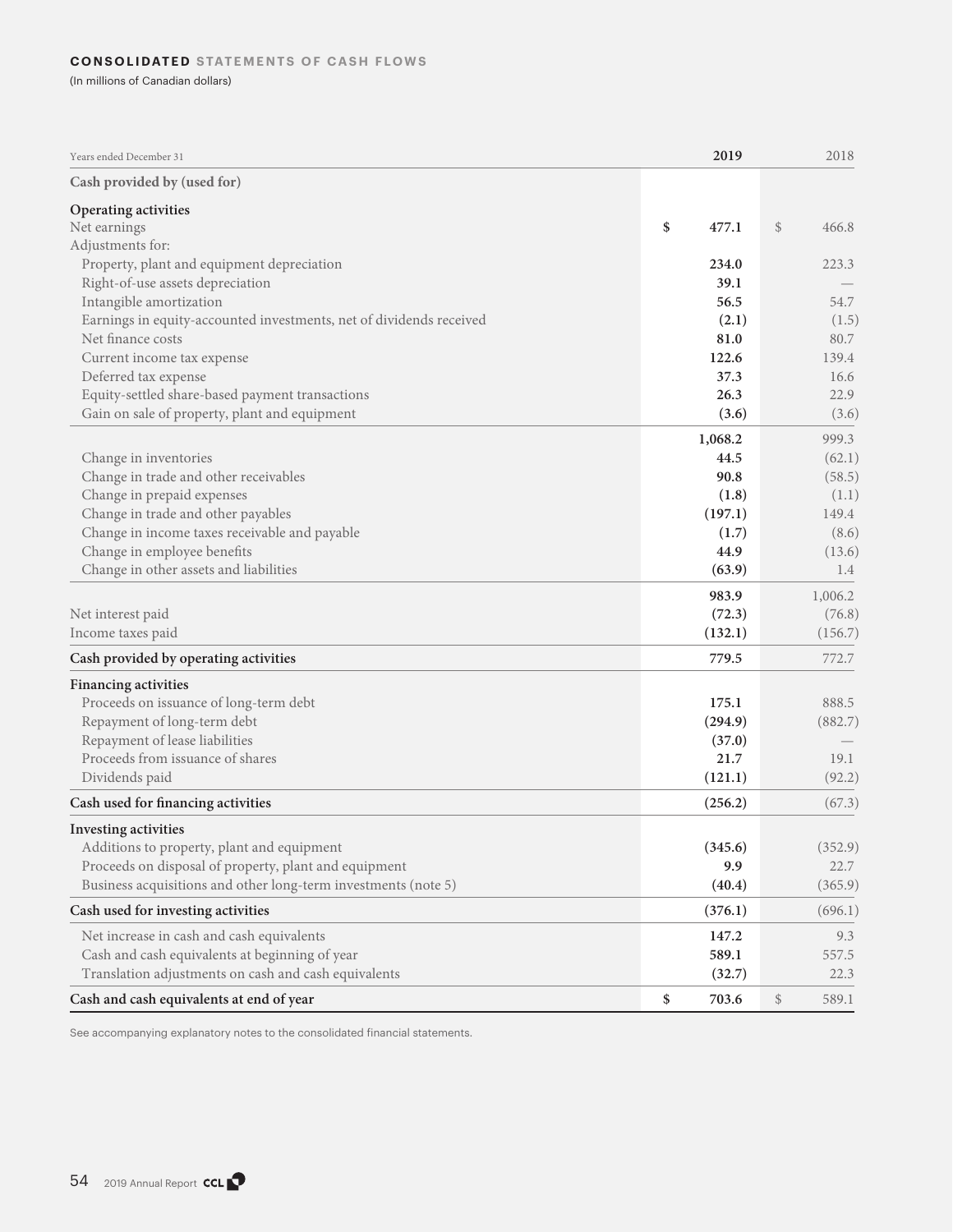# **1. REPORTING ENTITY**

CCL Industries Inc. (the "Company") is a public company, listed on the Toronto Stock Exchange, and is incorporated and domiciled in Canada. These consolidated financial statements of the Company as at and for the years ended December 31, 2019 and 2018, comprise the results of the Company, its subsidiaries and its interest in joint ventures and associates. The Company has manufacturing facilities around the world and is primarily involved in the manufacture of labels, consumer printable media products, technology-driven label solutions, polymer banknote substrates and specialty films.

# **2. BASIS OF PREPARATION**

### **(a) Statement of compliance**

These consolidated financial statements have been prepared in accordance with International Financial Reporting Standards ("IFRS") and IFRS interpretations adopted by the International Accounting Standards Board ("IASB").

These consolidated financial statements were authorized for issue by the Company's Board of Directors on February 21, 2020.

### **(b) Basis of measurement**

These consolidated financial statements have been prepared on the historical cost basis except for the following items in the statements of financial position:

- Derivative financial instruments are measured at fair value;
- Financial instruments at fair value through profit or loss are measured at fair value; and
- Assets related to the defined benefit plans are measured at fair value and liabilities related to the defined benefit plans are calculated by qualified actuaries using the projected unit credit method.

### **(c) Presentation currency**

These consolidated financial statements are presented in Canadian dollars, which is the Company's presentation currency. All financial information, except per share information, is presented in millions of Canadian dollars, unless otherwise noted.

### **(d) Use of estimates and judgments**

The preparation of these consolidated financial statements requires management to make estimates and assumptions that affect the application of accounting policies and the reported amounts of sales and expenses during the year and the reported amounts of assets and liabilities and the disclosure of contingent assets and liabilities at the date of the financial statements. Actual results could differ from those estimates.

Estimates and assumptions are used mainly in determining the measurement of recognized transactions and balances.

In the process of applying the Company's accounting policies, management makes various judgments, apart from those involving estimations, that can significantly affect the amounts it recognizes in the financial statements.

Judgments, estimates and assumptions are continually evaluated and are based on historical experience and other factors including expectations of future events that are believed to be reasonable under the circumstances.

The Company has applied judgment in its assessment of the classification of financial instruments, the recognition and derecognition of tax losses and provisions, the determination of cash-generating units ("CGUs"), the identification of the indicators of impairment for property and equipment and intangible assets, the level of componentization of property and equipment and the allocation of purchase price adjustments on business combinations.

Estimates are used when determining the amounts recorded for depreciation and amortization of property, plant and equipment, intangible assets and right-of-use assets, outstanding self-insurance claims, pension and other post-employment benefits, income and other taxes, provisions, lease liabilities, certain fair value measures including those related to the valuation of business combinations, share-based payments and financial instruments and in the valuation of goodwill and intangible assets.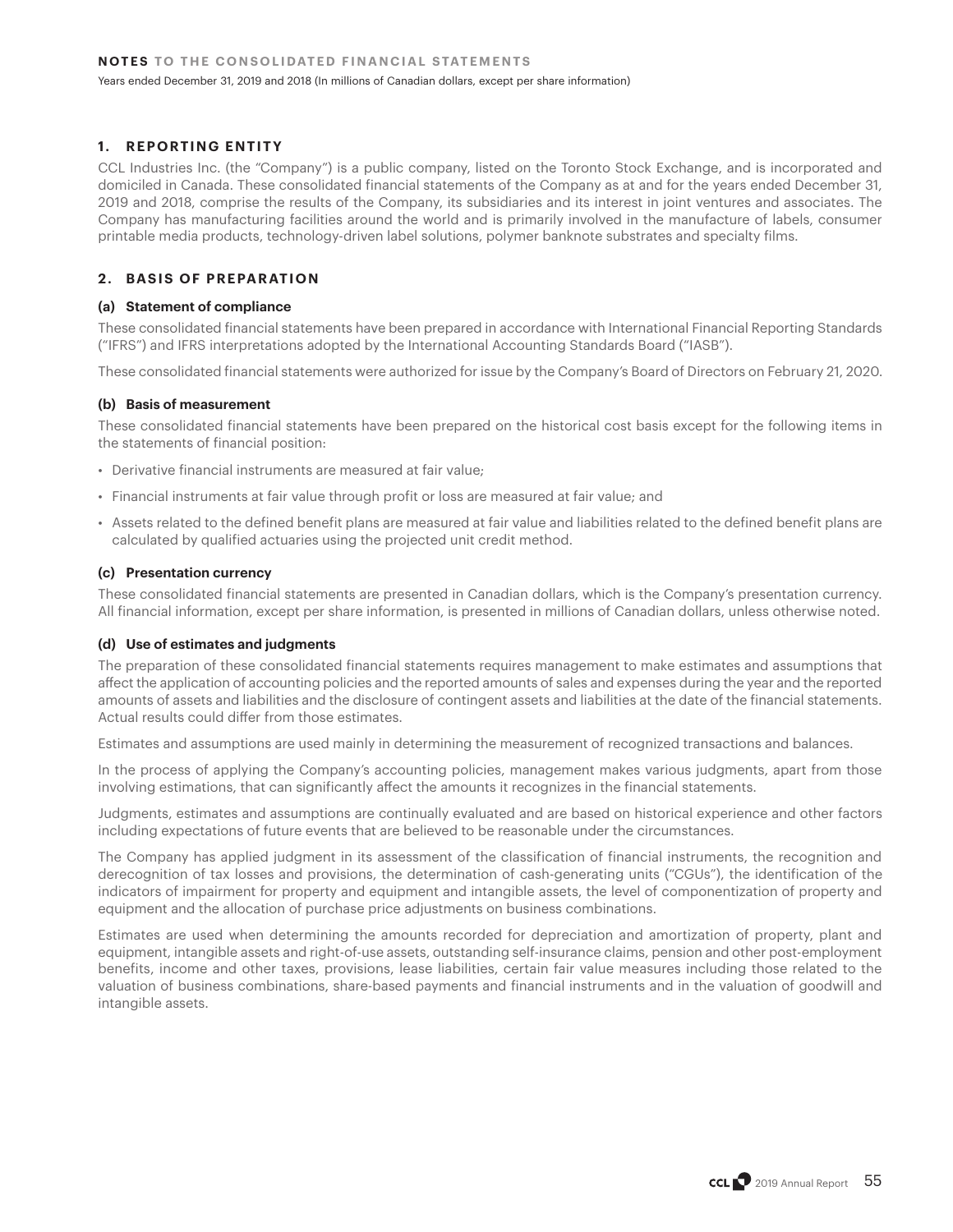Years ended December 31, 2019 and 2018 (In millions of Canadian dollars, except per share information)

### **3. SIGNIFICANT ACCOUNTING POLICIES**

The accounting policies set out below have been applied consistently to all comparative information presented in these consolidated financial statements.

#### **(a) Basis of consolidation**

#### **(i) Business combinations**

The Company measures goodwill as the fair value of the consideration transferred including the recognized amount of any non-controlling interest in the acquiree, less the net recognized amount (generally fair value) of the identifiable assets acquired and liabilities assumed, all measured as of the acquisition date. When the excess is negative, a bargain purchase gain is recognized immediately in profit or loss. The Company elects to measure, on a transaction-by-transaction basis, noncontrolling interest either at its fair value or at its proportionate share of the recognized amount of the identifiable net assets at the acquisition date. Transaction costs, other than those associated with the issue of debt or equity securities, that the Company incurs in connection with a business combination are expensed as incurred.

#### **(ii) Subsidiaries**

Subsidiaries are entities controlled by the Company. Control exists when the Company is exposed to, or has rights to, variable returns from its involvement with the entity and has the ability to affect those returns through its power over the entity. The financial statements of subsidiaries are included in the consolidated financial statements from the date that control commences until the date that control ceases. The accounting policies of subsidiaries have been changed, when necessary, to align them with the policies adopted by the Company.

#### **(iii) Associates and joint arrangements**

The Company's interests in equity-accounted investees comprise interests in associates and joint ventures.

Associates are those entities in which the Company has significant influence, but not control or joint control over the financial and operating policies. Significant influence is presumed to exist when the Company holds between 20% and 50% of the voting power of another entity.

The Company classifies its interest in joint arrangements as either joint operations (if the Company has rights to the assets and has obligations for the liabilities relating to an arrangement) or joint ventures (if the Company has the rights only to the net assets of an arrangement). When making this assessment, the Company considers the structure of the arrangements, the legal form of any separate vehicles, the contractual terms of the arrangements and other facts and circumstances.

Investments in associates and joint ventures are accounted for using the equity method and are recognized initially at cost. The Company's investments include goodwill identified on acquisition, net of any accumulated impairment losses. The consolidated financial statements include the Company's share of the income and expenses and equity movements of equity-accounted investees, after adjustments to align the accounting policies with those of the Company, from the date that significant influence commences until the date that it ceases. When the Company's share of losses exceeds its interest in an equity-accounted investee, the carrying amount of that interest (including any long-term investments) is reduced to nil and the recognition of further losses is discontinued, except to the extent that the Company has an obligation or has made payments on behalf of the investee.

### **(iv) Transactions eliminated on consolidation**

Inter-company balances and transactions, and any unrealized income and expenses arising from inter-company transactions, are eliminated in preparing the consolidated financial statements. Unrealized gains arising from transactions with equityaccounted investees are eliminated against the investment to the extent of the Company's interest in the investee. Unrealized losses are eliminated in the same way as unrealized gains, but only to the extent that there is no evidence of impairment.

### **(b) Foreign currency**

### **(i) Foreign currency transactions**

Transactions in foreign currencies are translated to the respective functional currencies of the Company's entities using exchange rates at the dates of the transactions. Monetary assets and liabilities denominated in foreign currencies at the reporting date are translated to the functional currency using the exchange rate at that date. The foreign currency gain or loss on monetary items is the difference between amortized cost in the functional currency at the beginning of the period, adjusted for effective interest and payments during the period, and the amortized cost in the foreign currency translated at the exchange rate at the end of the period. Non-monetary assets and liabilities denominated in foreign currencies that are measured at fair value are translated to the functional currency at the exchange rate at the date that the fair value was determined. Foreign currency differences arising on translation are recognized in the consolidated income statement, except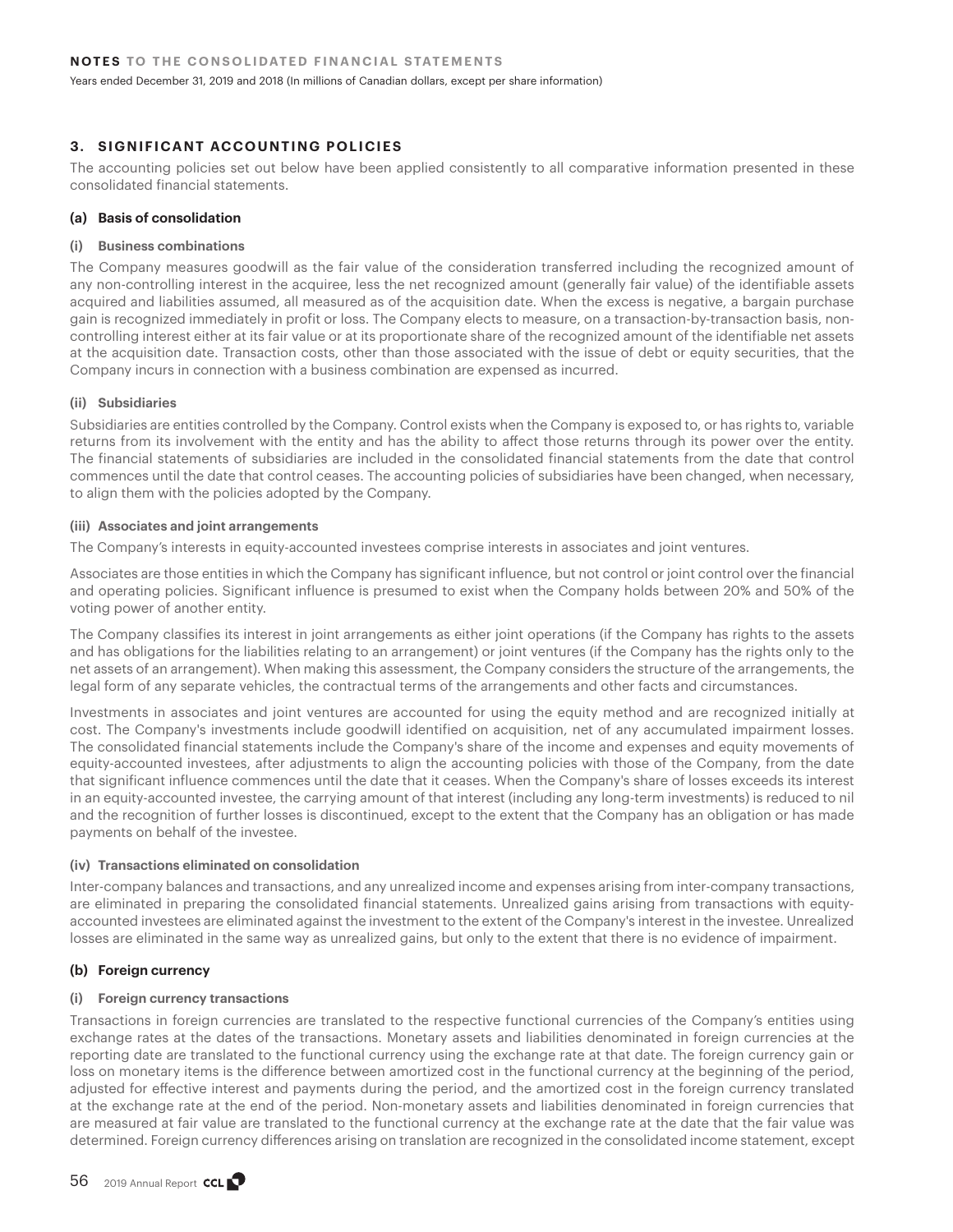for differences arising on the translation of a financial liability designated as a hedge of the net investment in a foreign operation or qualifying cash flow hedges, which are recognized directly in other comprehensive income (see note 3(b)(iii)). Foreign currency-denominated non-monetary items, measured at historical cost, have been translated at the rate of exchange at the transaction date.

### **(ii) Foreign operations**

The financial statements of each of the Company's subsidiaries are measured using the currency of the primary economic environment in which the entity operates.

The assets and liabilities of foreign operations, including goodwill and fair value adjustments arising on acquisition, are translated into Canadian dollars using exchange rates at the reporting date. The income and expenses of foreign operations are translated into Canadian dollars using the average exchange rates for the period.

Foreign currency differences are recognized directly in other comprehensive income and presented within the foreign currency translation adjustment.

When a foreign operation is disposed of, the amount in other comprehensive income related to the foreign operation is fully transferred to the consolidated income statement. A disposal occurs when the entire interest in the foreign operation is disposed of, or, in the case of a partial disposal, the partial disposal results in the loss of control of a subsidiary or the loss of significant influence. For any partial disposal of the Company's interest in a subsidiary that includes a foreign operation, the Company re-attributes the proportionate share of the relevant amounts in other comprehensive income to non-controlling interests. For any other partial disposal of a foreign operation, the Company reclassifies to the consolidated income statement only the proportionate share of the relevant amount in other comprehensive income.

Foreign exchange gains and losses arising from a monetary item receivable from, or payable to, a foreign operation, the settlement of which is neither planned nor likely in the foreseeable future, are considered to form part of a net investment in a foreign operation and are recognized directly in other comprehensive income and presented within the foreign currency translation adjustment.

### **(iii) Hedge of net investment in a foreign operation**

The Company applies hedge accounting to the foreign currency exposure arising between the functional currency of the foreign operation and the parent entity's functional currency, regardless of whether the net investment is held directly or through an intermediate parent.

Foreign currency differences arising on the translation of a financial liability designated as a hedge of a net investment in a foreign operation are recognized directly in other comprehensive income to the extent that the hedge is effective. To the extent that the hedge is ineffective, such differences are recognized in the consolidated income statement. When the hedged part of a net investment is disposed of or partially disposed of, the associated cumulative amount in equity is transferred to the consolidated income statement as an adjustment to the consolidated income statement on disposal, in accordance with the policy described in note 3(b)(ii).

### **(c) Financial instruments**

### **(i) Financial assets and liabilities**

The Company recognizes financial assets and financial liabilities initially at fair value and subsequently measures them at either fair value or amortized cost based on the following classifications:

### *Amortized cost:*

The Company classifies financial assets held to collect contractual cash flows at amortized cost, including cash and cash equivalents and trade and other receivables. The Company initially recognizes the carrying amount of such assets on the consolidated statement of financial position at fair value plus directly attributable transaction costs, and subsequently measures them at amortized cost using the effective interest rate method, less any impairment losses.

### *Fair value through profit or loss ("FVTPL"):*

Financial assets and financial liabilities purchased or incurred, respectively, with the intention of generating earnings in the near term are classified as FVTPL. This category includes derivative assets and derivative liabilities that do not qualify for hedge accounting, if any. For items classified as FVTPL, the Company initially recognizes such financial assets on the consolidated statement of financial position at fair value and recognizes subsequent changes in the consolidated income statement. Transaction costs incurred are expensed in the consolidated income statements. The Company does not currently hold any assets and liabilities designated as FVTPL.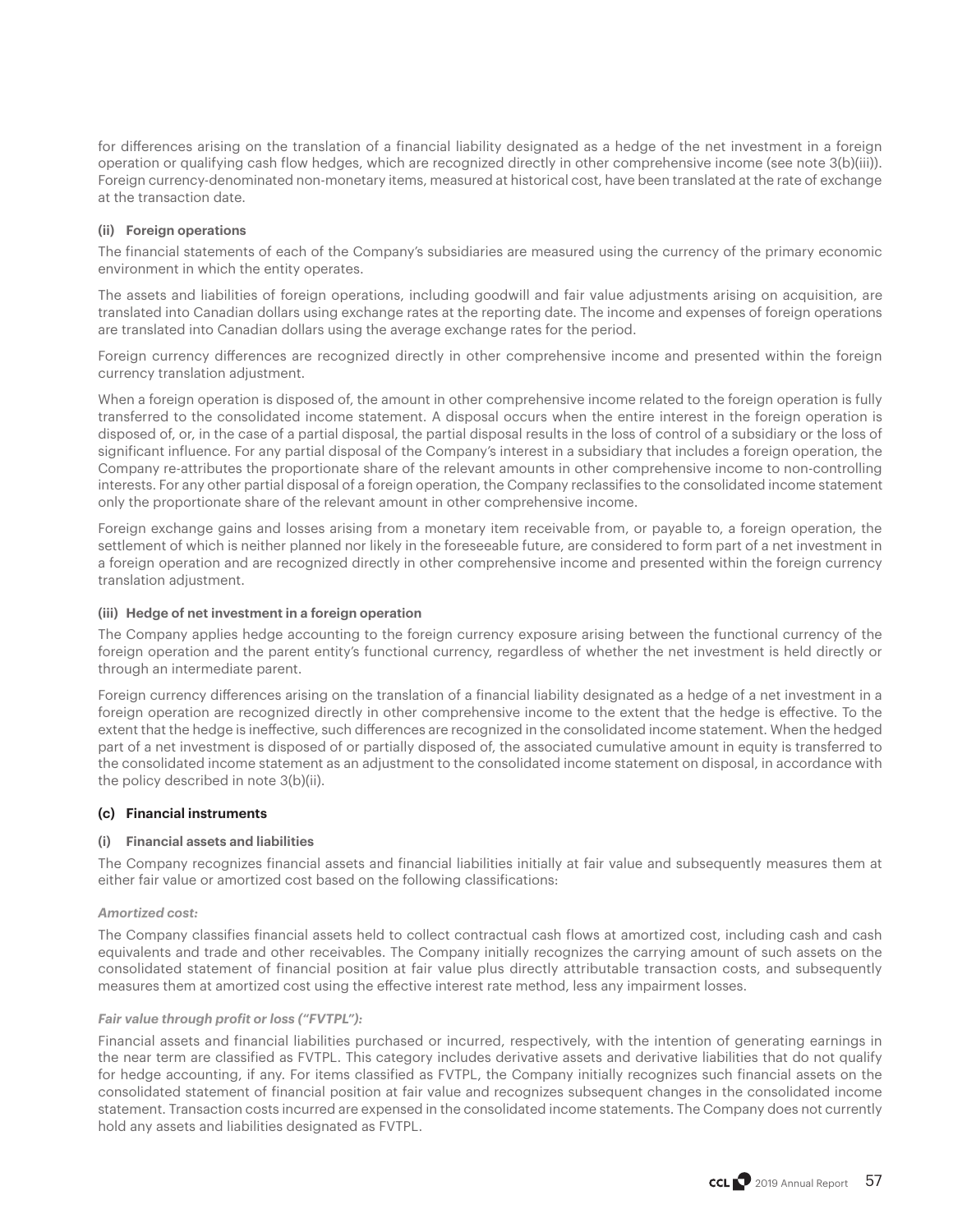Years ended December 31, 2019 and 2018 (In millions of Canadian dollars, except per share information)

#### *Fair value through other comprehensive income ("FVTOCI"):*

This category includes the Company's investments in securities. Subsequent to initial recognition, they are measured at fair value on the consolidated statement of financial position and changes therein are recognized in other comprehensive income. When an investment is derecognized, the accumulated gain or loss in other comprehensive income is not transferred to the consolidated income statement.

#### *Other financial liabilities:*

This category is for financial liabilities that are not classified as FVTPL or FVTOCI and includes trade and other payables and long-term debt. These financial liabilities are recorded at amortized cost on the consolidated statement of financial position.

Financial assets and liabilities are offset and the net amount presented in the statement of financial position when, and only when, the Company has a legal right to offset the amounts and intends either to settle on a net basis or to realize the asset and settle the liability simultaneously.

#### **(ii) Derivative financial instruments, including hedge accounting**

The Company uses derivative financial instruments to manage its foreign currency and interest-rate-risk exposure and pricerisk exposure related to the purchase of raw materials. Embedded derivatives are separated from the host contract and accounted for separately. If the economic characteristics and risks of the host contract and the embedded derivative are not closely related, a separate instrument with the same terms as the embedded derivative would meet the definition of a derivative, and the combined instrument is not measured at fair value through the income statement. Changes in the fair value of separable embedded derivatives are recognized immediately in the consolidated income statement.

On initial designation of the hedge, the Company formally documents the relationship between the hedging instrument(s) and hedged item(s), including the risk management objectives and strategy in undertaking the hedge transaction, together with the methods that will be used to assess the effectiveness of the hedging relationship. The Company makes periodic assessments of prospective hedge effectiveness.

The fair value of forward exchange contracts is based on their listed market price, if available. If a listed market price is not available, then fair value is estimated by discounting the difference between the contractual forward price and the current forward price for the residual maturity of the contract using a risk-free interest rate (based on government bonds).

The fair value of interest rate swaps is based on broker quotes. Those quotes are tested for reasonableness by discounting estimated future cash flows based on the terms and maturity of each contract and using market interest rates for a similar instrument at the measurement date.

Fair values reflect the credit risk of the instrument and include adjustments to take account of the credit risk of the group entity and counterparty when appropriate.

#### *Cash flow hedges*

When a derivative is designated as the hedging instrument in a hedge of the variability in cash flows attributable to a particular risk associated with a recognized asset or liability or a highly probable forecast transaction that could affect profit or loss, the effective portion of changes in the fair value of the derivative is recognized in other comprehensive income and presented in the hedging reserve in equity. The amount recognized in other comprehensive income is removed and included in profit or loss in the same period that the hedged cash flows affect profit or loss under the same line item in the statement of comprehensive income as the hedged item. Any ineffective portion of changes in the fair value of the derivative is recognized immediately in the consolidated income statement.

If the hedging instrument no longer meets the criteria for hedge accounting or expires or is sold, terminated, exercised, or the designation is revoked, then hedge accounting is discontinued prospectively. The cumulative gain or loss previously recognized in other comprehensive income and presented in unrealized gains or losses on cash flow hedges in equity remains there until the forecast transaction affects profit or loss. When the hedged item is a non-financial asset, the amount recognized in other comprehensive income is transferred to the carrying amount of the asset when the asset is recognized. If the forecast transaction is no longer expected to occur, then the balance in other comprehensive income is recognized immediately in profit or loss. In other cases, the amount recognized in other comprehensive income is transferred to the consolidated income statement in the same period that the hedged item affects profit or loss.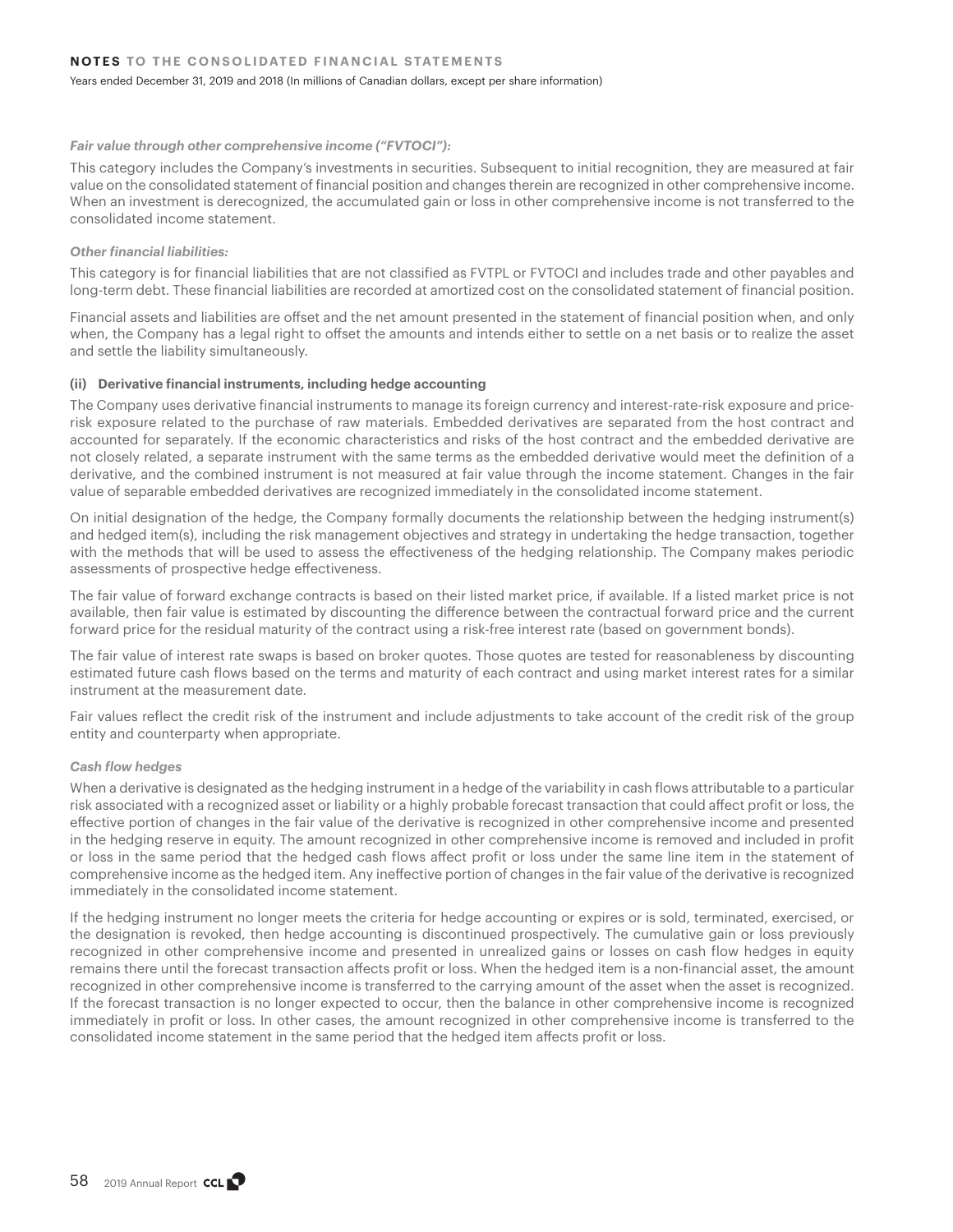#### *Fair value hedges*

Fair value hedges are hedges of the fair value of recognized assets, liabilities or unrecognized firm commitments. Changes in the fair value of derivatives that are designated as fair value hedges are recorded in the consolidated income statement together with any changes in the fair value of the hedged item that are attributable to the hedged risk.

### **(d) Property, plant and equipment**

### **(i) Recognition and measurement**

Items of property, plant and equipment are measured at cost less accumulated depreciation and accumulated impairment losses.

Cost includes expenditures that are directly attributable to the acquisition of the asset. The cost of self-constructed assets includes the cost of materials and direct labour, any other costs directly attributable to bringing the assets to a working condition for their intended uses, and the costs of dismantling and removing the items and restoring the site on which they are located. Purchased software that is integral to the functionality of the related equipment is capitalized as part of that equipment.

The fair value of property, plant and equipment recognized as a result of a business combination is based on the amount for which a property could be exchanged on the date of valuation between knowledgeable, willing parties in an arm's length transaction.

Borrowing costs related to the acquisition, construction or production of qualifying assets are capitalized as part of the cost of the assets.

When parts of an item of property, plant and equipment have different useful lives, they are accounted for as separate items (major components) of property, plant and equipment.

Gains and losses on disposal of an item of property, plant and equipment are determined by comparing the proceeds from disposal with the carrying amount of property, plant and equipment and are recognized within selling, general and administrative expenses in the consolidated income statement.

The cost of replacing a part of an item of property, plant and equipment is recognized in the carrying amount of the item if it is probable that the future economic benefits embodied within the part will flow to the Company and its cost can be measured reliably. The carrying amount of the replaced part is derecognized. The costs of the day-to-day servicing of property, plant and equipment are recognized in profit or loss as incurred.

### **(ii) Depreciation**

Depreciation is calculated based on the cost of the asset or other amount substituted for cost, less its residual value.

Depreciation is recognized in profit or loss on a straight-line basis over the estimated useful lives of each part of an item of property, plant and equipment, since this most closely reflects the expected pattern of consumption of the future economic benefits embodied in the asset.

The estimated useful lives for the current and comparative periods are as follows:

|  |  | • Buildings | Up to 40 years |
|--|--|-------------|----------------|
|--|--|-------------|----------------|

- Machinery and equipment Up to 20 years • Fixtures and fittings Up to 10 years
- Minor components Up to 5 years

Depreciation methods, useful lives and residual values are reviewed at each reporting date and adjusted if appropriate.

### **(e) Intangible assets**

### **(i) Goodwill**

Goodwill arises on the acquisition of subsidiaries and is tested for impairment annually or more frequently if events or circumstances indicate that the carrying amount may not be recoverable. For measurement of goodwill at initial recognition, see note 3(a)(i).

#### *Subsequent measurement*

Goodwill is measured at cost, less accumulated impairment losses. In respect of equity-accounted investments, the carrying amount of goodwill is included in the carrying amount of the investment.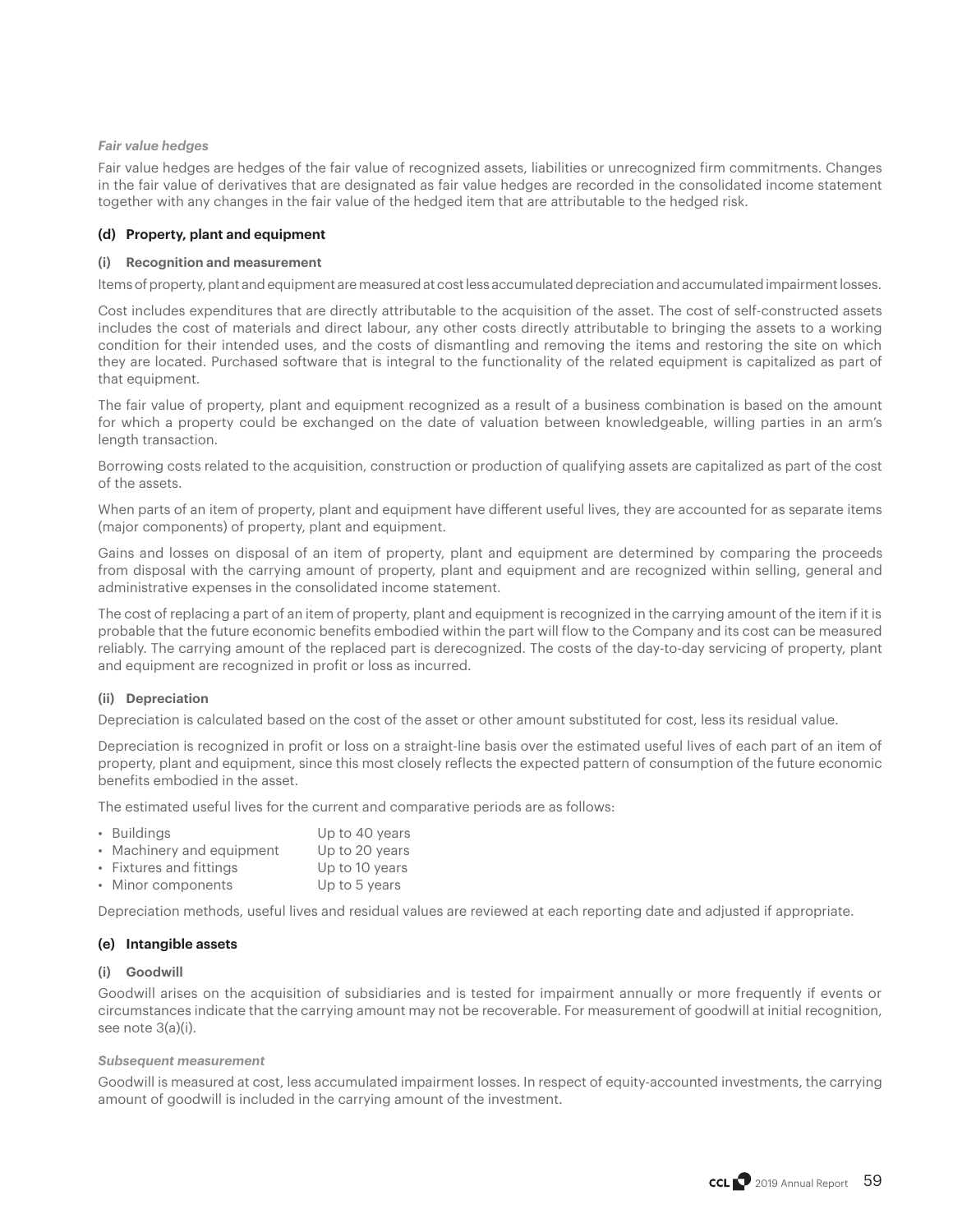Years ended December 31, 2019 and 2018 (In millions of Canadian dollars, except per share information)

#### **(ii) Other intangible assets**

Intangible assets consist of patents, trademarks, brands, software and the value of acquired customer relationships. Impairment losses for intangible assets where the carrying value is not recoverable are measured based on fair value. Fair value is calculated by using discounted cash flows.

The fair values of customer relationships acquired in a business combination are determined using the multi-period excess earnings method, whereby the subject asset is valued after deducting a fair return on all other assets that are part of creating the related cash flows.

The fair values of brands acquired in a business combination are determined using the multi-period excess earnings method or the relief of royalty method, whereby the value of the brand is equal to the royalty savings from having ownership as opposed to licensing the brand.

Amortization is recognized in the consolidated income statement on a straight-line basis over the estimated useful lives of intangible assets, other than indefinite-life intangible assets, such as brands and goodwill, from the date that they are available for use. The estimated useful lives for the current and comparative years are as follows:

- Patents, trademarks and other Up to 15 years
- Customer relationships **EXECUS** Up to 20 years
- Brands and goodwill **Indefinite-life**

### **(f) Leases**

The Company recognizes right-of-use assets and lease liabilities for all leases with a term of more than 12 months, unless the underlying asset is of low value. The right-of-use asset is measured based on the initial value of the lease liability adjusted for lease payments made at or before the commencement of the lease, initial direct costs and estimated dismantling and restoring costs. The right-of-use asset is depreciated over the shorter of the lease term and the asset's useful life, unless it is reasonably certain the Company will obtain ownership by the end of the lease term, in which case the asset is depreciated over its useful life.

The lease liability is measured at the present value of all future lease payments discounted at the lessee's incremental borrowing rate. Lease liabilities are measured at amortized cost using the effective interest rate method whereby interest is recognized in profit or loss over the lease term.

The Company has adopted the practical expedients related to short-term leases and leases of low-value assets whereby lease obligations associated with these leases are recognized as an expense in the consolidated income statement when incurred.

### **(g) Inventories**

Inventories are measured at the lower of cost and net realizable value. The cost of inventories is based on the first-in, first-out principle and includes expenditures incurred in acquiring the inventories, production or conversion costs, and other costs incurred in bringing them to their existing locations and conditions. In the case of manufactured inventories and work in progress, cost includes an appropriate share of production overheads based on normal operating capacity.

Net realizable value is the estimated selling price in the ordinary course of business, less the estimated costs of completion and selling.

The fair value of inventories acquired in a business combination is determined based on the estimated selling price in the ordinary course of business, less the estimated costs of completion and sale, and a reasonable profit margin based on the effort required to complete and sell the inventories.

Estimates regarding obsolete and slow-moving inventory are also computed.

# **(h) Impairment**

### **(i) Financial assets, including receivables**

A financial asset not carried at FVTPL is assessed at each reporting date to determine whether there is any objective evidence that it is impaired. A financial asset is considered to be impaired if objective evidence indicates an expected credit loss ("ECL"). Loss allowances are measured on the basis of lifetime ECLs where losses are recognized from all possible default events over the expected life of a financial instrument.

The Company considers evidence of impairment for financial assets measured at amortized cost at both a specific asset and a collective level. All individually significant financial assets measured at amortized cost are assessed for specific impairment. All individually significant financial assets measured at amortized cost that are found not to be specifically impaired are then collectively assessed for any impairment that has been incurred but not yet identified.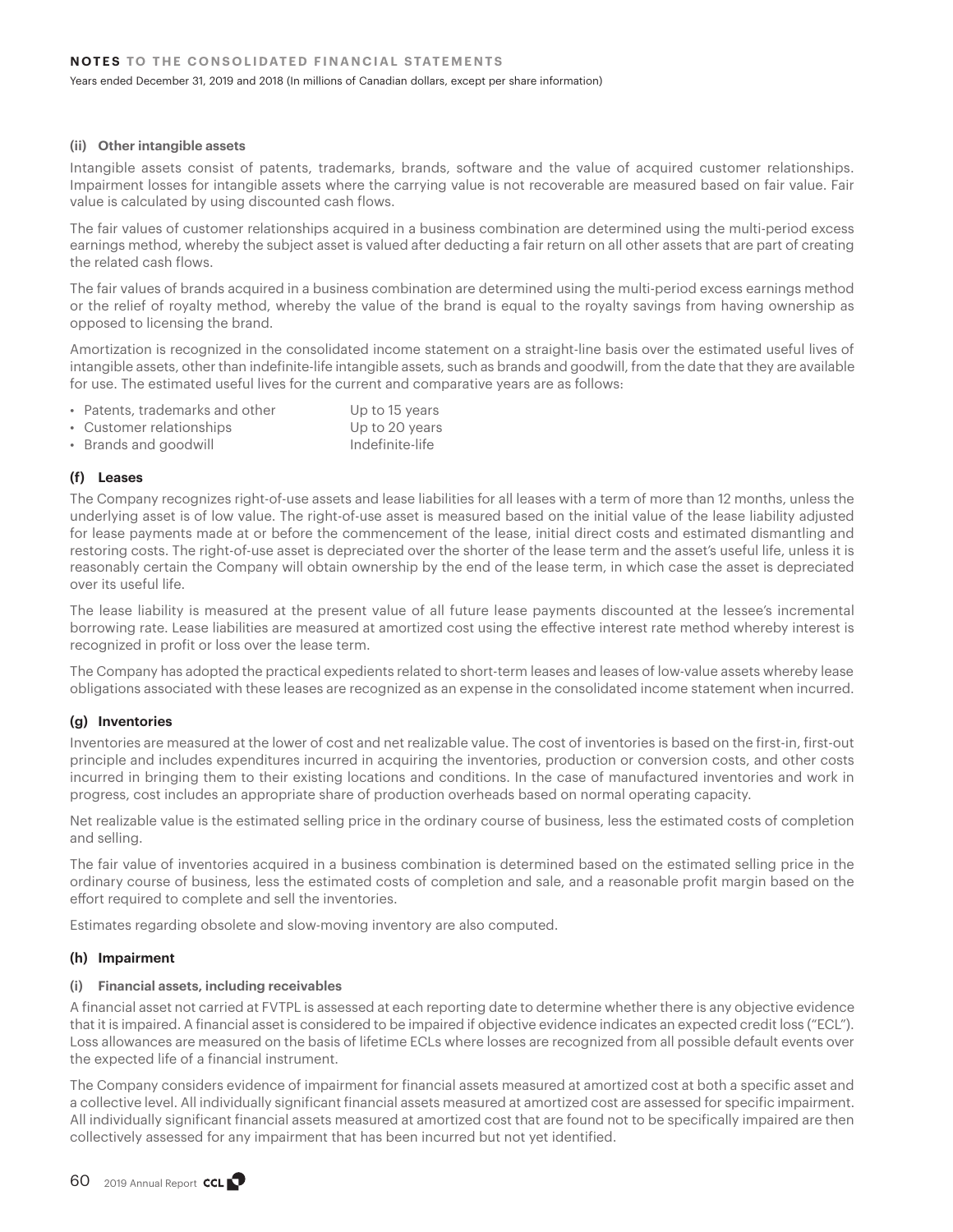In assessing collective impairment, the Company uses historical trends of the probability of default, timing of recoveries and the amount of expected loss, adjusted for management's judgment as to whether current and expected future economic and credit conditions are such that the expected losses are likely to be greater or less than those suggested by historical trends.

An impairment loss in respect of a financial asset measured at amortized cost is calculated as the difference between its carrying amount and the present value of the estimated future cash flows discounted at the original effective interest rate and reflected in an allowance account against trade receivables. Losses are recognized in the consolidated income statement. When a subsequent event causes the amount of impairment loss to decrease, the decrease in impairment loss is reversed through profit or loss.

### **(ii) Non-financial assets**

The carrying amounts of non-financial assets, other than inventories and deferred tax assets, are reviewed at each reporting date to determine whether there is any indication of impairment. If any such indication exists, the impairment would be recognized in the consolidated income statement.

Impairments are recorded when the expected recoverable amount of assets is less than their carrying amount. The recoverable amount is the higher of an asset's or a cash-generating unit's fair value, less the cost to sell and its value in use. In assessing value in use, the estimated future cash flows are discounted to their present value using a pre-tax discount rate that reflects current market assessments of the time value of money and the risks specific to the asset. For the purpose of impairment testing, assets that cannot be tested individually are grouped together into the smallest group of assets that generates cash inflows from continuing use that are largely independent of the cash inflows of other assets or groups of assets. For the purposes of goodwill impairment testing, goodwill acquired in a business combination is allocated to the CGU, or the group of CGUs, that is expected to benefit from the synergies of the combination. This allocation is subject to an operating segment ceiling test and reflects the lowest level at which that goodwill is monitored for internal reporting purposes. An impairment loss is recognized if the carrying amount of an asset or its CGU exceeds its estimated recoverable amount. Impairment losses are recognized in profit or loss. Impairment losses, other than those relating to goodwill, are evaluated for potential reversals when events or changes in circumstances warrant such consideration.

The carrying values of finite-life intangible assets are reviewed for impairment whenever events or changes in circumstances indicate that their carrying amounts may not be recoverable. Additionally, the carrying values of goodwill and indefinite-life intangibles are tested annually for impairment.

An impairment loss in respect of goodwill is not reversed. In respect of other assets, impairment losses recognized in prior years are assessed at each reporting date for any indications that the losses have decreased or no longer exist. An impairment loss is reversed if there has been a change in the estimates used to determine the recoverable amount. An impairment loss is reversed only to the extent that the asset's carrying amount does not exceed the carrying amount that would have been determined, net of depreciation or amortization, if no impairment loss had been recognized.

Goodwill that forms part of the carrying amount of an equity-accounted investment is not recognized separately and therefore is not tested for impairment separately. Instead, the entire amount of the equity-accounted investment is tested for impairment as a single asset when there is objective evidence that the equity-accounted investment may be impaired.

# **(i) Employee benefits**

### **(i) Defined contribution plans**

A defined contribution plan is a post-employment benefit plan under which an entity pays fixed contributions into a separate entity and will have no legal or constructive obligation to pay further amounts. Obligations for contributions to defined contribution pension plans are recognized as an employee benefit expense in the consolidated income statement in the period that the service is rendered by the employee.

### **(ii) Defined benefit plans**

A defined benefit plan is a post-employment benefit plan other than a defined contribution plan. The Company's net obligation in respect of defined benefit post-employment plans is calculated separately for each plan by estimating the amount of future benefit that employees have earned in return for their service in the current and prior periods; that benefit is discounted to determine its present value using a discount rate comparable to high-quality corporate bonds. Any unrecognized past service costs and the fair value of any plan assets are deducted. The calculation is performed annually by a qualified actuary using the projected unit credit method. When the calculation results in a benefit to the Company, the recognized asset is limited to the total of any unrecognized past service costs and the present value of economic benefits available in the form of any future refunds from the plan or reductions in future contributions to the plan. An economic benefit is available to the Company if it is realizable during the life of the plan or on settlement of the plan liabilities.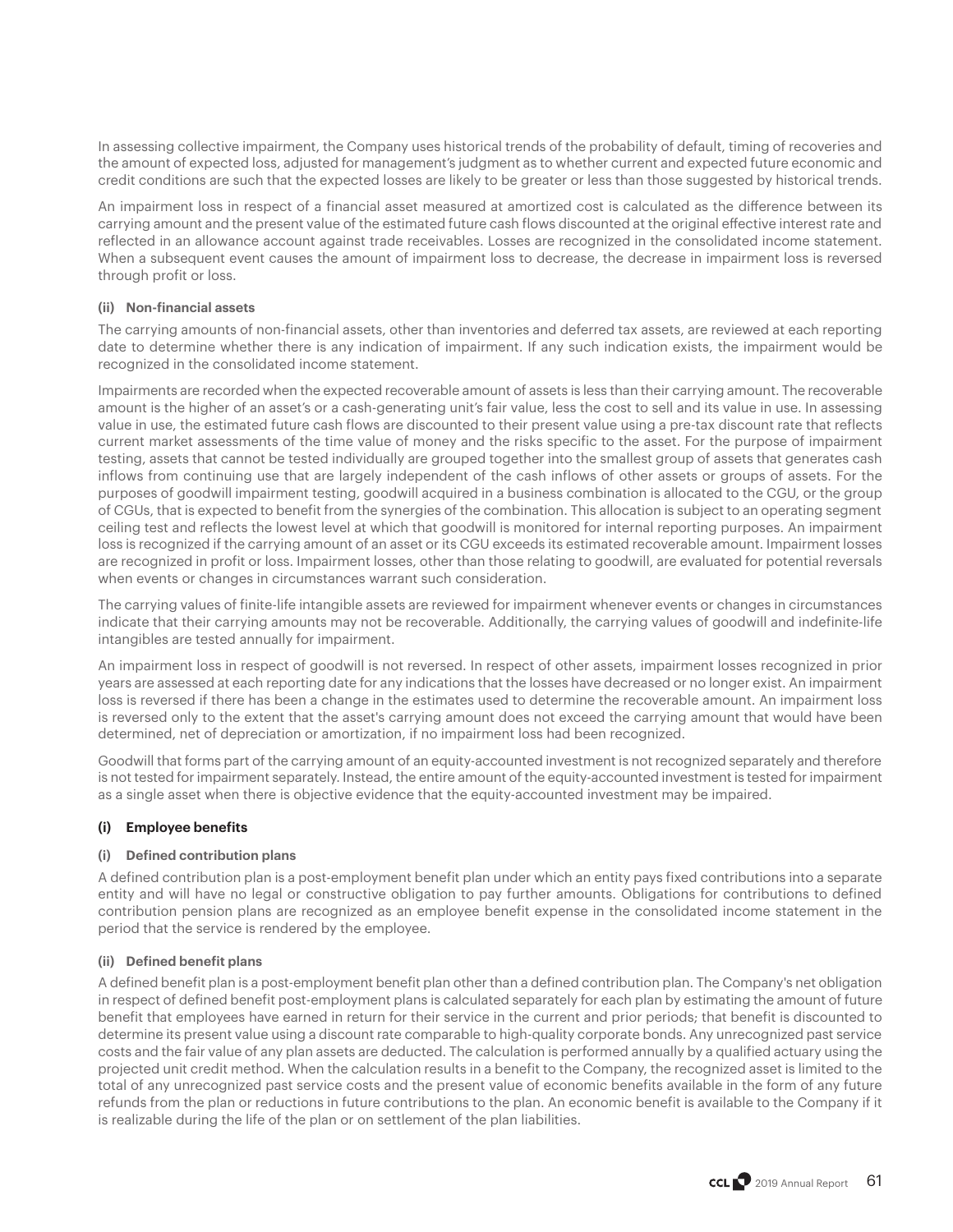Years ended December 31, 2019 and 2018 (In millions of Canadian dollars, except per share information)

When the benefits of a plan are improved, the portion of the increased benefit relating to past service by employees is recognized in the consolidated income statement on a straight-line basis over the average period until the benefits become vested. To the extent that the benefits vest immediately, the expense is recognized immediately in the consolidated income statement.

The Company recognizes all actuarial gains and losses arising from defined benefit plans directly in other comprehensive income immediately and reports them in retained earnings.

The Company determines the net interest expense on the net defined benefit liability for the period by applying the discount rate used to measure the defined benefit obligation at the beginning of the annual period to the then-net defined benefit liability, taking into account any changes in the net defined benefit liability during the period as a result of the contributions and benefit balances. Net interest expense and other expenses related to the defined benefit plans are recognized in profit or loss.

### **(iii) Termination benefits**

Termination benefits are recognized as an expense when the Company is demonstrably committed, without realistic possibility of withdrawal, to a formal detailed plan to either terminate employment before the normal retirement date or provide termination benefits as a result of an offer made to encourage voluntary redundancy. Termination benefits for voluntary redundancies are recognized as an expense if the Company has made an offer of voluntary redundancy, it is probable that the offer will be accepted and the number of acceptances can be estimated reliably. If benefits are payable more than 12 months after the reporting period, then they are discounted to their present value.

### **(iv) Short-term benefits**

Short-term employee benefit obligations are measured on an undiscounted basis and are recognized as the related service is provided.

### **(v) Share-based payment transactions**

For equity-settled share-based plans, the grant date fair value of options granted to employees is recognized as an employee expense, with a corresponding increase in equity, over the period that the employees become unconditionally entitled to the options. The amount recognized as an expense is adjusted to reflect the actual number of share options for which the related service and non-market vesting conditions are expected to be met. The fair value of employee stock options is measured using the Black-Scholes model. Measurement inputs include the share price on the measurement date, the exercise price of the instrument, the expected volatility, the weighted average expected life of the instrument, the expected dividends, and the risk-free interest rate. Service and non-market performance conditions attached to the transactions are not taken into account in determining fair value.

For equity-settled share-based deferred share unit ("DSU") plans, the grant date fair value of deferred share units is recognized as an employee expense, with a corresponding increase in equity. The grant date fair value is not subsequently remeasured. The value of DSUs received in lieu of dividends is also recognized as a personnel expense in selling, general and administrative expenses in the consolidated income statement.

For cash-settled share-based DSU plans, the fair value of the amount payable for deferred share units is recognized as an expense, with a corresponding increase in liabilities when they are issued. The fair value of a DSU is measured using the average of the high and low trading prices of the Class B shares for the five trading days immediately preceding the date of issue and is remeasured, using a similar five-day average, at the financial statement date and at the settlement date. Any changes in the fair value of the liability are recognized as a personnel expense in the consolidated income statement. The value of DSUs received in lieu of dividends is also recognized as a personnel cost in the consolidated income statement.

# **(j) Provisions**

A provision is recognized if, as a result of a past event, the Company has a present legal or constructive obligation that can be estimated reliably, and it is probable that an outflow of economic benefits will be required to settle the obligation. Provisions are determined by discounting the expected future cash flows at a pre-tax rate that reflects current market assessments of the time value of money and the risks specific to the liability. The unwinding of the discount is recognized as a finance cost.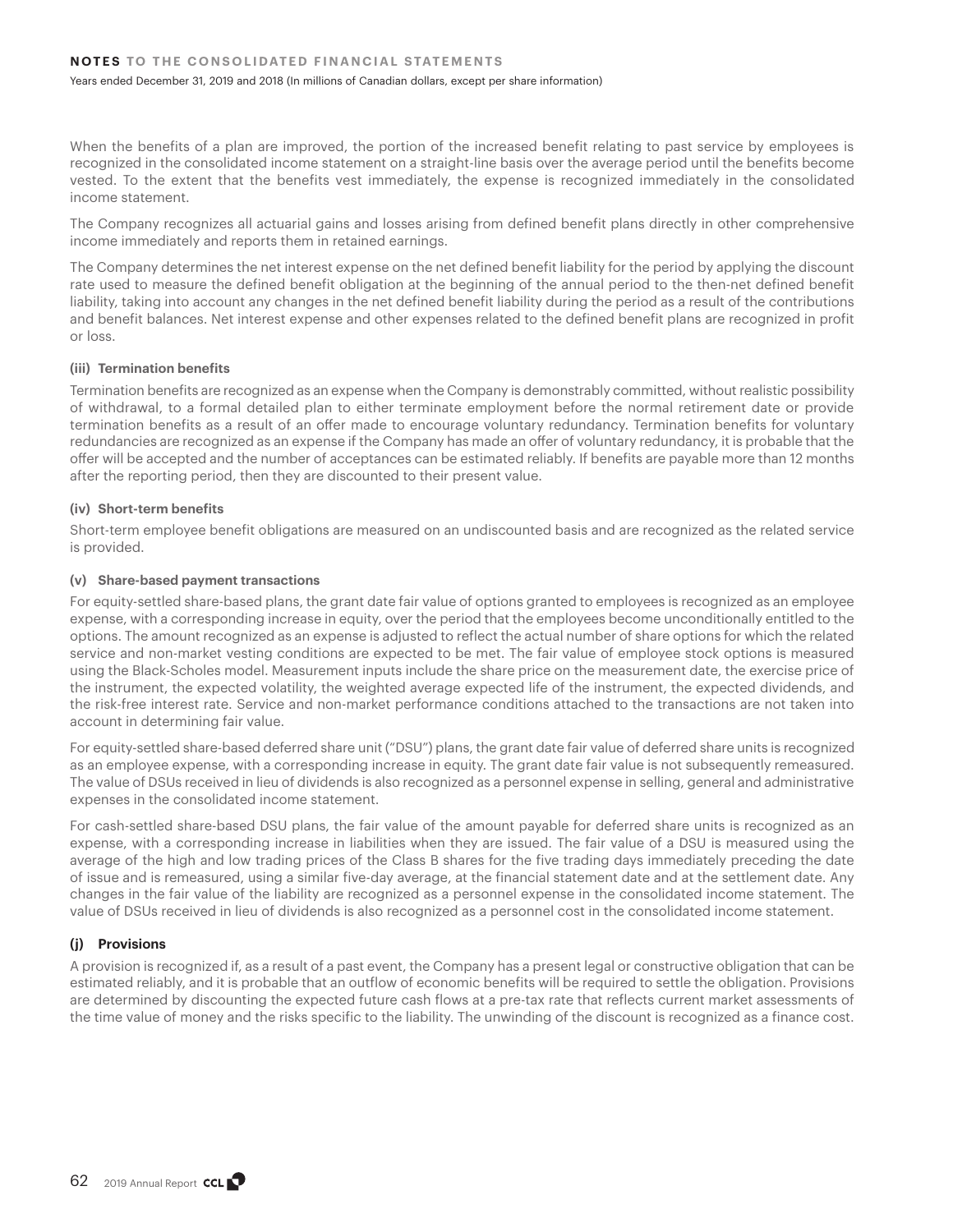### **(k) Revenue**

Revenue is measured based on the consideration specified in a contract with a customer. Revenue is recognized as performance obligations are satisfied and the Company transfers control of a product or service to a customer. For performance obligations satisfied at a point in time, revenue is recognized when the Company has a present right to payment, the buyer has legal title to the asset, physical possession of the asset has transferred to the buyer, the buyer has the significant risks and rewards of ownership and the buyer has accepted the asset. Generally, the buyer obtains control at the time goods are shipped, the product is delivered or services are rendered. For performance obligations satisfied over time, revenue is recognized by measuring the progress toward complete satisfaction of that performance obligation. For customer contracts that contain multiple performance obligations, each element is treated separately for revenue recognition purposes. For these contracts, the total transaction price is allocated to each obligation based on its relative stand-alone selling price. Revenue is then recognized for each obligation when the relevant recognition criteria are met.

Certain contracts with customers contain incentives, including the payment of discounts based on quantities purchased. These incentives represent variable consideration and are estimated and recognized as a deduction of related revenues.

### **(l) Finance income and costs**

Finance income comprises interest income on invested funds, changes in the fair value of financial assets at FVTPL, and gains on hedging instruments that are recognized in the consolidated income statement. Interest income is recognized as it accrues in the consolidated income statement, using the effective interest method.

Finance costs comprise interest expense on borrowings, unwinding of the discount on provisions, changes in the fair value of financial assets at FVTPL, impairment losses recognized on financial assets, and losses on hedging instruments that are recognized in the consolidated income statement. All borrowing costs are recognized in the consolidated income statement using the effective interest method, except for those amounts capitalized as part of the cost of qualifying property, plant and equipment.

### **(m) Taxation**

Income tax expense comprises current and deferred tax. Income tax expense is recognized in the consolidated income statement except to the extent that it relates to items recognized either in other comprehensive income or directly in equity. In such cases, the tax is also recognized in other comprehensive income or directly in equity, respectively.

## **(i) Current tax**

Current tax expense is based on the results for the period as adjusted for items that are not taxable or not deductible. Current tax is calculated using tax rates and laws that were enacted or substantively enacted at the end of the reporting period and includes any adjustments to taxes payable in respect of previous years. Management periodically evaluates positions taken in tax returns with respect to situations in which applicable tax regulation is subject to interpretation. Provisions are established where appropriate on the basis of amounts expected to be paid to the tax authorities.

### **(ii) Deferred tax**

Deferred tax is recognized, using the liability method, on temporary differences arising between the tax bases of assets and liabilities and their carrying amounts in the consolidated statement of financial position. Deferred tax is calculated using tax rates and laws that have been enacted or substantively enacted at the end of the reporting period and which are expected to apply when the related deferred tax asset is realized or the deferred tax liability is settled.

### **(iii) Deferred tax liabilities**

Deferred tax liabilities are generally recognized for all taxable temporary differences. Deferred tax liabilities are recognized for taxable temporary differences arising on investments in subsidiaries and associates, except where the reversal of the temporary difference can be controlled by the Company and it is probable that the temporary difference will not reverse in the foreseeable future.

### **(iv) Deferred tax assets**

A deferred tax asset is recognized for unused tax losses, tax credits and deductible temporary differences to the extent that it is probable that future taxable profits will be available against which they can be utilized. Deferred tax assets are reviewed at each reporting date and are reduced to the extent that it is no longer probable that the related tax benefit will be realized.

Deferred tax is not recognized for taxable temporary differences arising on the initial recognition of goodwill or in respect of temporary differences that arise on initial recognition of assets and liabilities acquired other than in a business combination and that affect neither accounting nor taxable profit or loss.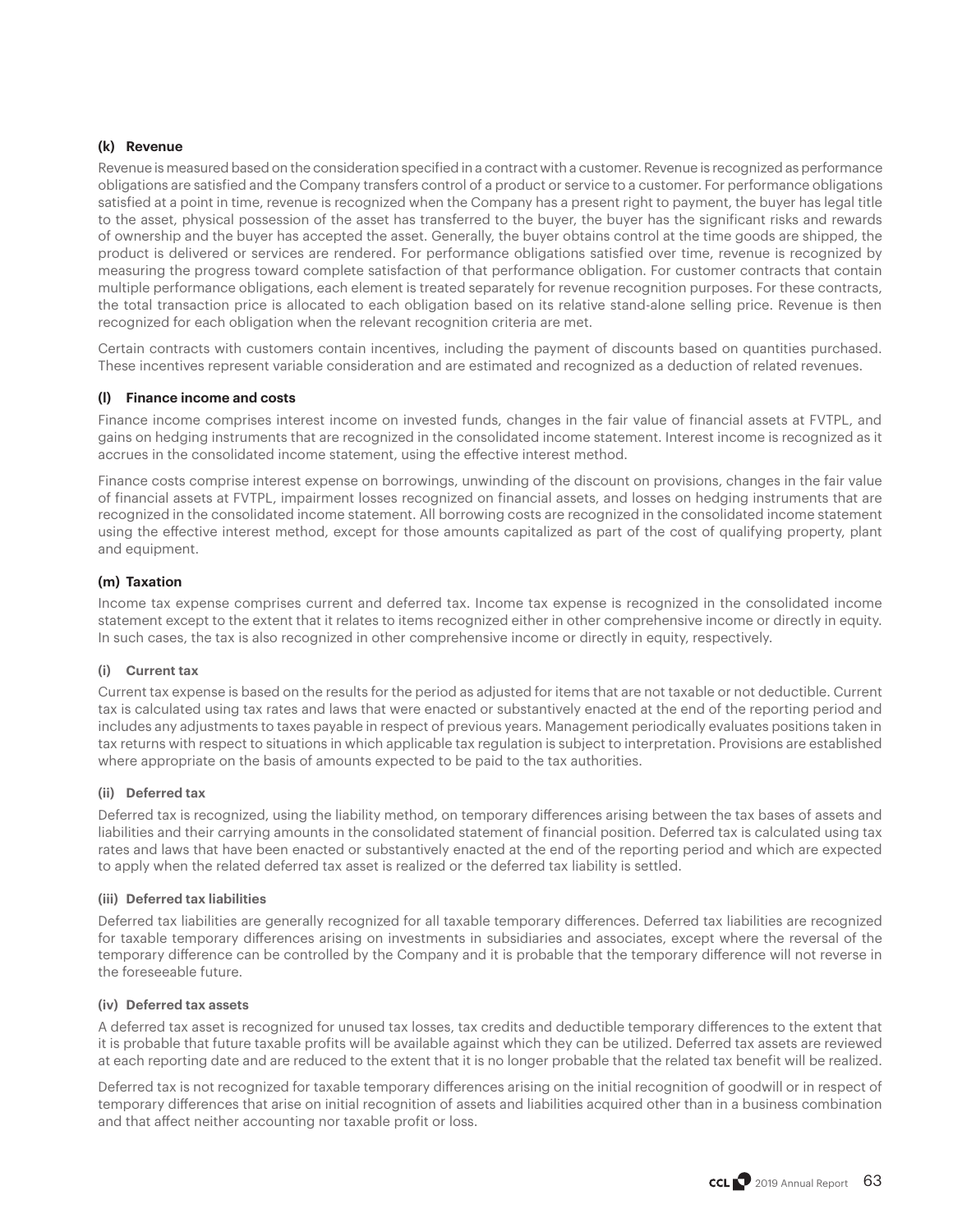Years ended December 31, 2019 and 2018 (In millions of Canadian dollars, except per share information)

#### **(n) Share capital**

All shares are recorded as equity. When share capital is repurchased, the amount of the consideration paid, which includes directly attributable costs, net of any tax effect, is recognized as a deduction from equity. Repurchased shares are classified as treasury shares and are presented as a deduction from total equity. When repurchased shares are sold or reissued subsequently, the amount received is recognized as an increase in equity, and the resulting surplus or deficit on the transaction is transferred to retained earnings.

#### **(o) Earnings per share**

The Company presents basic and diluted earnings per share ("EPS") data for its Class B shares. Basic EPS is calculated by dividing net earnings attributable to shareholders of the Company by the weighted average number of shares outstanding during the period. Diluted EPS is determined by adjusting net earnings attributable to shareholders and the weighted average number of shares outstanding for the effects of all potentially dilutive shares, which primarily comprise share options granted to employees.

#### **(p) Segment reporting**

A segment is a distinguishable component of the Company that is engaged either in providing related products and services (business segment) or in providing products and services within a particular economic environment (geographical segment) and that is subject to risks and returns that are different from those of other segments. Segment information is presented in respect of the Company's business and geographical segments. The Company's primary format for segment reporting is based on business segments. The business segments are determined based on the Company's management and internal reporting structure.

Segment results, assets and liabilities include items directly attributable to a segment as well as those that can be allocated on a reasonable basis. Unallocated items comprise mainly other investments and related revenue, loans and borrowings and related expenses, corporate assets (primarily the Company's headquarters) and head office expenses. Segment capital expenditure is the total cost incurred during the period to acquire property, plant and equipment and intangible assets, other than goodwill.

#### **(q) New standards effective in 2019**

#### *IFRS 16 Leases ("IFRS 16")*

In January 2016, IFRS 16 was issued by the IASB. This standard introduces a single-lessee accounting model and requires a lessee to recognize assets and liabilities for all leases with a term of more than 12 months, unless the underlying asset is of low value. A lessee is required to recognize a right-of-use asset representing its right to use the underlying asset and a lease liability representing its obligation to make lease payments. This standard substantially carries forward the lessor accounting requirements of IAS 17, Leases, while requiring enhanced disclosures to be provided by lessors. Other areas of the lease accounting model have been impacted, including the definition of a lease. The Company adopted IFRS 16 in its consolidated financial statements for the annual period beginning on January 1, 2019, using the modified retrospective approach and the practical expedients related to (i) grandfathering previous assessments of which existing contracts are, or contain, leases, (ii) short-term leases, and, (iii) leases of low-value items. Lease obligations associated with short-term and low-value leases are recognized as an expense in the consolidated income statement, when incurred. Accordingly, the comparative information for 2018 has not been restated and is presented under IAS 17.

The Company recognizes right-of-use assets and lease liabilities for all leases with a term of more than 12 months unless the underlying asset is of low value. The right-of-use asset is measured based on the initial value of the lease liability adjusted for lease payments made at or before the commencement of the lease, initial direct costs and estimated dismantling and restoration costs. The right-of-use asset is depreciated over the shorter of the lease term and the asset's useful life unless it is reasonably certain the Company will obtain ownership by the end of the lease term, in which case the asset is depreciated over its useful life.

The lease liability is measured at the present value of all future lease payments discounted at the lessee's incremental borrowing rate. Lease liabilities are measured at amortized cost using the effective interest rate method whereby interest is recognized in profit or loss over the lease term.

Upon adoption of IFRS 16, the Company recognized \$167.6 million for right-of-use assets, a corresponding additional \$171.7 million of lease liabilities and a reduction in other liabilities of \$4.1 million in its consolidated statement of financial position.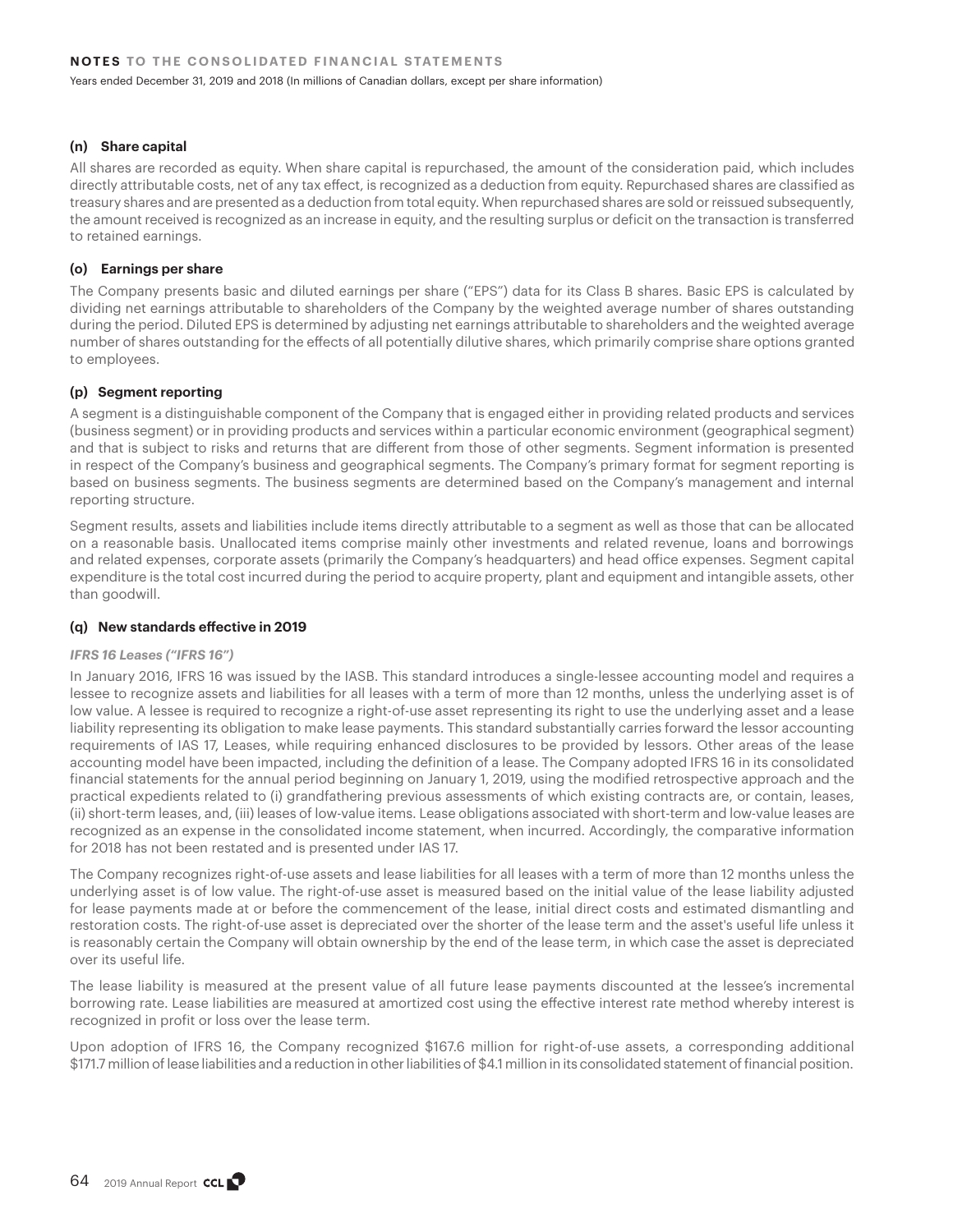Impacts on consolidated financial statements:

| Lease liabilities recognized at January 1, 2019                      | 174.3 |
|----------------------------------------------------------------------|-------|
| Financial lease liabilities recognized as at December 31, 2018       | 2.6   |
| Discounted using the incremental borrowing rate at January 1, 2019   | 171.7 |
| Company's consolidated financial statements                          | 204.8 |
| Operating lease commitment at December 31, 2018, as disclosed in the |       |

### *IFRIC Interpretation 23, Uncertainty over Income Tax Treatments ("IFRIC 23")*

In June 2017, IFRIC 23 was issued by the IASB. The interpretation provides guidance on the accounting for current and deferred tax liabilities and assets in circumstances in which there is uncertainty over income tax treatments. The interpretation requires an entity to contemplate whether uncertain tax treatments should be considered separately or together as a group, based on which approach provides better predictions of the resolution, to determine if it is probable that the tax authorities will accept the uncertain tax treatment, and, if it is not probable that the uncertain tax treatment will be accepted, measure the tax uncertainty based on the most likely amount or expected value, depending on whichever method better predicts the resolution of the uncertainty. The Company adopted the IFRIC 23 in its financial statements for the annual period beginning on January 1, 2019. The impact of adoption of the interpretation is immaterial on the Company's consolidated financial statements.

# **4. SEGMENT REPORTING**

### **(a) Business segments**

The Company has four reportable segments, as described below, which are the Company's main business units. The business units offer different products and services and are managed separately as they require different technology and marketing strategies. For each of the business units, the Company's CEO, the chief operating decision maker, reviews internal management reports regularly.

The Company's reportable segments are the following:

- CCL is a converter of pressure sensitive and specialty extruded film materials for a wide range of decorative, instructional, functional and security applications for government institutions and large global customers in the consumer packaging, healthcare & chemicals, consumer electronic device and automotive markets. Extruded & laminated plastic tubes, aluminum aerosols & specialty bottles, folded instructional leaflets, precision decorated & die cut components, electronic displays, polymer banknote substrate and other complementary products and services are sold in parallel to specific end-use markets.
- Avery is a supplier of labels, specialty converted media and software solutions to enable short-run digital printing in businesses and homes alongside complementary office products sold through distributors and mass-market retailers. The products are split into three primary lines: (1) Printable Media, including address labels, shipping labels, marketing and product identification labels, business cards, and name badges supported by customized software solutions; (2) Organizational Products Group, including binders, sheet protectors, indexes & dividers and writing instruments; (3) Direct-to-Consumer digitally imaged media including labels, business cards, name badges, and family-oriented identification labels supported by unique web-enabled e-commerce URLs.
- Checkpoint is a manufacturer of technology-driven loss-prevention, inventory-management and labeling solutions, including radio frequency and radio frequency identification ("RFID") solutions, to the retail and apparel industry. The Segment has three primary product lines: Merchandise Availability Solutions ("MAS"), Apparel Labeling Solutions ("ALS") and "Meto". The MAS line focuses on electronic-article-surveillance ("EAS") systems; hardware, software, labels and tags for loss prevention and inventory control systems including RFID solutions. ALS products are apparel labels and tags, some of which are RFID capable. Meto supplies hand-held pricing tools and labels and promotional in-store displays.
- Innovia supplies specialty, high-performance, multi-layer, surface-engineered biaxially oriented polypropylene ("BOPP") films from facilities in Australia, Belgium, Mexico and the United Kingdom ("U.K.") to customers in the pressure sensitive label materials, flexible packaging and consumer packaged goods industries worldwide. Additionally, a small percentage of the total volume is sold internally to CCL Secure, while the smaller legacy facilities produce almost their entire output for CCL Label.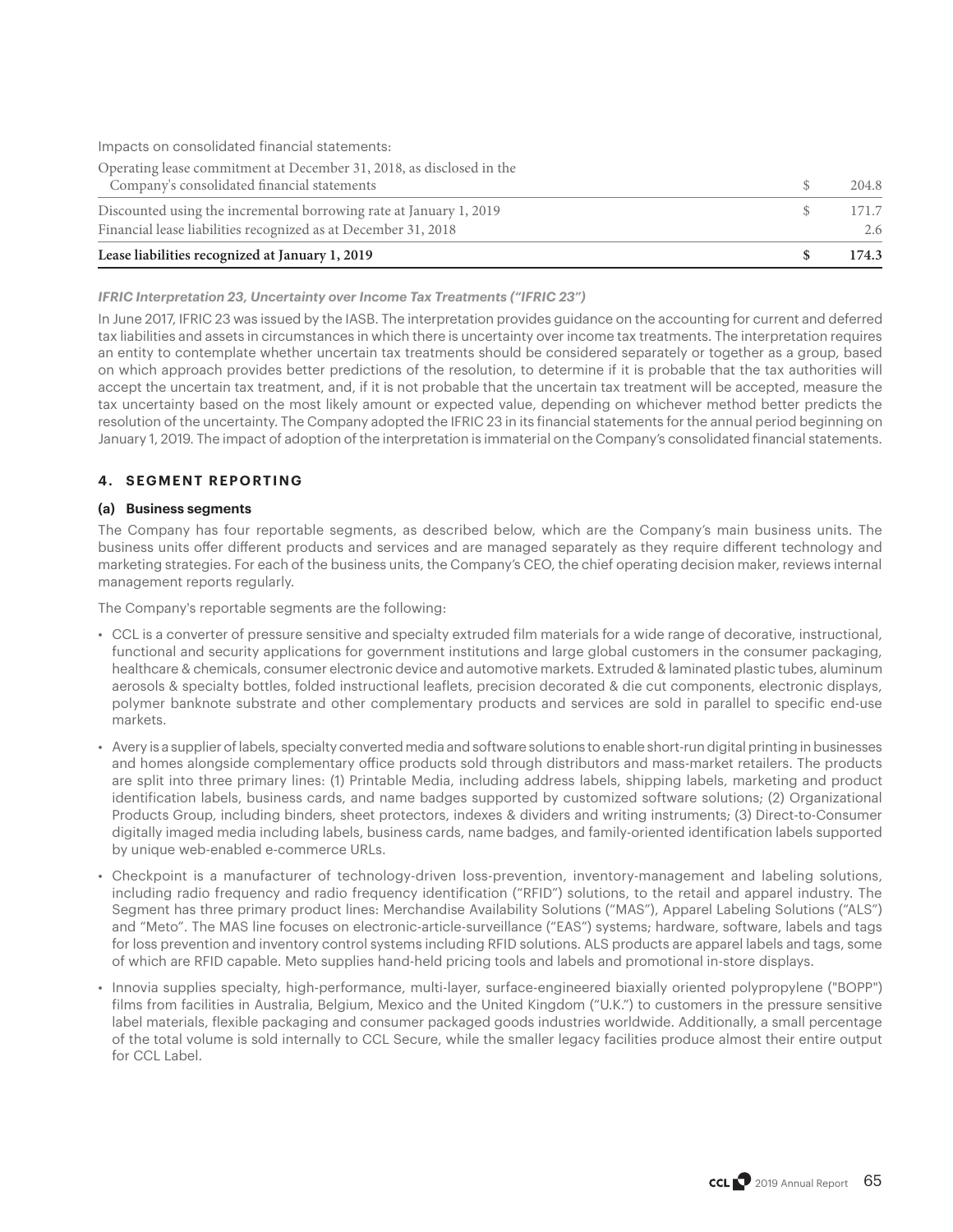### **NOTES TO THE CONSOLIDATED FINANCIAL STATEMENTS**

#### Years ended December 31, 2019 and 2018 (In millions of Canadian dollars, except per share information)

|                                          |               | Sales         |             | Operating Income |
|------------------------------------------|---------------|---------------|-------------|------------------|
|                                          | 2019          | 2018          | 2019        | 2018             |
| CCL                                      | \$<br>3,300.9 | \$<br>3,255.1 | \$<br>494.3 | \$<br>511.3      |
| Avery                                    | 739.0         | 711.9         | 156.5       | 145.5            |
| Checkpoint                               | 724.1         | 712.9         | 96.4        | 101.3            |
| Innovia                                  | 557.3         | 481.6         | 40.1        | 17.6             |
|                                          | \$<br>5,321.3 | \$<br>5,161.5 | \$<br>787.3 | \$<br>775.7      |
| Corporate expenses                       |               |               | (49.7)      | (62.7)           |
| Restructuring and other items            |               |               | (25.0)      | (14.8)           |
| Earnings in equity-accounted investments |               |               | 5.4         | 5.3              |
| Finance cost                             |               |               | (86.7)      | (92.9)           |
| Finance income                           |               |               | 12.0        | 12.2             |
| Interest on lease liabilities            |               |               | (6.3)       |                  |
| Income tax expense                       |               |               | (159.9)     | (156.0)          |
| Net earnings                             |               |               | \$<br>477.1 | \$<br>466.8      |

|                              |           | <b>Total Assets</b> |             | <b>Total Liabilities</b> |              | Depreciation<br>and Amortization | Capital Expenditures |              |  |
|------------------------------|-----------|---------------------|-------------|--------------------------|--------------|----------------------------------|----------------------|--------------|--|
| December 31                  | 2019      | 2018                | 2019        | 2018                     | 2019         | 2018                             | 2019                 | 2018         |  |
| <b>CCL</b>                   | \$3,634.3 | \$3,645.8           | 964.1<br>S. | 947.5<br>S.              | 221.4<br>\$. | 194.9<br>S.                      | 272.7<br>\$.         | 280.0<br>\$. |  |
| Avery                        | 638.2     | 637.4               | 236.7       | 237.3                    | 24.1         | 17.6                             | 13.5                 | 11.6         |  |
| Checkpoint                   | 934.1     | 978.0               | 486.8       | 451.2                    | 37.8         | 27.9                             | 28.9                 | 37.9         |  |
| Innovia                      | 1,090.8   | 1,140.7             | 261.7       | 225.2                    | 44.7         | 36.6                             | 30.2                 | 22.7         |  |
| Equity-accounted investments | 62.0      | 59.8                |             |                          |              |                                  |                      |              |  |
| Corporate                    | 678.6     | 565.9               | 2,191.0     | 2,493.3                  | 1.6          | 1.0                              | 0.3                  | 0.7          |  |
| Total                        | \$7,038.0 | \$7,027.6           | \$4,140.3   | \$4,354.5                | 329.6<br>S.  | 278.0<br>$\mathcal{S}$           | 345.6<br>\$.         | 352.9<br>S.  |  |

## **(b) Geographical segments**

The CCL, Avery, Checkpoint and Innovia Segments are managed on a worldwide basis but operate in the following geographical areas:

- Canada;
- United States and Puerto Rico;
- Mexico, Brazil, Chile and Argentina;
- Europe; and
- Asia, Australia, Africa and New Zealand.

|                                         |               | Sales         |               |   | Property, Plant and<br>Equipment, Goodwill<br>and Intangible Assets |
|-----------------------------------------|---------------|---------------|---------------|---|---------------------------------------------------------------------|
|                                         | 2019          | 2018          | 2019          |   | 2018                                                                |
| Canada                                  | \$<br>134.2   | \$<br>152.6   | \$<br>62.7    | S | 78.8                                                                |
| United States and Puerto Rico           | 2,152.3       | 1,995.5       | 1,153.8       |   | 1,162.6                                                             |
| Mexico, Brazil, Chile and Argentina     | 439.9         | 398.2         | 572.3         |   | 586.0                                                               |
| Europe                                  | 1,656.1       | 1,682.3       | 1,597.5       |   | 1,643.0                                                             |
| Asia, Australia, Africa and New Zealand | 938.8         | 932.9         | 1,255.0       |   | 1,296.3                                                             |
| Consolidated                            | \$<br>5,321.3 | \$<br>5,161.5 | \$<br>4,641.3 |   | 4,766.7                                                             |

The geographical segment is determined based on the location from which the sale is made.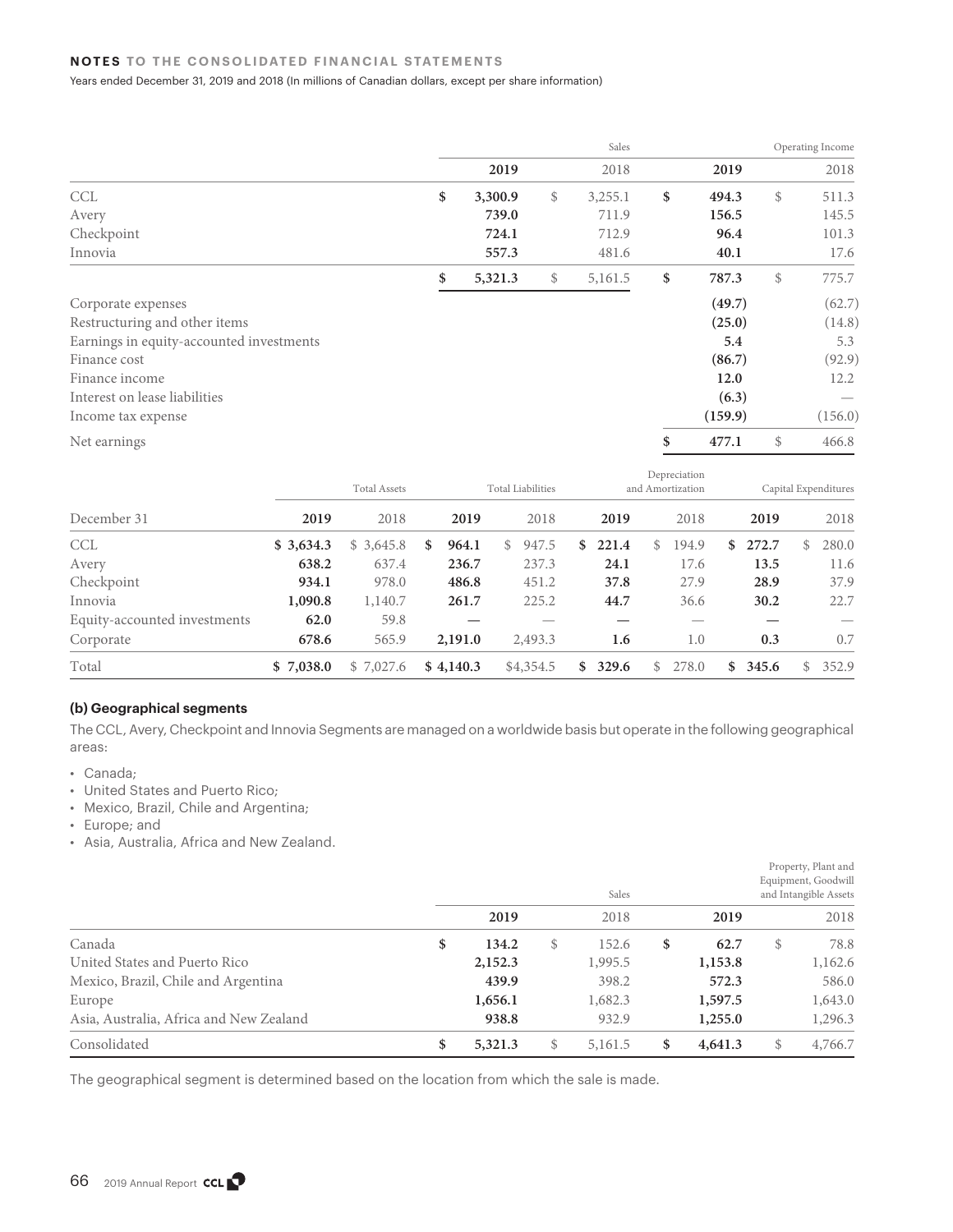# **5. ACQUISITIONS**

### **(a) Acquisitions in 2019**

In January 2019, the Company acquired Olympic Holding B.V. and its related subsidiaries ("Olympic"), a privately-owned company based in Venray, Netherlands, for approximately \$13.6 million, net of cash acquired. Olympic is a start-up technology company with a proprietary, patented process to produce high-bond, acrylic foam tapes without the use of solvents for applications in the automotive, electronics and construction industries. Olympic was added to the CCL Segment.

In January 2019, the Company acquired Easy2Name Limited ("E2N"), a privately-owned company based near Newbury in the U.K. for approximately \$2.5 million, net of cash acquired. E2N expands Avery's direct-to-consumer online digital print offering of durable, personalized "kids' labels" to the U.K. market. E2N was added to the Avery Segment.

In March 2019, the Company and its joint-venture partner each invested an additional \$0.7 million in Rheinfelden Americas, LLC, a supplier of aluminum slugs for aerosol cans.

In April 2019, the Company acquired Hinsitsu Screen (Vietnam) Company Limited ("Hinsitsu"), based in Hanoi, with a second manufacturing operation in Ho Chi Minh City, for approximately \$12.9 million, net of cash acquired. Hinsitsu is a leading supplier of durable and tamper-evident labels and graphic overlays for the electronics industry in Vietnam. Hinsitsu was added to the CCL Segment.

In May 2019, the Company acquired Colle À Moi Inc. ("CAM"), a privately-owned company based in Quebec City, Canada, for approximately \$3.1 million, net of cash acquired. CAM adds to Avery's direct-to-consumer online digital print capabilities for personalized "kids' labels".

In June 2019, the Company acquired Say it Personally Limited ("STS"), a privately-owned company based near East Grinstead in the U.K. for approximately \$0.4 million, net of cash acquired. STS is a manufacturer of durable, personalized garment tags for the U.K. market and expands Avery's direct-to-consumer online product offerings.

In November 2019, the Company acquired the shares of Stuck On You Holdings Pty Ltd and Stuck on You Trading Pty Ltd (collectively "SOY"), two privately-owned companies based in Melbourne, Australia, for approximately \$7.2 million, net of cash acquired. SOY adds to Avery's direct-to-consumer online digital print capabilities for personalized "kids' labels".

**(b)** The following table summarizes the allocation of the consideration to the fair value of the assets acquired and liabilities assumed for the Olympic, E2N, Hinsitsu, CAM, STS and SOY acquisitions:

| Cash consideration, net of cash acquired | \$ | 39.7  |
|------------------------------------------|----|-------|
| Trade and other receivables              | S  | 2.0   |
| Inventories                              |    | 1.4   |
| Property, plant and equipment            |    | 3.1   |
| Right-of-use assets                      |    | 1.3   |
| Deferred tax assets                      |    | 0.3   |
| Goodwill                                 |    | 35.6  |
| Trade and other payables                 |    | (2.6) |
| Lease liabilities                        |    | (1.2) |
| Income taxes payable                     |    | (0.2) |
| Net assets acquired                      | S  | 39.7  |

Goodwill is comprised of the excess fair value of the consideration paid over the fair value of the net assets acquired. Factors that make up the amount of goodwill recognized include expected synergies and employee knowledge of operations. The total amount of goodwill for Olympic, E2N, Hinsitsu, CAM, STS and SOY is \$35.6 million, which is not deductible for tax purposes.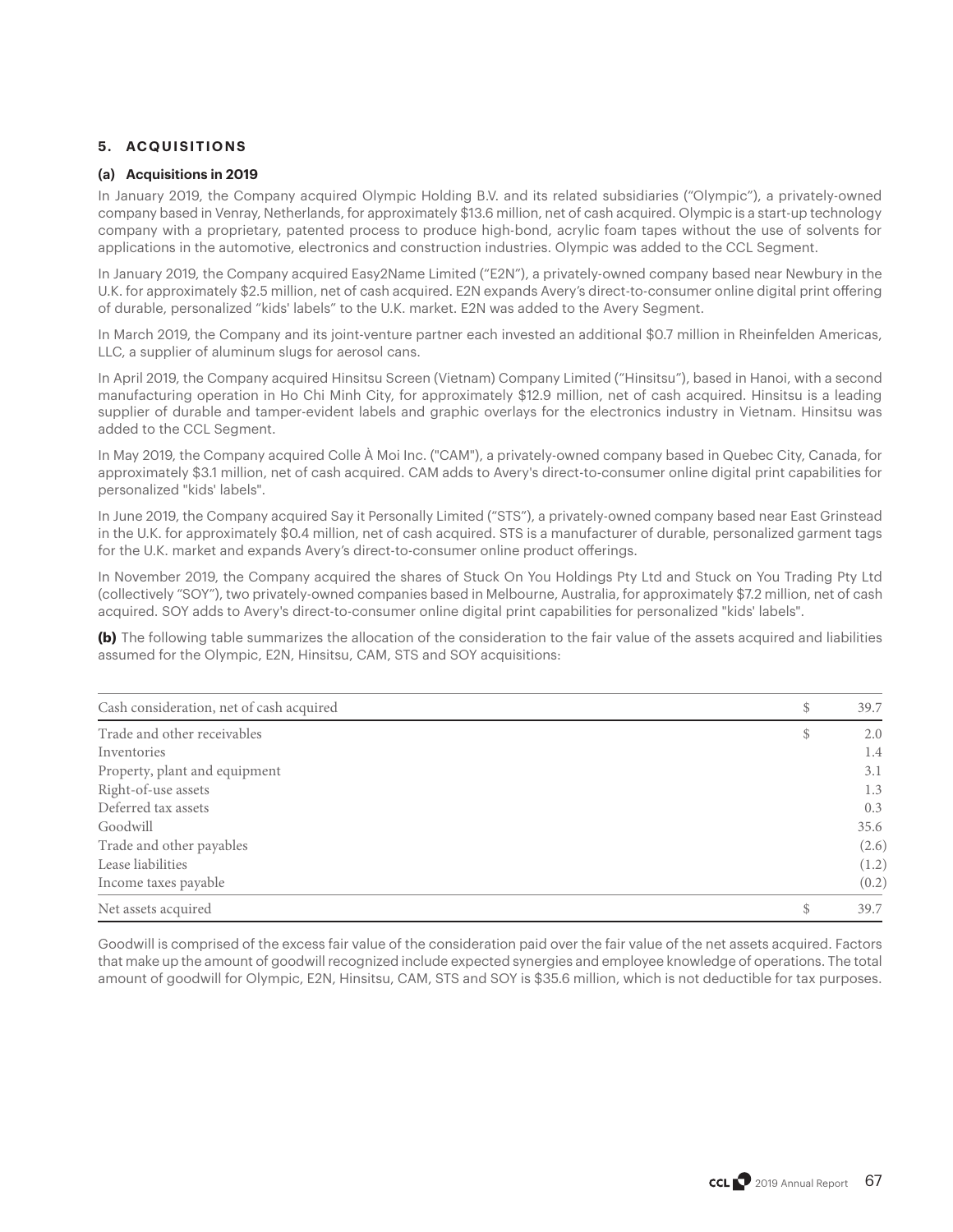**(c)** The following table summarizes the combined sales and net earnings that the newly-acquired Olympic, E2N, Hinsitsu, CAM, STS and SOY have contributed to the Company for the current reporting period.

|              | <b>Twelve Months Ended</b><br>December 31, 2019 |
|--------------|-------------------------------------------------|
| Sales        | 14.4                                            |
| Net earnings | 1.6                                             |

## **(d) Pro forma information**

The pro forma consolidated financial information below has been prepared following the accounting policies of the Company as if the acquisitions took place on January 1, 2019.

The pro forma consolidated financial information has been presented for illustrative purposes only and is not necessarily indicative of the results of operations and financial position that would have been achieved had the pro forma events taken place on the dates indicated, or the future consolidated results of operations or financial position of the consolidated company. Future results may vary significantly from the pro forma results presented.

The historical consolidated financial information has been adjusted in preparing the pro forma consolidated financial information to give effect to events that are: (i) directly attributable to the acquisitions; (ii) factually supportable; and (iii) with respect to revenues and earnings, expected to have a continuing impact on the results of CCL Industries Inc. As such, the impact from acquisition-related expenses is not included in the accompanying pro forma consolidated financial information. The pro forma consolidated financial information does not reflect any cost savings (or associated costs to achieve such savings) from operating efficiencies, synergies or other restructuring that could result from the acquisitions.

The following table summarizes the sales and net earnings of the Company combined with Olympic, E2N, Hinsitsu, CAM, STS and SOY as though the acquisitions took place on January 1, 2019:

|              | <b>Twelve Months Ended</b><br>December 31, 2019 |         |
|--------------|-------------------------------------------------|---------|
| Sales        |                                                 | 5,333.8 |
| Net earnings |                                                 | 478.4   |

# **(e) Acquisition of Treofan America Inc. and Trespaphan Mexico Holdings GmbH**

In July 2018, the Company acquired Treofan America Inc. and Trespaphan Mexico Holdings GmbH ("Treofan") from their ultimate parent, M&C S.p.A., an Italian public company listed on the Milan stock exchange. Treofan, based in Zacapu, Mexico, is a leading producer of BOPP film for the North American market. The purchase price, net of cash acquired, is approximately \$307.6 million, inclusive of \$43.6 million of capital additions incurred between announcement date and closing date for the construction of its new film line. Treofan immediately commenced trading as Innovia Films.

| Cash consideration, net of cash acquired | \$ | 307.6  |
|------------------------------------------|----|--------|
| Trade and other receivables              | S  | 37.0   |
| Inventories                              |    | 34.5   |
| Other current assets                     |    | 16.9   |
| Property, plant and equipment            |    | 90.4   |
| Other long-term assets                   |    | 3.8    |
| Goodwill                                 |    | 140.1  |
| Intangible assets                        |    | 47.7   |
| Trade and other payables                 |    | (48.9) |
| Deferred tax liabilities                 |    | (13.9) |
| Net assets acquired                      |    | 307.6  |

Goodwill is comprised of the excess fair value of the consideration paid over the fair value of the net assets acquired. Factors that make up the amount of goodwill recognized include expected synergies and employee knowledge of operations. The total amount of goodwill and intangible assets for Treofan is \$187.8 million, which is not deductible for tax purposes.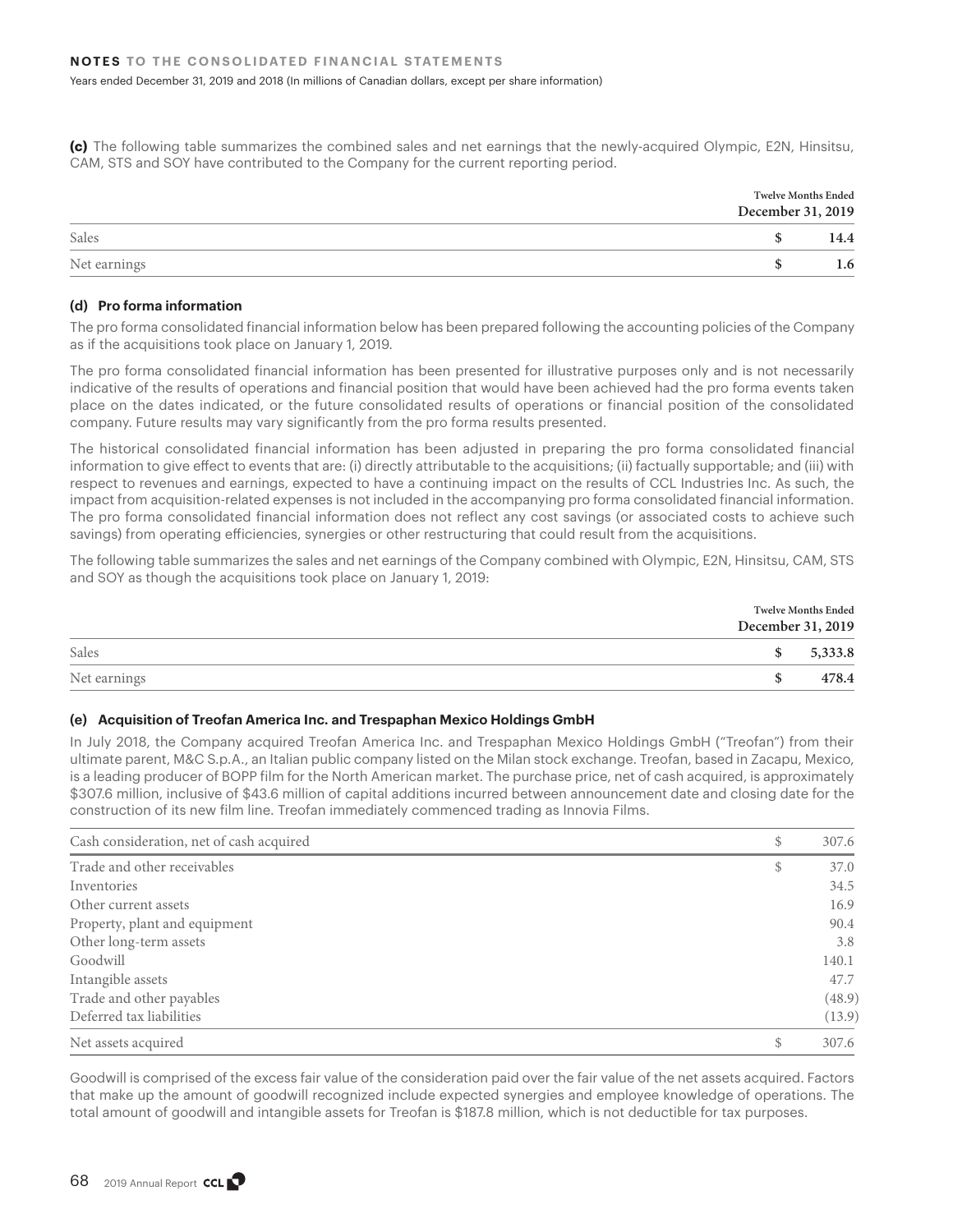## **(f) Other acquisitions in 2018**

In January 2018, the Company acquired Fascia Graphics Ltd. ("Fascia"), a privately-owned company in the United Kingdom, for approximately \$9.3 million, net of cash acquired. Fascia is a manufacturer of graphic overlays, membrane-switch control panels and nameplates for large European OEM customers in the electronics and durables sector and brings expertise in printed electronics to the Company's product lines. Fascia was added to the CCL Segment.

In February and May 2018, the Company and its joint-venture partner each invested an additional \$1.3 million and \$1.9 million, respectively, in Rheinfelden Americas, LLC, a supplier of aluminum slugs for aerosol cans.

In April 2018, the Company acquired Imprint Plus, a group of privately-owned companies with common shareholders, based in Richmond, British Columbia, Canada, for approximately \$24.3 million, net of cash. Imprint Plus expands Avery's printable media depth in custom name badge systems, signage systems and accessories in North America.

In May 2018, the Company acquired Nortec International Inc. ("Nortec"), a privately-owned company in Israel, for approximately \$8.8 million in net cash and assumed debt. Nortec is a manufacturer of high-performance labels and marking systems for the high-technology sector and expands CCL Design's presence in Israel. Nortec was added to the CCL Segment.

In May 2018, the Company acquired the remaining 50.0% interest in CCL-Korsini ("Korsini") in-mould label joint venture in the United States from its partner for \$3.1 million in net cash and \$6.7 million in assumed debt.

In December 2018, the Company acquired assets of Unilogo in Poland for approximately \$10.7 million in net cash and acquired lease obligations. Unilogo is a supplier of digitally printed, pressure sensitive and sleeve labels for consumer products customers. Unilogo was added to the CCL Segment.

The following table summarizes the allocation of the consideration to the fair value of the assets acquired and liabilities assumed for the Fascia, Imprint Plus, Nortec, Korsini and Unilogo acquisitions:

| Cash consideration, net of cash acquired      | \$<br>55.1 |
|-----------------------------------------------|------------|
| Assumed debt                                  | 7.8        |
|                                               | 62.9       |
| Fair market value of previously held interest | 3.1        |
|                                               | \$<br>66.0 |
| Trade and other receivables                   | \$<br>7.9  |
| Inventories                                   | 2.9        |
| Other current assets                          | 0.1        |
| Property, plant and equipment                 | 11.7       |
| Other long-term assets                        | 0.3        |
| Goodwill and intangibles                      | 49.2       |
| Trade and other payables                      | (5.4)      |
| Deferred tax liabilities                      | (0.3)      |
| Provisions and other long-term liabilities    | (0.4)      |
| Net assets acquired                           | \$<br>66.0 |

# **6. CASH AND CASH EQUIVALENTS**

|                           | December 31,<br>2019 |    | December 31,<br>2018 |
|---------------------------|----------------------|----|----------------------|
| Bank balances             | 689.2                | S. | 577.7                |
| Restricted cash           | 8.4                  |    | 8.1                  |
| Short-term investments    | 6.0                  |    | 3.3                  |
| Cash and cash equivalents | 703.6                | S  | 589.1                |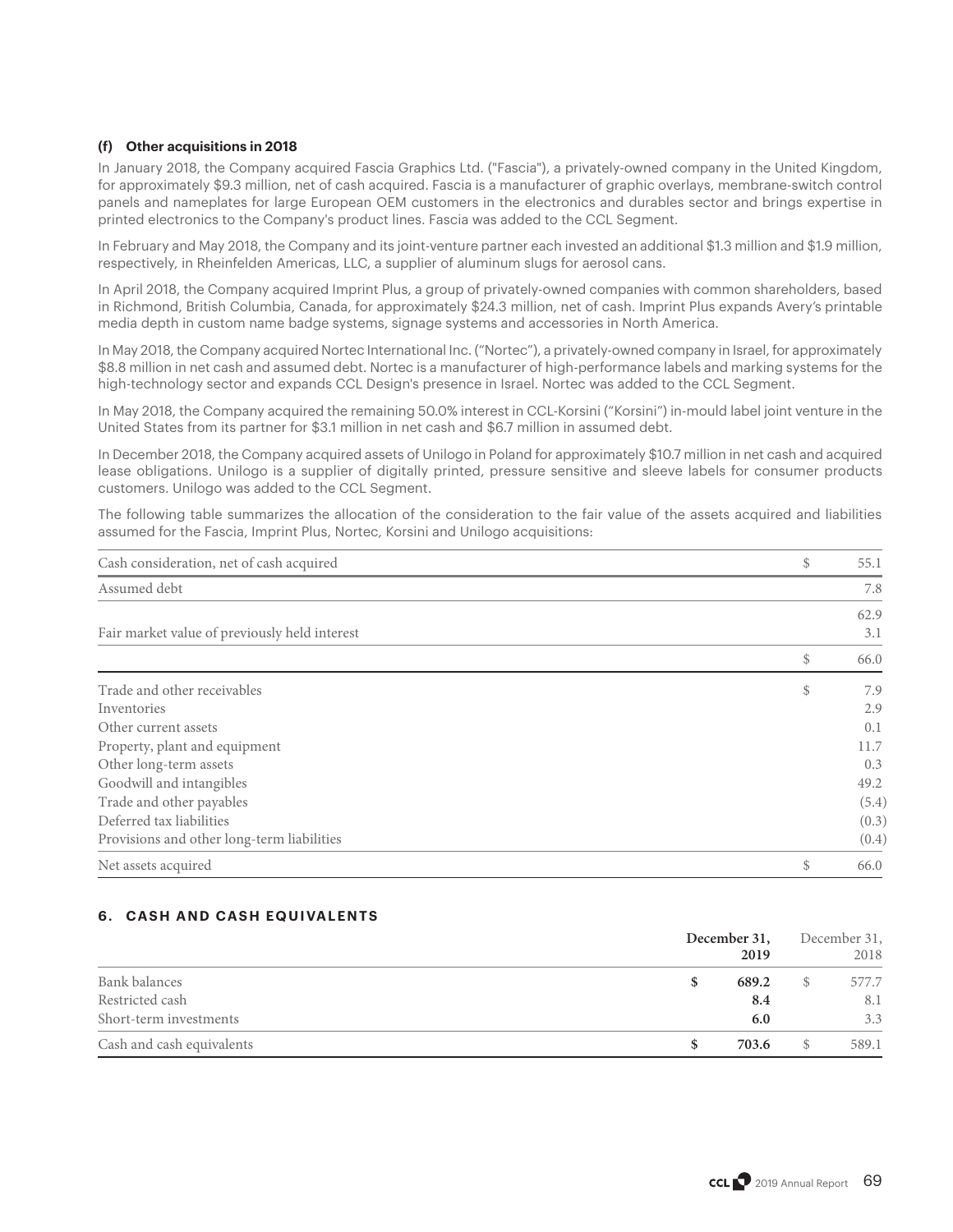Years ended December 31, 2019 and 2018 (In millions of Canadian dollars, except per share information)

# **7. TRADE AND OTHER RECEIVABLES**

|                             | December 31, | December 31, |       |
|-----------------------------|--------------|--------------|-------|
|                             | 2019         |              | 2018  |
| Trade receivables           | 752.3        | S            | 847.3 |
| Other receivables           | 96.9         |              | 90.7  |
| Trade and other receivables | 849.2        |              | 938.0 |

# **8. INVENTORIES**

|                   | December 31,<br>2019 | December 31,<br>2018 |       |
|-------------------|----------------------|----------------------|-------|
| Raw material      | 200.2<br>S           | S                    | 210.7 |
| Work in progress  | 53.0                 |                      | 58.3  |
| Finished goods    | 228.4                |                      | 255.6 |
| Total inventories | 481.6<br>S           | \$.                  | 524.6 |

The total amount of inventories recognized as an expense in 2019 was \$3,809.1 million (2018 – \$3,662.7 million), including depreciation of \$272.3 million (2018 – \$223.3 million).

# **9. EQUITY-ACCOUNTED INVESTMENTS**

Summary financial information for equity-accounted investments, including joint ventures and associates, not adjusted for the percentage ownership held by the Company is as follows:

|                                                                 |    | <b>Associates</b> |               | <b>Joint Ventures</b> |    | Total |
|-----------------------------------------------------------------|----|-------------------|---------------|-----------------------|----|-------|
| At December 31, 2019                                            |    |                   |               |                       |    |       |
| Net earnings                                                    | \$ | 3.4               | \$            | 7.3                   | \$ | 10.7  |
| Other comprehensive loss                                        |    | (1.2)             |               | (5.3)                 |    | (6.5) |
| Total comprehensive income                                      | \$ | 2.2               | \$            | 2.0                   | \$ | 4.2   |
| Carrying amount of investments in associates and joint ventures | \$ | 29.1              | \$            | 32.9                  | \$ | 62.0  |
|                                                                 |    |                   |               |                       |    |       |
|                                                                 |    | Associates        |               | Joint Ventures        |    | Total |
| At December 31, 2018                                            |    |                   |               |                       |    |       |
| Net earnings                                                    | \$ | 5.6               | $\mathcal{S}$ | 5.1                   | \$ | 10.7  |
| Other comprehensive income                                      |    | 0.7               |               | 9.1                   |    | 9.8   |
| Total comprehensive income                                      | \$ | 6.3               | $\mathbb{S}$  | 14.2                  | S. | 20.5  |
| Carrying amount of investments in associates and joint ventures | \$ | 26.6              | \$            | 33.2                  | \$ | 59.8  |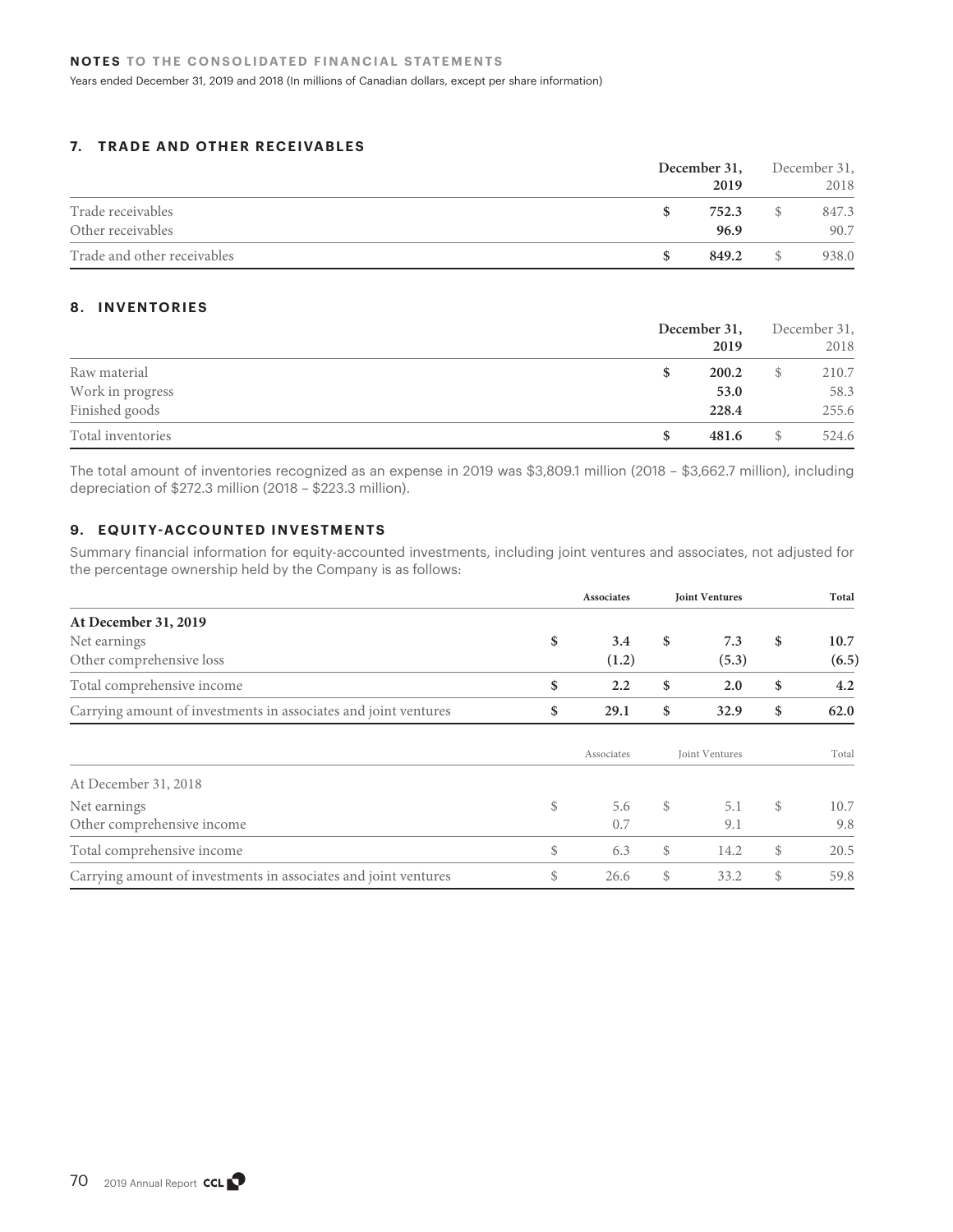# **10. PROPERTY, PLANT AND EQUIPMENT**

|                                            | Land and    |              | Machinery<br>and |               | Fixtures,<br>Fittings |               |
|--------------------------------------------|-------------|--------------|------------------|---------------|-----------------------|---------------|
|                                            | Buildings   |              | Equipment        |               | and Other             | Total         |
| Cost                                       |             |              |                  |               |                       |               |
| Balance at January 1, 2018                 | \$<br>683.3 | \$           | 2,087.5          | \$            | 36.8                  | \$<br>2,807.6 |
| Acquisitions through business combinations | 19.5        |              | 82.0             |               | 0.6                   | 102.1         |
| Other additions                            | 62.7        |              | 285.6            |               | 4.6                   | 352.9         |
| Disposals                                  | (22.7)      |              | (60.7)           |               | (1.0)                 | (84.4)        |
| Effect of movements in exchange rates      | 63.0        |              | 89.7             |               | 3.4                   | 156.1         |
| Balance at December 31, 2018               | \$<br>805.8 | \$           | 2,484.1          | \$            | 44.4                  | \$<br>3,334.3 |
| Acquisitions through business combinations | 0.4         |              | 2.6              |               | 0.1                   | 3.1           |
| Other additions                            | 34.2        |              | 306.8            |               | 4.6                   | 345.6         |
| Other movements                            | 50.3        |              | (50.9)           |               | 0.6                   |               |
| Disposals                                  | (4.2)       |              | (44.5)           |               | (0.3)                 | (49.0)        |
| Effect of movements in exchange rates      | (37.5)      |              | (172.7)          |               | (4.4)                 | (214.6)       |
| Balance at December 31, 2019               | \$<br>849.0 | \$           | 2,525.4          | \$            | 45.0                  | \$<br>3,419.4 |
| Accumulated depreciation                   |             |              |                  |               |                       |               |
| Balance at January 1, 2018                 | \$<br>179.3 | \$           | 1,092.6          | $\mathcal{S}$ | 21.0                  | \$<br>1,292.9 |
| Depreciation for the year                  | 30.5        |              | 188.4            |               | 4.4                   | 223.3         |
| Disposals                                  | (12.5)      |              | (51.9)           |               | (0.9)                 | (65.3)        |
| Effect of movements in exchange rates      | 18.9        |              | 65.1             |               | 1.9                   | 85.9          |
| Balance at December 31, 2018               | \$<br>216.2 | $\mathbb{S}$ | 1,294.2          | $\mathbb{S}$  | 26.4                  | \$<br>1,536.8 |
| Depreciation for the year                  | 33.6        |              | 196.3            |               | 4.1                   | 234.0         |
| Other movements                            |             |              | 0.1              |               | (0.1)                 |               |
| Disposals                                  | (0.9)       |              | (41.5)           |               | (0.3)                 | (42.7)        |
| Effect of movements in exchange rates      | (13.3)      |              | (110.4)          |               | (3.2)                 | (126.9)       |
| Balance at December 31, 2019               | \$<br>235.6 | \$           | 1,338.7          | \$            | 26.9                  | \$<br>1,601.2 |
| Carrying amounts                           |             |              |                  |               |                       |               |
| At December 31, 2018                       | \$<br>589.6 | \$           | 1,189.9          | \$            | 18.0                  | \$<br>1,797.5 |
| At December 31, 2019                       | \$<br>613.4 | \$           | 1,186.7          | \$            | 18.1                  | \$<br>1,818.2 |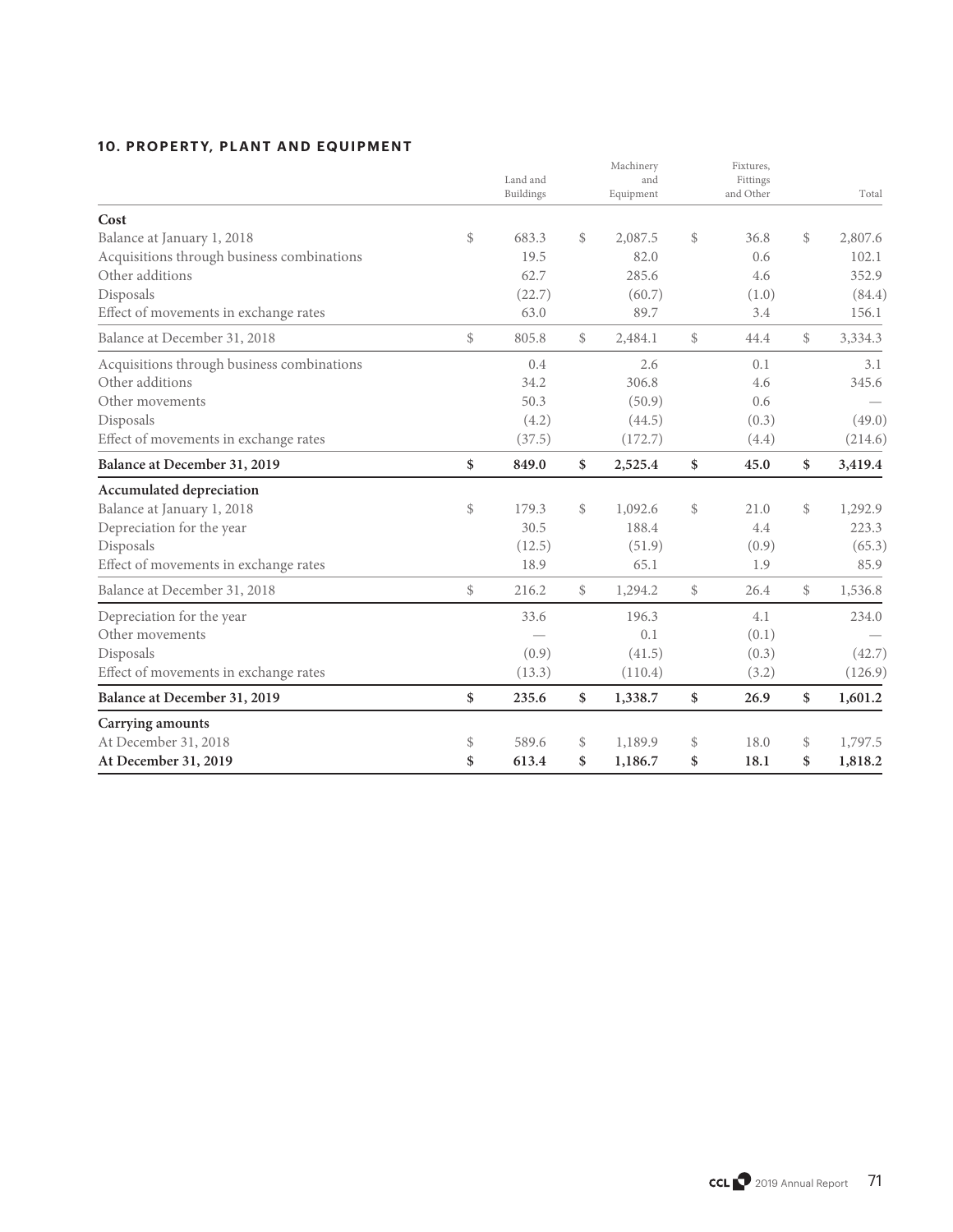# **11. LEASES**

### **(a) Right-of-use assets**

Right-of-use assets related to leased properties that do not meet the definition of investment property are presented as property, plant and equipment (see note 10).

|                                            |             | Machinery  |               |       |             |
|--------------------------------------------|-------------|------------|---------------|-------|-------------|
|                                            | Land and    | and        |               |       |             |
|                                            | Buildings   | Equipment  |               | Other | Total       |
| Cost                                       |             |            |               |       |             |
| Balance at January 1, 2019                 | \$<br>141.6 | \$<br>9.9  | $\mathcal{S}$ | 16.1  | \$<br>167.6 |
| Acquisitions through business combinations | 1.1         | 0.2        |               |       | 1.3         |
| Other additions                            | 5.2         | 3.7        |               | 10.1  | 19.0        |
| Other movements                            | (1.3)       |            |               | (1.4) | (2.7)       |
| Effect of movements in exchange rates      | (0.7)       | (0.2)      |               | (0.3) | (1.2)       |
| Balance at December 31, 2019               | \$<br>145.9 | \$<br>13.6 | \$            | 24.5  | \$<br>184.0 |
| Accumulated depreciation                   |             |            |               |       |             |
| Balance at January 1, 2019                 | \$          | \$         | \$            |       | \$          |
| Depreciation for the year                  | 26.3        | 4.1        |               | 8.7   | 39.1        |
| Other movements                            | (0.3)       | (0.2)      |               | (0.5) | (1.0)       |
| Effect of movements in exchange rates      | (0.4)       | (0.1)      |               | (0.1) | (0.6)       |
| Balance at December 31, 2019               | \$<br>25.6  | \$<br>3.8  | \$            | 8.1   | \$<br>37.5  |
| Carrying amounts                           |             |            |               |       |             |
| At December 31, 2019                       | \$<br>120.3 | \$<br>9.8  | \$            | 16.4  | \$<br>146.5 |

#### **(b) Amounts recognized in the consolidated income statements and statements of cash flows**

|                                                                                              | December 31, 2019 |      |
|----------------------------------------------------------------------------------------------|-------------------|------|
| Interest on lease liabilities                                                                |                   | 6.3  |
| Expenses relating to short-term leases                                                       |                   | 4.4  |
| Expenses relating to low-value asset leases, excluding short-term leases of low-value assets |                   | 0.4  |
| Total cash out-flow for leases                                                               |                   | 47.7 |

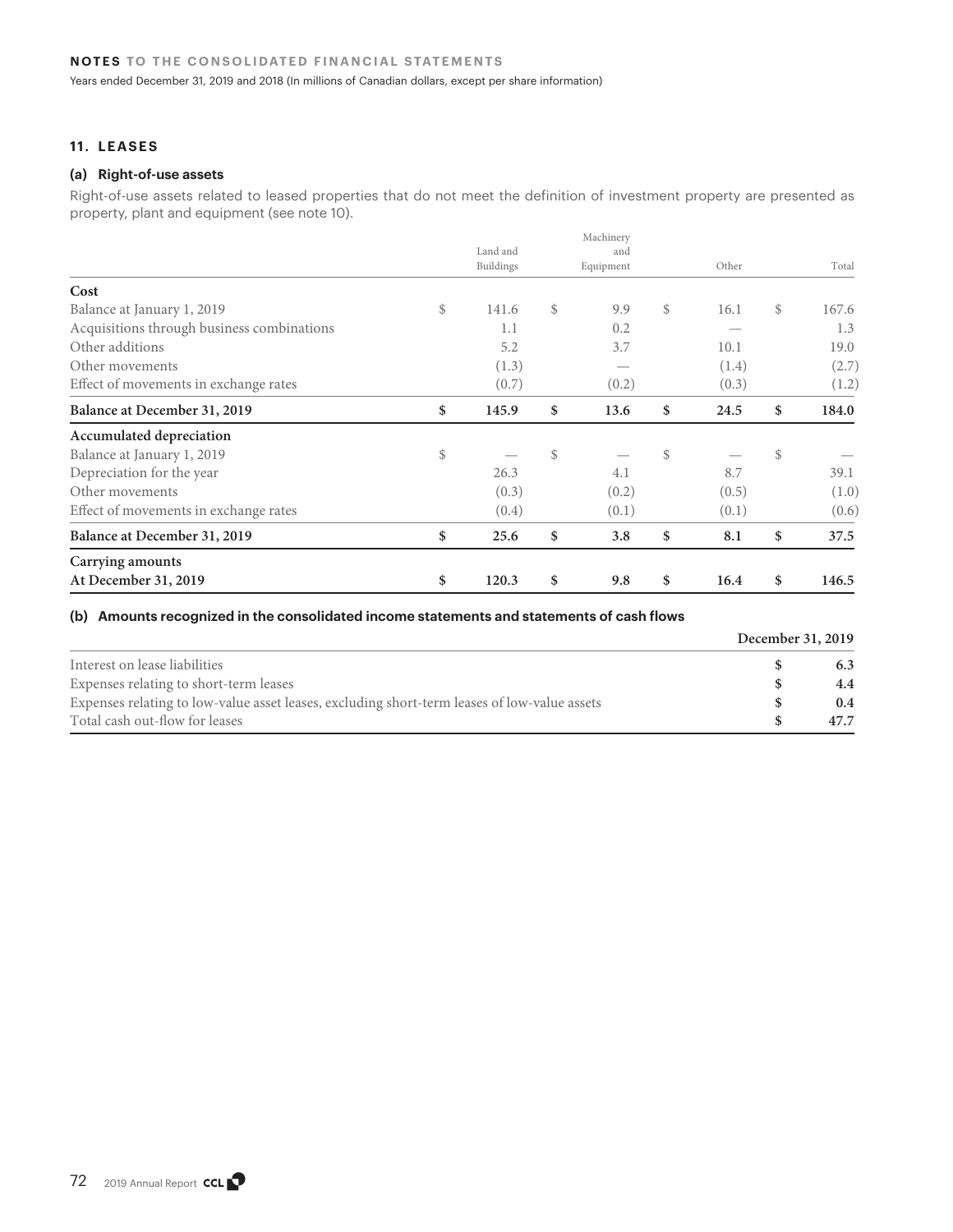# **12. INTANGIBLE ASSETS**

|                                       |               | Customer<br>Relationships | Patents,<br>Trademarks<br>and Other |              | <b>Brands</b> |               | Total   |              | Goodwill |
|---------------------------------------|---------------|---------------------------|-------------------------------------|--------------|---------------|---------------|---------|--------------|----------|
| Cost                                  |               |                           |                                     |              |               |               |         |              |          |
| Balance at January 1, 2018            | $\mathbb{S}$  | 637.2                     | \$<br>182.0                         | \$           | 425.0         | \$            | 1,244.2 | \$           | 1,580.7  |
| Acquisitions through                  |               |                           |                                     |              |               |               |         |              |          |
| business combinations                 |               | 49.3                      | 6.1                                 |              |               |               | 55.4    |              | 181.6    |
| Effect of movements in exchange rates |               | 23.1                      | 8.3                                 |              | 28.5          |               | 59.9    |              | 68.0     |
| Balance at December 31, 2018          | $\mathcal{S}$ | 709.6                     | \$<br>196.4                         | \$           | 453.5         | \$            | 1,359.5 | \$           | 1,830.3  |
| Acquisitions through                  |               |                           |                                     |              |               |               |         |              |          |
| business combinations                 |               |                           |                                     |              |               |               |         |              | 35.6     |
| Other additions                       |               |                           | 0.2                                 |              |               |               | 0.2     |              |          |
| Effect of movements in exchange rates |               | (30.1)                    | (14.7)                              |              | (20.5)        |               | (65.3)  |              | (71.5)   |
| Balance at December 31, 2019          | \$            | 679.5                     | \$<br>181.9                         | \$           | 433.0         | \$            | 1,294.4 | \$           | 1,794.4  |
| Amortization                          |               |                           |                                     |              |               |               |         |              |          |
| Balance at January 1, 2018            | $\mathbb{S}$  | 134.4                     | \$<br>27.1                          | $\mathbb{S}$ |               | $\mathcal{S}$ | 161.5   | \$           |          |
| Amortization for the year             |               | 43.2                      | 11.5                                |              |               |               | 54.7    |              |          |
| Effect of movements in exchange rates |               | 3.2                       | 1.2                                 |              |               |               | 4.4     |              |          |
| Balance at December 31, 2018          | $\mathbb{S}$  | 180.8                     | \$<br>39.8                          | $\mathbb{S}$ |               | $\mathcal{S}$ | 220.6   | $\mathbb{S}$ |          |
| Amortization for the year             |               | 45.0                      | 11.5                                |              |               |               | 56.5    |              |          |
| Effect of movements in exchange rates |               | (8.2)                     | (3.2)                               |              |               |               | (11.4)  |              |          |
| Balance at December 31, 2019          | \$            | 217.6                     | \$<br>48.1                          | \$           |               | \$            | 265.7   | \$           |          |
| Carrying amounts                      |               |                           |                                     |              |               |               |         |              |          |
| At December 31, 2018                  | \$            | 528.8                     | \$<br>156.6                         | \$           | 453.5         | \$            | 1,138.9 | \$           | 1,830.3  |
| At December 31, 2019                  | \$            | 461.9                     | \$<br>133.8                         | \$           | 433.0         | \$            | 1,028.7 | \$           | 1,794.4  |

# **13. GOODWILL AND INDEFINITE-LIFE INTANGIBLE ASSETS**

*Impairment testing for cash-generating units containing goodwill and indefinite-life intangible assets*

For the purpose of impairment testing, goodwill and indefinite-life intangible assets are allocated to the Company's operating segments, which represent the lowest level within the Company at which goodwill is monitored for internal management purposes.

The aggregate carrying amounts of goodwill and indefinite-life intangible assets allocated to each unit are as follows:

|                                            | December 31, | 2019    |               | December 31,<br>2018 |
|--------------------------------------------|--------------|---------|---------------|----------------------|
| Goodwill                                   |              |         |               |                      |
| <b>CCL</b>                                 | \$           | 1,111.4 | $\mathcal{S}$ | 1,127.9              |
| Avery                                      |              | 147.4   |               | 139.5                |
| Checkpoint                                 |              | 197.3   |               | 207.3                |
| Innovia                                    |              | 338.3   |               | 355.6                |
|                                            | \$           | 1,794.4 | $\mathcal{S}$ | 1,830.3              |
| Indefinite-life intangible assets - brands |              |         |               |                      |
| Avery                                      | \$           | 192.3   | \$            | 202.4                |
| Checkpoint                                 |              | 185.0   |               | 194.8                |
| Innovia                                    |              | 55.7    |               | 56.3                 |
|                                            | \$           | 433.0   | \$            | 453.5                |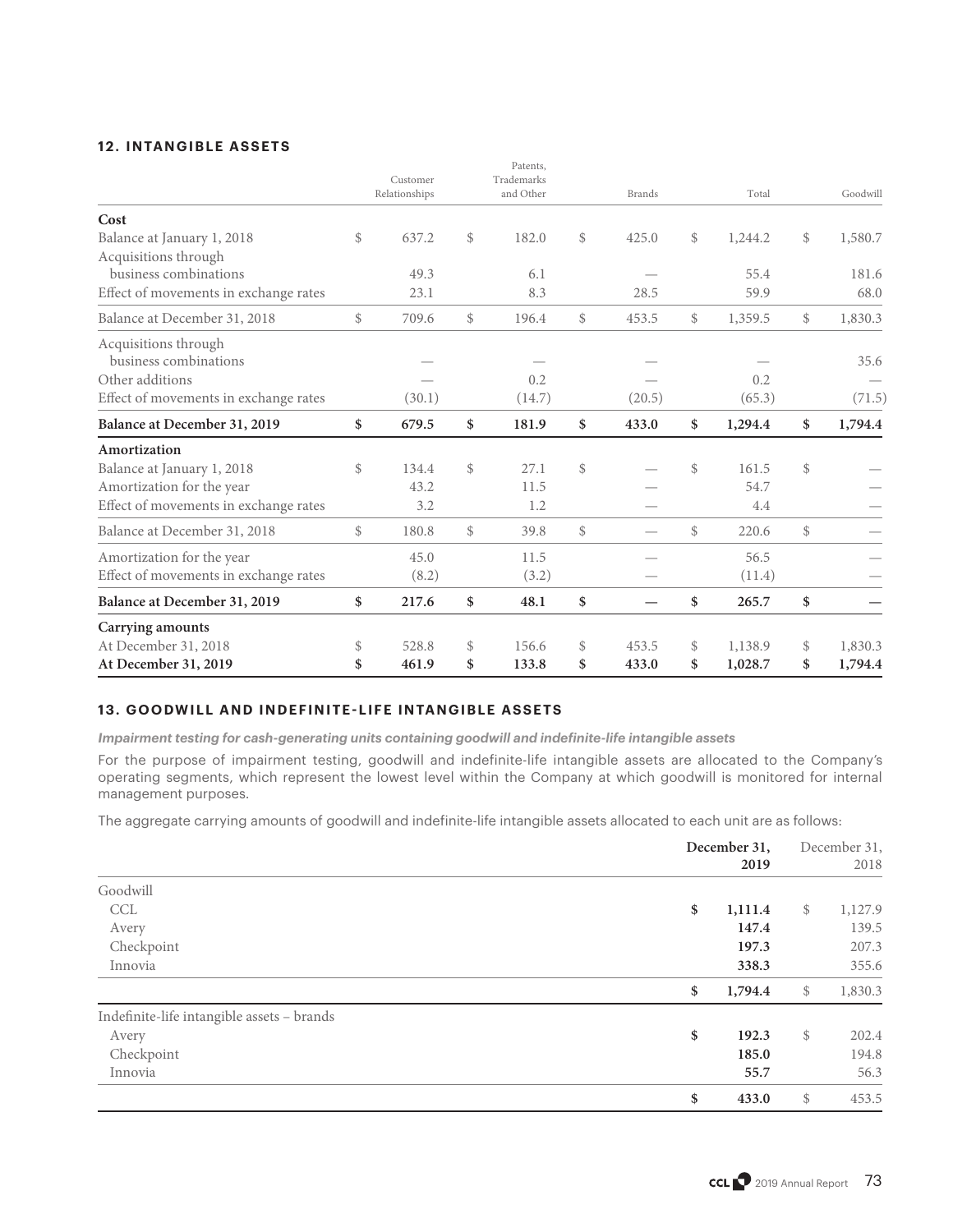Impairment testing for goodwill and indefinite-life intangible assets was done by a comparison of the asset's carrying amount to its estimated value in use, determined by discounting the CGUs future cash flows. Key assumptions used in the determination of the value in use include a growth rate of 2% to 7% and a pre-tax discount rate of 7% to 12%. Discount rates reflect current market assumptions and risks related to the CGUs and are based upon the weighted average cost of capital. The Company's historical growth rates are used as a basis in determining the growth rate applied for impairment testing.

The Company completed its impairment testing as at September 30, 2019.

The estimated values in use of CCL, Avery, Checkpoint and Innovia assets exceeded their carrying values. As a result, no goodwill and indefinite-life intangible assets impairment was recorded during 2019.

## **14. TRADE AND OTHER PAYABLES**

|                          | December 31, |    | December 31, |
|--------------------------|--------------|----|--------------|
|                          | 2019         |    | 2018         |
| Trade payables           | 577.2        | S. | 673.0        |
| Other payables           | 458.4        |    | 550.4        |
| Trade and other payables | 1,035.6      | S. | 1,223.4      |

## **15. DEFERRED TAX**

### **(a) Unrecognized deferred tax assets**

Deferred tax assets have not been recognized in respect of the following items:

|                                  | December 31,<br>2019 |              | December 31,<br>2018 |
|----------------------------------|----------------------|--------------|----------------------|
| Deductible temporary differences | 17.9                 | <sup>S</sup> | 16.9                 |
| Tax losses                       | 59.3                 |              | 72.9                 |
| Income tax credits               | 7.4                  |              | 7.7                  |
|                                  | 84.6                 |              | 97.5                 |

The unrecognized deferred tax assets on tax losses of \$14.5 million will expire between 2020 and 2029, \$7.1 million will expire beyond 2029, and \$37.7 million may be carried forward indefinitely. The deductible temporary differences do not expire under current tax legislation. Income tax credits of \$7.4 million will expire between 2020 and 2027 and relate mainly to foreign tax credits in the United States. Deferred tax assets have not been recognized in respect of these items because it is not probable that future taxable income will be available against which the Company can utilize the benefits therefrom.

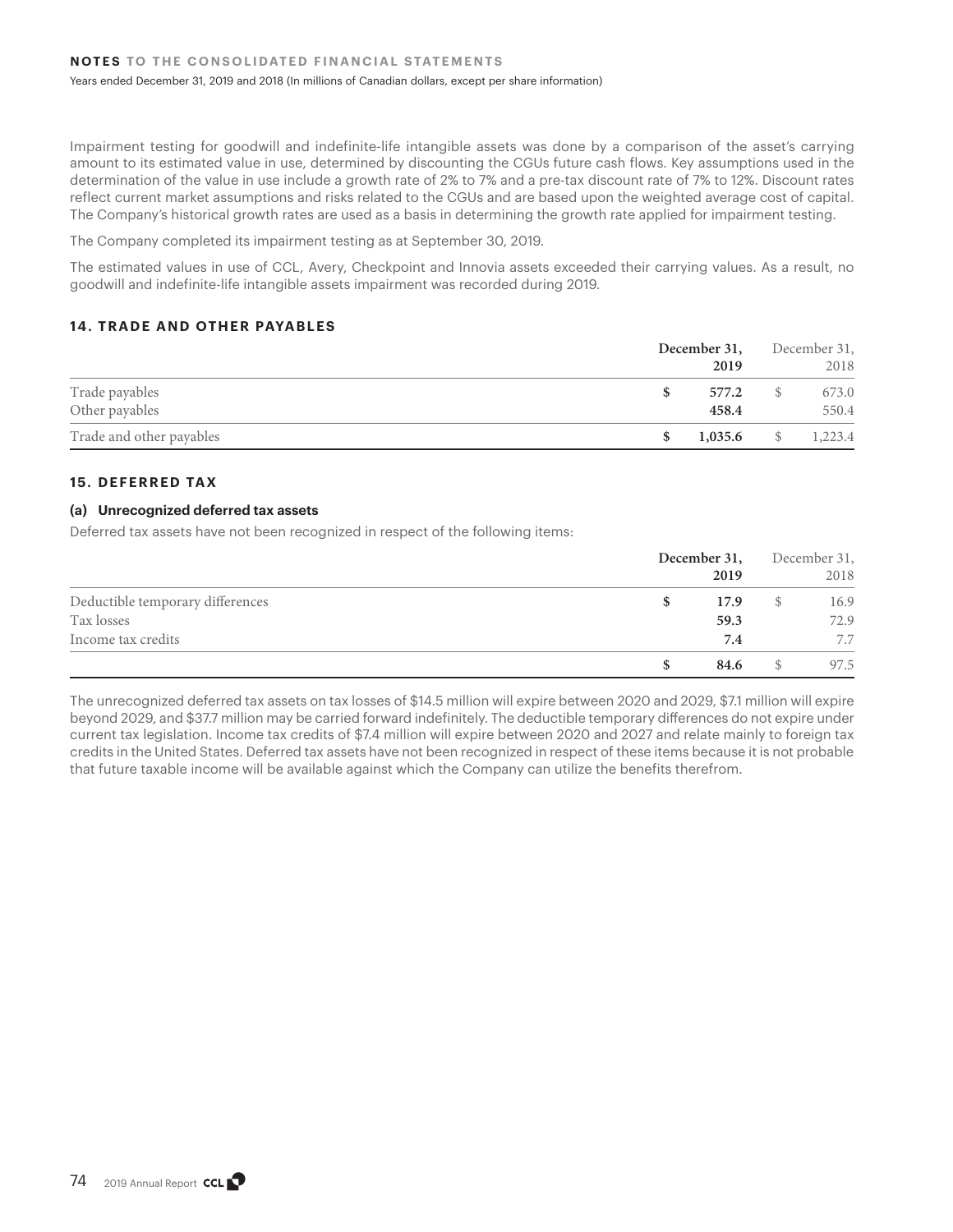# **(b) Recognized deferred tax assets and liabilities**

Deferred tax assets and liabilities are attributable to the following:

|                                         |                      | Assets               | Liabilities |                      |    |                      |    | Net (Assets) Liabilities |    |                      |  |  |
|-----------------------------------------|----------------------|----------------------|-------------|----------------------|----|----------------------|----|--------------------------|----|----------------------|--|--|
|                                         | December 31,<br>2019 | December 31,<br>2018 |             | December 31,<br>2019 |    | December 31,<br>2018 |    | December 31,<br>2019     |    | December 31,<br>2018 |  |  |
| Property, plant<br>and equipment        | \$<br>0.5            | \$<br>6.2            | \$          | 110.4                | \$ | 68.2                 | \$ | 109.9                    | \$ | 62.0                 |  |  |
| Intangible assets                       |                      |                      |             | 263.6                |    | 269.4                |    | 263.6                    |    | 269.4                |  |  |
| Derivatives                             | 1.6                  | 8.0                  |             | 0.1                  |    |                      |    | (1.5)                    |    | (8.0)                |  |  |
| Inventory reserves                      | 12.6                 | 12.8                 |             | 0.3                  |    | 0.5                  |    | (12.3)                   |    | (12.3)               |  |  |
| Employee benefit plans                  | 63.1                 | 57.7                 |             |                      |    |                      |    | (63.1)                   |    | (57.7)               |  |  |
| Share-based payments                    | 3.4                  | 14.3                 |             |                      |    |                      |    | (3.4)                    |    | (14.3)               |  |  |
| Capitalized research<br>and development | 8.5                  | 12.6                 |             |                      |    |                      |    | (8.5)                    |    | (12.6)               |  |  |
| Provisions and other items              | 68.6                 | 32.4                 |             | 10.0                 |    | 7.8                  |    | (58.6)                   |    | (24.6)               |  |  |
| Tax loss carry-forwards                 | 11.5                 | 17.8                 |             |                      |    |                      |    | (11.5)                   |    | (17.8)               |  |  |
| Foreign tax credit                      |                      |                      |             |                      |    |                      |    |                          |    |                      |  |  |
| Balance before offset                   | 169.8                | 161.8                |             | 384.4                |    | 345.9                |    | 214.6                    |    | 184.1                |  |  |
| Offset of tax                           | (139.0)              | (129.3)              |             | (139.0)              |    | (129.3)              |    |                          |    |                      |  |  |
| Balance after offset                    | \$<br>30.8           | \$<br>32.5           | \$          | 245.4                | \$ | 216.6                | \$ | 214.6                    | \$ | 184.1                |  |  |

|                                         | Balance at<br>December 31, 2018<br>Liability (Asset) | Recognized<br>in Income<br>Statement | Acquisitions | Translation<br>and Others | Recognized<br>in Other<br>Comprehensive<br>Income/Equity | <b>Balance at</b><br>December 31, 2019<br>Liability (Asset) |
|-----------------------------------------|------------------------------------------------------|--------------------------------------|--------------|---------------------------|----------------------------------------------------------|-------------------------------------------------------------|
| Property, plant                         |                                                      | \$                                   | \$           |                           |                                                          |                                                             |
| and equipment<br>Intangible assets      | \$<br>62.0<br>269.4                                  | 10.9<br>(2.0)                        | 0.2          | \$<br>36.8<br>(3.8)       | \$                                                       | \$<br>109.9<br>263.6                                        |
| Derivatives                             | (8.0)                                                | (1.4)                                |              |                           | 7.9                                                      | (1.5)                                                       |
| Inventory reserves                      | (12.3)                                               | (0.5)                                | (0.1)        | 0.6                       |                                                          | (12.3)                                                      |
| Employee benefit plans                  | (57.7)                                               | 2.8                                  | (0.1)        | 2.4                       | (10.5)                                                   | (63.1)                                                      |
| Share-based payments                    | (14.3)                                               | 11.5                                 |              | 0.3                       | (0.9)                                                    | (3.4)                                                       |
| Capitalized research<br>and development | (12.6)                                               | 3.6                                  |              | 0.5                       |                                                          | (8.5)                                                       |
| Provisions and other items              | (24.6)                                               | 6.8                                  | (0.3)        | (40.5)                    |                                                          | (58.6)                                                      |
| Tax loss carry-forwards                 | (17.8)                                               | 5.6                                  |              | 0.7                       |                                                          | (11.5)                                                      |
| Foreign tax credit                      |                                                      |                                      |              |                           |                                                          |                                                             |
|                                         | \$<br>184.1                                          | \$<br>37.3                           | \$<br>(0.3)  | \$<br>(3.0)               | \$<br>(3.5)                                              | \$<br>214.6                                                 |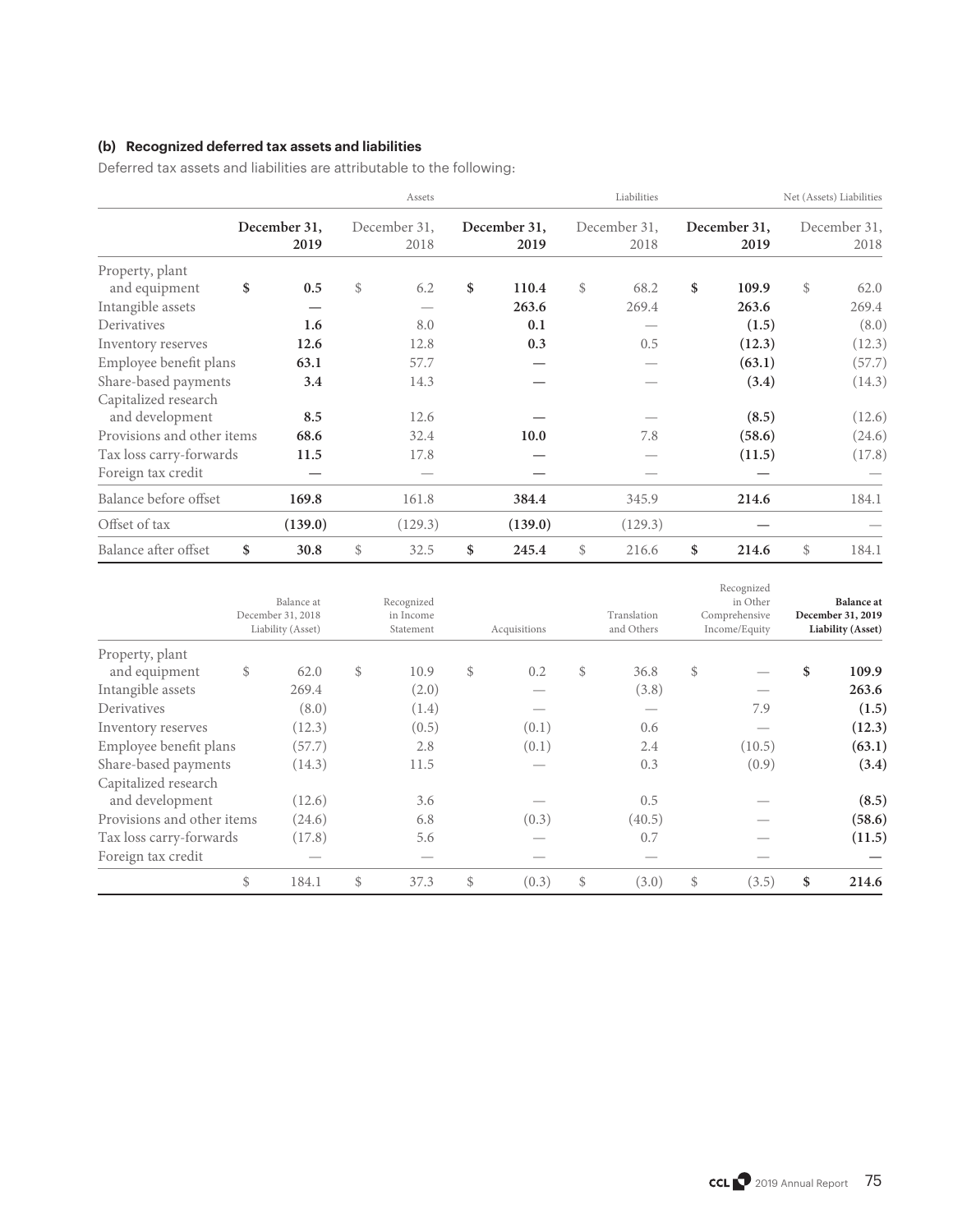#### **NOTES TO THE CONSOLIDATED FINANCIAL STATEMENTS**

Years ended December 31, 2019 and 2018 (In millions of Canadian dollars, except per share information)

|                                  | Balance at<br>December 31, 2017 | Recognized<br>in Income |              | Translation | Recognized<br>in Other<br>Comprehensive | Balance at<br>December 31, 2018 |
|----------------------------------|---------------------------------|-------------------------|--------------|-------------|-----------------------------------------|---------------------------------|
|                                  | Liability (Asset)               | Statement               | Acquisitions | and Others  | Income/Equity                           | Liability (Asset)               |
| Property, plant<br>and equipment | \$<br>46.0                      | \$<br>5.2               | \$<br>6.6    | \$<br>4.2   | \$                                      | \$<br>62.0                      |
| Intangible assets                | 253.2                           | (0.8)                   | 13.9         | 3.1         |                                         | 269.4                           |
| Derivatives                      | (1.0)                           | (0.4)                   |              | (0.2)       | (6.4)                                   | (8.0)                           |
| Inventory reserves               | (11.2)                          | (0.8)                   | 0.2          | (0.5)       |                                         | (12.3)                          |
| Employee benefit plans           | (56.0)                          | (0.7)                   | (0.7)        | (2.9)       | 2.6                                     | (57.7)                          |
| Share-based payments             | (13.5)                          | (0.2)                   |              | (0.8)       | 0.2                                     | (14.3)                          |
| Capitalized research             |                                 |                         |              |             |                                         |                                 |
| and development                  | (14.6)                          | 3.1                     |              | (1.1)       |                                         | (12.6)                          |
| Provisions and other items       | (25.5)                          | 2.9                     | (2.6)        | 0.6         |                                         | (24.6)                          |
| Tax loss carry-forwards          | (22.7)                          | 8.3                     | (1.9)        | (1.5)       |                                         | (17.8)                          |
| Foreign tax credit               |                                 |                         |              |             |                                         |                                 |
|                                  | \$<br>154.7                     | \$<br>16.6              | \$<br>15.5   | \$<br>0.9   | \$<br>(3.6)                             | \$<br>184.1                     |

The aggregate amount of temporary differences associated with investments in subsidiaries and joint ventures for which deferred tax liabilities were not recognized as at December 31, 2019 is \$1,918.0 million (2018 – \$1,727.1 million).

The aggregate amount of temporary differences associated with investments in subsidiaries and joint ventures for which deferred tax assets were not recognized as at December 31, 2019, is \$21.1 million (2018 – \$26.9 million).

Included within Translation and Others in 2019 is the amount for initial recognition of right-of-use assets and corresponding lease liabilities following the adoption of IFRS 16. Both accounts are separate line items on the consolidated statement of financial position.

## **16. SHARE CAPITAL**

| Balance, December 31, 2019     | 11.8              | S  | 4.5    | 166.8             | S  | 361.0  |   | 365.5 |
|--------------------------------|-------------------|----|--------|-------------------|----|--------|---|-------|
| Director share units exercised |                   |    |        | 0.1               |    | 3.1    |   | 3.1   |
| Stock options exercised        |                   |    |        | 0.8               |    | 26.1   |   | 26.1  |
| Balance, December 31, 2018     | 11.8              | S. | 4.5    | 165.9             | \$ | 331.8  | S | 336.3 |
| Director share units exercised |                   |    |        | 0.1               |    | 4.2    |   | 4.2   |
| Stock options exercised        |                   |    |        | 0.8               |    | 23.0   |   | 23.0  |
| Balance, January 1, 2018       | 11.8              | S  | 4.5    | 165.0             | S  | 304.6  |   | 309.1 |
| Shares issued (in millions)    | Class A<br>Shares |    | Amount | Class B<br>Shares |    | Amount |   | Total |

At December 31, 2019, the authorized share capital comprised an unlimited number of Class A voting shares and an unlimited number of Class B non-voting shares. The Class A and Class B shares have no par value. All issued shares are fully paid. Both Class A and Class B shares are classified as equity.

### **(a) Class A**

The holders of Class A shares receive dividends set at \$0.01 per share per annum less than Class B shares, they are entitled to one vote per share at meetings of the Company and their shares are convertible at any time into Class B shares.

#### **(b) Class B**

Class B shares rank equally in all material respects with Class A shares, except as follows:

- (i) Holders of Class B shares are entitled to receive material and attend, but not to vote at, regular shareholder meetings.
- (ii) Holders of Class B shares are entitled to voting privileges when consideration for the Class A shares, under a takeover bid when voting control has been acquired, exceeds 115% of the market price of the Class B shares.
- (iii) Holders of Class B shares are entitled to receive, or have set aside for payment, dividends declared by the Board of Directors from time to time, set at \$0.01 per share per annum greater than Class A shares.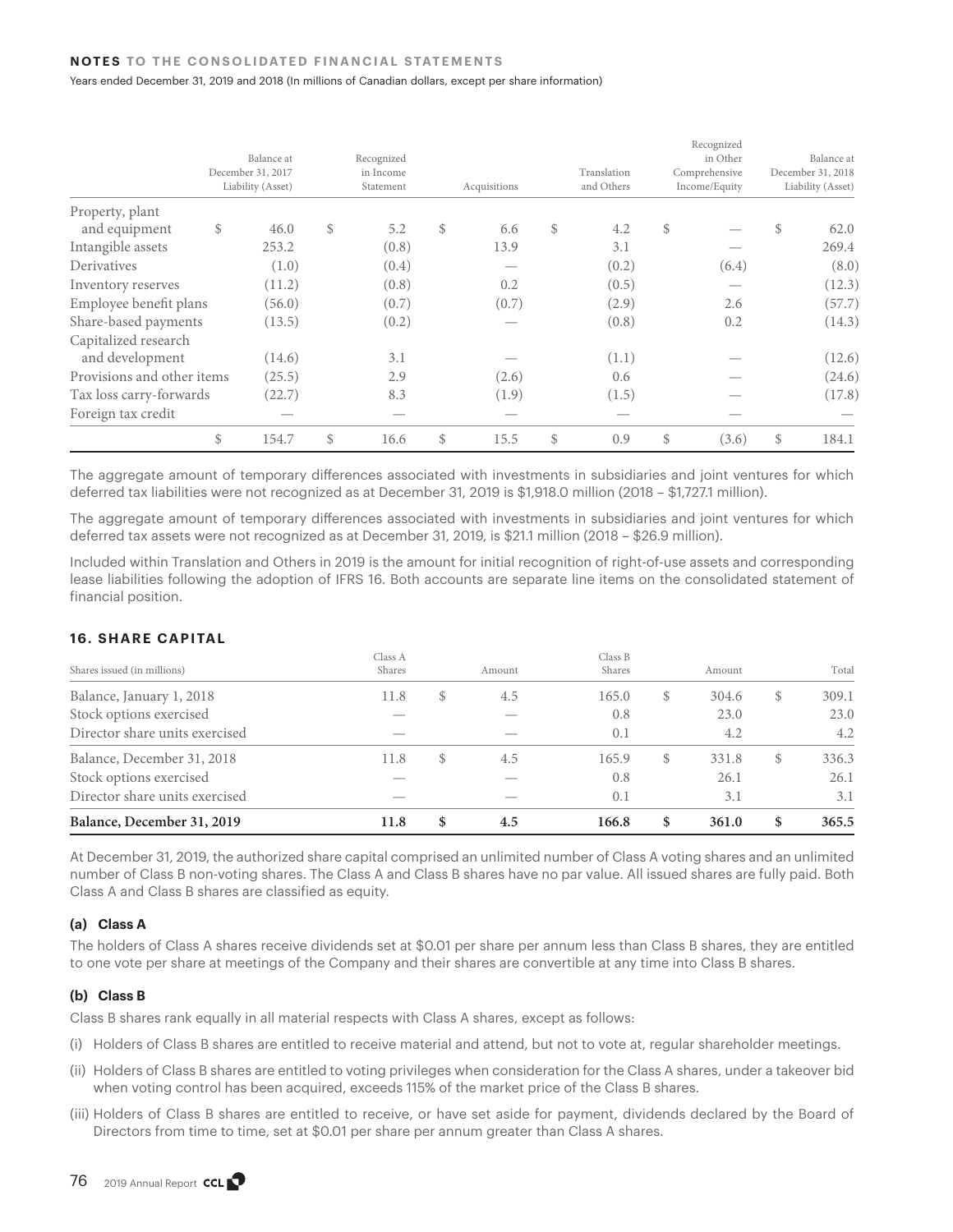### **Dividends**

The annual dividends per share were as follows:

|               | 2019 |    | 2018 |
|---------------|------|----|------|
| Class A share | 0.67 | S  | 0.51 |
| Class B share | 0.68 | S. | 0.52 |

### **Shares held in trust**

During 2016, the Company granted awards totalling 622,500 Class B shares of the Company. Shares to be used to satisfy this obligation were purchased in the open market and were restricted in nature. These share awards were dependent on the Company's performance and continuing employment. The grant date fair value of these stock awards was being amortized over the vesting period and recognized as compensation expense. In 2019, the majority shares were distributed to employees.

### **17. EARNINGS PER SHARE**

### **Basic earnings per share**

The calculation of basic earnings per share for the year ended December 31, 2019, was based on profit attributable to Class A shares of \$31.6 million (2018 – \$31.1 million) and Class B shares of \$445.5 million (2018 – \$435.7 million) and a weighted average number of Class A shares outstanding of 11.8 million (2018 – 11.8 million) and Class B shares outstanding of 166.2 million (2018 – 165.0 million).

### **Weighted average number of shares (in millions)**

|                                                  |                          | 2019                     |                   |                   |
|--------------------------------------------------|--------------------------|--------------------------|-------------------|-------------------|
|                                                  | Class A<br><b>Shares</b> | Class B<br><b>Shares</b> | Class A<br>Shares | Class B<br>Shares |
| Issued and outstanding shares at January 1       | 11.8                     | 165.3                    | 11.8              | 164.3             |
| Effect of stock options exercised                |                          | 0.4                      |                   | 0.6               |
| Effect of deferred share units exercised         |                          |                          |                   | 0.1               |
| Effect of reciprocal shares vested               |                          | 0.5                      |                   |                   |
| Weighted average number of shares at December 31 | 11.8                     | 166.2                    | 11.8              | 165.0             |

### **Diluted earnings per share**

The calculation of diluted earnings per share for the year ended December 31, 2019, was based on profit attributable to Class A shares of \$31.4 million (2018 – \$30.8 million) and Class B shares of \$445.7 million (2018 – \$436.0 million) and a diluted weighted average number of Class A shares outstanding of 11.8 million (2018 – 11.8 million) and Class B shares outstanding of 167.3 million (2018 – 166.9 million).

### **Weighted average number of shares – diluted (in millions)**

|                                             | December 31, | December 31, |
|---------------------------------------------|--------------|--------------|
|                                             | 2019         | 2018         |
| Weighted average number of shares (basic)   | 178.0        | 176.8        |
| Effect of deferred share units on issue     | 0.3          | 0.3          |
| Effect of reciprocal shareholdings          | 0.1          | 0.7          |
| Effect of share-based compensation          | 0.7          | 0.9          |
| Weighted average number of shares (diluted) | 179.1        | 178.7        |

The average market value of the Company's shares for purposes of calculating the dilutive effect of share options was based on quoted market prices for the year that the options were outstanding.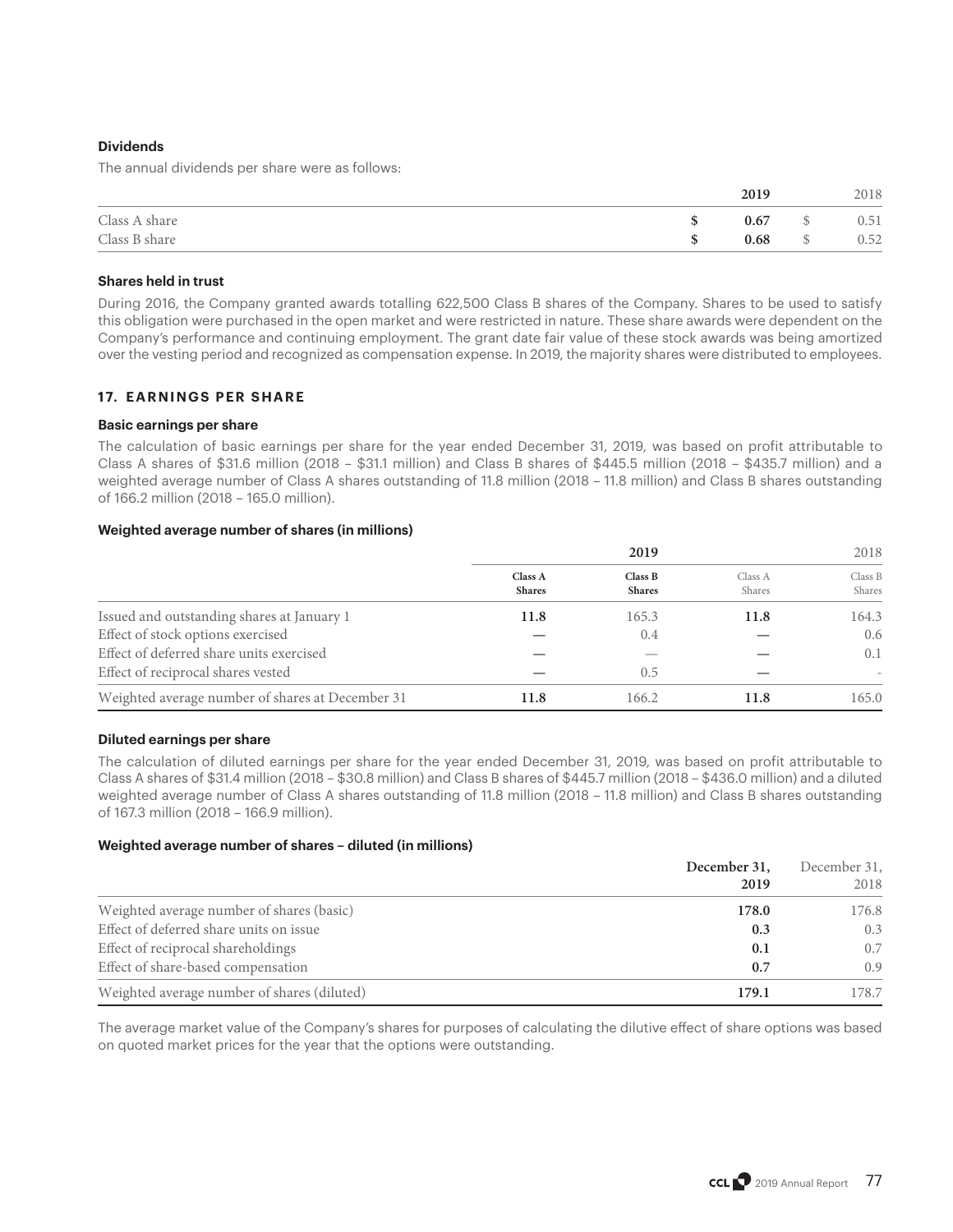### **18. LOANS AND BORROWINGS**

|                                                                    | December 31,  |    | December 31, |
|--------------------------------------------------------------------|---------------|----|--------------|
|                                                                    | 2019          |    | 2018         |
| <b>Current liabilities</b>                                         |               |    |              |
| Current portion of unsecured syndicated bank credit facilities (i) | \$            | \$ | 65.5         |
| Current portion of unsecured bank credit facilities (ii)           | 37.6          |    |              |
| Current portion of finance lease liabilities                       |               |    | 1.6          |
| Current portion of other loans (iv)                                | 1.2           |    | 4.7          |
|                                                                    | \$<br>38.8    | \$ | 71.8         |
| Short-term operating credit lines available (v)                    | \$<br>32.0    | \$ | 27.7         |
| Short-term operating credit lines used                             | \$<br>8.2     | \$ | 10.5         |
| Non-current liabilities                                            |               |    |              |
| Unsecured syndicated bank credit facilities (i)                    | \$<br>1,255.6 | \$ | 1,445.5      |
| Unsecured bank credit facilities (ii)                              | 33.4          |    |              |
| Unsecured notes (iii)                                              | 941.5         |    | 972.7        |
| Finance lease liabilities                                          |               |    | 1.0          |
| Other loans (iv)                                                   | 4.3           |    | 0.6          |
|                                                                    | \$<br>2,234.8 | \$ | 2,419.8      |

#### **(i) Unsecured syndicated bank credit facilities**

As at December 31, 2019, the Company had an unsecured US\$1.2 billion revolving credit facility with a syndicate of banks. The facility bears interest at the applicable benchmark interest rate, plus an interest rate margin linked to the Company's net debt to EBITDA, and matures March 29, 2023. As at December 31, 2019, US\$521.5 million (\$677.4 million; LIBOR, plus 1.125%), £60.3 million (\$103.9 million; GBP LIBOR, plus 1.125%) and \$3.6 million of contingent letters of credit were drawn on this syndicated bank credit facility.

As at December 31, 2018, US\$352.0 million (\$480.0 million; LIBOR, plus 1.45%), €223.2 million (\$349.0 million; EURIBOR, plus 1.45%), £60.3 million (\$104.9 million; GBP LIBOR, plus 1.45%), \$79.5 million (BA, plus 1.45%) and \$3.2 million of contingent letters of credit were drawn on this syndicated bank credit facility.

As at December 31, 2019, the Company had an unsecured US\$366.0 million (\$475.4 million; LIBOR, plus 0.75%; 2018: \$499.1 million; LIBOR, plus 1.45%) non-revolving term loan facility with a syndicate of banks that bears interest at the applicable domestic rate, plus an interest rate margin linked to the Company's net debt to EBITDA. In February 2019, this facility was amended, removing the required quarterly principal repayments, reducing the interest rate margins and extending the maturity from February 28, 2020 to February 26, 2021. Previous to the amendment, quarterly principal repayments of US\$12.0 million were required.

The unused portion of the revolving syndicated bank credit facility was US\$595.7 million at December 31, 2019 (December 31, 2018 – US\$454.5 million).

As at December 31, 2019, transaction costs related to the unsecured syndicated bank credit facilities were \$1.1 million (December 31, 2018 – \$1.5 million).

As at December 31, 2019, the Company utilized a cross-currency interest rate swap agreement to effectively convert notional US\$228.4 million (2018 – nil) LIBOR-based debt into €200.0 million (2018 – nil) negative 0.28% fixed rate debt in order to hedge its euro-based assets and cash flows (note 24(a)).

### **(ii) Unsecured bank credit facilities**

In January 2019, the Company signed an unsecured bilateral credit facility for US\$35.0 million, which expires January 22, 2021. This bilateral loan incurs interest at the applicable domestic rate, plus an interest rate margin and, annually, automatically extends out additional years until January 22, 2024. As of December 31, 2019, US\$25.7 million (\$33.4 million) was drawn.

In December 2019, the Company signed an uncommitted unsecured bilateral credit facility for AUD\$65.0 million. This bilateral loan incurs interest at the applicable domestic rate plus an interest rate margin. As of December 31, 2019, AUD\$41.2 million (\$37.6 million) was drawn.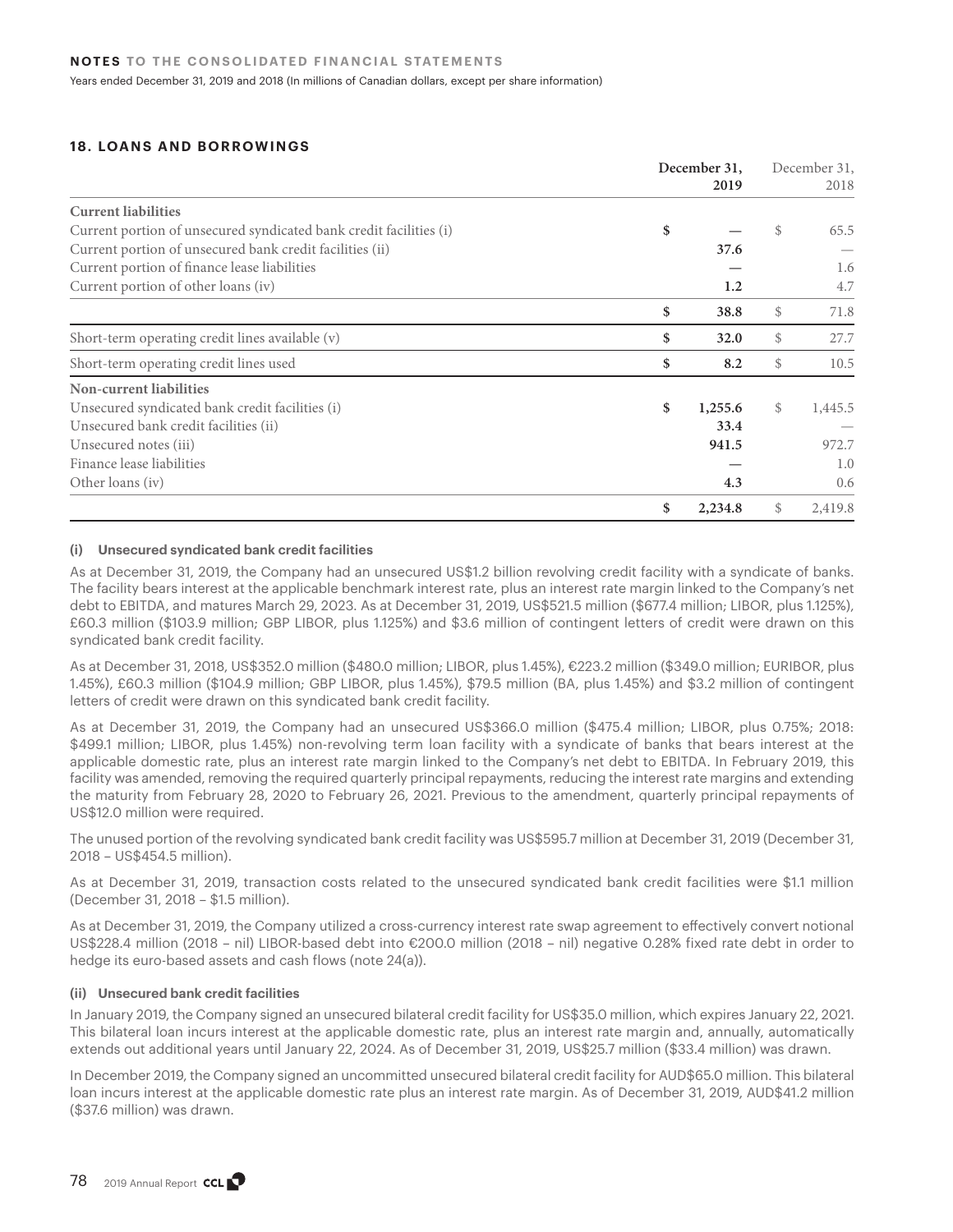#### **(iii) Unsecured notes**

Unsecured notes as at December 31, 2019 consisted of \$298.4 million (2018 – \$298.2 million) principal amount of 3.864% Series 1 Notes, issued by offering a memorandum in Canada on April 13, 2018, maturing April 13, 2028, and US\$500 million (\$643.1 million; 2018 – \$674.5 million) principal amount of 144A 3.25% private notes, maturing on October 1, 2026. These notes bear interest payable semi-annually. The net proceeds of both notes were used to partially repay amounts borrowed under the unsecured syndicated bank credit facility.

As at December 31, 2019, the Company utilized a cross-currency interest rate swap agreement to effectively convert notional US\$376.2 million (2018 – US\$376.2 million) of the 144A 3.25% private notes into €340.0 million (2018 – €340.0 million) 1.16% and 1.23% fixed rate debt in order to hedge its euro-based assets and cash flows (note 24(a)).

### **(iv) Other loans**

Other loans include term bank loans at various rates and repayment terms.

### **(v) Operating credit lines**

Interest rates charged on the credit lines are based on rates varying with LIBOR, the prime rate and similar market rates for other currencies.

### **(vi) Reconciliation of changes in liabilities arising from financing activities**

Liabilities arising from financing activities are those for which cash flows were, or future cash flows will be, classified in the consolidated statement of cash flows as financing activities. Changes in the Company's liabilities arising from financing activities are as follows:

|                        |    | 2019    | 2018    |
|------------------------|----|---------|---------|
| Balance at January 1   | \$ | 2,491.6 | 2,331.4 |
| Financing cash flows   |    | (119.8) | 5.8     |
| Acquisitions           |    |         | 7.8     |
| Foreign exchange       |    | (98.1)  | 148.2   |
| Other                  |    | (0.1)   | (1.6)   |
| Balance at December 31 | S  | 2,273.6 | 2,491.6 |

As at December 31, 2019, the carrying amount of financial and non-financial assets pledged as collateral against \$0.7 million (2018 – \$2.7 million) of long-term debt amounted to \$7.2 million (2018 – \$19.9 million).

## **19. FINANCE INCOME AND COST**

### **Recognized in consolidated income statement**

|                                                                      |   | 2019   |   | 2018  |
|----------------------------------------------------------------------|---|--------|---|-------|
| Interest expense on financial liabilities measured at amortized cost | S | 83.9   | S | 82.3  |
| Fees and interest recognized on other financial instruments          |   | (14.3) |   | (5.2) |
| Interest expense on post-employment defined benefit plans            |   | 17.1   |   | 15.8  |
| Finance cost                                                         |   | 86.7   |   | 92.9  |
| Interest income on cash and cash equivalents                         |   | 3.3    |   | 3.7   |
| Interest income on other assets                                      |   | 0.3    |   | 0.8   |
| Interest income on post-employment defined benefit plans             |   | 8.4    |   | 7.7   |
| Finance income                                                       |   | 12.0   |   | 12.2  |
| Interest expense on lease liabilities                                |   | 6.3    |   |       |
| Net finance cost recognized in consolidated income statement         | S | 81.0   |   | 80.7  |

The above finance income and expense are all with respect to assets (liabilities) not at FVTPL.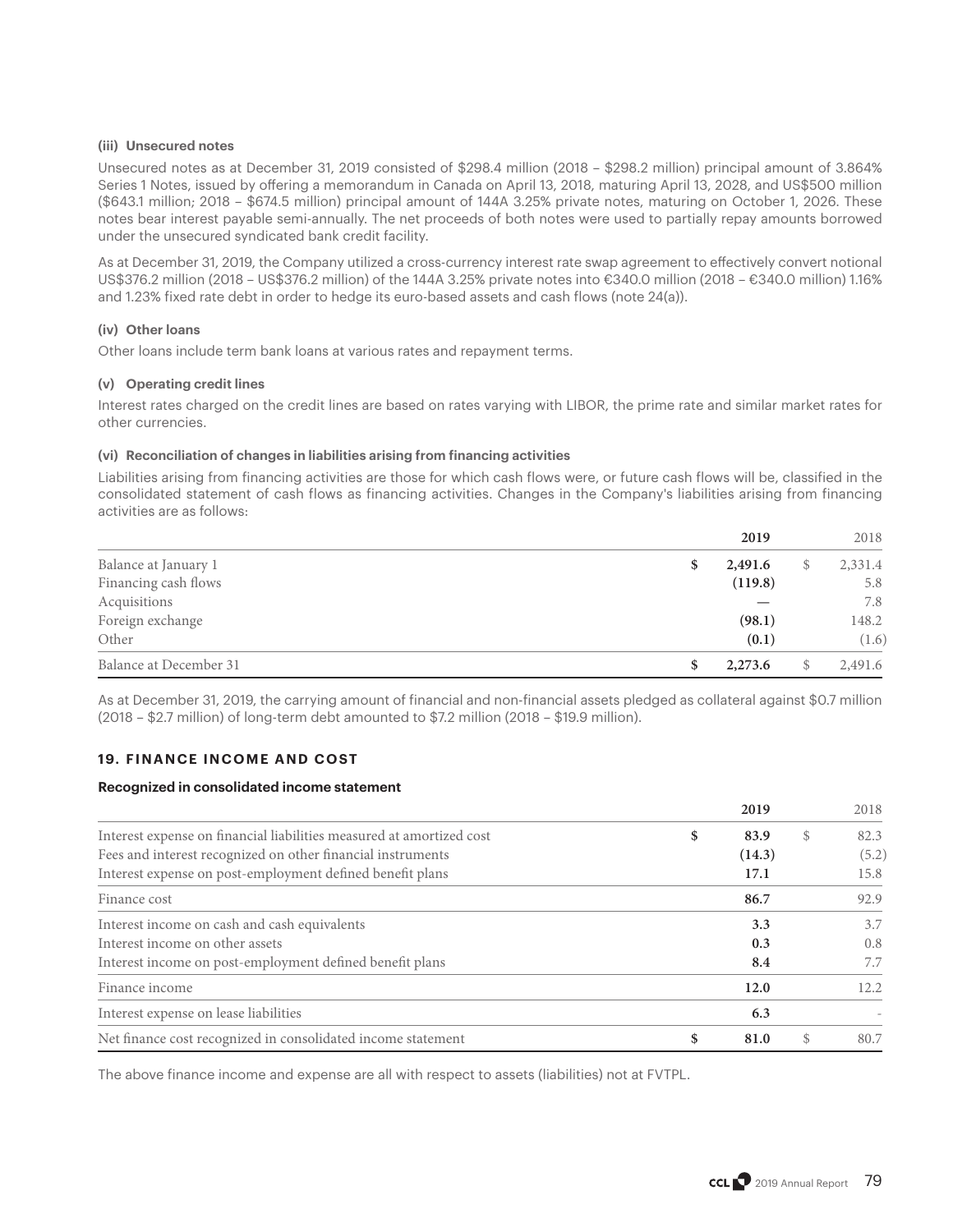# **20. EMPLOYEE BENEFITS**

|                                                                                                                                                      | December 31,<br>2019 |                  |   | December 31,<br>2018  |
|------------------------------------------------------------------------------------------------------------------------------------------------------|----------------------|------------------|---|-----------------------|
| Present value of wholly-unfunded defined benefit obligations<br>Present value of partially-funded defined benefit obligations                        | \$                   | 285.5<br>482.5   | S | 274.9<br>432.3        |
| Total present value of obligations<br>Fair value of plan assets                                                                                      |                      | 768.0<br>(402.8) |   | 707.2<br>(378.7)      |
| Recognized liability for defined benefit obligations<br>Liability for long-service leave and jubilee plans<br>Liability for long-term incentive plan |                      | 365.2<br>12.1    |   | 328.5<br>13.4<br>28.9 |
| Total employee benefits<br>Total employee benefits reported in trade and other payables                                                              |                      | 377.3<br>12.4    |   | 370.8<br>50.8         |
| Total employee benefits reported in non-current liabilities                                                                                          | \$                   | 364.9            |   | 320.0                 |

### **(a) Defined contribution post-employment plans**

The Company sponsors defined contribution post-employment plans in Canada, the U.S., Thailand, the Netherlands and the U.K. A post-employment plan is classified as a defined contribution plan if the Company pays fixed contributions into a fund at a separate entity and the Company has no further obligation to pay any further contributions if the fund does not hold sufficient assets to pay all employee benefits relating to employee service in the current and prior periods. The expense for company-sponsored defined contribution post-employment plans was \$30.7 million in 2019 (2018 – \$24.5 million), of which \$0.1 million (2018 – \$0.1 million) was for key management personnel. Company contributions into defined contribution state plans are included in the line item Compulsory social security contributions in the table in note 21.

### **(b) Defined benefit post-employment plans**

The Company also has defined benefit post-employment plans in various countries of the world. Although some of these plans have elements common to defined contribution plans, the Company has accounted for these as defined benefit plans as they are not fully funded at a separate entity.

### *Partially-funded defined benefit obligations*

The Company's defined benefit post-employment plans are not fully funded. The obligation of these plans, net of any assets, is recorded in non-current liabilities on the consolidated statement of financial position in employee benefits or, for payments expected to be made within the next twelve months, in trade and other payables in current liabilities. Fluctuations in the pension liabilities resulting from actuarial gains or losses due to changes in risk factors are recorded in other comprehensive income (loss). The primary partially funded plans are in Canada, the U.K., Switzerland and the Netherlands. Details of these plans are as follows:

- (i) In Canada, the Company has a registered partially funded defined benefit pension plan for seven retired executives and one active employee. The Company makes all required contributions to the plans. Benefits are based on employee earnings. An actuary is involved in measuring the obligation of the plan and in calculating the expense and any contributions required. The plan is closed to new members. The primary risk factors for this plan are longevity of plan beneficiaries, discount rate volatility for the value of the obligation and market risk on the assets. The Company has determined that any surplus in the plan after all obligations have been covered is fully available to the Company.
- (ii) In the U.K., the Company has two registered partially-funded defined benefit pension plans. The Company's plan has no active members and is closed to new members. Benefits are based on final salary. All members of the plan are either deferred or retired and benefits are provided to spouses or dependents in the event of a member's death before or after retirement. The Company is required to make payments of £0.7 million in deficit funding contributions annually. An actuary is involved in measuring the obligation of the plan and in calculating the expense and any contributions required. The primary risk factors for this plan are longevity of plan beneficiaries and discount rate volatility for the value of the obligation and market risk on the assets. The Company has determined that any surplus in the plan after all obligations have been covered is fully available to the Company.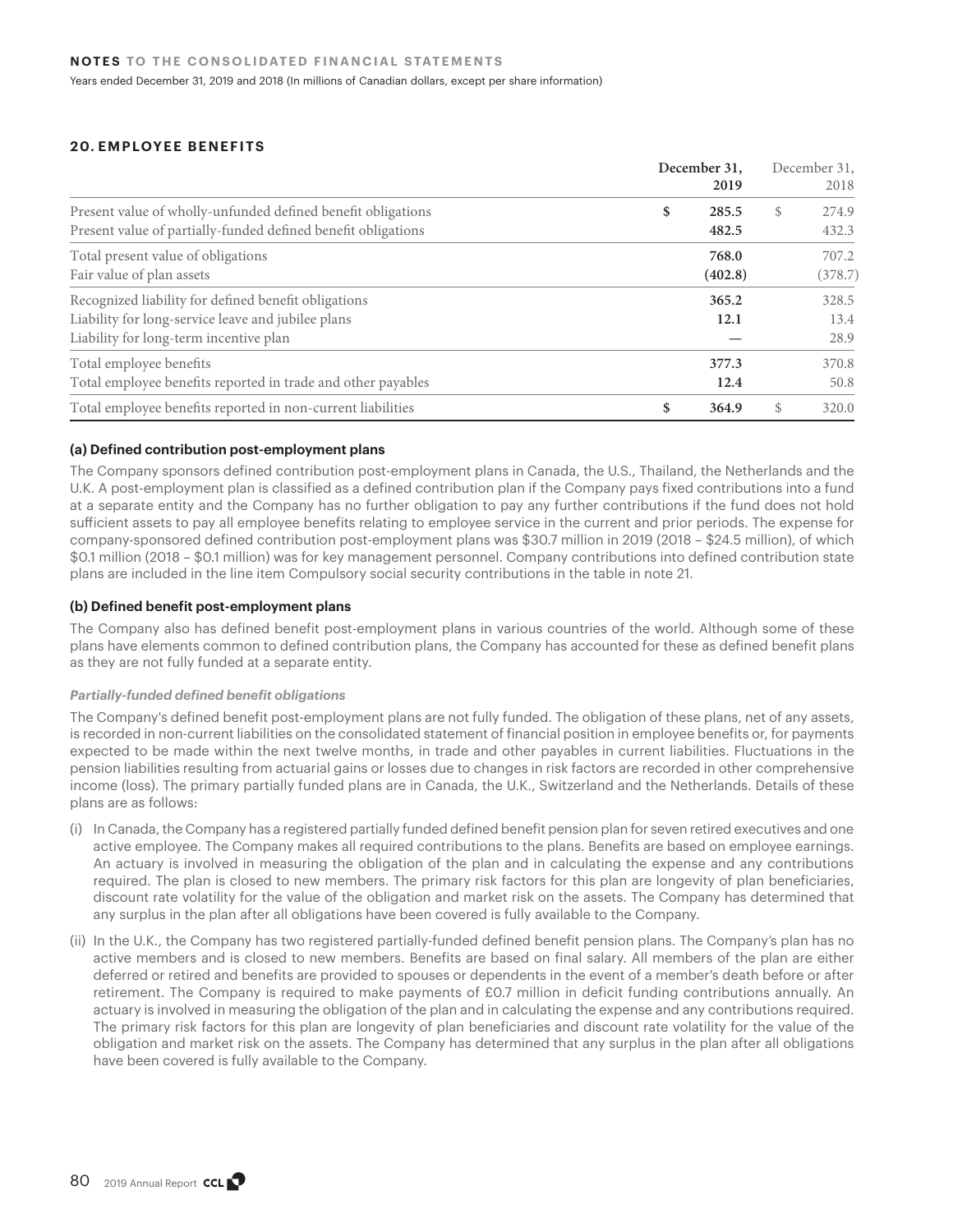On April 6, 2019, the Innovia plan was frozen. No further benefits will be earned by members in the plan and no contributions will be paid into the plan other than deficit funding contributions. It is closed to new members. Benefits are based on a member's final pensionable salaries and length of service at retirement. Benefits are provided to spouses in the event of a member's death before or after retirement. The Company is required to make payments of £1.0 million in deficit funding contributions annually. An actuary is involved in measuring the obligation of the plan and in calculating the expense and any contributions required. The primary risk factors for this plan are longevity of plan beneficiaries and discount rate volatility for the value of the obligation and market risk on the assets. The Company has determined that any surplus in the plan after all obligations have been covered is available to the Company if the plan is wound up. However, any surplus while the plan is ongoing is under the authority of the trustees. Active members have been moved to a defined contribution plan.

- (iii) In Switzerland, the Company provides a mandatory legislated contribution-based cash balance plan for employees that is accounted for as a post-employment defined benefit plan. Benefits from the plan are paid out at retirement, disability or death. If an employee terminates from the Company prior to retirement, the vested benefit equal to the accumulated savings account balance is transferred to the pension plan of the new employer. The plan is governed by a foundation board that is legally responsible for the operation of the plan and includes employer and employee representation, in equal numbers. A legally required minimum level of retirement benefit is based on age-related savings contributions, an insured salary defined by law and a required rate of return set annually by the Swiss government. Contributions from both employers and employees are compulsory and vary according to age and salary. The primary risk factors for this plan are longevity of plan beneficiaries, discount rate volatility for the value of the obligation and market risk on the assets. Under Swiss pension law, any surplus assets technically belong to the pension plan and any reduction in contributions is at the discretion of the Board.
- (iv) In the Netherlands, the Company provides a defined benefit career average pay plan for a small number of employees. An actuary is involved in measuring the obligation of the plan. Benefits from the plan are paid through retirement and at death, before or during retirement, to the spouse or dependents. If a member of the plan leaves the Company, the member may choose to have the benefits of the plan transferred into the plan of the new employer. The benefit formula is based on a percentage of each year's pensionable salary up to a set maximum salary less a social security offset. Benefits are guaranteed by an insurance company and the Company is required to pay annual premiums on the insurance contract based on a contract interest rate. There are no employee contributions to the plan. The primary risk factors for this plan are longevity of plan beneficiaries and discount rate volatility. This plan was frozen as of December 31, 2018, and all members were moved to a defined contribution plan.

The most recent actuarial valuation for funding purposes for the executive defined pension plan in Canada was as of January 1, 2018. The next required actuarial valuation will be as of January 1, 2021. The most recent actuarial valuation of the two U.K. defined benefit pension plans for funding purposes were as of January 1, 2017. The next required valuation is as of January 1, 2020. The new valuations for both U.K. plans are expected to be completed towards the end of 2020.

#### *Wholly-unfunded defined benefit obligations*

For defined benefit post-employment plans that have no assets, the Company simply funds the plans as benefits are paid. The primary wholly-unfunded plans are in Canada, the U.S. and Germany. Details of these plans are as follows:

- (i) In Canada, the Company maintains non-registered, wholly-unfunded supplemental retirement arrangements for one active Canadian executive, eight retired Canadian executives and two retired U.S. executives or their widows. The Company makes all required contributions to the plans. Benefits are based on employee earnings. An actuary is involved in measuring the obligation of the plans and in calculating the expense and any contributions required. The plans are closed to new members. The primary risk factors for these plans are longevity of plan beneficiaries and discount rate volatility.
- (ii) In the U.S., the Company has a post-employment, wholly-unfunded deferred compensation plan for designated executives ("NQP"). Liabilities are based strictly on the contributions made to the plan and an established rate of return and are not subject to actuarial adjustments. It allows executives to elect to defer specified portions of salary, cash bonuses and longterm incentive plan payments. The Company contributes a matching portion of the executive's NQP deferred amount to a maximum of 8% of the executive's base salary plus bonus. The Company may also contribute a discretionary annual Company contribution based on a percentage of base salary and annual bonus. Contributions to the NQP for one of the executives vest immediately. For the other executives, immediate vesting of discretionary Company contributions and interest occurs on death, disability or change of control, with normal vesting occurring at age 60 with 10 years' service. The Company's match portion and interest vest in the same manner as Company contributions in the 401k plan. Elective deferrals by the executive vest immediately.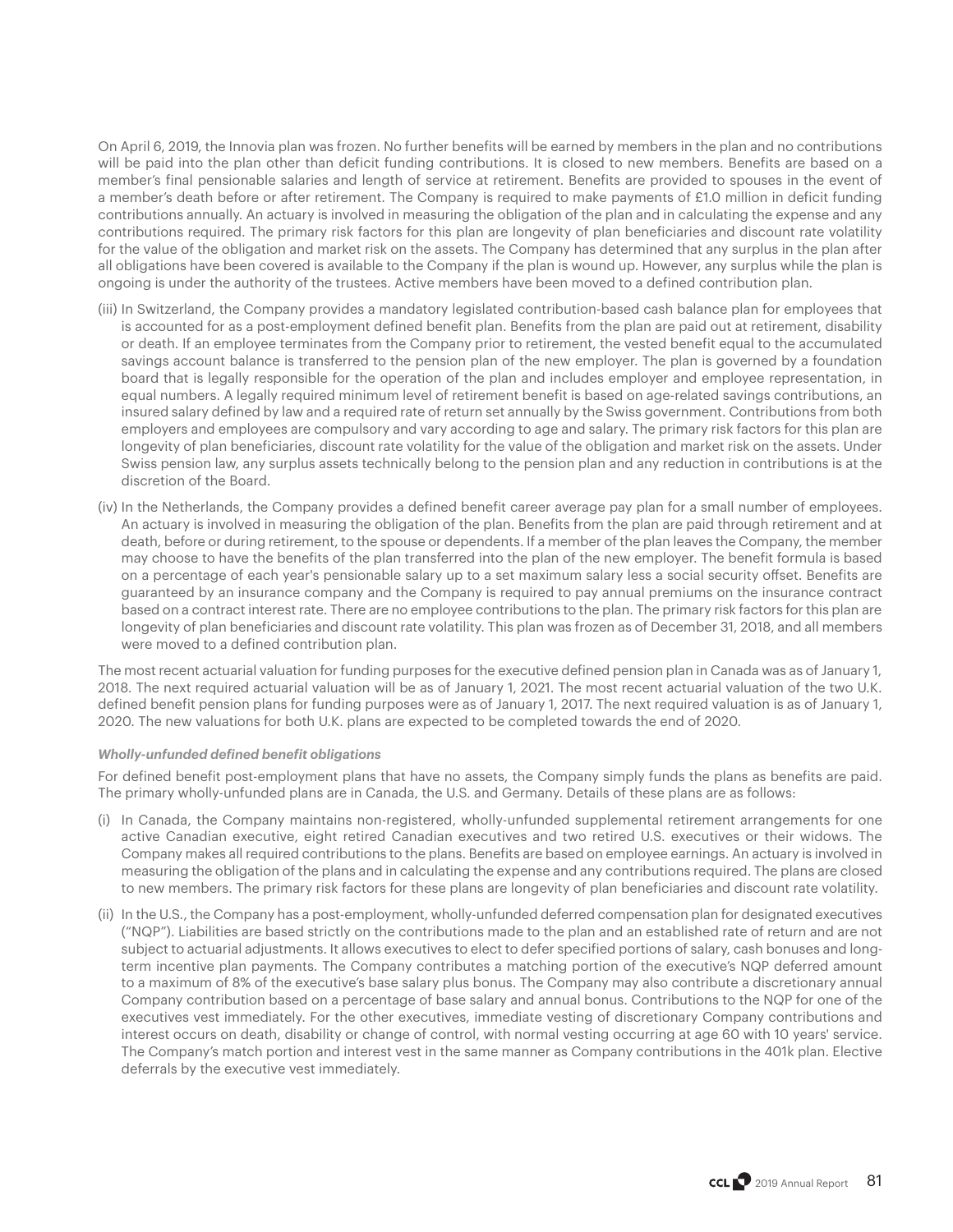- (iii) In Germany, the Company has several wholly-unfunded defined benefit plans. There are four salary-based annuity plans that are closed to new members, but currently have approximately 130 active members. All contributions and benefits are funded by the Company. The primary risk factors for these plans are longevity of plan beneficiaries and discount rate volatility. There are also three cash balance plans for current employees. Two of those plans require the Company to match a specific portion of employee contributions. Upon retirement, lump sum payments are made unless an employee requests an annuity. The third cash balance plan has employer and employee contributions and pays out in three instalments upon retirement. The primary risk factor for these three plans is discount rate volatility.
- (iv) The Company has wholly-unfunded post-employment defined benefit plans in Austria, France, Italy, Mexico and Thailand. Benefits are paid out in lump sums upon retirement, disability or death. There are no employee contributions in these plans. Benefits are based on salary and length of service with the Company.

The following table shows the reconciliation from the opening balances to the closing balances for the defined benefit postemployment plans, including the defined benefit pension plans, supplemental retirement plans and other post-employment defined benefit plans.

| 2019                                      |    | Partially Funded |                                              | Wholly Unfunded |    | Total   |
|-------------------------------------------|----|------------------|----------------------------------------------|-----------------|----|---------|
| Accrued benefit obligation:               |    |                  |                                              |                 |    |         |
| Balance, beginning of year                | \$ | 432.3            | \$                                           | 274.9           | \$ | 707.2   |
| Current service cost                      |    | 2.9              |                                              | 4.4             |    | 7.3     |
| Past service cost                         |    |                  |                                              | 0.2             |    | 0.2     |
| Interest cost                             |    | 11.7             |                                              | 7.2             |    | 18.9    |
| Employee contributions                    |    | 1.4              |                                              | 5.2             |    | 6.6     |
| Benefits paid                             |    | (14.5)           |                                              | (19.9)          |    | (34.4)  |
| Actuarial losses - experience             |    | 8.6              |                                              | 3.0             |    | 11.6    |
| Actuarial gains - demographic assumptions |    | (11.9)           |                                              | (0.3)           |    | (12.2)  |
| Actuarial losses - financial assumptions  |    | 69.5             |                                              | 26.6            |    | 96.1    |
| Reinstatements and transfers              |    | 0.1              |                                              | (0.2)           |    | (0.1)   |
| Effect of curtailment                     |    | (9.6)            |                                              |                 |    | (9.6)   |
| Settlement gain (loss)                    |    | (2.6)            |                                              | 0.5             |    | (2.1)   |
| Effect of movements in exchange rates     |    | (5.4)            |                                              | (16.1)          |    | (21.5)  |
| Balance, end of year                      | \$ | 482.5            | \$                                           | 285.5           | \$ | 768.0   |
| Plan assets:                              |    |                  |                                              |                 |    |         |
| Fair value, beginning of year             | \$ | 378.7            | \$                                           |                 | \$ | 378.7   |
| Expected return on plan assets            |    | 10.1             |                                              |                 |    | 10.1    |
| Actuarial gains                           |    | 30.1             |                                              |                 |    | 30.1    |
| Employee contributions                    |    | 1.4              |                                              |                 |    | 1.4     |
| <b>Employer contributions</b>             |    | 5.4              |                                              | 19.9            |    | 25.3    |
| Benefits paid                             |    | (14.5)           |                                              | (19.9)          |    | (34.4)  |
| Administrative expenses                   |    | (0.9)            |                                              |                 |    | (0.9)   |
| Settlements                               |    | (2.6)            |                                              |                 |    | (2.6)   |
| Effect of movements in exchange rates     |    | (4.9)            |                                              |                 |    | (4.9)   |
| Fair value, end of year                   | \$ | 402.8            | \$                                           |                 | \$ | 402.8   |
| Funded status, net deficit of plans       | \$ | (79.7)           | $\, \, \raisebox{12pt}{$\scriptstyle\circ$}$ | (285.5)         | \$ | (365.2) |
| Accrued benefit liability                 | \$ | (79.7)           | $\, \, \raisebox{12pt}{$\scriptstyle\circ$}$ | (285.5)         | \$ | (365.2) |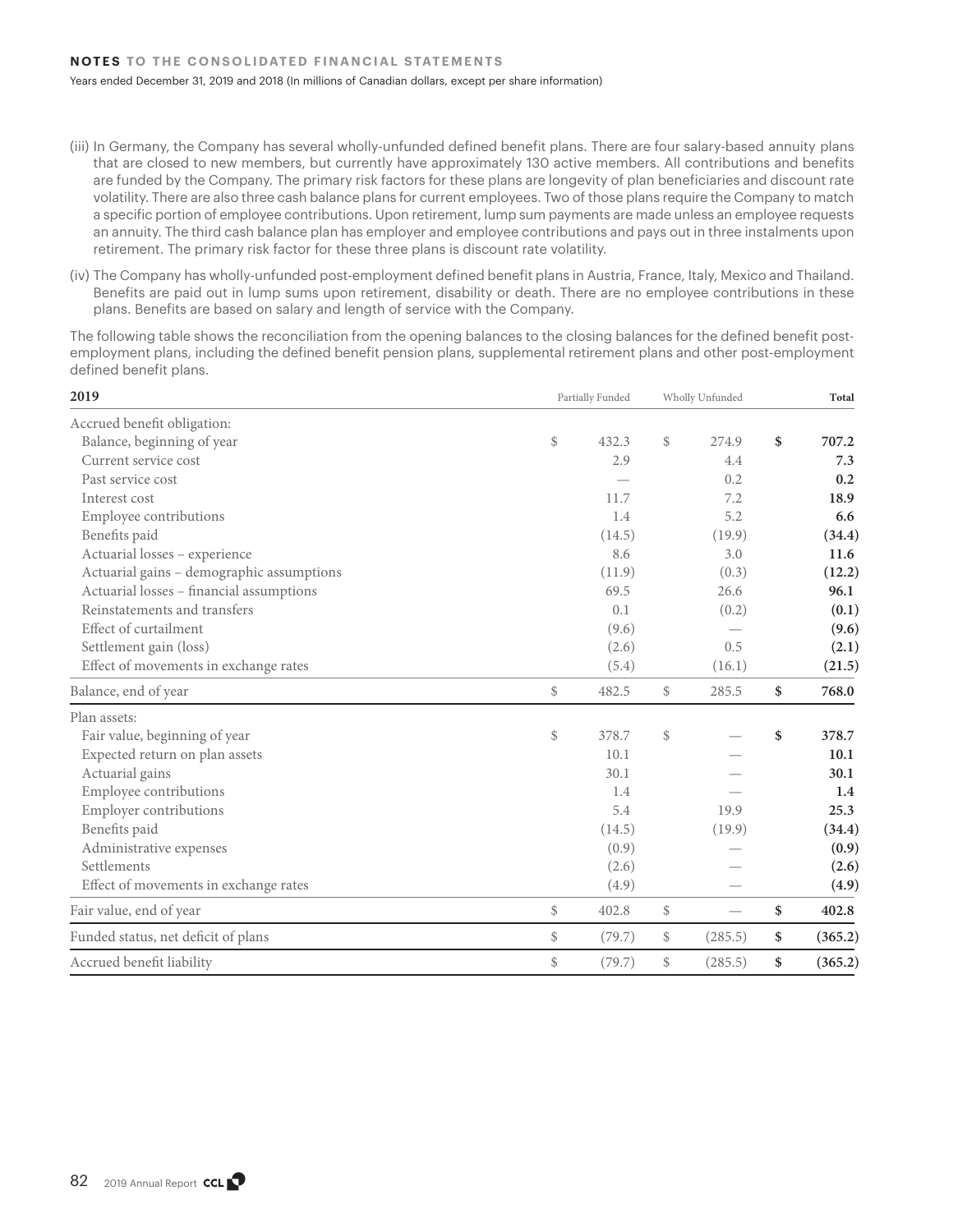| 2018<br>Partially Funded                       |    | Wholly Unfunded |               |                          | Total |         |
|------------------------------------------------|----|-----------------|---------------|--------------------------|-------|---------|
| Accrued benefit obligation:                    |    |                 |               |                          |       |         |
| Balance, beginning of year                     | \$ | 435.7           | $\mathcal{S}$ | 260.9                    | \$    | 696.6   |
| Opening balance from current year acquisitions |    | 4.5             |               |                          |       | 4.5     |
| Current service cost                           |    | 5.7             |               | 4.7                      |       | 10.4    |
| Past service cost                              |    | 3.3             |               | 0.2                      |       | 3.5     |
| Interest cost                                  |    | 10.7            |               | 6.6                      |       | 17.3    |
| Employee contributions                         |    | 1.1             |               | 2.4                      |       | 3.5     |
| Benefits paid                                  |    | (12.5)          |               | (10.0)                   |       | (22.5)  |
| Actuarial (gains) losses - experience          |    | 2.4             |               | (0.8)                    |       | 1.6     |
| Actuarial losses - demographic assumptions     |    | 0.9             |               | 1.7                      |       | 2.6     |
| Actuarial gains - financial assumptions        |    | (31.6)          |               | (4.3)                    |       | (35.9)  |
| Reinstatements and transfers                   |    |                 |               | 0.9                      |       | 0.9     |
| Effect of curtailment                          |    | (0.5)           |               |                          |       | (0.5)   |
| Settlement gain                                |    |                 |               | 0.2                      |       | 0.2     |
| Effect of movements in exchange rates          |    | 12.6            |               | 12.4                     |       | 25.0    |
| Balance, end of year                           | \$ | 432.3           | \$            | 274.9                    | \$    | 707.2   |
| Plan assets:                                   |    |                 |               |                          |       |         |
| Fair value, beginning of year                  | \$ | 376.9           | \$            |                          | \$    | 376.9   |
| Opening balance from current year acquisitions |    | 2.7             |               |                          |       | 2.7     |
| Expected return on plan assets                 |    | 9.2             |               |                          |       | 9.2     |
| Actuarial losses                               |    | (18.4)          |               |                          |       | (18.4)  |
| Employee contributions                         |    | 1.1             |               |                          |       | 1.1     |
| <b>Employer contributions</b>                  |    | 10.3            |               | 10.0                     |       | 20.3    |
| Benefits paid                                  |    | (12.5)          |               | (10.0)                   |       | (22.5)  |
| Administrative expenses                        |    | (1.4)           |               |                          |       | (1.4)   |
| Settlements                                    |    | (0.2)           |               |                          |       | (0.2)   |
| Effect of movements in exchange rates          |    | 11.0            |               |                          |       | 11.0    |
| Fair value, end of year                        | \$ | 378.7           | \$            | $\overline{\phantom{0}}$ | \$    | 378.7   |
| Funded status, net deficit of plans            | \$ | (53.6)          | \$            | (274.9)                  | \$    | (328.5) |
| Accrued benefit liability                      | \$ | (53.6)          | \$            | (274.9)                  | \$    | (328.5) |

The Company's net defined benefit plan expense is as follows:

| 2019                                             | Partially Funded |   | Wholly Unfunded |    | Total |
|--------------------------------------------------|------------------|---|-----------------|----|-------|
| Current service cost                             | \$<br>2.9        | S | 4.4             | \$ | 7.3   |
| Past service cost                                |                  |   | 0.2             |    | 0.2   |
| Net interest cost on accrued benefit liability   | 1.6              |   | 7.2             |    | 8.8   |
| Curtailment gain                                 | (9.6)            |   |                 |    | (9.6) |
| Net defined benefit plan expense                 | \$<br>(5.1)      | S | 11.8            | S  | 6.7   |
| Net defined benefit plan expense is recorded in: |                  |   |                 |    |       |
| Cost of sales                                    | \$<br>2.1        | S | 1.2             | \$ | 3.3   |
| Selling, general and administrative expenses     | (8.8)            |   | 3.5             |    | (5.3) |
| Finance cost                                     | 1.6              |   | 7.1             |    | 8.7   |
| Net defined benefit plan expense                 | \$<br>(5.1)      | S | 11.8            | \$ | 6.7   |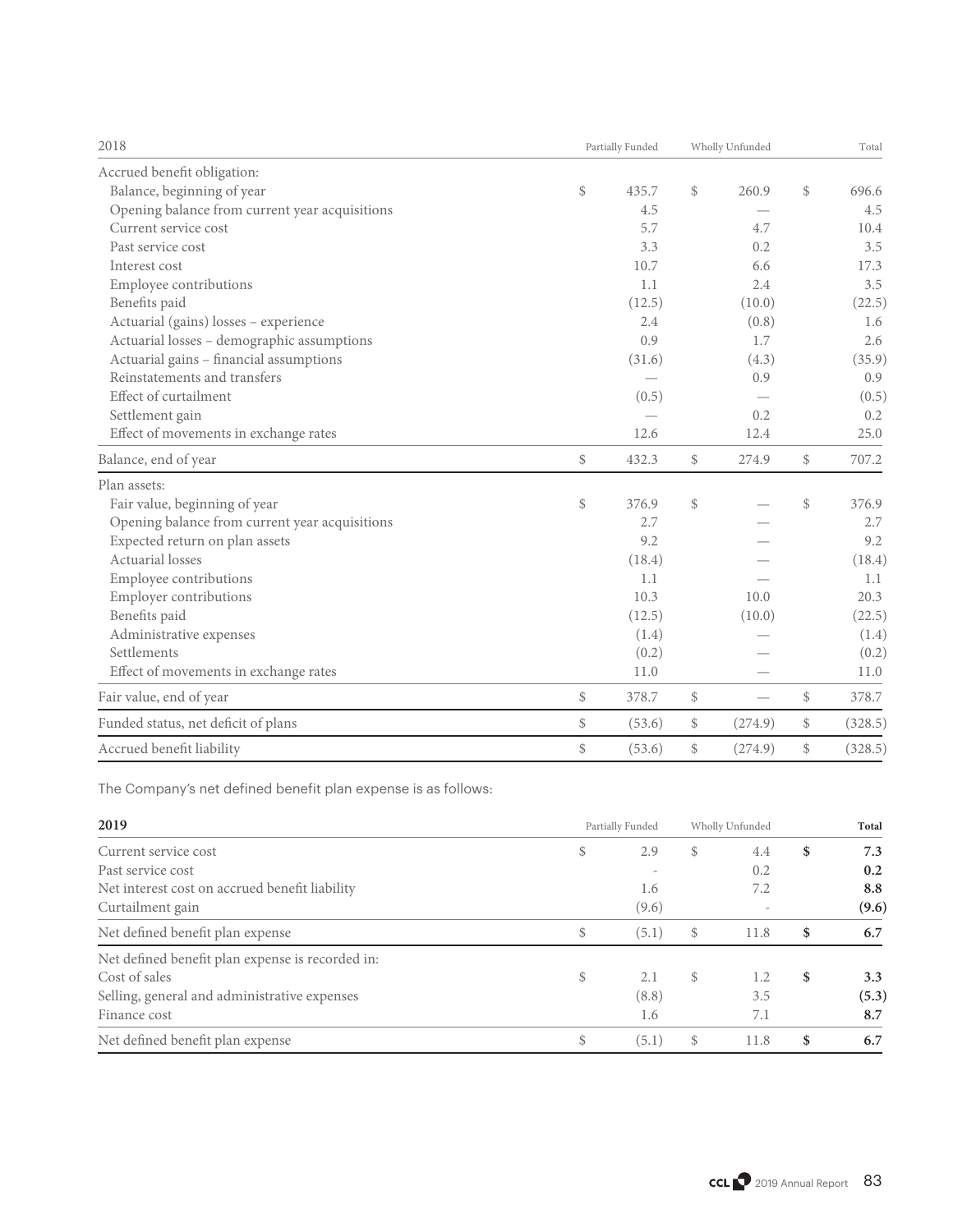## **NOTES TO THE CONSOLIDATED FINANCIAL STATEMENTS**

#### Years ended December 31, 2019 and 2018 (In millions of Canadian dollars, except per share information)

| 2018                                                                                        | Partially Funded |                   |      |                          |               |                    |  |  |  | Wholly Unfunded |  | Total |
|---------------------------------------------------------------------------------------------|------------------|-------------------|------|--------------------------|---------------|--------------------|--|--|--|-----------------|--|-------|
| Current service cost<br>Past service cost<br>Net interest cost on accrued benefit liability | \$               | 5.7<br>3.3<br>1.5 | \$   | 4.7<br>0.2<br>6.6        | \$            | 10.4<br>3.5<br>8.1 |  |  |  |                 |  |       |
| Curtailment gain                                                                            |                  | (0.5)             |      | $\overline{\phantom{0}}$ |               | (0.5)              |  |  |  |                 |  |       |
| Net defined benefit plan expense                                                            | \$               | 10.0              | \$   | 11.5                     | \$            | 21.5               |  |  |  |                 |  |       |
| Net defined benefit plan expense is recorded in:                                            |                  |                   |      |                          |               |                    |  |  |  |                 |  |       |
| Cost of sales                                                                               | \$               | 3.5               | \$   | 1.1                      | \$            | 4.6                |  |  |  |                 |  |       |
| Selling, general and administrative expenses                                                |                  | 1.7               |      | 3.8                      |               | 5.5                |  |  |  |                 |  |       |
| Restructuring and other items                                                               |                  | 3.3               |      |                          |               | 3.3                |  |  |  |                 |  |       |
| Finance cost                                                                                |                  | 1.5               |      | 6.6                      |               | 8.1                |  |  |  |                 |  |       |
| Net defined benefit plan expense                                                            | \$               | 10.0              | $\$$ | 11.5                     | \$            | 21.5               |  |  |  |                 |  |       |
| Actuarial gains (losses) recognized directly in equity are as follows:                      |                  |                   |      |                          |               |                    |  |  |  |                 |  |       |
|                                                                                             |                  |                   |      | 2019                     |               | 2018               |  |  |  |                 |  |       |
| Actuarial losses - experience                                                               |                  |                   | \$   | (11.6)                   | $\mathcal{S}$ | (1.6)              |  |  |  |                 |  |       |
| Actuarial gains (losses) - demographic assumptions                                          |                  |                   |      | 12.2                     |               | (2.6)              |  |  |  |                 |  |       |
| Actuarial gains (losses) - financial assumptions                                            |                  |                   |      | (96.1)                   |               | 35.9               |  |  |  |                 |  |       |
| Experience gains (losses) on plan assets                                                    |                  |                   |      | 30.1                     |               | (18.4)             |  |  |  |                 |  |       |
| Recognized during the year in other comprehensive income                                    |                  |                   | \$   | (65.4)                   | \$            | 13.3               |  |  |  |                 |  |       |
| Plan assets consist of the following:                                                       |                  |                   |      |                          |               |                    |  |  |  |                 |  |       |
| 2019                                                                                        |                  | Partially Funded  |      | Wholly Unfunded          |               | Total              |  |  |  |                 |  |       |
| Equity securities                                                                           |                  | 51%               |      |                          |               | 51%                |  |  |  |                 |  |       |
| Debt securities                                                                             |                  | 42%               |      |                          |               | 42%                |  |  |  |                 |  |       |
| Real estate                                                                                 |                  | 2%                |      |                          |               | 2%                 |  |  |  |                 |  |       |
| Other                                                                                       |                  | 5%                |      |                          |               | 5%                 |  |  |  |                 |  |       |
| Total                                                                                       |                  | 100%              |      |                          |               | 100%               |  |  |  |                 |  |       |
| 2018                                                                                        |                  | Partially Funded  |      | Wholly Unfunded          |               | Total              |  |  |  |                 |  |       |
| Equity securities                                                                           |                  | 61%               |      |                          |               | 61%                |  |  |  |                 |  |       |
| Debt securities                                                                             |                  | 31%               |      |                          |               | 31%                |  |  |  |                 |  |       |
| Real estate                                                                                 |                  | 2%                |      |                          |               | 2%                 |  |  |  |                 |  |       |
| Other                                                                                       |                  | 6%                |      |                          |               | 6%                 |  |  |  |                 |  |       |
|                                                                                             |                  |                   |      |                          |               |                    |  |  |  |                 |  |       |

No plan assets are directly invested in the Company's own shares or directly in any property occupied by, or other assets used by, the Company.

Total  $100\%$   $100\%$ 

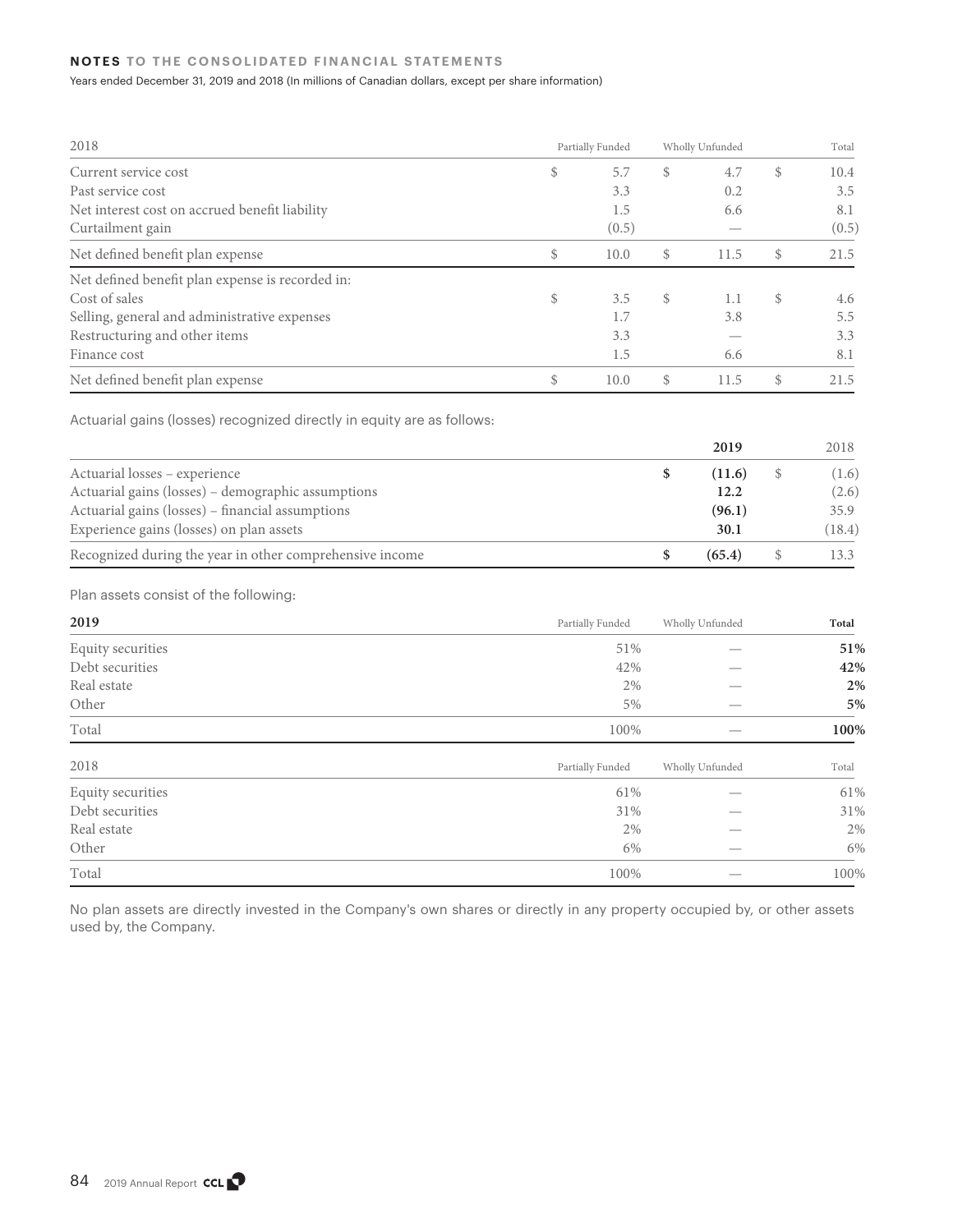The actual returns on plan assets are as follows:

|      |  | Partially Funded | Wholly Unfunded          | Total |      |
|------|--|------------------|--------------------------|-------|------|
| 2019 |  | 40.2             | $\hspace{0.05cm}$        |       | 40.2 |
| 2018 |  | 9.2              | $\overline{\phantom{a}}$ |       | 9.2) |

The weighted average economic assumptions used to determine post-employment benefit obligations are as follows:

|                                        | Partially Funded | Wholly Unfunded | Total |
|----------------------------------------|------------------|-----------------|-------|
| December 31, 2019                      |                  |                 |       |
| Discount rate                          | 1.97%            | 1.48%           | 1.79% |
| Expected rate of compensation increase | 1.39%            | 1.79%           | 1.71% |
| December 31, 2018                      |                  |                 |       |
| Discount rate                          | 2.80%            | 2.36%           | 2.63% |
| Expected rate of compensation increase | 1.44%            | 1.83%           | 1.59% |

The weighted average economic assumptions used to determine post-employment plan expenses are as follows:

|                                        | Partially Funded | Wholly Unfunded | Total |
|----------------------------------------|------------------|-----------------|-------|
| December 31, 2019                      |                  |                 |       |
| Discount rate                          | 2.80%            | 2.36%           | 2.63% |
| Expected rate of compensation increase | 1.44%            | 1.83%           | 1.59% |
| December 31, 2018                      |                  |                 |       |
| Discount rate                          | 2.41%            | 1.97%           | 2.25% |
| Expected rate of compensation increase | 1.42%            | 1.86%           | 1.58% |

The sensitivity analysis on the defined benefit obligation is as follows, and is prepared by altering one assumption at a time and keeping the other assumptions unchanged. The resulting defined benefit obligation is then compared to the defined benefit obligation in the disclosures:

|                             |    | Partially Funded |    | Wholly Unfunded |
|-----------------------------|----|------------------|----|-----------------|
| Discount rate (increase 1%) | \$ | (96.5)           | S  | (29.4)          |
| Discount rate (decrease 1%) | S  | 96.1             |    | 32.9            |
| Longevity $(+1$ year)       | S  | 14.2             |    | 11.2            |
| Inflation $(+0.25%)$        | S  | 11.2             |    |                 |
| Inflation $(-0.25%)$        | S  | (11.2)           |    |                 |
| Salary (increase 1%)        | S  | 4.6              | S. | 3.1             |
| Salary (decrease 1%)        | \$ | (3.3)            | S  | (2.8)           |
| Duration (years)            |    | 20               |    | 12              |

The Company expects to contribute \$4.1 million to the partially-funded defined benefit plans and pay \$11.4 million in benefits for the wholly-unfunded plans in 2020.

#### **(c) Long-term incentive, long-service leave, jubilee and other plans**

The Company has long-term incentive plans with cash and share-based payments, long-service leave plans and jubilee plans in various countries around the world. As at December 31, 2019, \$1.0 million (2018 – \$30.0 million) of the total obligation of \$12.1 million (2018 – \$42.3 million) is classified as current, and reported in other payables. The expense for these plans was \$15.8 million in 2019 (2018 – \$27.4 million).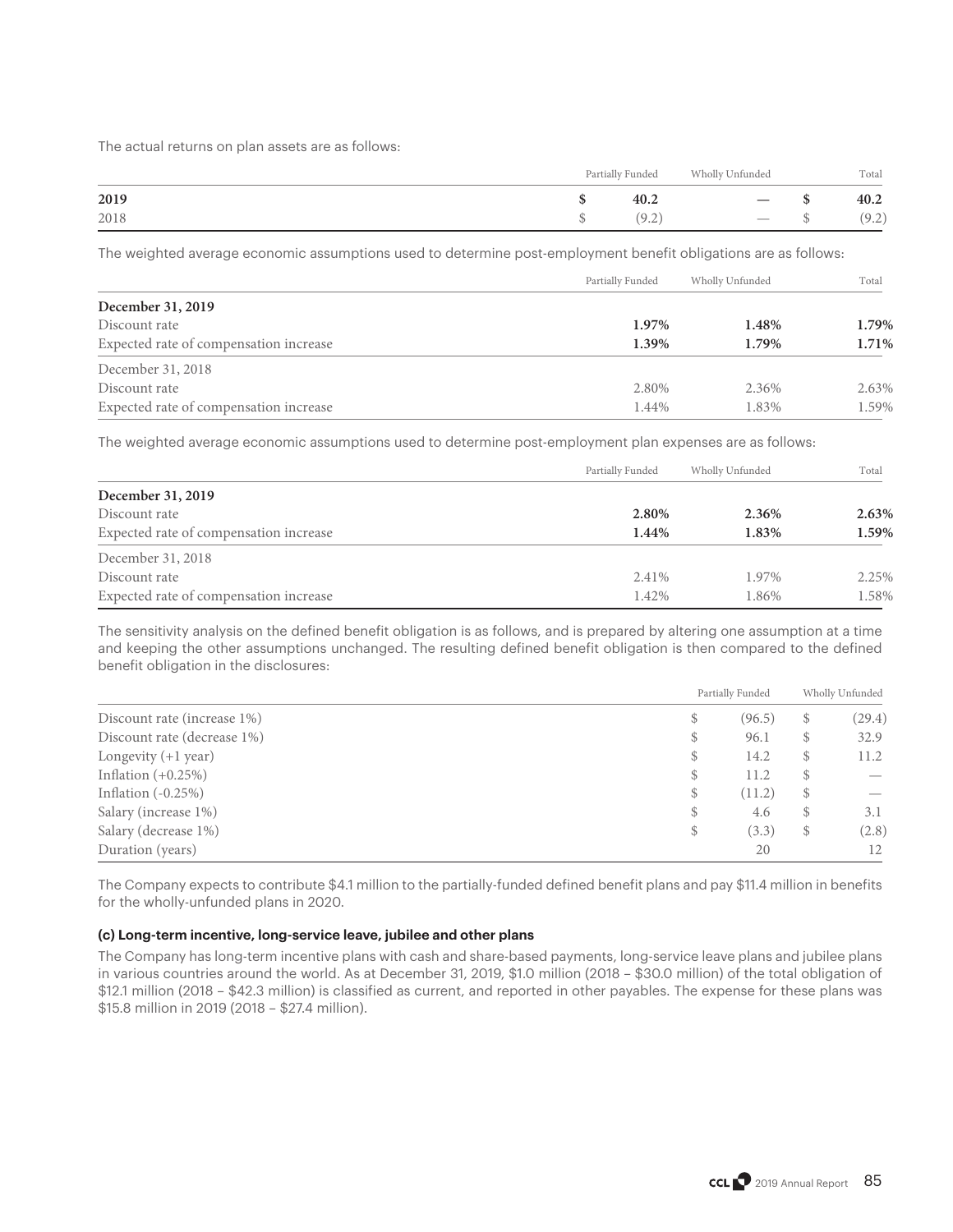### **21. PERSONNEL EXPENSES**

|                                                                                                                                     | 2019          | 2018          |
|-------------------------------------------------------------------------------------------------------------------------------------|---------------|---------------|
| Wages and salaries                                                                                                                  | \$<br>957.7   | \$<br>932.2   |
| Compulsory social security contributions                                                                                            | 117.0         | 119.2         |
| Contributions to Company-sponsored defined contribution plans                                                                       | 30.7          | 24.5          |
| Expenses related to defined benefit plans                                                                                           | 16.3          | 22.0          |
| Equity-settled share-based payment transactions                                                                                     | 25.4          | 22.7          |
|                                                                                                                                     | \$<br>1,147.1 | \$<br>1,120.6 |
| <b>22. INCOME TAX EXPENSE</b>                                                                                                       |               |               |
|                                                                                                                                     | 2019          | 2018          |
| <b>Current tax expense</b>                                                                                                          |               |               |
| Current tax on earnings before earnings in equity-accounted investments for the year                                                | \$<br>122.6   | \$<br>139.4   |
| Deferred tax expense (benefit) (note 15)                                                                                            |               |               |
| Origination and reversal of temporary differences                                                                                   | \$<br>39.8    | \$<br>21.5    |
| Recognition of previously unrecognized tax losses and deductible temporary differences                                              | (2.5)         | (4.9)         |
|                                                                                                                                     | \$<br>37.3    | \$<br>16.6    |
| Total income tax expense                                                                                                            | \$<br>159.9   | \$<br>156.0   |
| Reconciliation of effective tax rate                                                                                                |               |               |
|                                                                                                                                     | 2019          | 2018          |
| Combined Canadian federal and provincial income tax rates                                                                           | 25.8%         | 25.8%         |
| The income tax expense on the Company's earnings differs from the amount<br>determined by the Company's statutory rates as follows: |               |               |
| Net earnings for the year                                                                                                           | \$<br>477.1   | \$<br>466.8   |
| Add: income tax expense                                                                                                             | 159.9         | 156.0         |
| Deduct: earnings in equity-accounted investments                                                                                    | 5.4           | 5.3           |
| Earnings before income tax and equity-accounted investments                                                                         | 631.6         | 617.5         |
| Income tax using the Company's domestic combined Canadian federal and provincial income tax rates                                   | 162.9         | 159.3         |
| Effect of tax rates in foreign jurisdictions                                                                                        | (8.5)         | (3.4)         |
| Recognition of previously unrecognized tax losses and deductible temporary differences                                              | (2.5)         | (4.9)         |
| Losses and deductible temporary differences for which no deferred tax asset was recognized                                          | 3.3           | 5.9           |
| Non-deductible expenses and other items                                                                                             | 4.7           | (0.9)         |
|                                                                                                                                     | \$<br>159.9   | \$<br>156.0   |
| Income tax recovery recognized directly in other comprehensive income                                                               |               |               |
| Derivatives and foreign currency translation adjustments                                                                            | \$<br>7.9     | \$<br>(7.5)   |
| Actuarial gains and losses                                                                                                          | (10.5)        | 2.6           |
| Total income tax recovery recognized directly in other comprehensive income                                                         | \$<br>(2.6)   | \$<br>(4.9)   |

The Company is subject to income taxes in numerous jurisdictions. Significant judgment is required in determining the worldwide provision for income taxes. There are many transactions and calculations for which the ultimate tax determination is uncertain. The Company recognizes liabilities for anticipated tax audit issues based on estimates of whether additional taxes will be due. If the final tax outcome of these matters is different from the amounts that were initially recorded, such differences will impact the current and deferred income tax assets and liabilities in the period in which such determination is made.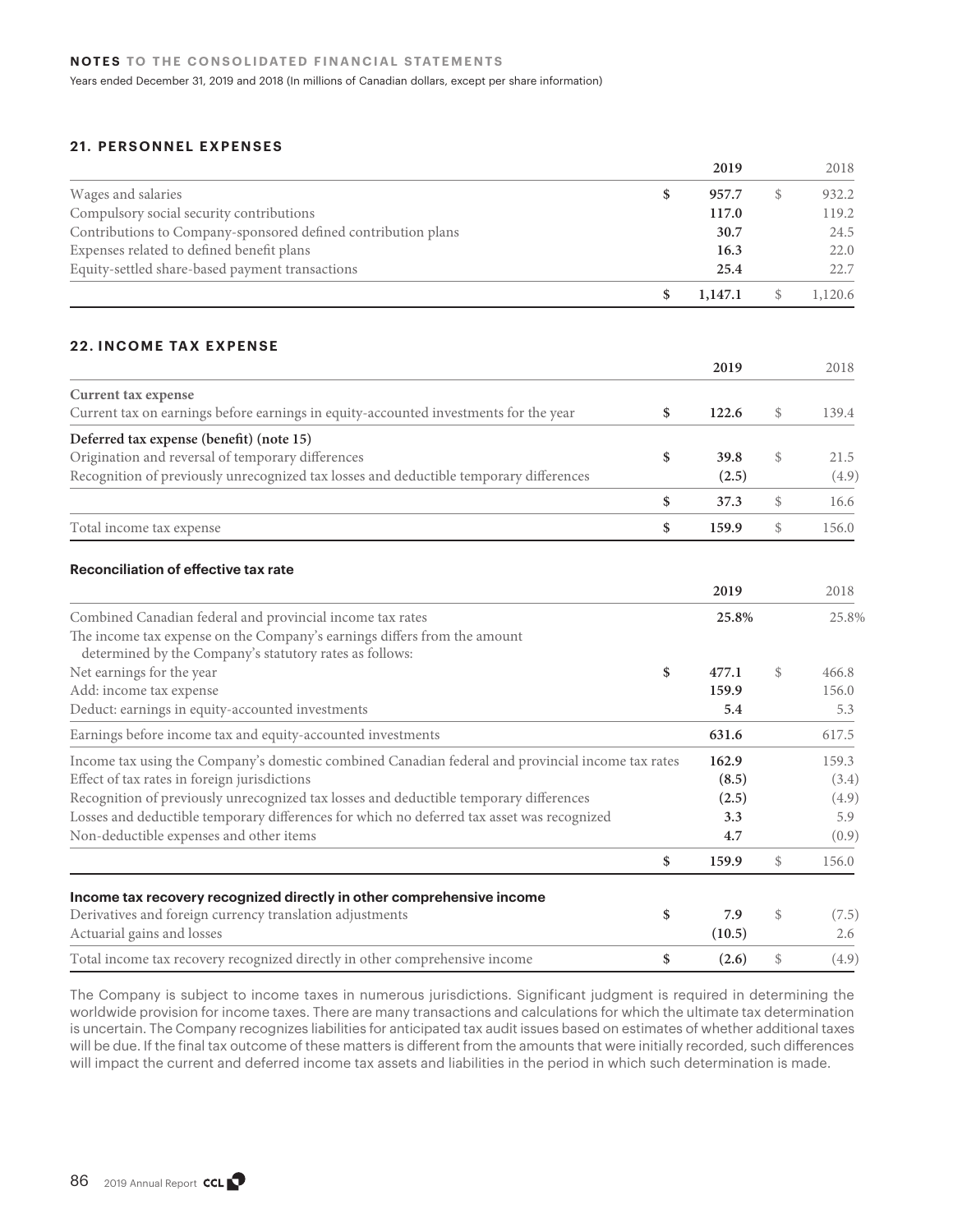## **23. SHARE-BASED PAYMENTS**

At December 31, 2019, the Company had four share-based compensation plans, which are described below:

### **(a) Employee stock option plan**

Under the employee stock option plan, the Company may grant options to employees, officers and directors of the Company. The Company does not grant options to independent directors. The exercise price of each option equals the market price of the Company's stock on the date of grant, and an option's maximum term is 10 years. Current options vest 25% one year from the grant date and 25% each subsequent year. The term of these options is five years from the grant date. In general, the grants are conditional upon continued employment. No market conditions affect vesting. Granted options are not entitled to dividends and may not be transferred or assigned by the option holder.

For options and share awards granted for stock-based compensation, \$25.4 million (2018 – \$23.1 million) has been recognized in the consolidated financial statements as an expense, with a corresponding offset to contributed surplus. The fair value of options granted has been estimated using the Black-Scholes model and the following assumptions:

|                         | 2019      | 2018      |
|-------------------------|-----------|-----------|
| Risk-free interest rate | 1.79%     | 1.90%     |
| Expected life           | 3.5 years | 3.5 years |
| Expected volatility     | 28%       | 28%       |
| Expected dividends      | 0.68      | 0.52      |

A summary of the status of the Company's employee stock option plan as of December 31, 2019 and 2018, and changes during the years ended on those dates, is presented below:

|                                    |                                | 2019                                         |                         |    | 2018                                         |
|------------------------------------|--------------------------------|----------------------------------------------|-------------------------|----|----------------------------------------------|
|                                    | <b>Shares</b><br>(in millions) | Weighted<br>Average<br><b>Exercise Price</b> | Shares<br>(in millions) |    | Weighted<br>Average<br><b>Exercise Price</b> |
| Outstanding at beginning of year   | 3.1                            | \$<br>48.94                                  | 3.1                     | \$ | 36.81                                        |
| Granted                            | 0.7                            | 55.73                                        | 0.8                     |    | 66.87                                        |
| Exercised                          | (0.8)                          | 27.17                                        | (0.8)                   |    | 21.95                                        |
| Outstanding at end of year         | 3.0                            | \$<br>56.57                                  | 3.1                     | \$ | 48.94                                        |
| Options exercisable at end of year | 1.0                            | \$<br>53.30                                  | 1.0                     | S  | 36.78                                        |

The weighted average share price at the date of exercise in 2019 was \$57.65 (2018 – \$64.99).

The following table summarizes information about the employee stock options outstanding at December 31, 2019.

|                                |                                         |                                                      | <b>Options Outstanding</b>                   |                                         |    | Options Exercisable                          |
|--------------------------------|-----------------------------------------|------------------------------------------------------|----------------------------------------------|-----------------------------------------|----|----------------------------------------------|
| Range of<br>Exercisable Prices | Options<br>Outstanding<br>(in millions) | Weighted<br>Average<br>Remaining<br>Contractual Life | Weighted<br>Average<br><b>Exercise Price</b> | Options<br>Exercisable<br>(in millions) |    | Weighted<br>Average<br><b>Exercise Price</b> |
| $$27.47 - $50.00$              | 0.6                                     | 1.2 years                                            | \$<br>43.74                                  | 0.4                                     | S  | 43.67                                        |
| $$50.01 - $60.00$              | 1.6                                     | 3.2 years                                            | \$<br>56.82                                  | 0.4                                     | \$ | 58.03                                        |
| $$60.01 - $66.87$              | 0.8                                     | 3.2 years                                            | \$<br>66.87                                  | 0.2                                     | \$ | 66.87                                        |
| $$27.47 - $66.87$              | 3.0                                     | 2.8 years                                            | \$<br>56.57                                  | 0.1                                     | \$ | 53.30                                        |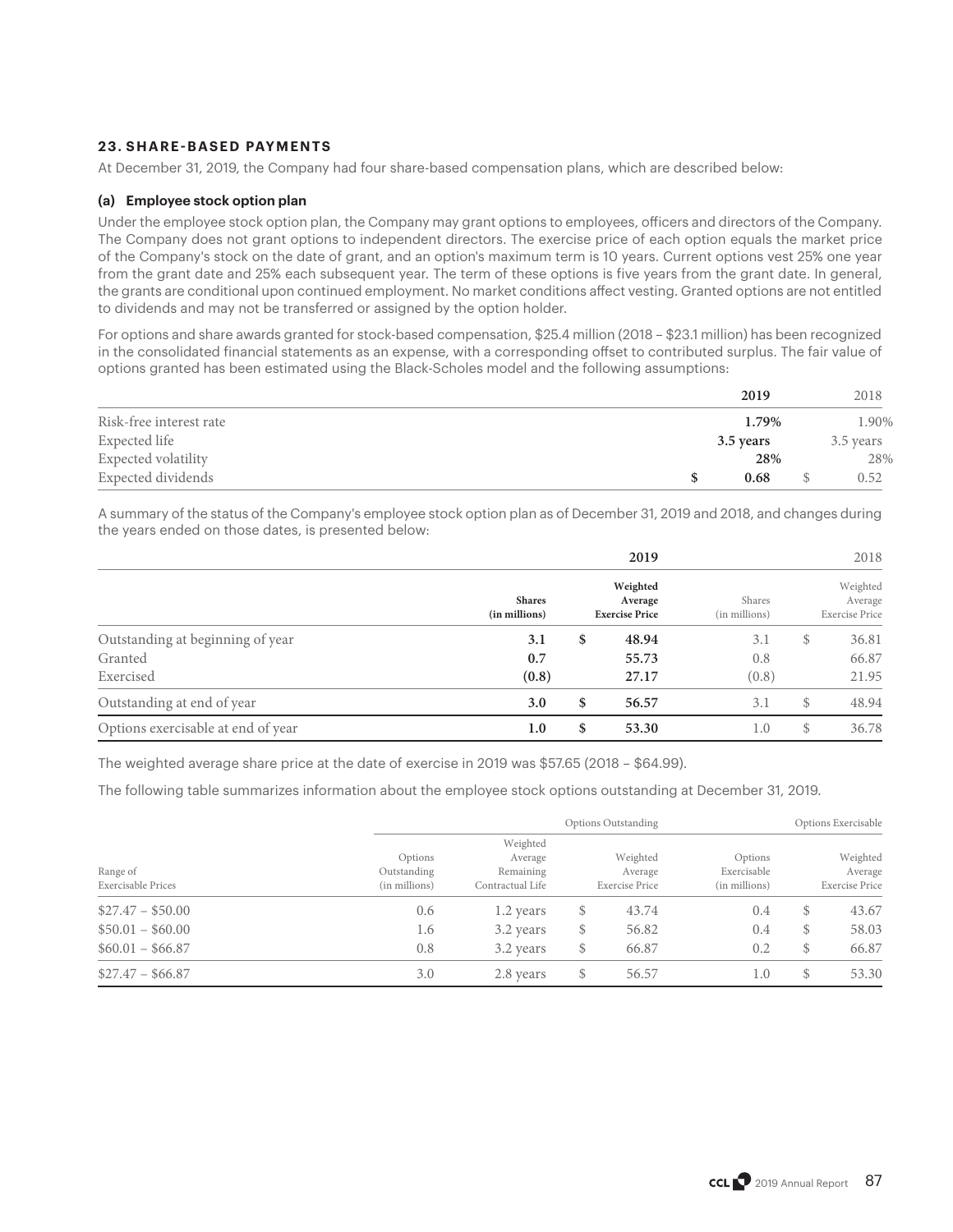### **(b) Deferred share units ("DSU")**

The Company maintains a deferred share unit plan. Under this plan, non-employee members of the Company's Board of Directors may elect to receive DSUs, in lieu of cash remuneration, for director fees that would otherwise be payable to such directors or any portion thereof until DSU holdings of three times the base retainer have been achieved. The number of units received is equivalent to the fees earned and is based on the fair market value of a Class B non-voting share of the Company's capital stock on the date of issue of the DSU. When dividends are paid on Class B non-voting shares of the Company, the equivalent value per DSU is calculated and the holder receives additional DSUs in lieu of actual cash dividends based on the fair market value of a Class B non-voting shares of the Company. DSUs cannot be redeemed or paid out until such time as the director ceases to be a director. A DSU entitles the holder to receive, on a deferred payment basis, the number of Class B non-voting shares of the Company equating to the number of his or her DSUs on the redemption date. The Company accounts for the DSU plan as an equity-settled share-based payment transaction.

The Company had 0.2 million DSUs outstanding as at December 31, 2019. The amount recognized as an expense in 2019 totaled \$0.6 million (2018 – \$0.8 million).

## **(c) Performance Stock Units ("PSU")**

In 2019, the Company introduced a performance stock unit plan. Under the plan, participants may be eligible to receive a maximum of approximately 1.5 million Class B shares of the Company to be issued from treasury. The vesting of these shares is dependent on the Company's performance and continuing employment. The grant date fair value of these shares is being amortized over the vesting period and recognized as compensation expense.

### **(d) Long-Term Retention Plan ("LTRP")**

In 2017, the Company instituted a long-term retention plan. Under the plan, the Company provided a one-time retention incentive to executives totaling 0.3 million Class B shares of the Company, to be issued from treasury. The incentive vests 25% in each year beginning in 2022 and ending in 2025, inclusive.

In 2019, under the aforementioned long-term retention plan, the Company provided a one-time retention incentive to additional executives totaling 0.1 million Class B shares of the Company, to be issued from treasury. The incentive vests 25% in each year beginning 2024 and ending 2027, inclusive.

For the LTRP, a total of \$2.9 million has been recognized as an expense with a corresponding offset to contributed surplus.

## **24. FINANCIAL INSTRUMENTS**

### **(a) Hedges of net investments in foreign operations**

US\$123.8 million (2018 – US\$123.8 million) of unsecured 144A 3.25% private notes and US\$659.1 million (2018 – US\$718.0 million) of the unsecured syndicated bank credit facilities (hedging items) have been used to hedge the Company's exposure to its net investment in self-sustaining U.S. dollar-denominated operations (hedged items) with a view to reducing foreign exchange fluctuations. The foreign exchange effect of the unsecured 144A 3.25% private notes, the unsecured syndicated bank credit facilities and the net investment in U.S. dollar-denominated subsidiaries is reported in other comprehensive income in the consolidated statement of financial position. These have been and continue to be 100% fully effective hedges as the notional amounts of the hedging items equal the portion of the net investment balance being hedged. No ineffectiveness was recognized in the consolidated income statement in 2019 or 2018.

£60.3 million (2018 – £60.3 million) of the unsecured syndicated bank credit facilities (hedging item) has been used to hedge the Company's exposure to its net investment in self-sustaining U.K. pound sterling-denominated operations (hedged items) with a view to reducing foreign exchange fluctuations. The foreign exchange effect of both the unsecured syndicated bank credit facilities and the net investment in U.K. pound sterling-denominated subsidiaries is reported in other comprehensive income in the consolidated statement of financial position. This has been and continues to be a 100% fully effective hedge as the notional amount of the hedging item equals the portion of the net investment balance being hedged. No ineffectiveness was recognized in the consolidated income statement in 2019 or 2018.

In 2019, nil (2018 – €223.2 million) of the unsecured syndicated bank credit facilities (hedging item) were used to hedge the Company's exposure to its net investment in self-sustaining euro-denominated operations (hedged items) with a view to reducing foreign exchange fluctuations. The foreign exchange effect of both the unsecured syndicated bank credit facilities and the net investment in euro-denominated subsidiaries was reported in other comprehensive income in the consolidated statement of financial position. This was a 100% fully effective hedge as the notional amount of the hedging item equalled the portion of the net investment balance being hedged. No ineffectiveness was recognized in the consolidated income statement in 2018.

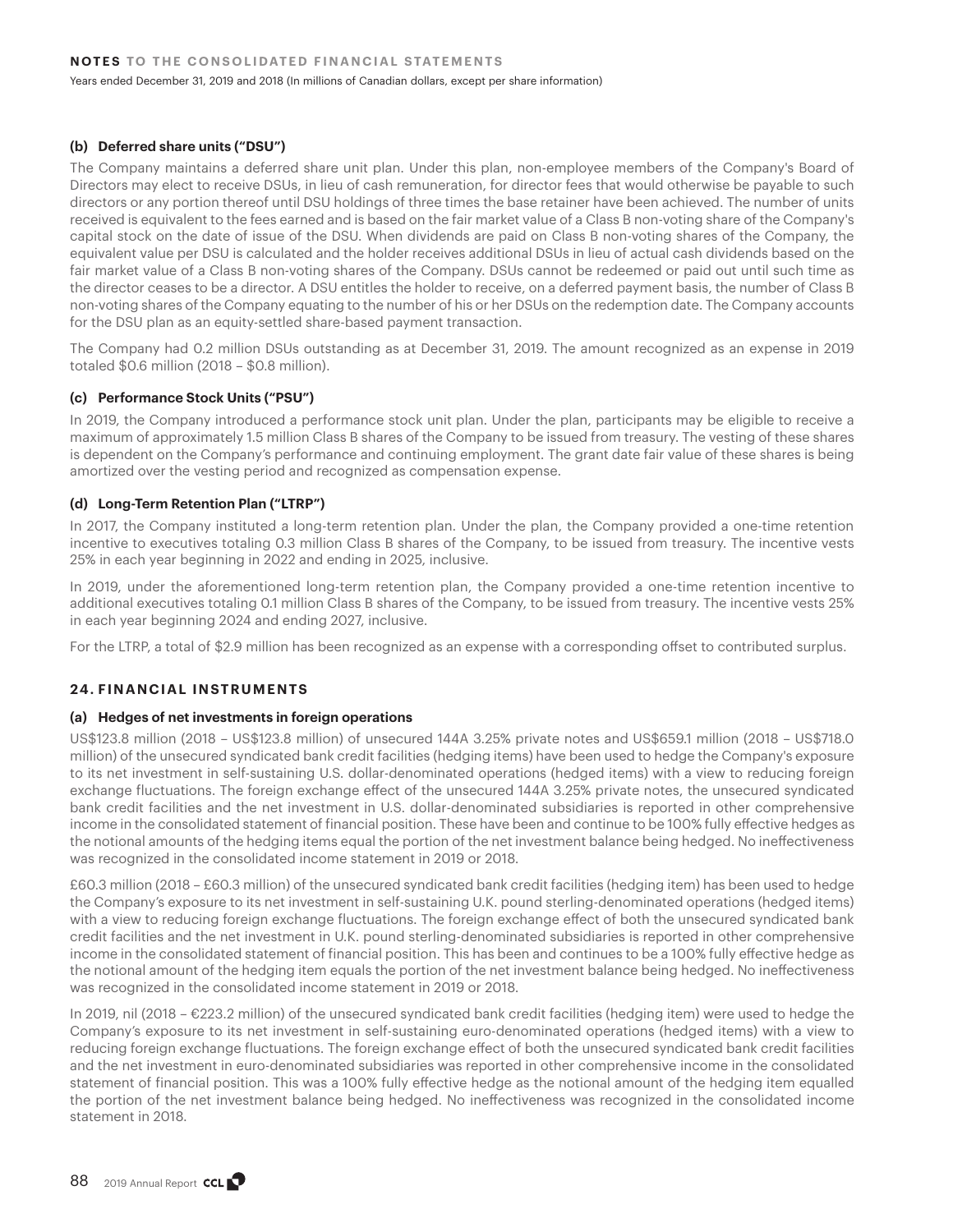In February 2017, the Company converted US\$264.7 million of the 144A 3.25% private notes (note 18) into €250.0 million 1.23% fixed rate debt using cross-currency interest rate swap agreements (hedging items; "CCIRSAs"). In February 2018, a further US\$111.5 million of the 144A 3.25% private notes (note 18) was converted into €90.0 million 1.16% fixed rate debt using CCIRSAs. In January 2019, US\$228.4 million of the unsecured syndicated bank credit facilities (note 18) was converted into €200.0 million negative 0.28% fixed rate debt using CCIRSAs. Each of these conversions was to hedge the Company's euro-based assets and cash flows. Fair value of these CCIRSAs was recorded in non-current liabilities when negative in value and non-current assets when positive in value. The offset was recorded in other comprehensive income in the consolidated statement of financial position. These have been and continue to be 100% fully effective hedges as the notional amounts of the hedging items equal the portion of the net investment balance being hedged. No ineffectiveness was recognized in the consolidated income statement in 2019 or 2018.

|                                                                                                                                                                                           |                                                                   |                                                                                                             |                      |                                                                | Fair Value<br>December 31                                   |                                                                                                                  |                       |
|-------------------------------------------------------------------------------------------------------------------------------------------------------------------------------------------|-------------------------------------------------------------------|-------------------------------------------------------------------------------------------------------------|----------------------|----------------------------------------------------------------|-------------------------------------------------------------|------------------------------------------------------------------------------------------------------------------|-----------------------|
| Fixed Rate                                                                                                                                                                                | Received<br>(US\$)                                                | Paid<br>$(\epsilon)$                                                                                        |                      | 2019<br>(C <sub>s</sub> )                                      | 2018<br>(C <sub>s</sub> )                                   | Maturity                                                                                                         | <b>Effective Date</b> |
|                                                                                                                                                                                           | 3.25%                                                             | 1.24%                                                                                                       |                      |                                                                |                                                             | October 1, 2026                                                                                                  | February 28, 2017     |
| 80.0 million                                                                                                                                                                              | 3.25%                                                             | 1.20%                                                                                                       | \$                   |                                                                |                                                             | October 1, 2026                                                                                                  | February 28, 2017     |
| 40.0 million                                                                                                                                                                              | 3.25%                                                             | 1.21%                                                                                                       | <sup>S</sup>         |                                                                | $(6.6)$ million                                             | October 1, 2026                                                                                                  | February 28, 2017     |
| 30.0 million                                                                                                                                                                              | 3.25%                                                             | 1.29%                                                                                                       | \$                   |                                                                | $(5.0)$ million                                             | October 1, 2026                                                                                                  | February 28, 2017     |
| 50.0 million                                                                                                                                                                              | 3.25%                                                             | 1.16%                                                                                                       | - \$                 |                                                                | 5.5 million                                                 | October 1, 2026                                                                                                  | February 21, 2018     |
| 40.0 million                                                                                                                                                                              | 3.25%                                                             |                                                                                                             |                      |                                                                | 3.6 million                                                 | October 1, 2026                                                                                                  | February 22, 2018     |
|                                                                                                                                                                                           |                                                                   |                                                                                                             |                      | 1.8 million                                                    | $\hspace{0.1mm}-\hspace{0.1mm}$                             | January 31, 2022                                                                                                 | January 31, 2019      |
|                                                                                                                                                                                           |                                                                   |                                                                                                             |                      | 1.0 million                                                    | $\hspace{0.1mm}-\hspace{0.1mm}$                             | January 31, 2022                                                                                                 | January 31, 2019      |
|                                                                                                                                                                                           |                                                                   |                                                                                                             |                      | 0.4 million                                                    |                                                             | January 31, 2022                                                                                                 | January 31, 2019      |
| Fixed Rate<br>USD84.8 million $\in$<br>USD42.3 million $\in$<br>USD31.8 million $\in$<br>USD62.1 million $\in$<br>USD49.4 million $\in$<br>USD74.2 million $\in$<br>USD28.6 million $\in$ | Notional Principal Amount<br>USD105.8 million $\in$ 100.0 million | USD125.6 million $\in$ 110.0 million1-month LIBOR<br>65.0 million1-month LIBOR<br>25.0 million1-month LIBOR | <b>Interest Rate</b> | $1.15\%$ \$<br>$(0.29\%)$ \$<br>$(0.27\%)$ \$<br>$(0.27\%)$ \$ | $(7.6)$ million<br>8.5 million \$<br>$6.2$ million $\delta$ | $$ (10.0)$ million $$ (16.3)$ million<br>$$(12.7)$ million<br>$(4.1)$ million $\quad$<br>$(3.2)$ million $\quad$ |                       |

### **(b) Credit risk**

#### **Exposure to credit risk**

The carrying amount of financial assets represents the maximum credit exposure. The maximum exposure to credit risk at the reporting date was as follows:

|                             | December 31, |   | December 31, |  |
|-----------------------------|--------------|---|--------------|--|
|                             | 2019         |   | 2018         |  |
| Cash and cash equivalents   | 703.6        | S | 589.1        |  |
| Trade and other receivables | 849.2        |   | 938.0        |  |
| Other assets                | <b>20.0</b>  |   | 18.8         |  |
| Derivative instruments      | 17.9         |   | 9.1          |  |
|                             | 1,590.7      |   | 1,555.0      |  |

#### **Impairment losses**

The aging of trade receivables at the reporting date was as follows:

|                        | December 31,<br>2019 |     | December 31,<br>2018 |
|------------------------|----------------------|-----|----------------------|
| Under 31 days          | 433.6<br>S           | S   | 468.9                |
| Between 31 and 90 days | 283.1                |     | 336.0                |
| Greater than 90 days   | 51.1                 |     | 60.6                 |
|                        | 767.8<br>S           | \$. | 865.5                |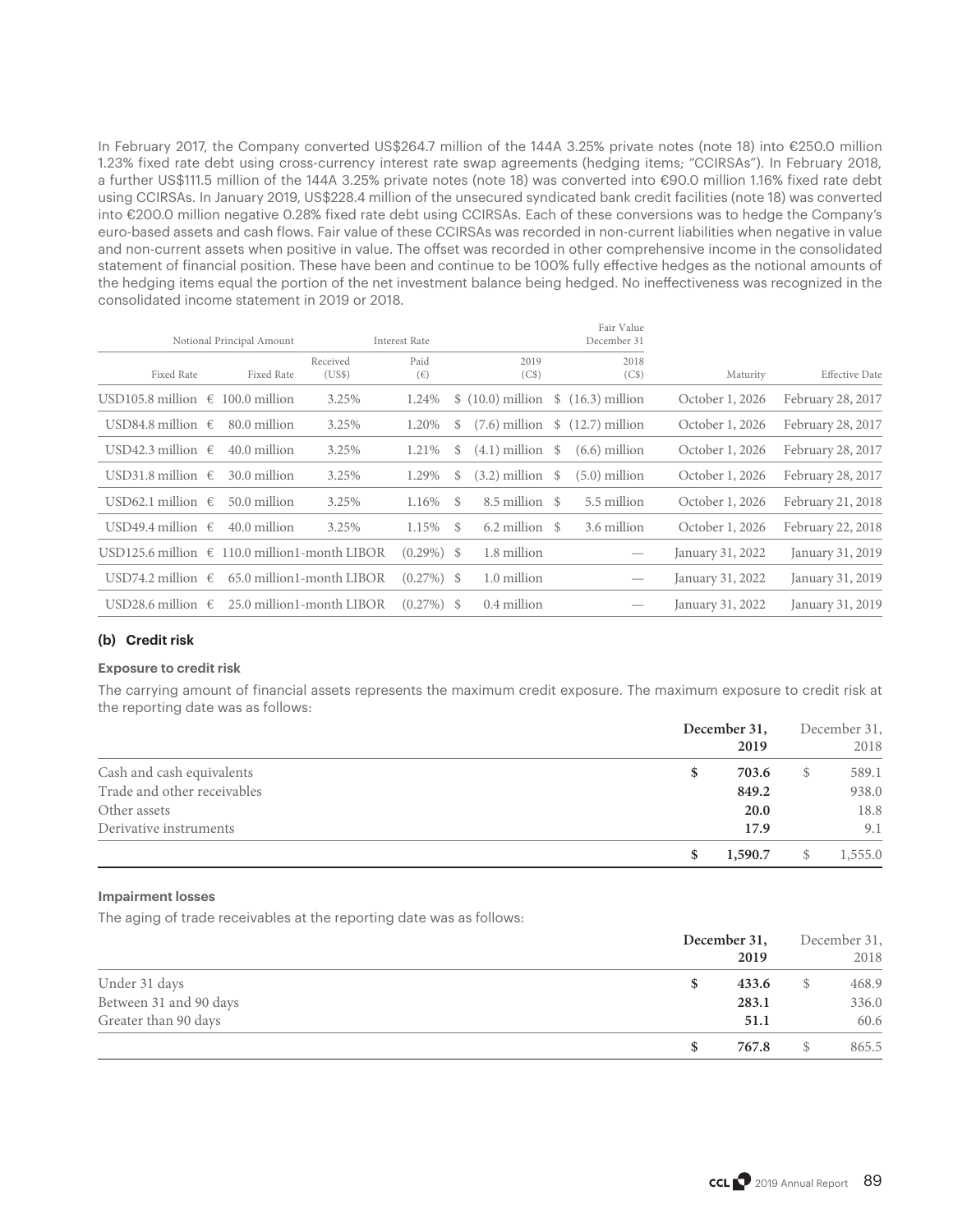The movement in the allowance for impairment in respect of trade receivables during the year was as follows:

|                                     | December 31, | December 31, |
|-------------------------------------|--------------|--------------|
|                                     | 2019         | 2018         |
| Balance at January 1                | 18.1         | 16.6         |
| Increase (decrease) during the year | (2.6)        | 1.5          |
| Balance at December 31              | 15.5         | 18.1         |

The Company believes that no impairment allowance is necessary in respect of trade receivables not past due.

### **(c) Liquidity risk**

### **Exposure to liquidity risk**

The following are the contractual maturities of financial liabilities, including estimated interest payments and excluding the impact of netting agreements:

|                                      |                      |                    |                                  |                   |                    |                  |           |                  | December 31, 2019             |
|--------------------------------------|----------------------|--------------------|----------------------------------|-------------------|--------------------|------------------|-----------|------------------|-------------------------------|
|                                      | December 31, 2018    |                    |                                  |                   |                    |                  |           |                  | <b>Payments Due by Period</b> |
|                                      | Carrying<br>Amount   | Carrying<br>Amount | Contractual<br><b>Cash Flows</b> | $0 - 6$<br>Months | $6 - 12$<br>Months | $1 - 2$<br>Years |           | $2 - 5$<br>Years | More than<br>5 Years          |
| Non-derivative financial liabilities |                      |                    |                                  |                   |                    |                  |           |                  |                               |
| Secured bank loans                   | $\mathcal{S}$<br>1.4 | \$<br>0.5          | \$<br>0.5                        | \$<br>0.2         | \$<br>0.2          | \$<br>0.1        | \$        |                  | \$                            |
| Unsecured bank loans                 | 2.9                  | 4.3                | 4.3                              | 0.1               | 0.1                | 3.4              |           | 0.7              |                               |
| Unsecured 144A 3.25%                 |                      |                    |                                  |                   |                    |                  |           |                  |                               |
| private notes                        | 674.5                | 643.1              | 649.5                            |                   |                    |                  |           |                  | 649.5                         |
| Unsecured 3.864%                     |                      |                    |                                  |                   |                    |                  |           |                  |                               |
| Series 1 Notes                       | 298.2                | 298.4              | 300.0                            |                   |                    |                  |           |                  | 300.0                         |
| Unsecured syndicated                 |                      |                    |                                  |                   |                    |                  |           |                  |                               |
| bank credit facility                 | 1,012.2              | 851.3              | 852.3                            |                   | 37.6               | 33.4             | 781.3     |                  |                               |
| Unsecured syndicated                 |                      |                    |                                  |                   |                    |                  |           |                  |                               |
| bank term credit facility            | 498.8                | 475.3              | 475.4                            |                   |                    | 475.4            |           |                  |                               |
| Other long-term obligations          | 3.6                  | 0.7                | 0.7                              | 0.3               | 0.3                | 0.1              |           |                  |                               |
| Interest on unsecured                |                      |                    |                                  |                   |                    |                  |           |                  |                               |
| bank credit facilities               | $\star$              | $\star$            | $85.1*$                          | 16.0              | 16.2               | 25.0             |           | 27.9             |                               |
| Interest on 144A 3.25%               |                      |                    |                                  |                   |                    |                  |           |                  |                               |
| private notes                        | $\star$              | $\star$            | $158.1*$                         | 5.3               | 10.4               | 21.1             |           | 63.3             | 58.0                          |
| Interest on unsecured                |                      |                    |                                  |                   |                    |                  |           |                  |                               |
| 3.864% Series 1 Notes                | $\star$              | $\star$            | $93.1*$                          | 3.3               | 5.7                | 11.6             |           | 34.8             | 37.7                          |
| Interest on other                    |                      |                    |                                  |                   |                    |                  |           |                  |                               |
| long-term debt                       | $\star$              | $\star$            | $3.7*$                           | 1.1               | 1.0                | 1.5              |           | 0.1              |                               |
| Trade and other                      |                      |                    |                                  |                   |                    |                  |           |                  |                               |
| payables                             | 1,223.4              | 1,035.6            | $1,035.6*$                       | 1,035.6           |                    |                  |           |                  |                               |
| Accrued post-employment              |                      |                    |                                  |                   |                    |                  |           |                  |                               |
| benefit liabilities                  | $\star$              | $\star$            | $156.7*$                         | 2.1               | 2.1                | 15.2             |           | 49.5             | 87.8                          |
| Lease liabilities                    |                      | 146.2              | 161.2                            | 18.6              | 18.7               | 26.6             |           | 45.9             | 51.4                          |
| Total contractual                    |                      |                    |                                  |                   |                    |                  |           |                  |                               |
| cash obligations                     | \$3,715.0            | \$3,455.4          | \$3,976.2                        | \$1,082.6         | \$<br>92.3         | \$<br>613.4      | \$1,003.5 |                  | \$1,184.4                     |

Accrued long-term employee benefit and post-employment benefit liability of \$12.4 million, accrued interest of \$8.0 million on unsecured notes, unsecured two-year term loan and unsecured syndicated credit facilities, and accrued interest of \$1.5 million on derivatives are reported in trade and other payables in 2019 (2018: \$50.8 million, \$9.2 million and \$1.6 million, respectively).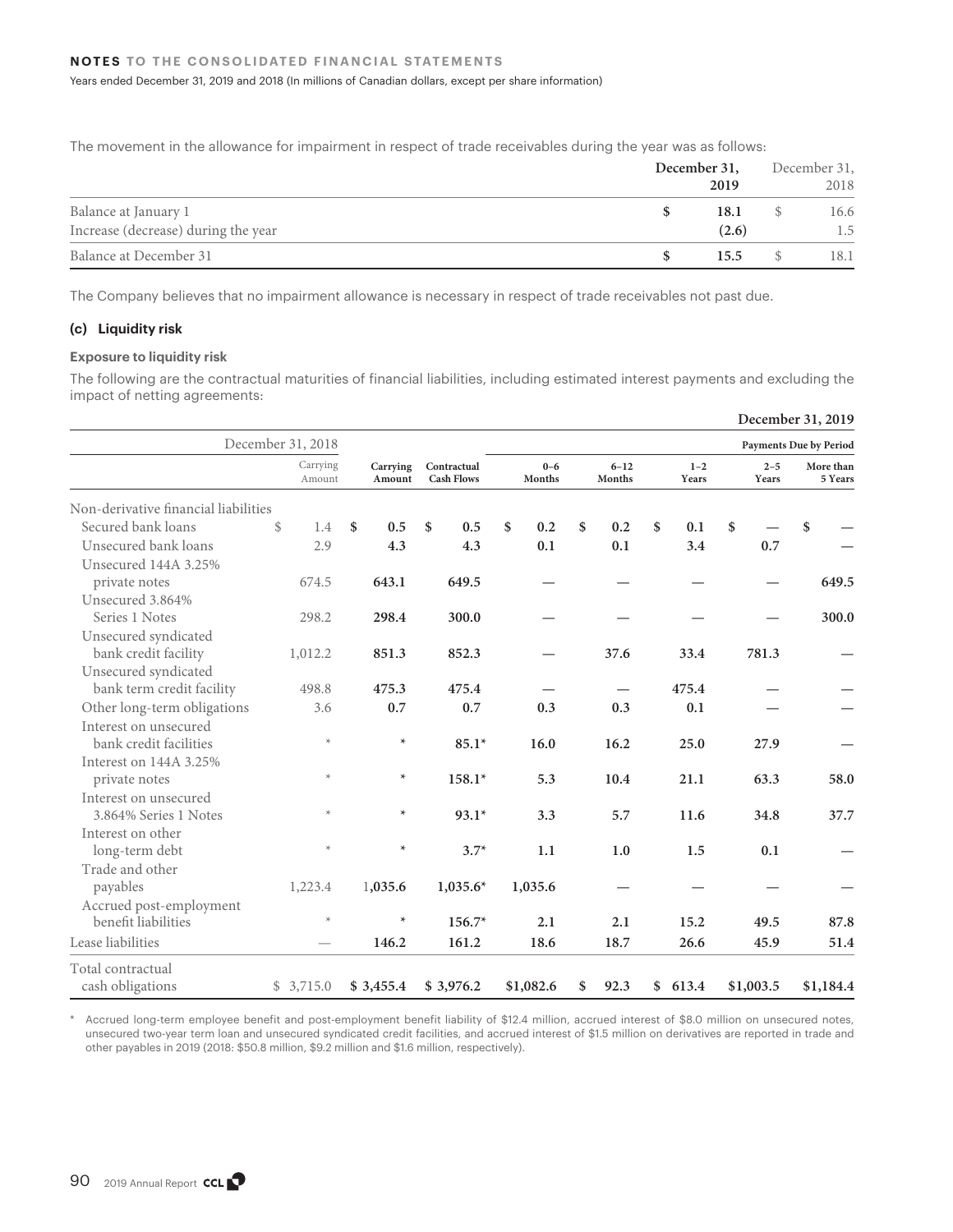### **(d) Currency risk**

#### **Exposure to currency risk**

The Company's exposure to foreign currency risk was as follows based on notional amounts:

|                             |                |               | December 31, 2019 |                | December 31, 2018 |       |  |
|-----------------------------|----------------|---------------|-------------------|----------------|-------------------|-------|--|
|                             | U.S.<br>Dollar | U.K.<br>Pound | Euro              | U.S.<br>Dollar | U.K.<br>Pound     | Euro  |  |
| Cash and cash equivalents   | 206.0          | <b>20.0</b>   | 124.3             | 167.1          | 16.4              | 110.2 |  |
| Trade and other receivables | 245.6          | 24.7          | 123.4             | 250.9          | 31.5              | 133.7 |  |
| Trade and other payables    | 291.1          | 31.4          | 144.1             | 318.0          | 33.8              | 158.4 |  |
| Long-term debt              | 808.6          | 60.3          | 540.6             | 841.9          | 60.3              | 565.1 |  |

#### **Sensitivity analysis**

A 5% weakening of the Canadian dollar, as indicated below, against the following currencies at December 31 would have increased (decreased) equity and income by the amounts shown below. This analysis assumes that all other variables; in particular, interest rates, remain constant.

|             |        | Equity |      | Income Statement |
|-------------|--------|--------|------|------------------|
|             | 2019   | 2018   | 2019 | 2018             |
| Euro        | (22.9) | (24.8) | 1.0  | 0.6              |
| U.S. dollar | (27.4) | (21.2) | 6.4  | 6.5              |
| U.K. pound  | 0.9    | 0.9    | 0.1  | 0.4              |

A 5% strengthening of the Canadian dollar against the above currencies at December 31 would have had the equal but opposite effect on the above currencies to the amounts shown above, on the basis that all other variables remain constant.

### **(e) Interest rate risk**

An increase of 100 basis points in interest rates on the floating rate debt and cash equivalents as at the reporting date would decrease net earnings by \$6.7 million (2018 – \$9.7 million decrease). This analysis assumes that all other variables; in particular, foreign currency rates, remain constant.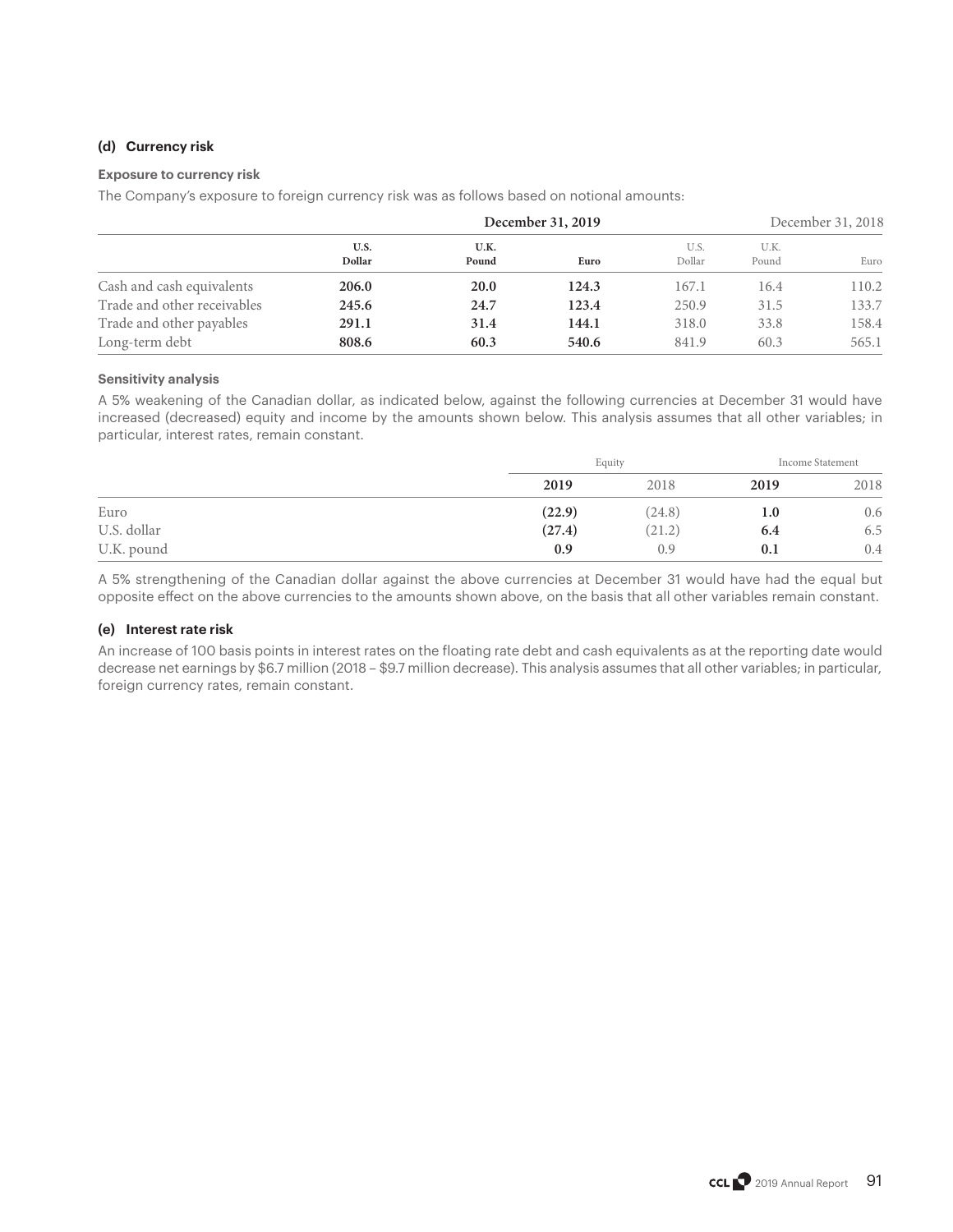#### **(f) Fair values versus carrying amounts**

The fair values of financial assets and liabilities, together with the carrying amounts shown in the consolidated statement of financial position, are as follows:

|                                             | December 31, 2019  |    |               |    | December 31, 2018  |              |               |
|---------------------------------------------|--------------------|----|---------------|----|--------------------|--------------|---------------|
|                                             | Carrying<br>Amount |    | Fair<br>Value |    | Carrying<br>Amount |              | Fair<br>Value |
| Assets carried at fair value:               |                    |    |               |    |                    |              |               |
| Other assets                                | \$<br>20.0         | \$ | 20.0          | \$ | 18.8               | $\mathbb{S}$ | 18.8          |
| Derivative financial assets                 | 17.9               |    | 17.9          |    | 9.1                |              | 9.1           |
|                                             | \$<br>37.9         | \$ | 37.9          | \$ | 27.9               | \$           | 27.9          |
| Assets carried at amortized cost:           |                    |    |               |    |                    |              |               |
| Trade and other receivables                 | \$<br>849.2        | \$ | 849.2         | \$ | 938.0              | $\mathbb{S}$ | 938.0         |
| Cash and cash equivalents                   | 703.6              |    | 703.6         |    | 589.1              |              | 589.1         |
|                                             | \$<br>1,552.8      | \$ | 1,552.8       | \$ | 1,527.1            | \$           | 1,527.1       |
| Liabilities carried at fair value:          |                    |    |               |    |                    |              |               |
| Derivative financial liabilities            | \$<br>25.1         | \$ | 25.1          | \$ | 41.1               | \$           | 41.1          |
|                                             | \$<br>25.1         | \$ | 25.1          | \$ | 41.1               | \$           | 41.1          |
| Liabilities carried at amortized cost:      |                    |    |               |    |                    |              |               |
| Trade and other payables                    | \$<br>1,035.6      | \$ | 1,035.6       | \$ | 1,223.4            | $\mathbb{S}$ | 1,223.4       |
| Unsecured 144A 3.25% private notes          | 643.1              |    | 638.9         |    | 674.5              |              | 636.7         |
| Unsecured 3.864% Series 1 Notes             | 298.4              |    | 313.0         |    | 298.2              |              | 300.7         |
| Unsecured syndicated bank credit facilities | 1,326.6            |    | 1,326.6       |    | 1,511.0            |              | 1,511.0       |
| Other loans                                 | 5.5                |    | 5.5           |    | 5.3                |              | 5.3           |
| Finance lease liabilities                   |                    |    |               |    | 2.6                |              | 2.6           |
|                                             | \$<br>3,309.2      | \$ | 3,319.6       | \$ | 3,715.0            | \$           | 3,679.7       |

The basis for determining fair values is disclosed in note 3.

The interest rates used to discount estimated cash flows for the unsecured notes are based on the government yield curve at the reporting date, plus an adequate credit spread.

## **(g) Fair value hierarchy**

The table below summarizes the levels of hierarchy for financial assets and liabilities.

The different levels have been defined as follows:

- Level 1: quoted prices (unadjusted) in active markets for identical assets or liabilities;
- Level 2: inputs other than quoted prices included within Level 1 that are observable for the asset or liability, either directly (i.e., as prices) or indirectly (i.e., derived from prices); and
- Level 3: inputs for the asset or liability that are not based on observable market data (unobservable inputs).

|                                  |    | Level 1 |              | Level 2           |      | Level 3                        | Total       |
|----------------------------------|----|---------|--------------|-------------------|------|--------------------------------|-------------|
| December 31, 2019                |    |         |              |                   |      |                                |             |
| Other assets                     | S  | 20.0    | <sup>S</sup> | $\hspace{0.05cm}$ | -S   | $\overbrace{\hspace{25mm}}^{}$ | <b>20.0</b> |
| Derivative financial assets      |    |         |              | 17.9              |      |                                | 17.9        |
| Long-term debt                   |    |         |              | (2,284.0)         |      |                                | (2, 284.0)  |
| Derivative financial liabilities |    |         |              | (25.1)            |      |                                | (25.1)      |
|                                  | \$ | 20.0    | S.           | (2,291.2)         | - \$ | $\overbrace{\hspace{25mm}}^{}$ | (2,271.2)   |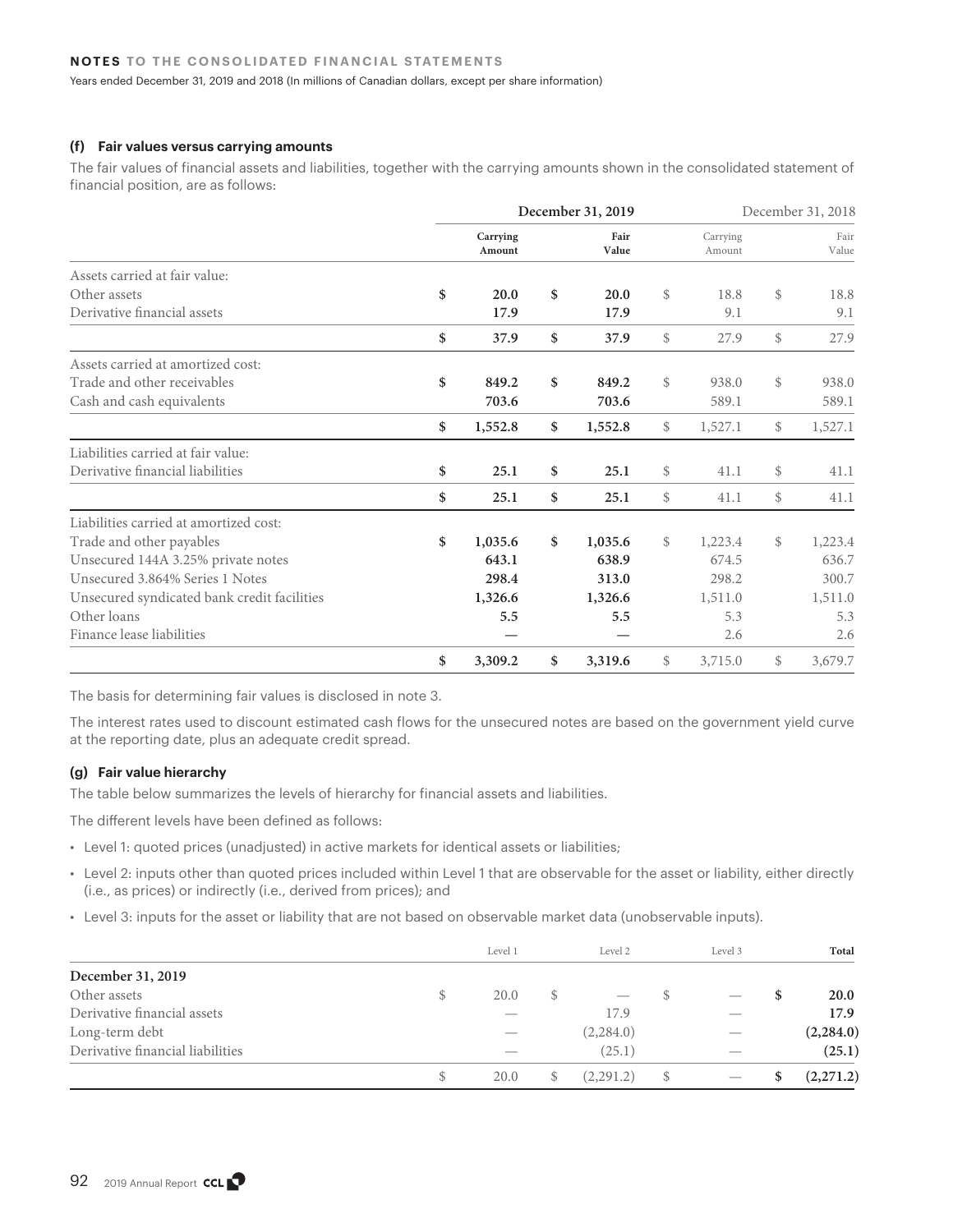|                                  | Level 1 |              | Level 2                         |      | Level 3                         | Total      |
|----------------------------------|---------|--------------|---------------------------------|------|---------------------------------|------------|
| December 31, 2018                |         |              |                                 |      |                                 |            |
| Other assets                     | 18.8    | <sup>S</sup> | $\hspace{0.1mm}-\hspace{0.1mm}$ | -S   | $\hspace{0.1mm}-\hspace{0.1mm}$ | 18.8       |
| Derivative financial assets      |         |              | 9.1                             |      |                                 | 9.1        |
| Long-term debt                   |         |              | (2,456.3)                       |      |                                 | (2, 456.3) |
| Derivative financial liabilities |         |              | (41.1)                          |      |                                 | (41.1)     |
|                                  | 18.8    | S.           | (2,488.3)                       | - \$ | $\hspace{0.1mm}-\hspace{0.1mm}$ | (2,469.5)  |

The methods and assumptions used to measure the fair value are as follows:

The fair value of derivative financial instruments generally reflects the estimated amounts that the Company would receive to sell favourable contracts, or pay to transfer unfavourable contracts, at the reporting date. The Company uses discounted cash flow analysis and market data such as interest rates, credit spreads and foreign exchange spot rates to estimate the fair value of forward agreements and interest-rate derivatives.

The fair value of long-term debt is estimated using public quotations, when available, or discounted cash flow analysis based on the current corresponding borrowing rate for similar types of borrowing arrangements.

## **25. FINANCIAL RISK MANAGEMENT**

The Company has exposure to the following risks from its use of financial instruments:

- credit risk;
- liquidity risk; and
- market risk.

This note presents information about the Company's exposure to each of the above risks, the Company's objectives, policies and processes for measuring and managing risk, and the Company's management of capital. Further quantitative disclosures are included throughout these consolidated financial statements.

The Company's risk management policies are established to identify and analyze the risks faced by the Company, to set appropriate risk limits and controls, and to monitor risks and adherence to limits. Risk management policies and systems are reviewed regularly to reflect changes in market conditions and the Company's activities. The Company, through its training and management standards and procedures, aims to develop a disciplined and constructive control environment in which all employees understand their roles and obligations.

## **(a) Credit risk**

Credit risk is the risk of financial loss to the Company if a customer or counterparty to a financial instrument fails to meet its contractual obligations, and it arises principally from the Company's receivables from customers and investment securities.

The Company has established a credit policy under which each new customer is analyzed individually for creditworthiness before the Company's payment and delivery terms and conditions are offered. The Company's review includes external ratings, where available, and in some cases bank references. Purchase limits are established for each customer, which represent the maximum open amount without requiring approval from senior management; these limits are reviewed quarterly. Customers that fail to meet the Company's benchmark creditworthiness may transact with the Company only on a prepayment basis.

The Company is potentially exposed to credit risk arising from derivative financial instruments if a counterparty fails to meet its obligations. These counterparties are large international financial institutions, and, to date, no such counterparty has failed to meet its financial obligations to the Company. As at December 31, 2019, the Company's exposure to credit risk arising from derivative financial instruments amounted to \$17.9 million (2018 – \$9.1 million).

## **(b) Liquidity risk**

Liquidity risk is the risk that the Company will not be able to meet its financial obligations as they fall due. The Company manages liquidity by monitoring expected cash flows and ensuring the availability of credit to ensure, as much as possible, that it will always have sufficient liquidity to meet its liabilities when they are due. The financial obligations of the Company include trade and other payables, long-term debt and other long-term items. The contractual maturity of trade payables is six months or less. Long-term debt includes instruments with varying maturities extending to 2028. The Company has capacity to discharge its current liabilities from the continued cash flows from operations of the business, and an additional \$703.6 million of cash on hand and \$773.9 million of available capacity within its syndicated bank credit facility at December 31, 2019.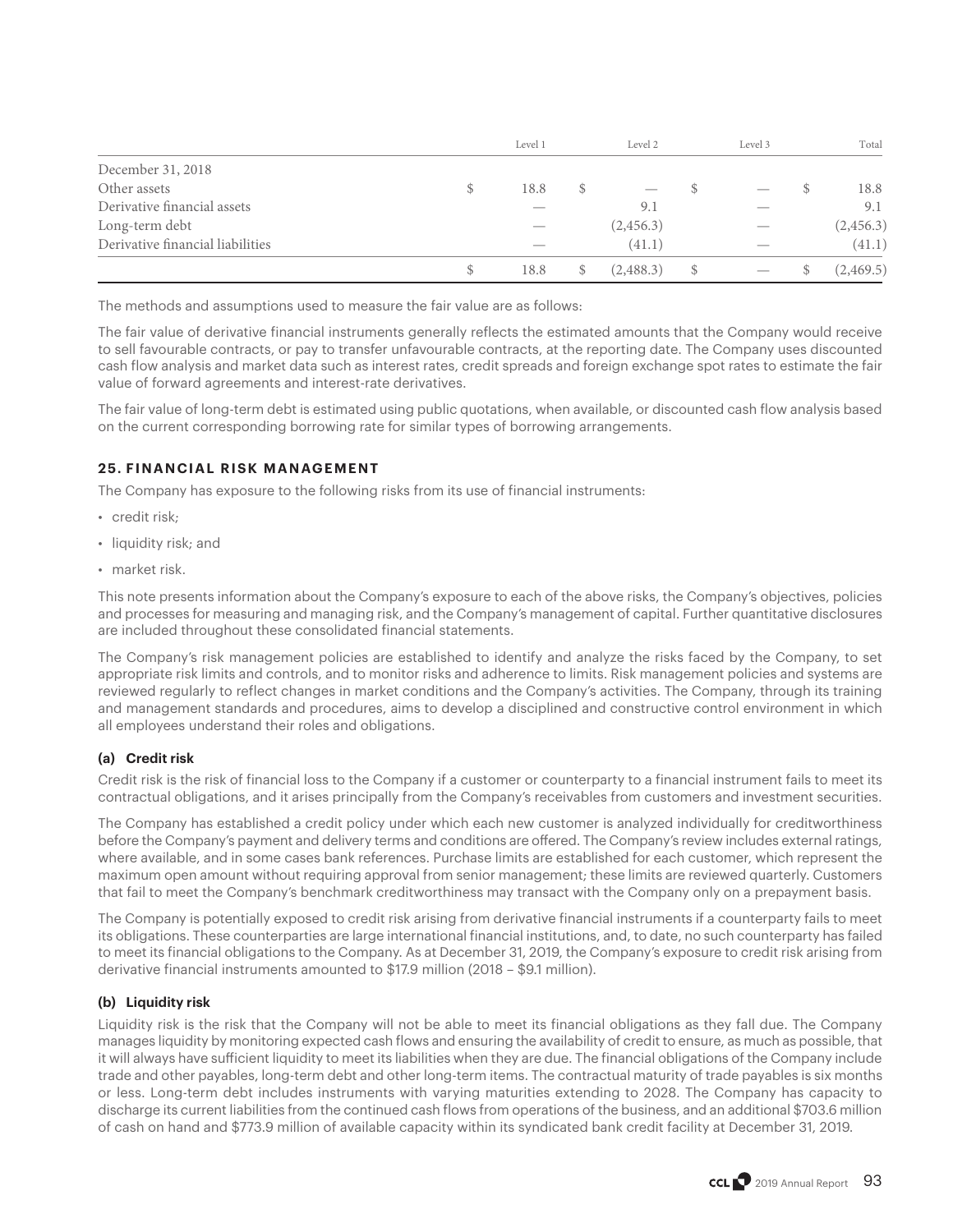### **(c) Market risk**

Market risk is the risk that changes in market prices, such as foreign exchange rates, interest rates and commodity prices, will affect the Company's income or the value of its holdings of financial instruments. The objective of market risk management is to manage and control market risk exposures within acceptable parameters, while optimizing the return.

The Company uses derivatives to manage market risks. Generally, the Company seeks to apply hedge accounting in order to manage volatility in profit or loss. The Company does not utilize derivative financial instruments for speculative purposes.

#### **(i) Currency risk**

The Company operates internationally, giving rise to exposure to market risks from changes in foreign exchange rates. The Company partially manages these exposures by contracting primarily in Canadian dollars, euros, U.K. pounds and U.S. dollars. Additionally, each subsidiary's sales and expenses are primarily denominated in its local currency, further minimizing the foreign exchange impact on the operating results.

In other cases, borrowings are done by non-Canadian dollar-based subsidiaries in their own functional currencies such that the principal and interest are denominated in a currency that matches the cash flows generated by those subsidiaries. These provide natural hedges that do not require the application of hedge accounting.

### **(ii) Interest rate risk**

The Company is exposed to market risk related to interest rate fluctuations on its debt. To mitigate this risk, the Company maintains a combination of fixed and floating rate debt.

#### **(iii) Commodity price risk**

Polypropylene is the most significant input cost for the Innovia Segment. It is traded in the market, with prices linked to the market price of natural gas and refining capacity. The Segment does not use derivative financial instruments to hedge its exposure to the volatility of polypropylene prices; therefore, movements must be managed and, where possible, passed along to the Segment's customers.

### **(d) Capital management**

The Company's objective is to maintain a strong capital base throughout the economic cycle to maintain investor, creditor and market confidence and to sustain the future development of the business. This capital structure supports the Company's objective to provide an attractive financial return to its shareholders equal to that of its leading specialty packaging peers.

The Company defines capital as total equity and measures the return on capital (or return on equity) by dividing annual net earnings before goodwill impairment loss and restructuring and other items by the average of the beginning and the end-ofyear shareholders' equity. In 2019, the return on capital was 17.8% (2018 – 20.0%).

Management and the Board maintain a balance between the expected higher return on capital that might be possible with a higher level of financial debt and the advantages and security afforded by a lower level of financial leverage.

The Company has provided a growing level of dividends to its shareholders over the last few years, generally related to its growth in earnings. Dividends are declared bearing in mind the Company's current earnings, cash flow and financial leverage.

There were no changes in the Company's approach to capital management during the year.

The Company is subject to certain financial covenants on its unsecured syndicated bank credit facility. The Company monitors the ratios on a quarterly basis and, at December 31, 2019, was in compliance with all its covenants.

## **26. COMMITMENTS AND CONTINGENCIES**

### **(a) Commitments**

As at December 31, 2019, the Company had uncollateralized surety bonds of \$71.3 million (2018 – \$74.2 million) primarily to the Brazilian Tax Authority in order to facilitate the appeal of tax reassessments. The Company intends to vigorously defend this claim, which the Company considers to be without merit and, accordingly, the Company has made no provision for the matter.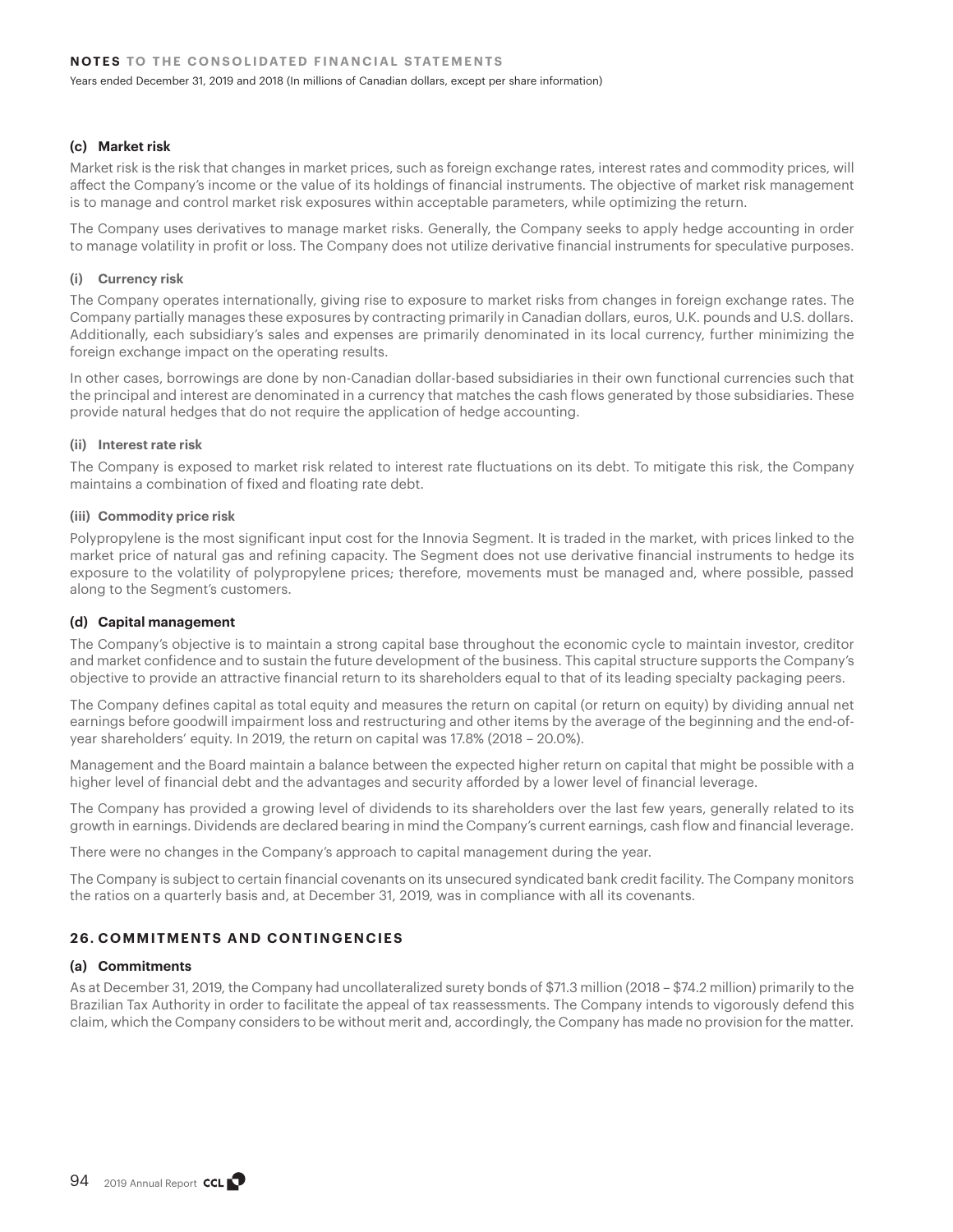### **(b) Contingencies**

In the normal course of operations, the Company and its subsidiaries may be subject to lawsuits, investigations and other claims, including environmental, labour, product, customer disputes and other matters.

During 2018, the Federal Court of Australia awarded a judgment and costs against a subsidiary of the Company, CCL Secure Pty Ltd. (formerly Innovia Security Pty Ltd.) ("ISPL"), totaling AUD 70.0 million (\$63.8 million), finding a wrongful termination of an agency agreement with Benoy Berry and a company controlled by him, Global Secure Currency Ltd. (collectively "Berry"), an arm's length third party in Nigeria. ISPL appealed the judgment. As part of the appeals process, the Australian court mandated that the Company guarantee the entire judgment in order to stay execution of the judgment pending resolution of the appeal. On appeal, the Australian court of appeals reduced the total damages awarded to Berry to AUD 4.8 million (\$4.4 million), including interest and Berry's estimated legal costs, and awarded ISPL a portion of its appeal costs. Berry has appealed the reduced award to the Final Court of Appeals in Australia. The Company maintains a provision in its accounts of its estimate of the likely final award and liability of ISPL.

In the first quarter of 2019, a hearing on a jurisdictional issue was heard in respect of a lawsuit launched in 2011 by Berry in the Nigerian Federal Court against ISPL and Innovia Films Ltd. (collectively, "IFL"), as well as other defendants not affiliated with ISPL. The court denied IFL's motion to dismiss the lawsuit on the jurisdictional issue. IFL is appealing that decision. The lawsuit alleges that IFL and the co-defendants committed to build a banknote substrate plant in Nigeria and Berry seeks an order requiring IFL and the co-defendants to build the plant or, in lieu thereof, grant an award of total damages in the amount of €1.5 billion (\$2.2 billion). IFL intends to vigorously defend this claim, which the Company considers to be without merit and, accordingly, the Company has made no provision for the matter.

Events surrounding these cases occurred at a time when the Reserve Bank of Australia had a 50% equity interest in ISPL.

Management believes that adequate provisions for legal claims have been recorded in the accounts where required. Although it is not always possible to accurately estimate the result or magnitude of legal claims due to the various uncertainties involved in the legal process, management believes that the ultimate resolution of all such pending matters, individually and in the aggregate, will not have a material adverse impact on the Company, its business, financial position or liquidity.

## **27. RELATED PARTIES**

### **Beneficial ownership**

The directors and officers of CCL Industries Inc. as a group beneficially own, control, or direct, directly or indirectly, approximately 11.2 million of the issued and outstanding Class A voting shares, representing 94.8% of the issued and outstanding Class A voting shares.

### **Loan guarantee**

The Company has provided various loan guarantees for its joint ventures and associates totaling \$42.3 million (2018 – \$46.3 million).

## **28. KEY MANAGEMENT PERSONNEL COMPENSATION**

|                                               | 2019 | 2018 |
|-----------------------------------------------|------|------|
| Short-term employee compensation and benefits |      | 14.5 |
| Share-based compensation                      | 36.4 | 6.4  |
| Post-employment benefits                      | 0.9  | 0.9  |
|                                               | 45.5 | 21.8 |

## **29. ACCUMULATED OTHER COMPREHENSIVE INCOME (LOSS)**

|                                                                                | 2019   |               | 2018  |
|--------------------------------------------------------------------------------|--------|---------------|-------|
| Unrealized foreign currency translation gains (losses), net of tax recovery of |        |               |       |
| \$2.3 million $(2018 - \text{tax recovery of $10.2 million})$                  | (89.3) | $\mathcal{S}$ | 35.5  |
| Losses on derivatives designated as cash flow hedges, net of tax of nil        |        |               |       |
| $(2018 - tax recovery of $0.1 million)$                                        |        |               | (0.3) |
|                                                                                | (89.3) |               | 35.2  |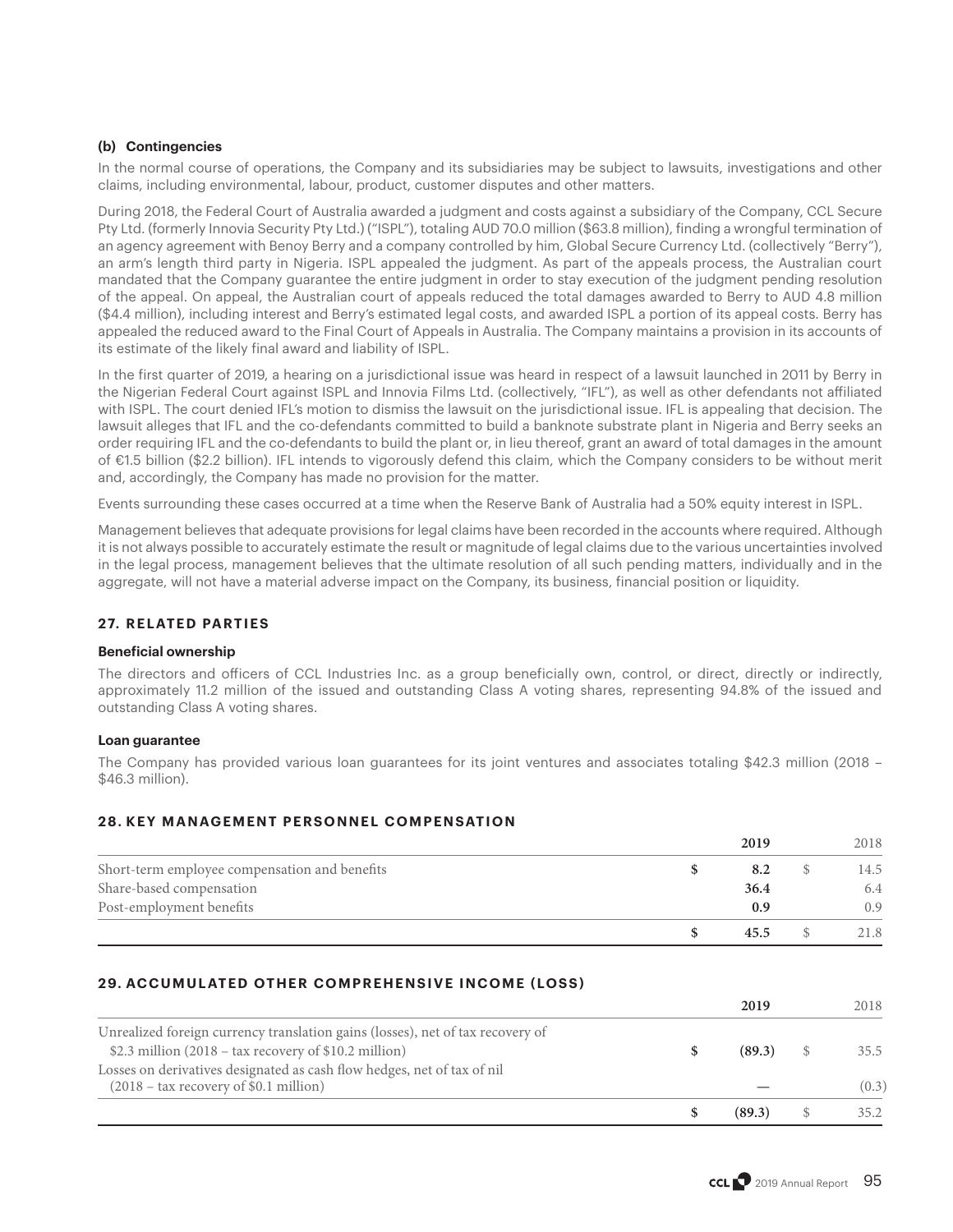### **30. RESTRUCTURING AND OTHER ITEMS**

|                                     | 2019 | 2018 |
|-------------------------------------|------|------|
| Restructuring costs                 | 11.1 | 7.8  |
| Acquisition costs                   | 0.6  | 3.7  |
| Other items                         | 13.3 | 3.3  |
| Total restructuring and other items | 25.0 | 14.8 |

For the full year 2019, restructuring costs and other items represented an expense of \$25.0 million (\$19.9 million after tax) as follows:

- Restructuring expenses of \$11.1 million (\$9.3 million after tax), primarily related to severance and reorganization costs for Innovia, Checkpoint's European operations and similar expenses in the CCL Segment due to slowing demand in the fourth quarter.
- Acquisition transaction costs totaled \$0.6 million (\$0.6 million after tax) for the six acquisitions closed in 2019.
- Other expenses of \$13.3 million (\$10.0 million after tax), related to the settlement of a lawsuit attributable to policies employed by the pre-acquisition management of Checkpoint.

For the full year 2018, restructuring costs and other items represented an expense of \$14.8 million (\$12.6 million after tax) as follows:

- Restructuring expenses of \$7.8 million (\$6.3 million after tax), primarily related to severance and reorganization costs for Checkpoint and Avery European operations.
- Acquisition transaction costs totaled \$3.7 million (\$3.6 million after tax), primarily for the Treofan acquisition.
- Other expenses of \$3.3 million (\$2.7 million after tax), predominantly related to actuarial pension obligations at Innovia and legacy CCL U.K. operations. This non-cash expense is the result of a milestone legal judgement equalizing certain historical guaranteed minimum obligations for all U.K. defined benefit pension schemes.

## **31. SUBSEQUENT EVENTS**

The Board of Directors has declared a dividend of \$0.18 per Class B non-voting share and \$0.1775 per Class A voting share, which will be payable to shareholders of record at the close of business on March 17, 2020, to be paid on March 31, 2020.

In January 2020, the Company signed a binding agreement to acquire Flexpol Sp. Z.o.o., a Polish BOPP film producer, for an estimated \$22.0 million on a debt/cash-free basis. Closing is expected during the first quarter of 2020 following regulatory approvals.

In January 2020, the Company acquired I.D.&C. World Holdco Ltd, a global leader in live event badges and wrist bands, with operations in Tunbridge Wells, U.K. and Bradenton, Florida and customers in more than 100 countries, for approximately \$37.0 million, net of cash and debt but including real estate and deferred purchase consideration.

In January 2020, the Company acquired IDentilam Limited, a privately-owned company based in Horsham, U.K. that designs and develops a range of software solutions for event badging and identification cards along with digital printing services for U.K. and E.U. customers, for approximately \$3.0 million, net of cash and debt.

In January 2020, the Company acquired Ibertex Etiquetaje Industrial S.L.U. and Eti-Textil Maroc S.a.r.l. AU, an apparel label producer headquartered in Elche, Spain, with additional manufacturing in Tangier, Morocco, for approximately \$19.6 million, subject to customary closing adjustments.

In February 2020, the Company acquired the shares of Clinical Systems, Inc. ("CSI"), a specialized provider of labels and patient information booklets to the clinical trials industry in the U.S., for an estimated \$19.4 million, net of cash acquired.

In February 2020, the Company acquired the remaining 50.0% stake in Rheinfelden America aluminum slug venture in the U.S. from its partner for a nominal sum and will assume the \$22.3 million of debt previously held in the venture.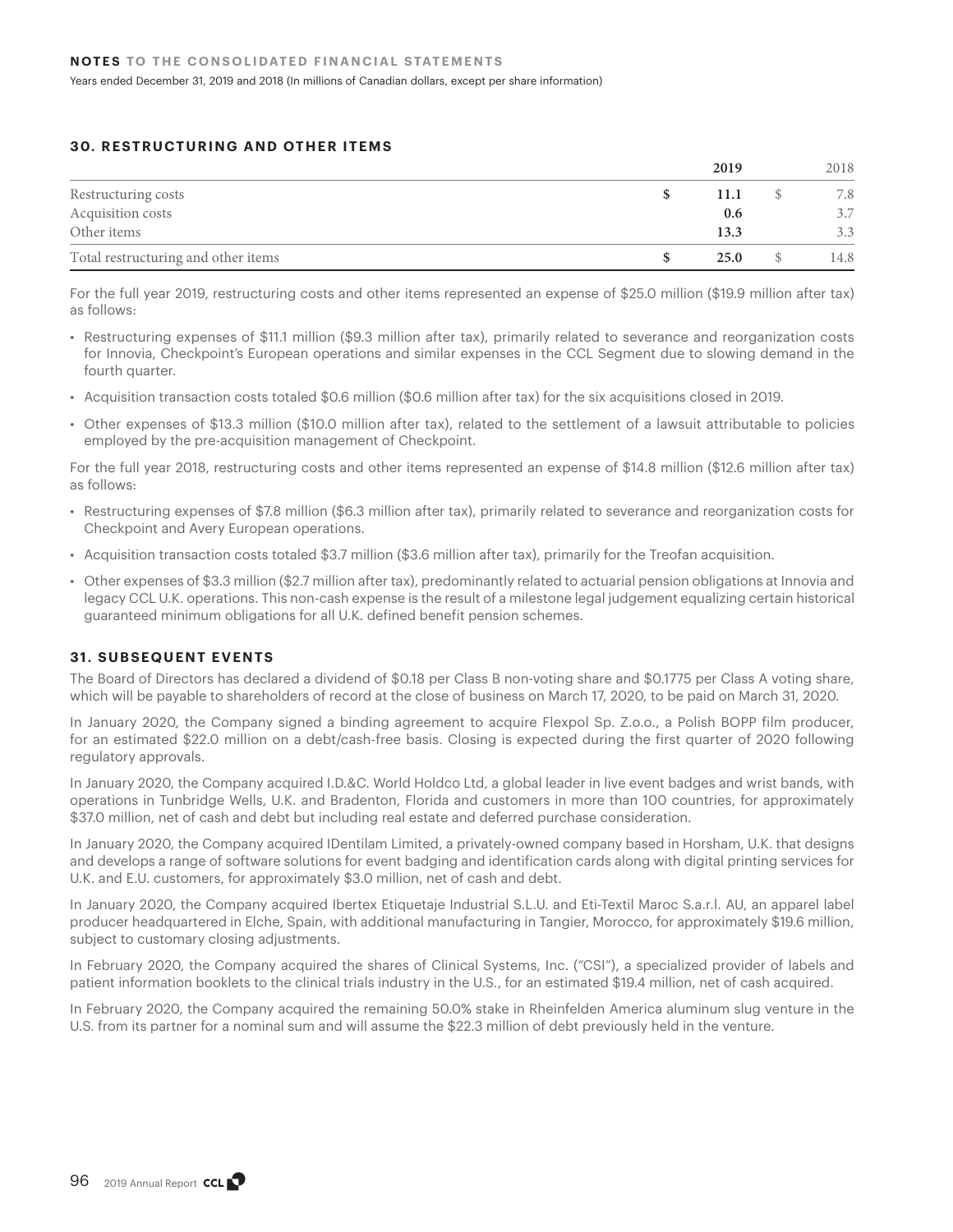#### **SIX YEAR FINANCIAL SUMMARY**

(In millions of Canadian dollars, except share and ratio data)

| <b>Sales and Net Earnings</b><br>Sales<br>\$<br>5,321.3<br>\$<br>5,161.5<br>\$<br>4,755.7<br>\$<br>3,974.7<br>\$<br>3,039.1<br>Depreciation and | \$<br>2,585.6<br>146.4<br>25.6<br>216.6 <sup>6</sup><br>\$ |
|-------------------------------------------------------------------------------------------------------------------------------------------------|------------------------------------------------------------|
|                                                                                                                                                 |                                                            |
|                                                                                                                                                 |                                                            |
|                                                                                                                                                 |                                                            |
| amortization<br>329.6<br>278.0<br>259.2<br>203.7<br>164.1                                                                                       |                                                            |
| Net finance cost<br>37.9<br>25.6<br>81.0<br>80.7<br>75.2                                                                                        |                                                            |
| 477.1 <sup>1</sup><br>$466.8^2$<br>474.1 <sup>3</sup><br>\$<br>\$<br>\$<br>\$<br>346.3 <sup>4</sup><br>295.1 <sup>5</sup><br>Net earnings<br>\$ |                                                            |
| Basic net earnings                                                                                                                              |                                                            |
| \$<br>2.68 <sup>1</sup><br>$\mathbb{S}$<br>\$<br>$2.64^{2}$<br>\$<br>2.70 <sup>3</sup><br>\$<br>1.70 <sup>5</sup><br>per Class B share<br>1.984 | \$<br>1.26 <sup>6</sup>                                    |
| <b>Financial Position</b>                                                                                                                       |                                                            |
| \$<br>\$<br>\$<br>1,851.6<br>\$<br>\$<br>1,229.9<br>Current assets<br>2,105.0<br>2,125.2<br>1,660.9                                             | \$<br>821.9                                                |
| Current liabilities<br>1,346.9<br>1,299.7<br>907.0<br>912.8<br>1,148.0                                                                          | 600.2                                                      |
| 551.9<br>Working capital <sup>7</sup><br>957.0<br>778.3<br>753.9<br>317.1                                                                       | 221.7                                                      |
| Total assets<br>7,038.0<br>7,027.6<br>6,144.0<br>4,678.8<br>3,582.3                                                                             | 2,618.4                                                    |
| Net debt<br>1,716.2<br>1,902.5<br>1,773.9<br>1,016.2<br>599.8                                                                                   | 437.2                                                      |
| 2,673.1<br>1,775.2<br>\$<br>Shareholders' equity<br>\$<br>2.887.7<br>\$<br>\$<br>2,157.9<br>\$<br>1,621.9                                       | \$<br>1,216.2                                              |
| Net debt to equity ratio<br>0.59<br>0.71<br>0.82<br>0.57<br>0.37                                                                                | 0.36                                                       |
| Net debt to total                                                                                                                               |                                                            |
| 37.2%<br>book capitalization<br>41.6%<br>45.1%<br>36.4%<br>27.0%                                                                                | 26.4%                                                      |
| Number of Shares (000,000s)                                                                                                                     |                                                            |
| Class $A - Dec. 31$<br>11.8<br>11.8<br>11.8<br>11.8<br>11.8                                                                                     | 11.8                                                       |
| Class $B - Dec. 31$<br>166.8<br>165.9<br>165.0<br>164.1<br>163.6                                                                                | 161.6                                                      |
| Weighted average                                                                                                                                |                                                            |
| for the year<br>178.0<br>176.8<br>175.8<br>175.2<br>173.6                                                                                       | 171.8                                                      |
| <b>Cash Flow</b>                                                                                                                                |                                                            |
| Cash provided by                                                                                                                                |                                                            |
| \$<br>\$<br>\$<br>779.5<br>\$<br>772.7<br>711.2<br>564.0<br>\$<br>475.3<br>operations                                                           | \$<br>403.5                                                |
| Additions to plant,<br>property and                                                                                                             |                                                            |
| 345.6<br>352.9<br>285.7<br>234.7<br>172.2<br>equipment                                                                                          | 153.7                                                      |
| Business acquisitions<br>40.4<br>365.9<br>1,191.4<br>571.5<br>356.7                                                                             | 115.9                                                      |
| <b>Dividends</b><br>121.1<br>92.2<br>81.2<br>70.2<br>52.3                                                                                       | 37.9                                                       |
| Dividends per<br>0.68<br>\$<br>0.52<br>\$<br>\$<br>\$<br>0.30<br>Class B share<br>\$<br>0.46<br>0.40                                            | \$<br>0.22                                                 |

 $^1$  After pre-tax restructuring and other items – net loss of \$25.0 million.

 $^2$  After pre-tax restructuring and other items – net loss of \$14.8 million.

<sup>3</sup> After pre-tax restructuring and other items - net loss of \$11.3 million.

⁴ After pre-tax restructuring and other items – net loss of \$34.6 million.

<sup>5</sup> After pre-tax restructuring and other items – net gain of \$6.0 million.

 $^{\circ}$  After pre-tax restructuring and other items – net gain of \$9.1 million.

<sup>7</sup> Current assets less current liabilities.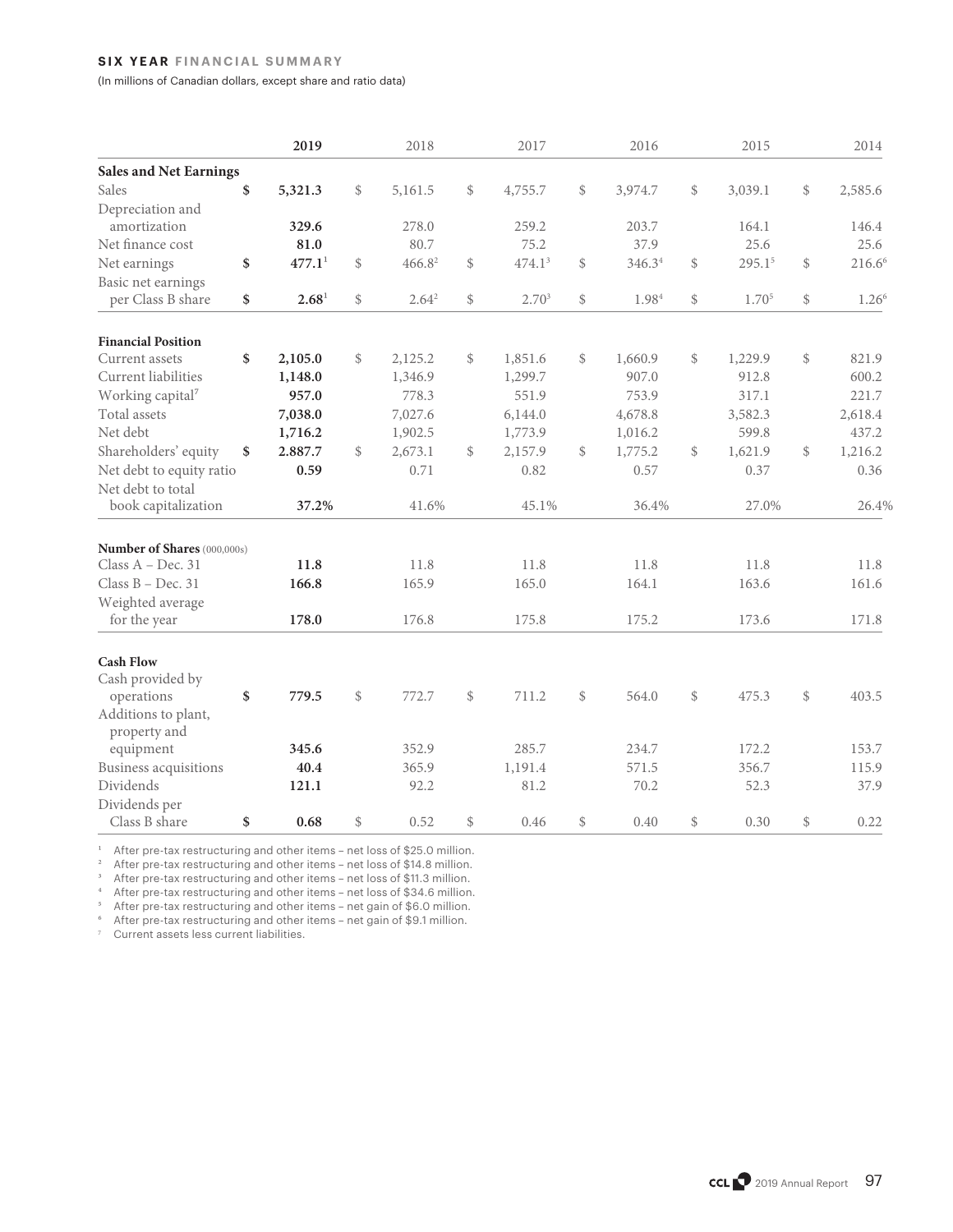#### **North America**

**Mark Cooper** President, Avery & METO Worldwide *Brea, California, USA*

**John Dargan** President, Checkpoint Worldwide *Thorofare, New Jersey, USA*

**Ben Rubino** President, Home & Personal Care Worldwide *Lumberton, New Jersey, USA*

**Stephan Finke** Vice President & General Manager Food & Beverage North America *Sonoma, California, USA*

**Eric Frantz** Group Vice President, Home & Personal Care North America *Hermitage, Pennsylvania, USA*

**Bill Goldsmith** Vice President & General Manager, CCL Design North America *Schererville, Indiana, USA*

**Al Green** Vice President, Technology Development *Clinton, South Carolina, USA*

**Andy Iseli** Vice President & General Manager, CCL Tube *Los Angeles, California, USA*

**Jon Knight** Vice President & General Manager Innovia Films America *Winston-Salem, North Carolina, USA*

**Sandra Lane** Vice President, CCL Secure North America *Greensboro, North Carolina, USA*

**Allison Phillips** Vice President, Strategic Business Development Avery North America *Brea, California, USA*

**Lee Pretsell** Group Vice President, Healthcare & Specialty Worldwide *Toronto, Ontario, Canada*

**Günther Birkner** President, Food & Beverage, Healthcare & Specialty and Innovia Films Worldwide *Zurich, Switzerland*

**Peter Fleissner** President, CCL Design Worldwide *Solingen, Germany*

**Scott Mitchell-Harris** Group Vice President, Checkpoint Europe & Asia Pacific, Apparel Labeling Solutions Worldwide

*Barcelona, Spain*

**Erik Cardinaal** Vice President & General Manager, Apparel Labeling Solutions, Europe, Middle East and Africa *Terborg, Netherlands*

**Derek Cumming** Group Vice President, CCL Design Worldwide *East Kilbride, Scotland*

**Werner Ehrmann** Vice President, Technology Development *Holzkirchen, Germany*

**Mathias Maennel** Vice President & Managing Director, Healthcare & Specialty Europe *Oss, Netherlands*

**Jamie Robinson** Vice President & Managing Director, Home & Personal Care Europe *Castleford, U.K.*

**Reinhard Streit** Vice President & Managing Director Food & Beverage Europe *Völkermarkt, Austria*

#### **Asia Pacific**

**Jim Anzai** Vice President & Managing Director, CCL Industries North Asia *Tokyo, Japan*

**Da Gang Li** Group Vice President, CCL Industries Greater China *Shanghai, PR China*

**Kittipong Kulratanasinsuk** Vice President & Managing Director, CCL Label ASEAN *Bangkok, Thailand*

**Daniel Choo Thian Chau** Managing Director CCL Label Vietnam & Checkpoint Vietnam *Thu Dau Mot City, Vietnam*

**Xiao Hong "Echo" Yu** Vice President & Managing Director CCL Label China *Hefei, PR China*

**Alex Zhu** Vice President & Managing Director CCL Design Greater China *Suzhou, PR China*

**Mark Gentle** Vice President & Managing Director, Checkpoint & Meto Australia, New Zealand & ASEAN

*Melbourne, Australia*

**John O'Brien** Vice President & Managing Director, CCL Label Australia & New Zealand *Adelaide, Australia*

**Neil Sanders** Vice President & Managing Director, CCL Secure – Polymer Bank Notes *Melbourne, Australia*

### **Latin America**

**Luis Jocionis** Goup Vice President, CCL Industries South America *Sao Paolo, Brazil*

**Ben Lilienthal** Group Vice President, CCL Industries Central America *Mexico City, Mexico*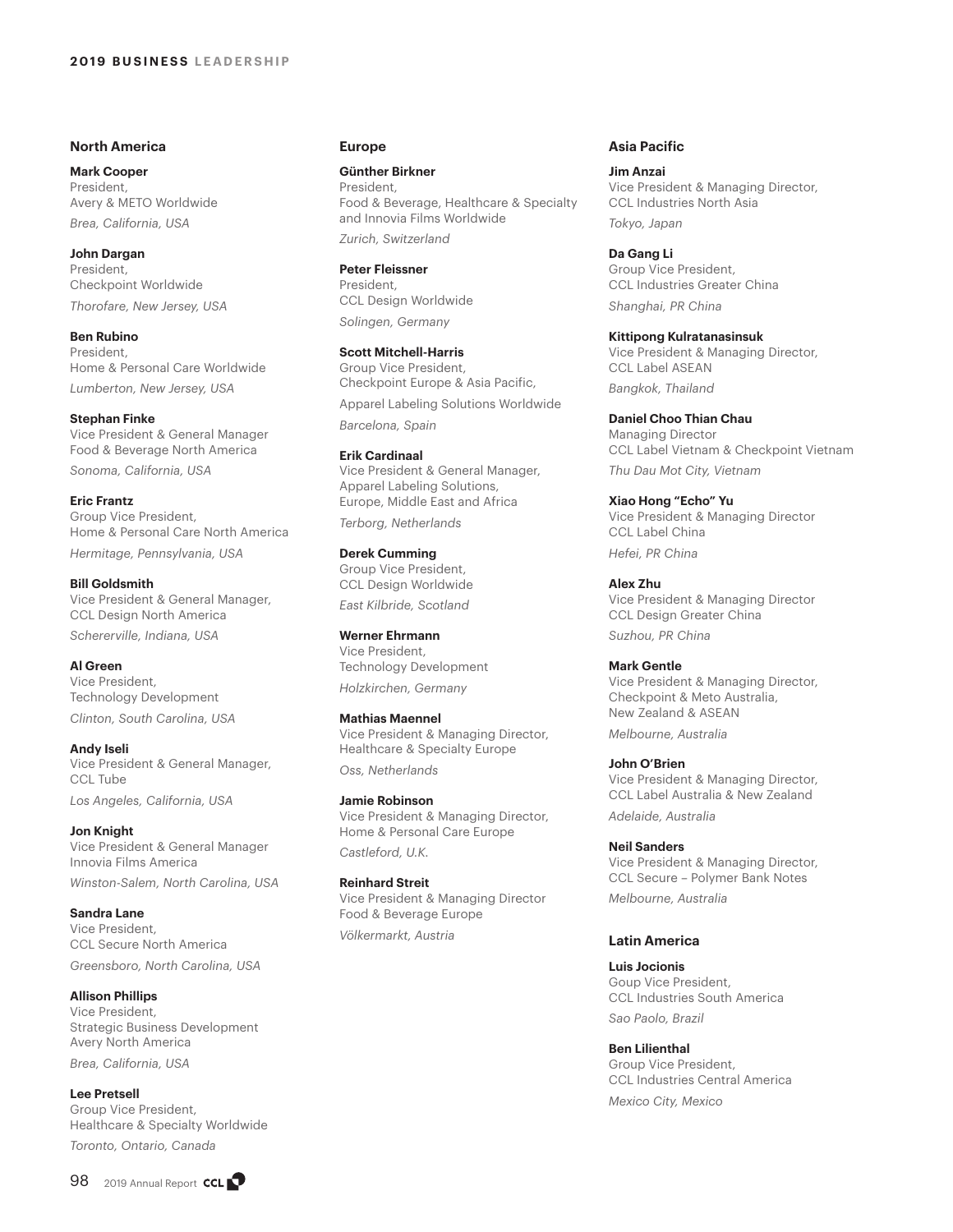**Donald G. Lang** *Executive Chairman*

**Geoffrey T. Martin** *President and Chief Executive Officer*

**Suzana Furtado** *Corporate Secretary*

**Kamal Kotecha** *Vice President, Taxation* **Mark McClendon** *Vice President and General Counsel*

**James A. Sellors** *Senior Vice President, CCL Industries Asia Pacific*

**Lalitha Vaidyanathan** *Senior Vice President, Finance-IT- Human Resources, CCL Industries*

**Nick Vecchiarelli** *Vice President, Corporate Accounting*

**Monika Vodermaier** *Vice President, Corporate Finance Europe* 

**Sean P. Washchuk** *Senior Vice President and Chief Financial Officer*

### **2019 BOARD OF DIRECTORS**

#### **Vincent J. Galifi** Director since 2016

Executive Vice President and Chief Financial Officer Magna International Inc. Ontario, Canada

**Alan D. Horn**

Director since 2019 President and Chief Executive Officer of

Rogers Telecommunications Limited Ontario, Canada

**Kathleen L. Keller-Hobson**

Director since 2015

Corporate Director Ontario, Canada

### **Donald G. Lang**

Director since 1991

Executive Chairman, CCL Industries Inc. Ontario, Canada

**Erin M. Lang** Director since 2016

Managing Director, LUMAS Canada Ontario, Canada

**Stuart W. Lang** Director since 1991 Corporate Director Ontario, Canada

**Geoffrey T. Martin**

Director since 2005 President and CEO, CCL Industries Inc. Massachusetts, U.S.A.

**Douglas W. Muzyka**

Director since 2016 Corporate Director Pennsylvania, U.S.A. **Thomas C. Peddie**

Director since 2003 Corporate Director Ontario, Canada

**Mandy J. Shapansky** Director since 2014 Corporate Director Ontario, Canada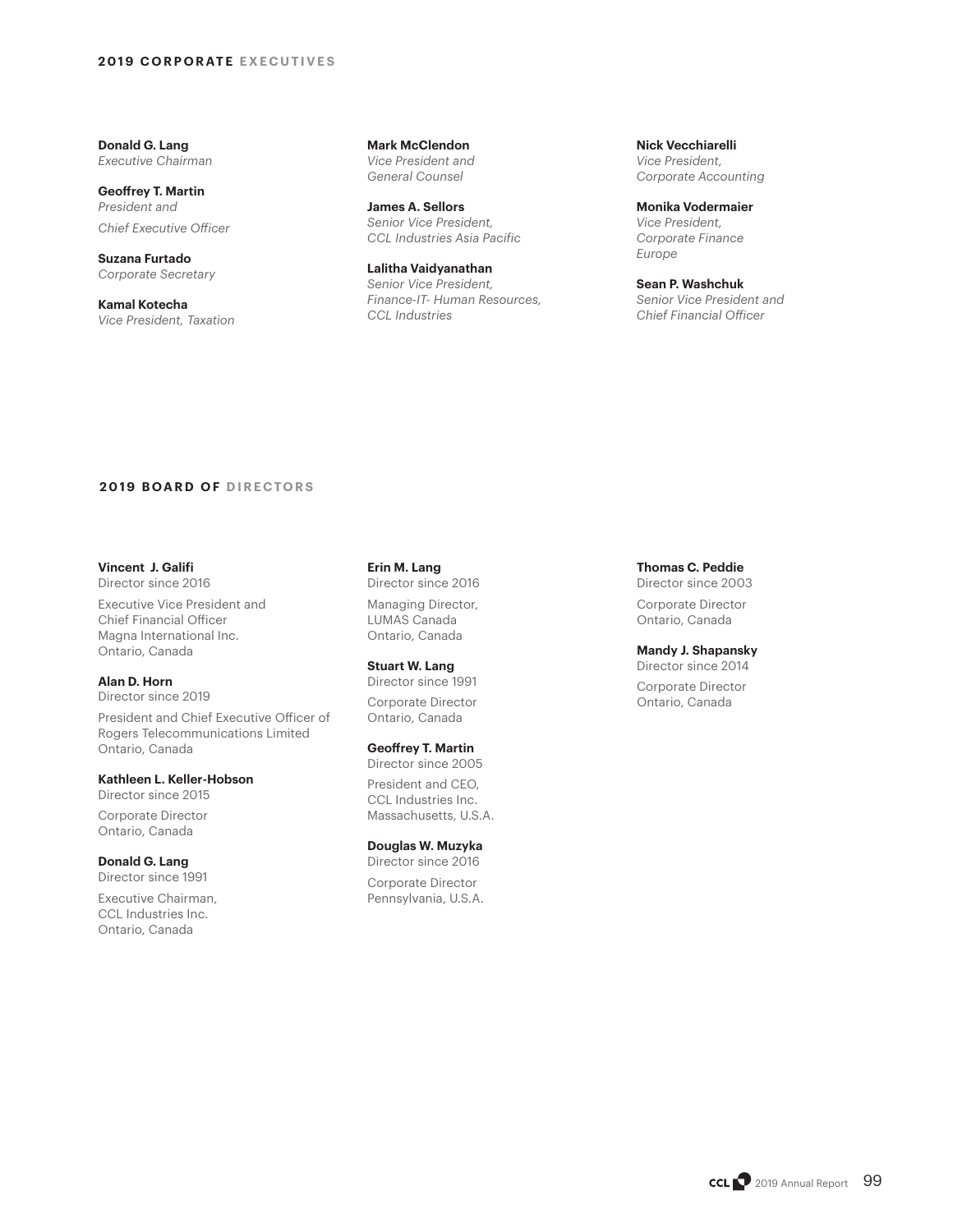## **Auditors**

KPMG LLP Chartered Accountants

### **Legal Counsel**

McMillan LLP

### **Transfer Agent**

AST Trust Company (Canada) P.O. Box 700 Postal Station B Montreal, QC H3B 3K3 Email: inquiries@astfinancial.com Investor Services: (416) 682-3860 or (800) 387-0825 Fax: (888) 249-6189 Website: www.astfinancial.com/ca-en

#### **Financial Information**

Institutional investors, analysts and registered representatives requiring additional information may contact:

Sean Washchuk Senior Vice President and CFO (416) 756-8526

#### **Additional copies of this report can be obtained from:**

CCL Industries Inc. Investor Relations Department 111 Gordon Baker Road Suite 801 Toronto, ON M2H 3R1 Tel: (416) 756-8500 Fax: (416) 756-8555 Email: ccl@cclind.com Website: www.cclind.com

#### **Annual and Special Meeting of Shareholders**

The Annual and Special Meeting of Shareholders will be held on: May 14, 2020 at 2:00 p.m. CCL Industries Inc. 111 Gordon Baker Road Suite 801 Toronto, ON M2H 3R1

#### **Class B Share Information**

Stock Symbol CCL.B

#### **Listed TSX**

| Opening price 2019        | \$49.62         |
|---------------------------|-----------------|
| Closing price 2019        | \$55.32         |
| Number of trades          | 511,633         |
| Trading volume (shares)   | 78,495,376      |
| Trading value             | \$4,518,889,049 |
| Annual dividends declared | \$0.68          |
|                           |                 |

#### **Shares outstanding at December 31, 2019**

| Class A voting shares     | 11,836,250  |
|---------------------------|-------------|
| Class B non-voting shares | 166,790,238 |

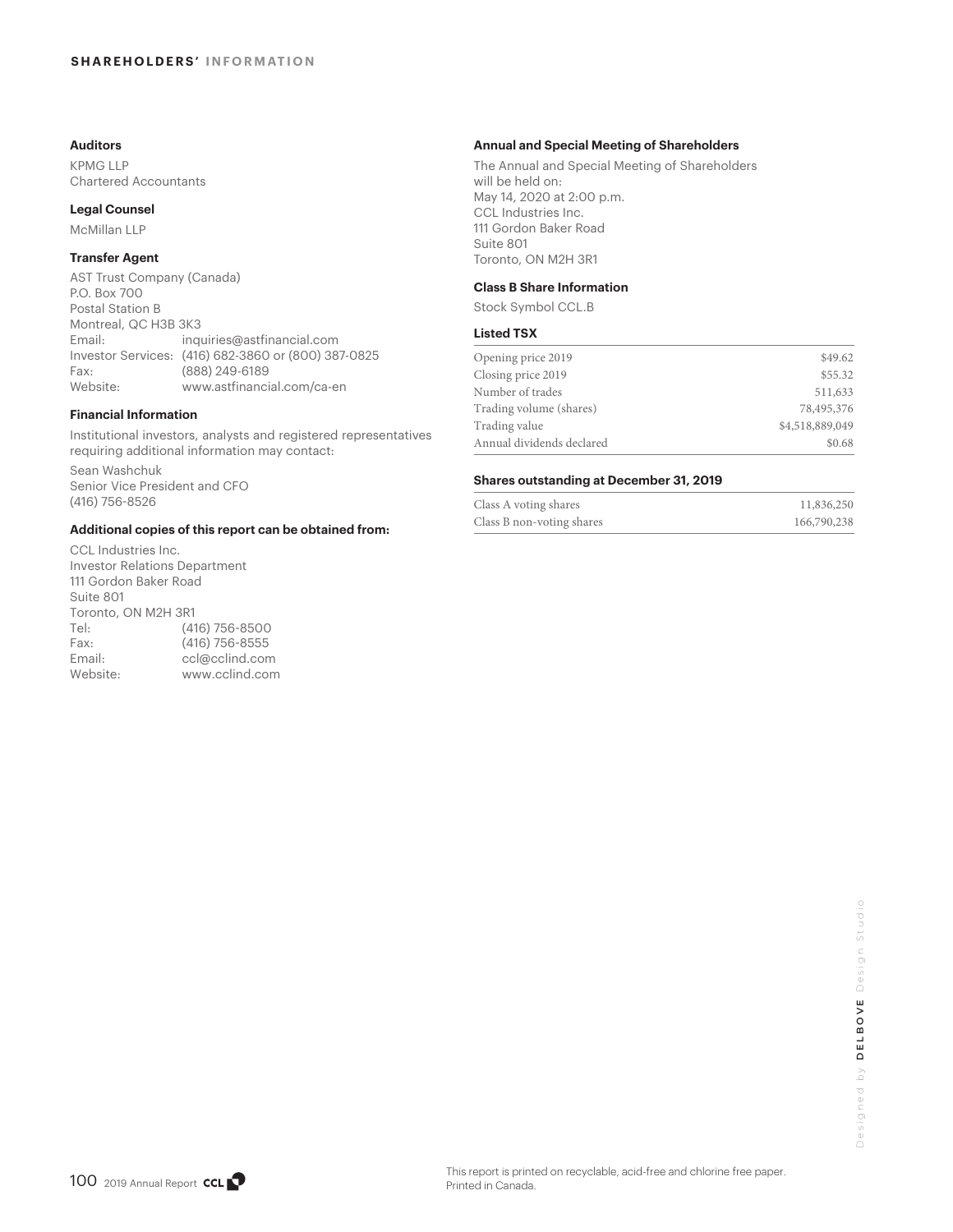